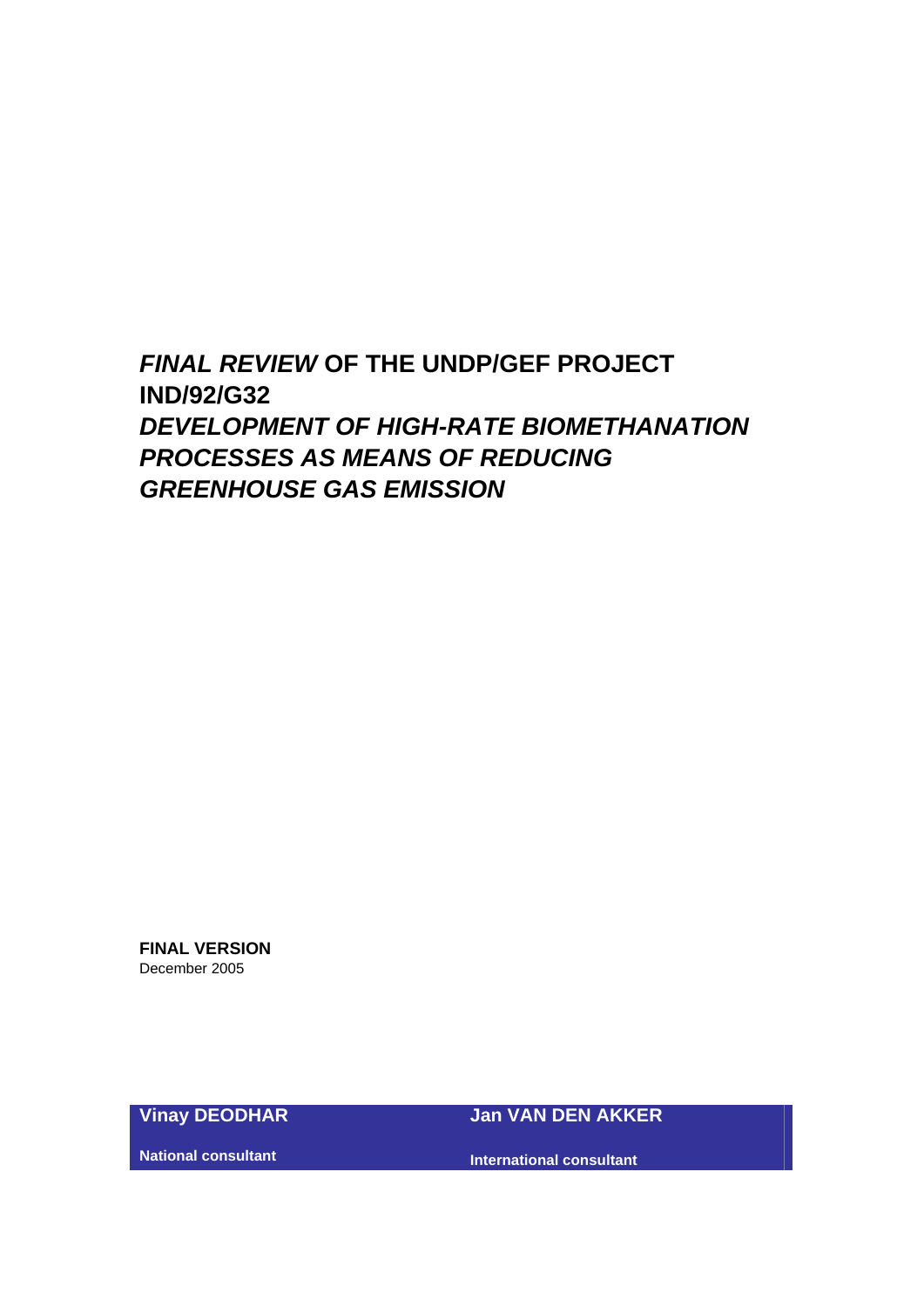## **LIST OF ABBREVIATIONS**

| APR-PIR         | Annual Project Report - Project Implementation Report       |
|-----------------|-------------------------------------------------------------|
| <b>BIMA</b>     | Biogas-induced mixing arrangement                           |
| <b>BOD</b>      | Biological oxygen demand                                    |
| CAG             | Comptroller & Auditor General                               |
| <b>CDM</b>      | Clean Development Mechanism of the Kyoto Protocol to UNFCCC |
| CLRI            | <b>Central Leather Research Institute</b>                   |
| <b>CMDA</b>     | Chennai Metropolitan Development Authority                  |
| <b>CPPRI</b>    | Central Pulp and Paper Research Institute                   |
| <b>CSTR</b>     | continuous stirred tank reactor                             |
| CH <sub>4</sub> | methane                                                     |
| CO <sub>2</sub> | carbon dioxide                                              |
| <b>GEF</b>      | <b>Global Environment Facility</b>                          |
| <b>GHG</b>      | greenhouse gas                                              |
| $H_2S$          | hydrogen sulphide                                           |
| <b>HUSMAR</b>   | hybrid upflow sludge media anaerobic reactor                |
| <b>IISC</b>     | Indian Institute of Science                                 |
| <b>IREDA</b>    | Indian Renewable Energy Development Agency                  |
| <b>IRR</b>      | internal rate of return                                     |
| kWh             | kilowatt-hour                                               |
| NMP             | National Master Plan for Development of Waste-to-Energy     |
| MLD             | million litres per day                                      |
| MoEF            | Ministry of Environment of Forests                          |
| <b>MNES</b>     | Ministry of Non-Conventional Energy Sources                 |
| <b>MSW</b>      | municipal solid waste                                       |
| <b>MW</b>       | megawatt                                                    |
| <b>MWH</b>      | Montgomery Watson Harza                                     |
| <b>NBB</b>      | National Bio-energy Board                                   |
| NEERI           | National Environmental Engineering Research Institute       |
| <b>PEDA</b>     | Punjab Energy Development Agency                            |
| <b>PMC</b>      | project management cell                                     |
| RRL             | Regional Research Laboratory                                |
| Rs.             | Indian rupee                                                |
| TEDA            | Tamil Nadu Energy Development Agency                        |
| TPD             | tonnes per day                                              |
| <b>TNPL</b>     | Tamil Nadu Newsprints & Paper Limited                       |
| <b>UASB</b>     | upflow anaerobic sludge blanket                             |
| <b>UNFCCC</b>   | United Nations Framework Convention on Climate Change       |
| <b>UNIDO</b>    | UN Industrial Development Organization                      |
| <b>UNDP</b>     | <b>UN Development Programme</b>                             |
| US\$            | US dollar                                                   |
| <b>WTE</b>      | waste-to-energy                                             |

*Exchange rates used:*  US\$ 1 = Rs. 31.5 (1992) US\$ 1 = Rs. 45.5 (01/06/2004) € 1 = US\$ 1.2185 (01/06/2004)

1 lakh = 100,000 1 crore = 10 million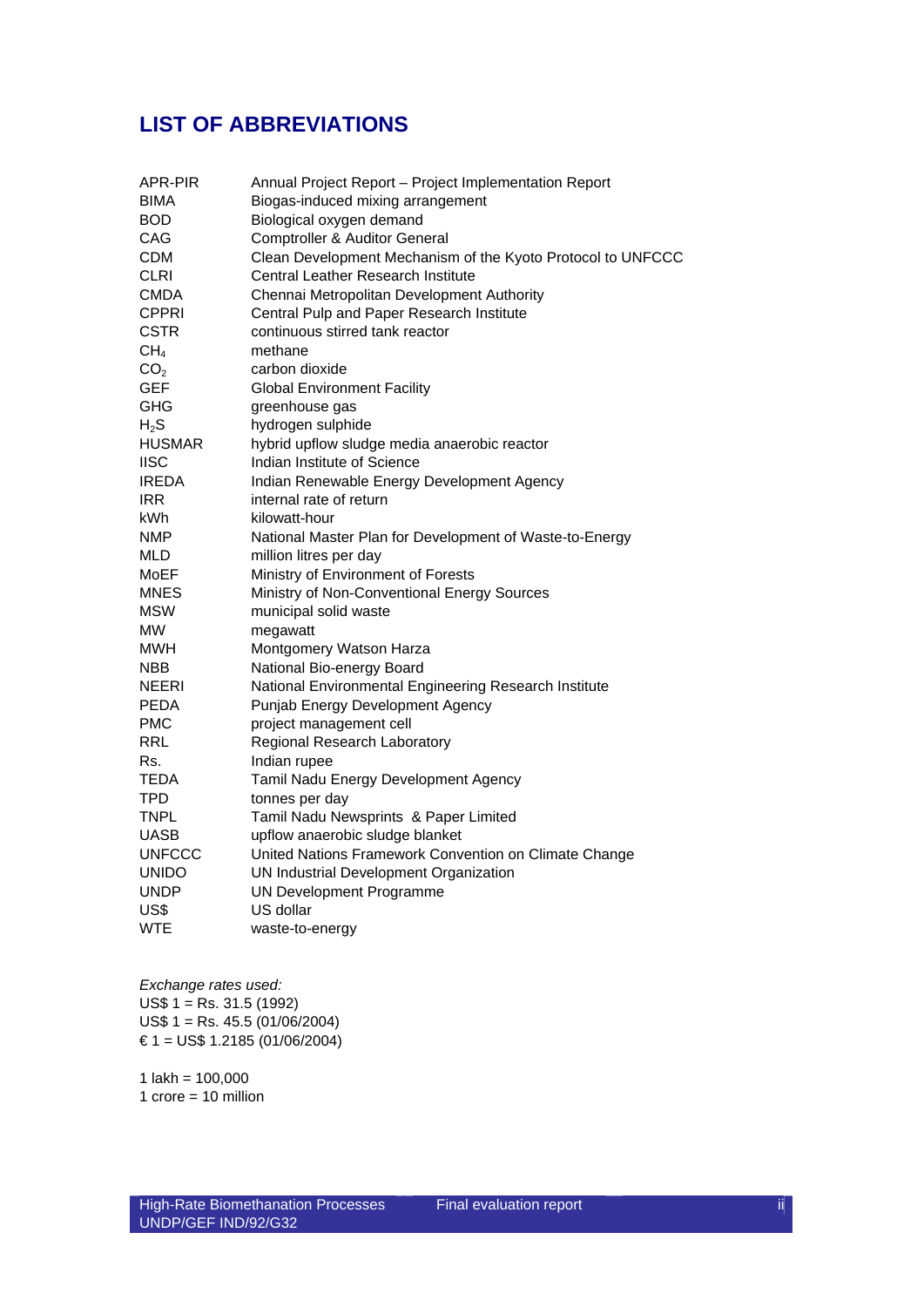## **EXECUTIVE SUMMARY**

Methane (CH4) is one of the important greenhouse gases causing global climate change. Large quantities of organic wastes from agricultural, municipal, industrial and food processing resources are generated in India and safe disposal is a major problem. Using high rate biomethanation processes to treat the organic waste will result in production of low-cost methane, which can be used for energy purposes.

This is the terminal Evaluation Report of the project *Developing High-Rate Biomethanation Processes as Means to Reduce Greenhouse Gas Emission* (project number IND/92/G32. It was prepared by Mr. Jan van den Akker and Mr. Vinay Deodhar. It is based upon review of the documentation developed under the project and interviews with staff of the multilateral agencies involved (UN Development Programme, UNDP and, the Indian project management (Ministry of Non-Conventional Energy Resources) and the implementing agencies of selected demonstration subprojects. The project has been funded by the Global Environment Facility (GEF), the Government of India and third-party investors with a total budget of USD 22 million. The main objective has been the reduction of methane emission by demonstrating and developing the capabilities in India to effectively capture methane-containing biogas from various sources of organic waste, such as pulp and paper, leather industry, slaughterhouses, vegetable waste, agro-processing waste and municipal sewage.

The project document was signed in 1992 and implementation started in 1994. The UNDP-GEF contribution was US\$ 5.5 million and the Union Ministry of Non-conventional Energy Sources (MNES) has been the implementing agency for this project. The project has had five broad outputs: (i) national strategy for bio-energy development from various wastes; (ii) demonstrating a range of technically proven technologies for treating various wastes in 16 demonstration subprojects; and (iii) well-developed human resource capabilities in technology development and commercialization and a network of institutional and professional contacts in biomethanation and related waste management areas.

According to GEF regulations, an independent review is needed at the end of a project to assess the project implementation, project performance, the impacts and relevance of the project as well as lessons, if any, to be learned. To this end, a comprehensive Terms of Reference was drawn up and an evaluation mission was fielded to India in October 2005. This report is the outcome of this evaluation study. As part of the study, field visits were made to relevant organisations in Delhi and Mumbai and to some of the demonstration subprojects in Chennai, Salem, Karur, Surat, Dewas and Ludhiana. In addition, discussions were held with several key stakeholders, and a large amount of secondary literature and documents was gathered. The first part of the report of the evaluation team concerns the findings regarding project design and execution as well as results and impacts, and the second part presents the conclusions and recommendations.

Key accomplishments of the project have been:

• MNES is also implementing a National Programme on Energy Recovery from Urban and Industrial Wastes since 1995. The programme aims at promotion, development demonstration dissemination and adoption of environment friendly all conversion technologies for both liquid and solid wastes. The programme offers financial support for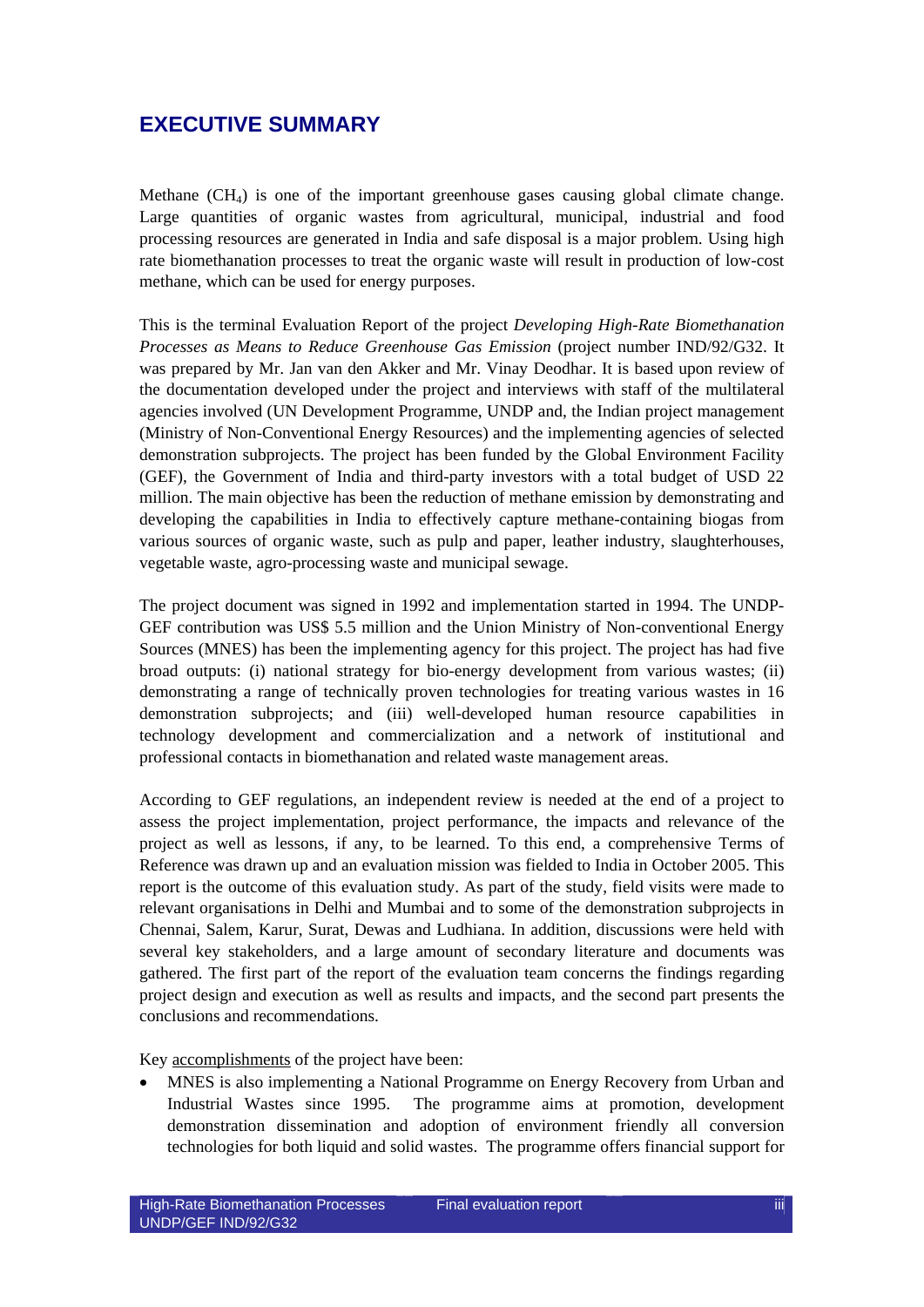enabling activities and investment incentives. A major thrust was given by this Project through awareness creation and by creating opportunities for undertaking several commercial scale plants on similar wastes.. A National Master Plan (NMP) for Waste-to-Energy has recently been finalised which is being used by MNES in their policy formulation regarding waste management and methane gas recovery. MNES has now formulated incentive schemes for projects on energy recovery from urban and industrial waste for the period 2005-06 that include incentives, such as a capital subsidy.

- Of the 16 subprojects, 2 studies have been carried out and out of the 14 technology demonstration projects, 13 have been completed (with 50% of the investment cost of project as support from MNES whereas 75% contribution was provided for projects based on vegetable market wastes and the balance coming from the beneficiaries). In the subprojects, a broad range of technologies have been applied, from indigenously available to imported technology, focussing on various substrates (waste from paper and pulp, leather, abattoir and agro-processing industries, as well as waste from vegetable markets and municipal sewage systems) and working with different target groups (municipalities, small industry and large industry). In terms of financial viability, some subprojects have shown to be commercial viable, while other could not have been realised without the 50% capital cost subsidy. In general the investment costs have been high, especially where the imported equipment content was high, but this ca be expected in pilot projects. In this sense, the importance of the Biomethanation project has been not only to demonstrate that biomethanation technology works, but that various cost reduction opportunities exist in indigenisation of technology and by looking carefully at the cost-effectiveness of the end use of the biogas, e.g. using biogas on-site as heat saves in investment in relatively expensive gas engine and gas cleaning equipment,
- Some 46 business meetings and workshops were organized with stakeholders from the different waste generating sectors and 9 national training programs; 71 professionals were deputed in 12 fellowship training programmes and 15 study tours were organised for 43 officials of government institutions and organisations. The project has facilitated interaction between project developers (municipalities, industry), technology institutions, national laboratories and state nodal energy agencies; although the evaluation team noticed that this institutional interaction differed from subproject to subproject. A quarterly newsletter, "Bio-Energy News", is brought out under the aegis of this project. In short, the evaluators have the opinion that the project has had a noticeable impact regarding awareness amongst the industrial sectors that generate biodegradable waste.
- The project has had positive environmental impacts. The estimated direct annual greenhouse gas emission reduction from the 13 demonstration subprojects is an estimated  $244,000$  tCO<sub>2</sub>e per year.

Regarding project execution, the evaluation team has the following major observation. This is a well-conceived and well-designed project addressing all the important areas of challenge as far as development of biomethanation sector is concerned. Nonetheless, the project document as such seems to have been hastily drafted, leaving uncertainties regarding the project institutional setup and the 'wait-and-see approach' of the prospected beneficiaries caused much delay in the first years. More time was apparently needed to convince private sector partners and municipalities alike to invest in technologies, such as biomethanation, that were considered mature at the time and that had not been demonstrated yet. However, once these hurdles were taken the project has been implemented in such a way that most of the envisaged results have been achieved.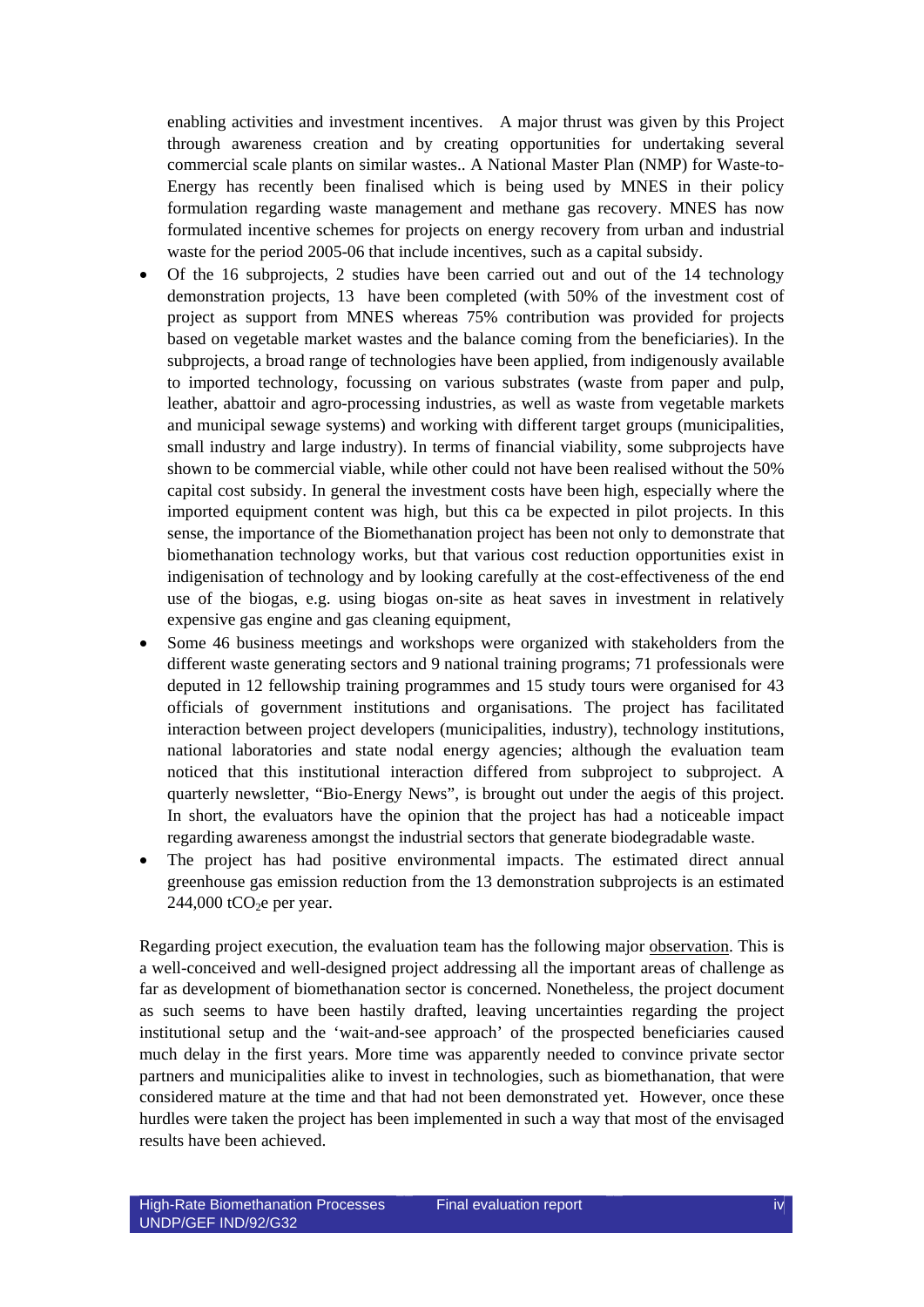Important recommendations coming out of this evaluation study are:

- Large and complex programmes require much more preparation time so that implementation modalities are clearly defined, budget resources are adequately defined. Furthemore, the time and efforts needed to involve private sector and other stakeholders to have their 'ownership' should not be underestimated. It also important that a sound monitoring and evaluation framework is formulated to be able to assess the project's outputs and impacts in a quantitative and comprehensive way.
- Biomethanation can make a significant contribution to the Government's targets of reducing greenhouse gas emissions and to have 12,000 MW of power capacity through renewable energy sources by the year 2012. However, to realise this, it is necessary to continue with creating awareness and build sector capacities and to publicise success stories and the potential of biomethanation under the Clean Development Mechanism. MNES should continue to allocate resources for such capacity building and information dissemination
- The National Bioenergy Board (NBB) was created as coordinating policy-making body, but in practice has functioned more as project monitoring committee for the UNDP/GEF Biomethanation project with MNES. Given the importance of bioenergy and the involvement of various government departments (planning, finance, energy, urban development, technology, agriculture, etc.), it should be considered to continue NBB in a coordinating role as to bring cohesiveness in the bioenergy-relevant programmes operated by the various ministries and departments.
- While the efforts of MNES to subsidise investments in biomethanation are laudable in the sense that its shows the Government's driven ness, in the longer run subvention will not be financially sustainable. The NMP suggests that subsidies will decline over time. The evaluators suggest also that difference should be made between sectors and type of waste and that the financial strength and resources of the project proponent should be taken into consideration. In any case, the MNES programme should begin to focus on involving the financial sector so that subsidy can be gradually replaced over time by credit lines from the commercial banking system.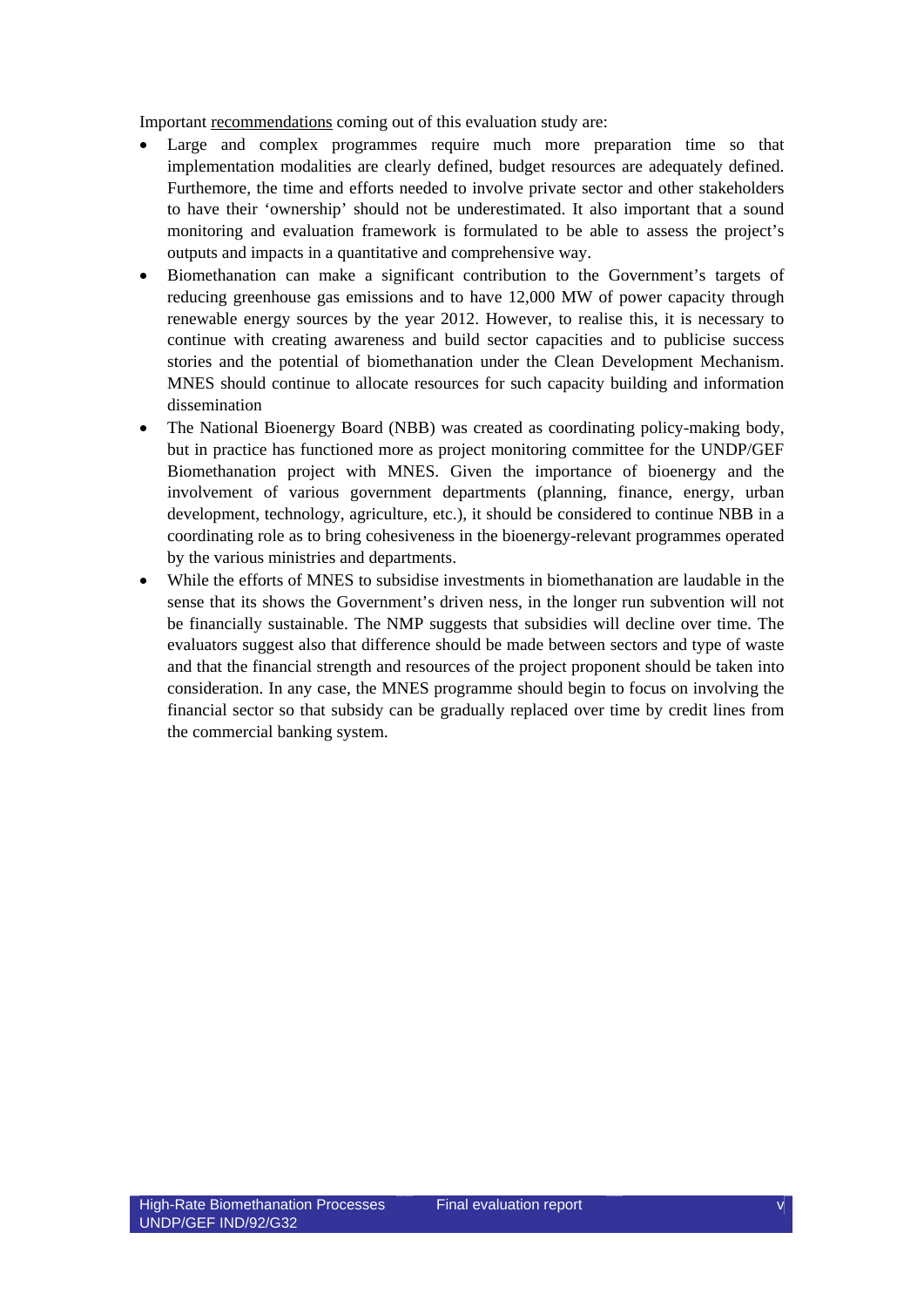# **TABLE OF CONTENTS**

| 1.                     |                                                                                   |  |
|------------------------|-----------------------------------------------------------------------------------|--|
| 1.1                    |                                                                                   |  |
| 1.2                    |                                                                                   |  |
| 1.3                    |                                                                                   |  |
| 1.4                    |                                                                                   |  |
| 2.                     |                                                                                   |  |
| 2.1                    |                                                                                   |  |
| 2.2                    |                                                                                   |  |
| 2.2.1                  |                                                                                   |  |
| 2.2.2                  | Expansion of business and support services for waste-to-energy 16                 |  |
| 2.2.3                  | Development of sectoral policies and regulations on waste-to-energy17             |  |
| 2.2.4                  | Improvement of awareness and understanding of technologies among producers and    |  |
|                        | Environmental impacts and greenhouse gas emission reduction; cost effectiveness20 |  |
| 2.2.5<br>$2.3^{\circ}$ |                                                                                   |  |
| 2.3.1                  |                                                                                   |  |
| 2.3.2                  |                                                                                   |  |
| 2.3.3                  |                                                                                   |  |
| 2.3.4                  |                                                                                   |  |
| 3.                     |                                                                                   |  |
|                        |                                                                                   |  |
| 3.1                    |                                                                                   |  |
| 3.1.1                  |                                                                                   |  |
| 3.1.2                  |                                                                                   |  |
| 3.2                    |                                                                                   |  |
| <b>ANNEX A.</b>        | THE EVALUATION MISSION'S TERMS OF REFERENCE 38                                    |  |
| <b>ANNEX B.</b>        | <b>ITINERARY OF THE EVALUATION MISSION AND PROJECTS VISITED 52</b>                |  |
| B.1                    |                                                                                   |  |
| B.2                    |                                                                                   |  |
| B.3                    |                                                                                   |  |
| ANNEX C.               | SUMMARY OF NATIONAL POLICY ON WASTE-TO-ENERGY PROJECTS<br>56                      |  |
| C.1                    |                                                                                   |  |
| C.2                    | ACCELERATED PROGRAMME FOR THE RECOVERY OF ENERGY/POWER GENERATION FROM            |  |
|                        | INDUSTRIAL AND COMMERCIAL WASTES AND EFFLUENTS FOR IMPLEMENTATION IN 2005-0661    |  |
| C.3                    | WASTE-TO-ENERGY PROJECT INSTALLED OR UNDER COMMISSION, SUPPORTED BY MNES 64       |  |
| <b>ANNEX D.</b>        |                                                                                   |  |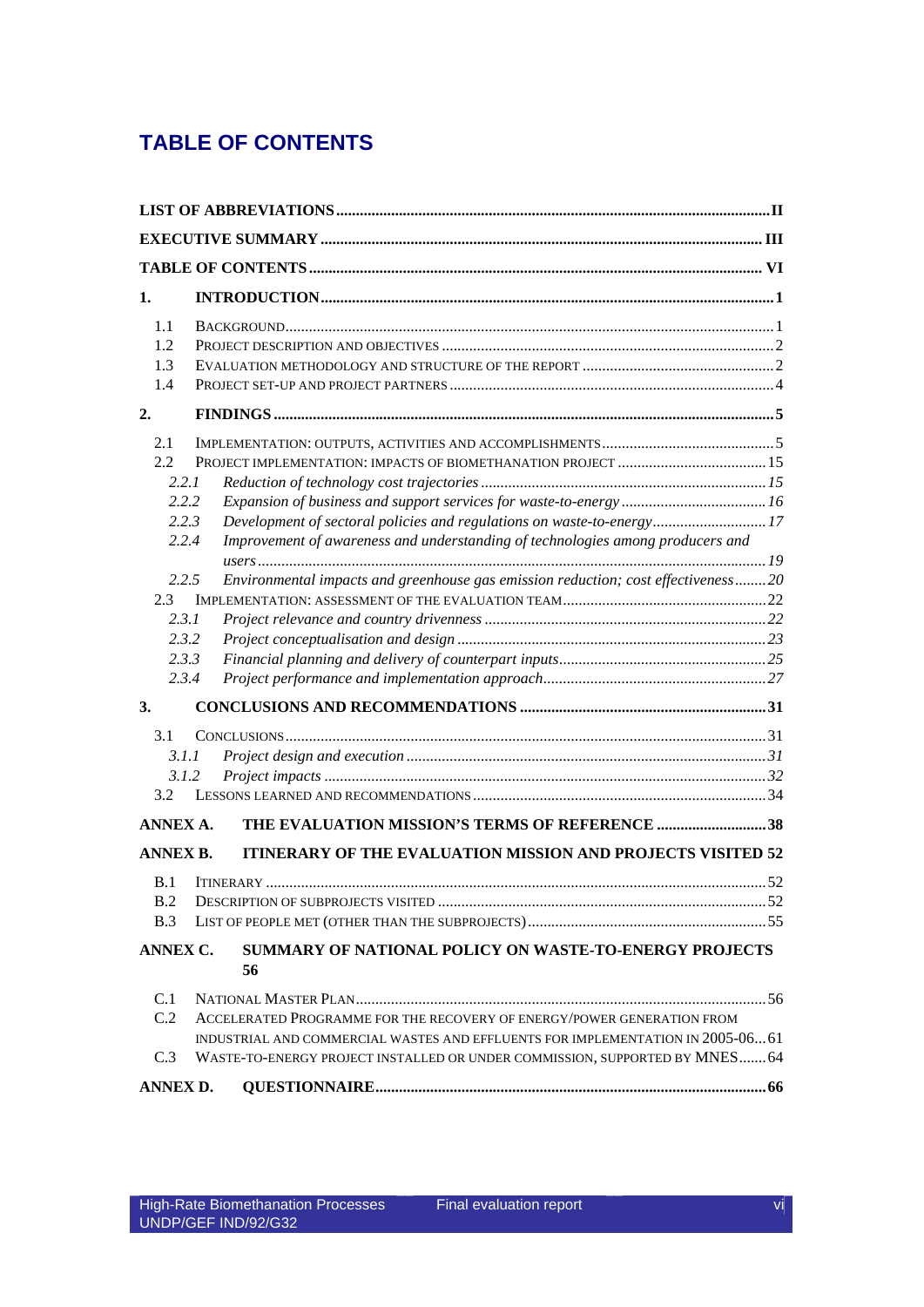## **1. INTRODUCTION**

## **1.1 Background**

#### (*Number 2.1 and 2.2 of Sample Outline (Annex 3) of the ToR given in Annex A*)

Methane (CH<sub>4</sub>) is a prominent greenhouse gas (GHG) along with carbon dioxide (CO<sub>2</sub>) and chlorofluorocarbons (CFC), responsible for climate change phenomena. Methane emissions are caused by energy related activities (e.g. burning of traditional biomass); agricultural activities (e.g. rice cultivation, enteric fermentation); and anaerobic degradation of organic materials (e.g. solid waste disposal). Although the volume of methane  $(CH_4)$  contribution to the world's greenhouse gas (GHG) emissions is three times smaller than that of carbon dioxide, at the same time, methane is a particularly strong GHG, its global warming potential (GWP) is 21 times that of carbon dioxide  $CO<sub>2</sub>$ . Methane emissions from waste are reported to be contributing about 31% of the total methane emissions in India.

India generates large quantities of wastes from the agricultural, municipal, industrial and food processing sectors. Much of these wastes find their way into the environment with little or no treatment which results in their biodegradation with consequent release of methane into the atmosphere. In addition, untreated waste disposal creates serious health and sanitation problems. Waste treatment technologies such as aeration, are highly energy intensive, directly and indirectly contributing to GHG emissions.

The production of biogas under controlled conditions is often referred to as biomethanation and also called anaerobic digestion. Biomethanation (BM) may have relevance in treating wastes from a number of sectors, including (and not restricted to) solid waste management, sewage waste water treatment and treatment of industrial wastewater (from tannery, animal manure, slaughterhouses, sugar, starch and other industries). Containing methane, the biogas produced is a potentially valuable energy resource. Methane forms a remarkably clean fuel when burnt, the combustion process of methane produces no particulates and only about half of the carbon dioxide associated with coal combustion. If not captured, the gas as valuable resource is not only lost, being a greenhouse gas, it contributes to the global warming. Biomethanation projects usually have a number of other environmental benefits. For example, the anaerobic process destroys many pathogens that are usually present in human and animal waste and manure, while the slurry that remains is nutrient-rich and can be treated further and used as fertiliser. The anaerobic treatment of the biomass in the waste and wastewater of alcohol distilleries yields nutrient-rich slurry and the water can be re-used for irrigation, while avoiding the disposal of the biomass waste into rivers and streams, which can create serious pollution problems. In general, biomethanation of urban waste reduces the amount of waste that would otherwise have ended up in landfills or incineration plants or worse, in open dumps, rivers and streams.

Biogas has range of potential energy end uses**.** Direct on-site use offers good opportunities. It requires that a suitable user already exists on the site that needs the fuel for boilers to produce steam for process and space heating or power generation. This direct use requires minimal treatment of the gas. A further treatment to remove corrosive constituents of the gas yields a medium-grade fuel, which can be used in industrial boilers, dryers, kilns or furnaces or in boilers and turbines to generate electricity (to be used on-site or sold the power grid). The production of a high-grade fuel requires the separation of methane from the gases that have no heating value, i.e., of carbon dioxide (which also causes corrosion when combined with water) and of trace gases, as well as the removal of moisture and particulates.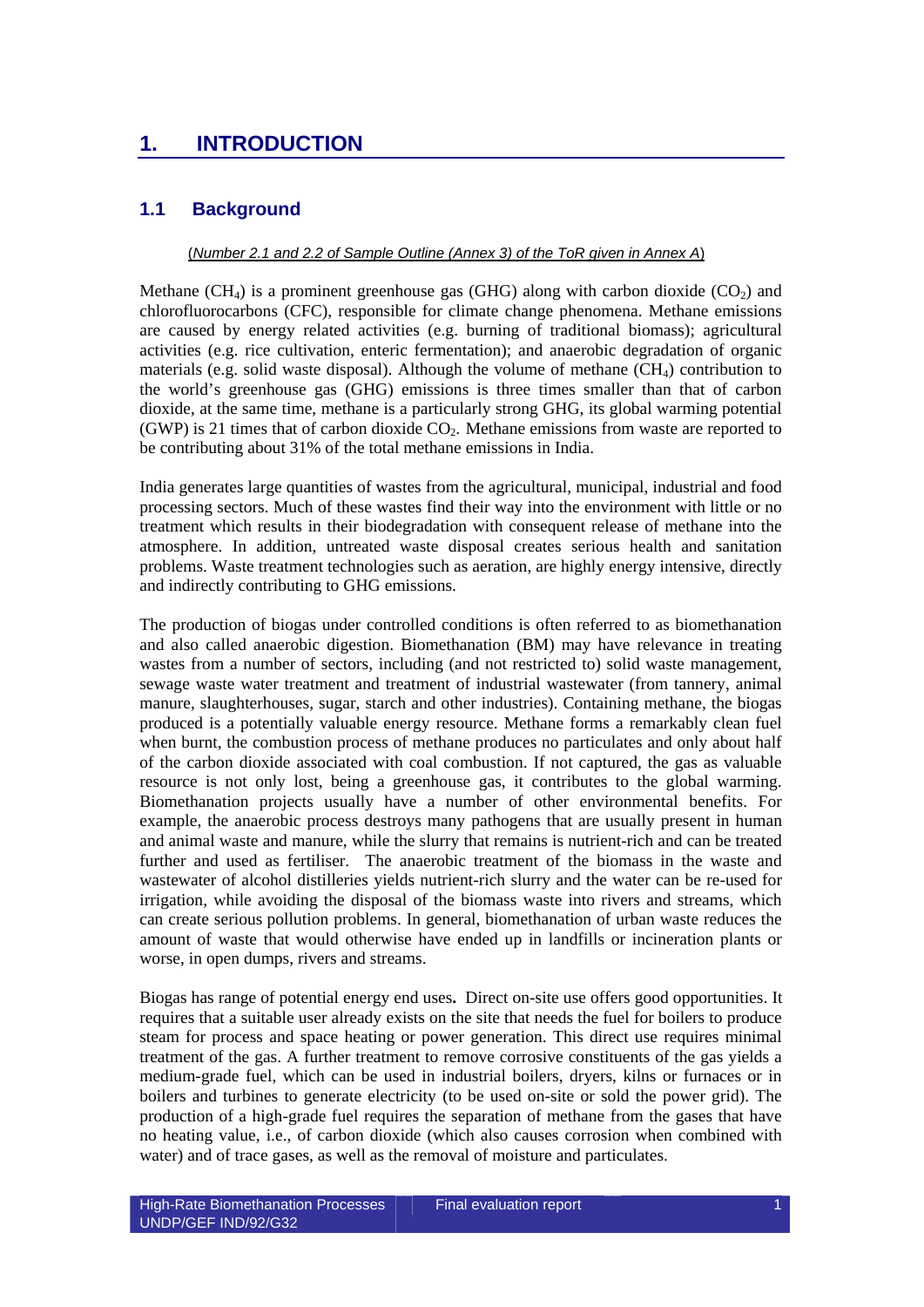## **1.2 Project description and objectives**

### (*Number 3.1, 3.2 and 3.3 of Sample Outline (Annex 3) of the ToR given in Annex A*)

Indian energy demand is largely met by coal and other fossil fuels in the urban, industrial and transport sectors, and by biomass fuels in the rural areas. Continuing dependence on this energy mix to meet the ever-increasing energy demands of a rapidly growing economy is likely to lead to high GHG emissions. The UNDP/GEF project is significant in this context as it was designed to demonstrate the potential of biomethanation to contribute to the augmentation of sustainable energy supply by exploiting the vast resource of 'organic waste' from different sectors.

The UNDP/GEF biomethanation technical assistance project was approved in March 1994 and commissioned in September 1994 with an envisaged duration of 5 years. Due to a number of reasons activities relating to capacity building and awareness could progress satisfactorily while only two projects (at RRL, Bhubaneswhar and at M/s Sethia Paper Mills Ltd., Muktsar, Punjab) became operational until 1997. The remaining projects were in the planning stage only – identification of sites/ beneficiary organizations, preparation of DPRs and tender documents and selection of technology etc. The project schedule was revised on a number of occasions and project activities and the project was not operationally closed until September 2005. The development objective of this project is "to enable India to make its contributions in protecting the global and local environment by developing aggressive plans to gainfully utilize the wastes generated in municipal, industrial and agricultural sectors for energy recovery".

The emphasis of the project is put on *four objectives*:

- 1. Developing a National Master Plan (NMP) for the generation and utilisation of biogas based on high-rate biomethanation processes
- 2. Setting up 16 demonstration subprojects
- 3. Capacity building of organisations at national and State level
- 4. Promotion of dissemination of the idea of biomethanation technology and biogas utilisation through national and local level seminars

The project, with a total of US\$ 22 million, has three budget components:

- GEF US\$ 5.5 million
- Government US\$ 5.5 million
- Private sector: US\$ 11 million

## **1.3 Evaluation methodology and structure of the report**

#### (*Number 2.3 and 2.4 of Sample Outline (Annex 3) of the ToR given in Annex A*) (*Item K in the Scope of the Evaluation of the ToR)*

The project work started in early 1995, but faced some time constraints due to delay in the initiation of the targeted 16 demonstration subprojects and other reasons that will be detailed in the next chapter. In order to evaluate the progress made and to make recommendations for future action, an external review of the project's design, implementation and its relevance for biomethanation development in India, a Mid-Term Evaluation was carried out in 2000. In accordance with UNDP and GEF a regulation, a Terminal Evaluation has to be carried out under the responsibility of the implementing agency, in this case the United Nations Development Programme (UNDP) of which the results are presented in this report.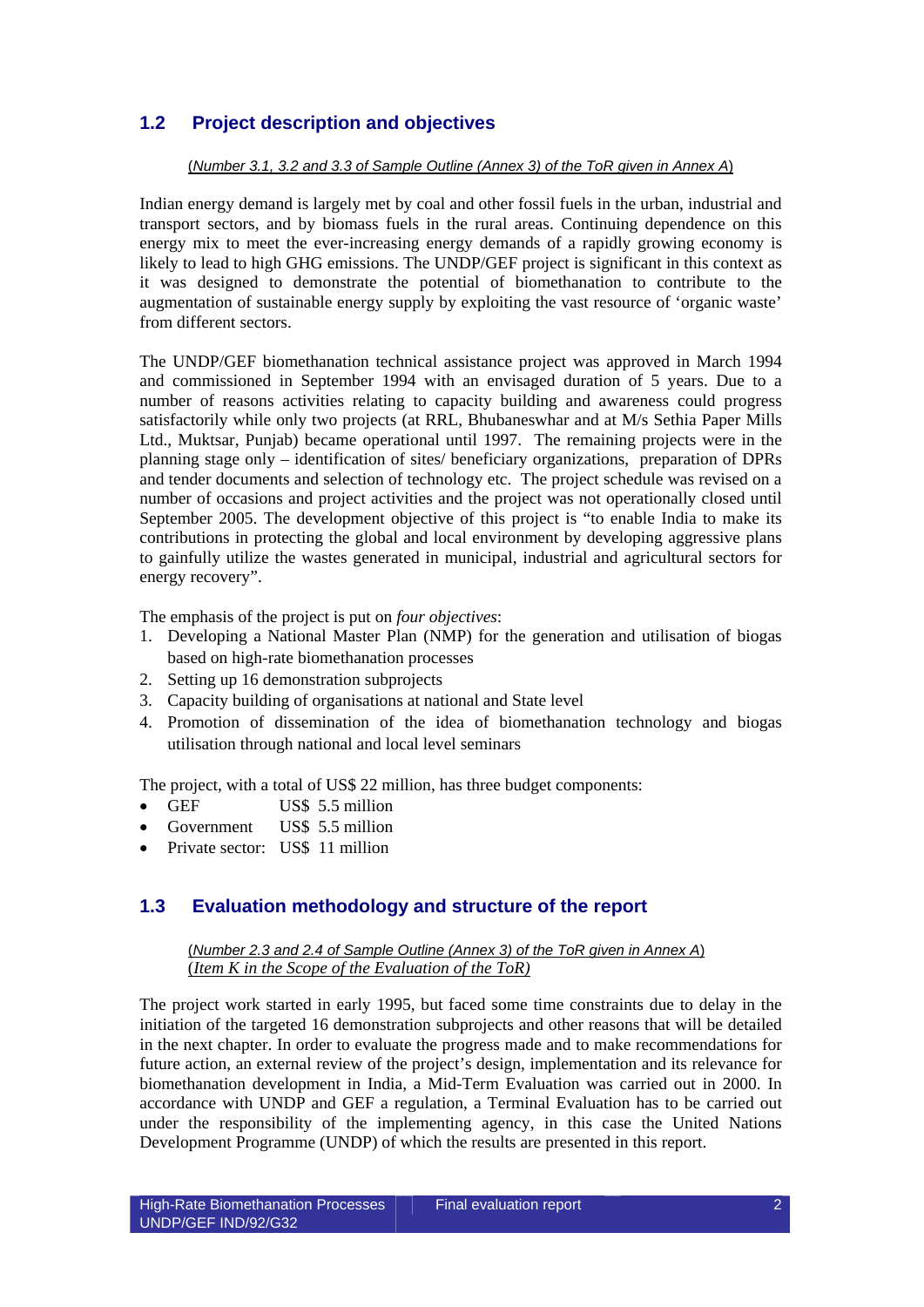During the mission, the external evaluation mission drew up a table of contents (ToC) that covers the issues to be addressed as mentioned in its Terms of Reference (see Annex A) and follows the structure of this report:

- Introduction (project description and evaluation method)
- Findings on project progress
	- o Implementation in terms of achieving objectives, inputs, activities, outputs, and impact and measurement against indicators (as set in the project document and the annual project review documents)
	- o Description of project impacts
	- o Evaluation team's assessment of project objectives, results and impact
- Conclusions and recommendations
	- o Conclusions taken into account sustainability and replicability issues
	- o Lessons learned and recommendations

A mission team, consisting of two independent evaluators, Mr. J. van den Akker and Mr. V. Deodhar was fielded to India 8-25 October 2005. During the mission's 16-day travel extensive discussions were held with representatives from UNDP India, the national counterpart Ministry of Non-Conventional Energy Sources (MNES, New Delhi), MWH (Mumbai) and from selected demonstration subprojects in Chennai, Salem and Karur (Tamil Nadu), Surat (Gujarat), Dewas (Madhya Pradesh) and Ludhiana (Punjab). An in-depth analysis was made of relevant documents  $(APR-PIR<sup>1</sup>, mid-term evaluation report, budget)$ revision sheets, project papers and consultant reports), and, where appropriate, requests for missing information were made.

The consultants have adopted the following methodology of evaluation:

- i) Review of reports and documentation
	- a. Project Document (1992)
	- b. Mid-term Project Evaluation Report (2000)
	- c. MNES website text on the Project
	- d. Review of India High Rate Biomethanation Process (2004, by PriceWaterhouseCoopers )
	- e. Analysis and Evaluation of CDM Prospects for Biomethanation Projects (2004, by IT Power India)
	- f. CDM and Biomethanation (2003, by Winrock International India)
	- g. Annual Project Reports (APR-PIR, 2001, 2002, 2003, 2004, 2005)
	- h. Green Energy From Wastes (2005, MNES)
	- i. National Master Plan of Waste-to-Energy in India (by MWH)
	- j. UNFCCC guidelines on estimation of GHG reductions, such as the CDM Approved Methodology AM0012
	- k. Miscellaneous sources, such as Methanetomarket.org, etc.
- ii) Interviews with UNDP and MNES (PMC) Officers and discussions with the promoters, using a structured questionnaire
- iii) Visits to six sub-projects and the agency for National Master Plan preparation
- iv) Study of policy documents and general information regarding industrial and urban waste management

The report is divided into three sections. This first section provides general background of the project, purpose of evaluation, project implementation set up, partners/stakeholders and evaluation methodology. The next section dwells on findings from the reports, field visits,

 $\frac{1}{1}$ APR-PIR: Annual Project Report – Project Implementation Report (for UNDP-GEF projects)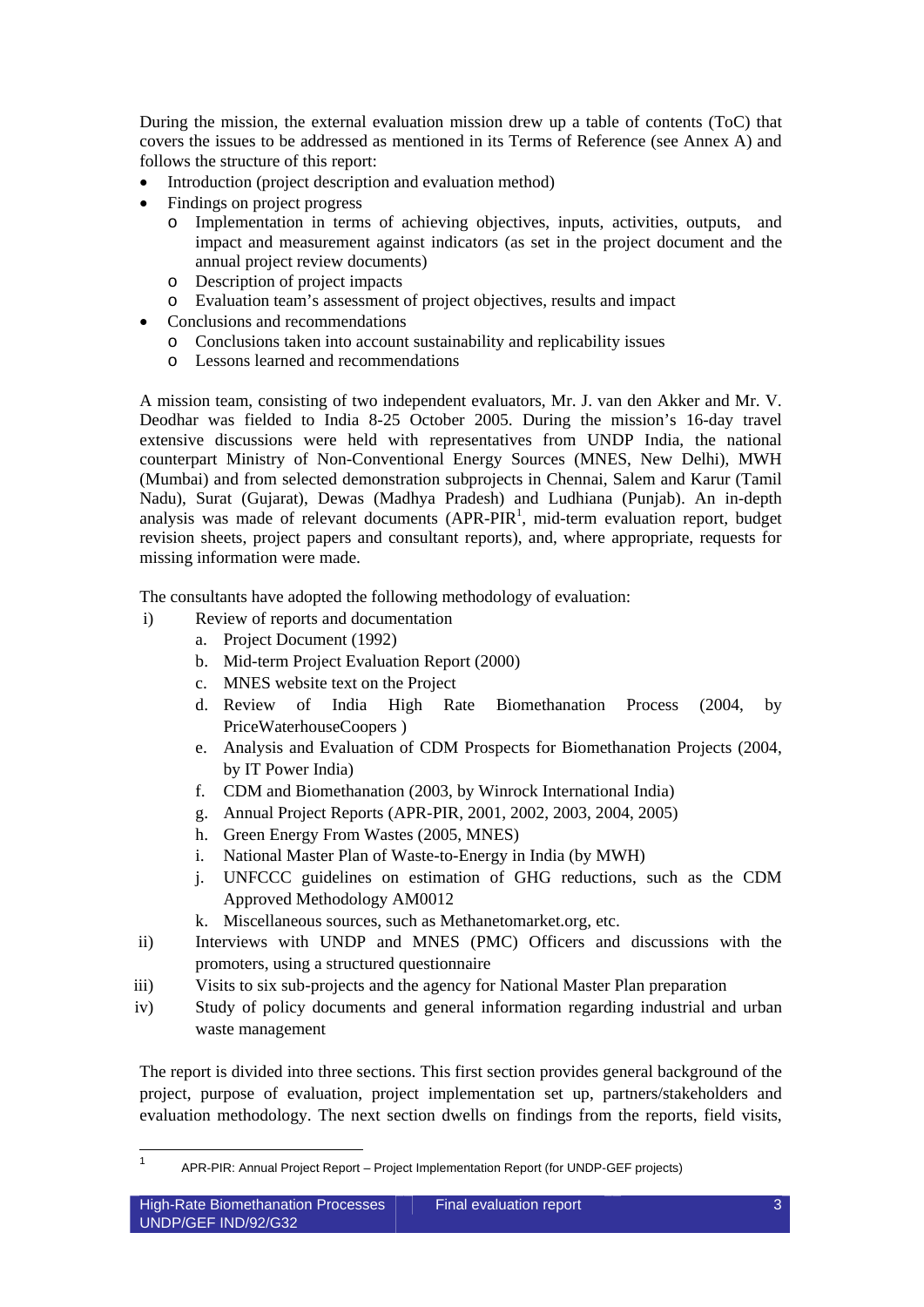interactions and responses to the questionnaire, observations during the field visits. These findings are described in the overall framework of the project. It also briefly describes the GHG mitigation potential of the projects. In the third section, Conclusions from the observations and findings are discussed in the context of project objectives. These also pertain to sustainability and replicability of project and lessons learnt. The section also provides project specific and generic recommendations, future directions and CDM potential for the sector. Additional information is provided in the Annexes.

## **1.4 Project set-up and project partners**

(*Number 3.4 and 5.3 of Sample Outline (Annex 3) of the ToR given in Annex A*) (*Item F.6 in Scope of the Evaluation of the ToR)*

The project is one of the initiatives to mainstream the efforts of management of waste especially, biodegradable solid and liquid waste. The management and control of these at the government level is the primary responsibility of ministries of environment and forests, and urban development. In order to make a better use of these and to recover a part of the energy contents of these substrates, energy recovery is the main intent of the project. In order to ensure a better coordination among the above, the Ministry of Non-Conventional Energy Sources (MNES) was made the implementing Ministry. The views of the other stakeholders mentioned above are taken in account through the National Bio-energy Board (NBB) specially constituted to make policies and procedures for implementation of the project. NBB is the apex body which provides policy guidelines for development of a national strategy for bio-energy and oversees implementation of the project. NBB has representatives of the following Government ministries and departments:

- Ministry of Non-Conventional Energy Sources (MNES)
- Ministry of Environment & Forests
- Ministry of Urban Development & Employment
- Department of Bio technology
- Department of Economic Affairs,
- **Ministry of Finance**
- Department of Science & Technology
- Department of Scientific & Industrial Research
- Planning Commission and
- UNDP

A Project Management Cell (PMC) was created in MNES for assisting NBB in implementation of the project. The PMC was headed by the Adviser (Urban, Industrial and Commercial Applications Group) as the National Project Director and assisted by Director and Scientific Officers. In addition, few Technology Institutions have been associated with NBB for providing assistance in technology related matters. Powers of executing various implementation activities are vested with the National Project Director (NPD) with due concurrence of NBB and relevant officials. Financial management for the project was entrusted to IREDA, which received a handling fee for this from the Government's rupee budget of the project. The funds were released by UNDP directly to IREDA on receipt of request for advance from the project authority in the Ministry. MNES also channelled its counterpart funds through budgetary allocation to IREDA. Payments to clients/beneficiaries were released by IREDA on the basis of Payment Release Advice of PMC. Regular auditing of funds was carried out by UNDP and the Comptroller and Auditor-General (CAG) of India.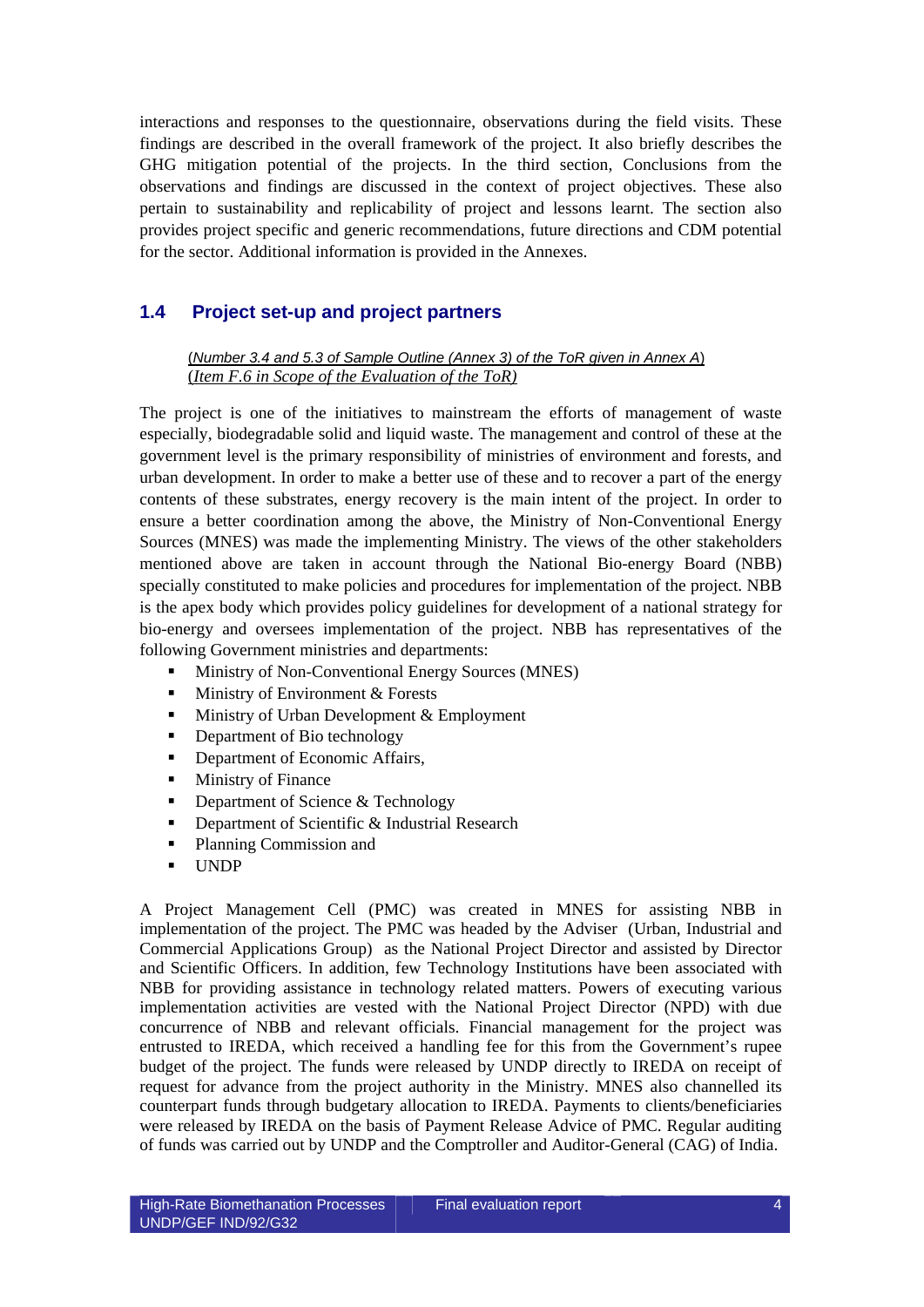## **2.1 Implementation: outputs, activities and accomplishments**

#### (*Number 3.5 and 6.1 of Sample Outline (Annex 3) of the ToR given in Annex A*)

For each of the four project objectives, as mentioned in paragraph 1.2, this section assesses the project's performance and implementation of the project, in terms of achieved outputs, and activities finalized.

It should be noted that the structure regarding project performance (in terms of objectives, outcomes and indicators) in the Annual Project Reports (APR-PIR) of the period 2001-2005 does not follow the same order as the original project document (in terms of objectives outputs and activities). The description in this paragraph tries to relate the two by giving indicators (of APR-PIR) and activities (as given in the project document) per outcome as given in the APR-PIR (termed objective in the original project document)

### **Outcome 1 To develop a National Master Plan (MNP) for generation and utilisation of bioenergy based on high-rate biomethanation processes**

| Indicators (as given in the Annual Project                                     | Output 1.1<br>National Master Plan for                            |
|--------------------------------------------------------------------------------|-------------------------------------------------------------------|
| Reports, APR-PIR)                                                              | bioenergy generation                                              |
|                                                                                | Activities (as given in the original 1992                         |
|                                                                                | document)                                                         |
| Preparation of background materials:                                           | <b>Establish National Bioenergy Board</b><br>1.1.1                |
| 1.1 Assessment of available data, plan and work                                | Identify experts and consultants<br>1.1.2                         |
| completed                                                                      | 1.1.3<br>Compile information on the inventory of                  |
| 1.2 Analysis of various technological options for                              | wastes and biodegradable materials                                |
| bio-energy development with reference to the                                   | Identify and evaluate technologies<br>1.1.4                       |
| substrates available in the country                                            | available in India and abroad                                     |
| 1.3 Identification of proven biomethanation                                    | Identify and assess indigenous technology<br>2.1.4                |
| technologies, status of field-testing and                                      | suitable for the demonstration units                              |
| standardization, techno-economic feasibility,                                  | 1.1.5<br>Review and assess the current                            |
| environmental implications,                                                    | programmes in the various national                                |
|                                                                                | laboratories, R&D institutions and other                          |
|                                                                                | agencies                                                          |
| Preparation and approval of NMP:                                               | 2.1.1<br><b>Constitute NBB</b>                                    |
| 1.4 Possible avenues for technology transfer and<br>replication in the country | 1.1.6<br>Prepare National Master Plan and<br>investment proposals |
| 1.5 Evolving involvement strategy and shelf of                                 | Enable the Government of India (GoI) to<br>1.1.7                  |
| investment proposals                                                           | develop a national strategy for the energy                        |
| 1.6 Evolving national strategy in the field of                                 | sector taking biomethanation into account                         |
| waste to energy                                                                | Review legal and policy framework on<br>1.1.8                     |
|                                                                                | environment to facilitate adoption of                             |
|                                                                                | biomethanation processes                                          |
|                                                                                | Output 3.2<br>Improved programme on the use                       |
|                                                                                | of biomethanation technology                                      |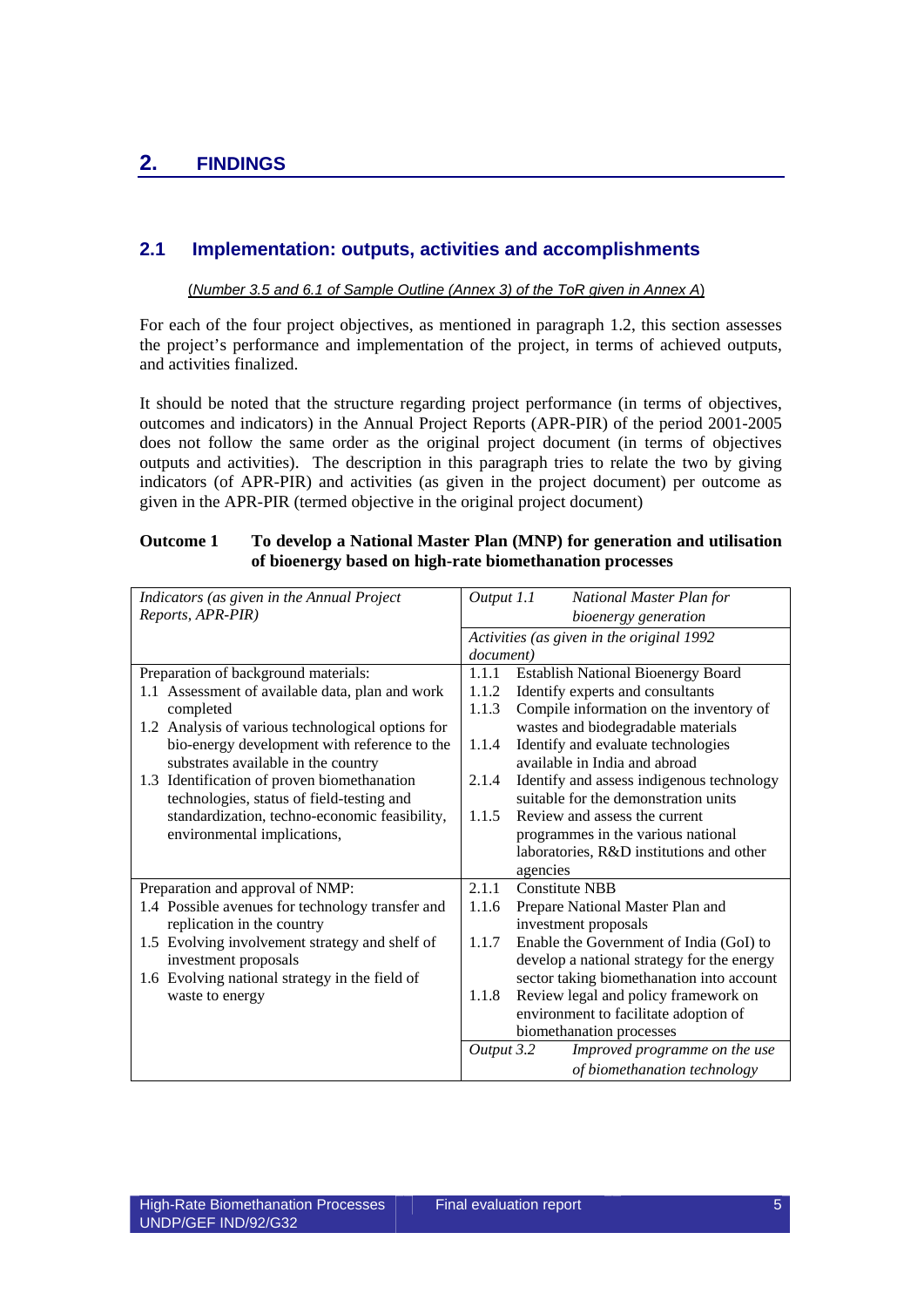|  | 3.2.1 Develop work plan for promoting the use |
|--|-----------------------------------------------|
|  | of biomethanation                             |
|  | 3.2.2 Develop formal schemes for biogas       |
|  | generation                                    |
|  | 3.2.3 Assess sectoral needs                   |
|  | 3.2.4 Devise suitable financial schemes       |

### Indicator 1.1

The first two-and-a-half years were spent in developing partnership with various stakeholders, identifying sites for demonstration sub-projects and in developing institutional mechanism for implementation of the Project. This is one of the reasons for the delay in the initiation of project activities (which will be elaborated in more detail in paragraph 2.3.4) The NBB was set up, providing policy guidelines for development of a national strategy for bioenergy and overseeing implementation of this Project (see paragraph 1.4). However, instead of functioning as a policy-making body, the NBB has acted mostly as a Project Monitoring Committee for the UNDP-GEF project (see also paragraph 3.2).

## Indicator 1.2, 1.3 and 1.4

Before the work on preparation of National Master Plan for waste-to-energy was started, a few activities were undertaken to prepare background material through following activities:

- Feasibility studies of 30 sample Class I cities and five industry sectors
- State-of-the-Art report on biomethanation of Pulp & Paper Industry effluents
- A directory on "Waste to Energy" in India.
- Evaluation of various technologies commercially available worldwide for implementation in the various subprojects.

 MNES launched a National Program on Energy Recovery from municipal and industrial waste in June 1995. M/s Montgomery Watson Harza (MWH, a subsidiary of a US company, based in Mumbai) was selected (on the basis of a global bidding process) and awarded the contract for preparation of the NMP during January 2001.

The following reports and activities were undertaken by MWM during 2001 to2005 as a part of the preparation of NMP:

- 1. Structured database on industrial an municipal waste (accessible through the website www.indiawteplan.com)
- 2. Assessment of current R&D in waste-to-energy (WTE)
- 3. Identification and evaluation of WTE technology options
- 4. Development and prioritization of projects
- 5. Identification of technology transfer mechanisms
- 6. Developing investment and funding strategies
- 7. Study of government infrastructure and suggested changes

Based on the seven reports, the main document on National Master Plan has been finalized. A strategic action plan (road map) for the period from 2005 to 2017 for exploitation of total estimated potential of 2600 MW is also a part of the final document on NMP.

Three stakeholders' workshops for pooling of resources and for sharing the outcome of various activities were organized, the first one in June 2000, a second in July 2001 and a third one in April 2004. The above-mentioned draft reports were modified in accordance with the feedback given by the Project Team and the feedback obtained at these workshops.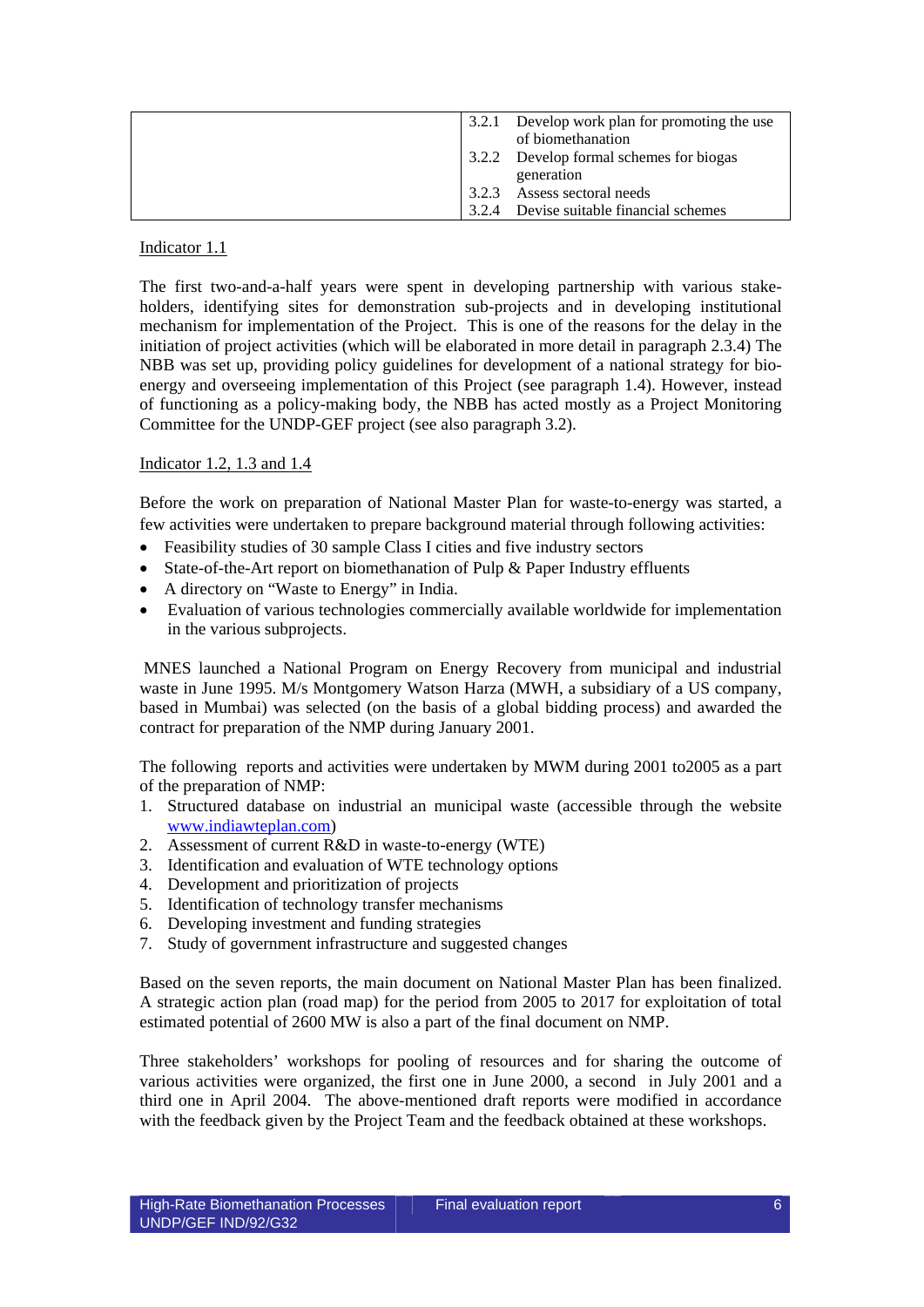The draft NMP was put on the project website: (www.indiawteplan.com), after incorporating the suggestions that emerged from the third stakeholders' workshop, for seeking comments of all the stakeholders before its finalization. A presentation on the outcome of NMP was also made by the consultant before the members of NBB in its meeting held on  $16<sup>th</sup>$  July, 2004. Being based on the 1991 census, the final NMP document is now being further updated by incorporating a few modifications and additions based on the new census data of 200. The evaluation team has been informed by the PMC officials that the NMP would be ready by November 2005.

| <b>Outcome 2</b> |             | To develop commercially viable technology packages ready for |  |  |  |
|------------------|-------------|--------------------------------------------------------------|--|--|--|
|                  | replication |                                                              |  |  |  |

| Indicators (as given in the Annual Project<br>Reports, APR-PIR) | Setting up of demonstration<br>Output 2.1<br>subprojects in seven subsectors |
|-----------------------------------------------------------------|------------------------------------------------------------------------------|
|                                                                 | Activities (as given in the original 1992                                    |
|                                                                 | <i>document</i> )                                                            |
| 2.1 Setting up of 16 demonstration subprojects                  | Work out details of the various<br>2.1.2                                     |
| (including two evaluation studies) in seven                     | subprojects                                                                  |
| waste sectors based on indigenous or                            | Identify and induct the services of suitable<br>2.1.3                        |
| imported technology                                             | consultants                                                                  |
| 2.2 Absorption, modification and standardization                | 2.15<br>Activate the setting up of demonstration                             |
| of the cost effective technologies, preparation                 | subprojects                                                                  |
| of technology packages for replication                          | Monitor demonstration units through<br>2.1.6                                 |
|                                                                 | regular assessment of performance and                                        |
|                                                                 | cost data                                                                    |
|                                                                 | 2.17<br>Evaluate and report the success of the                               |
|                                                                 | demonstration subprojects                                                    |
|                                                                 | Prepare a final document containing<br>2.1.8                                 |
|                                                                 | technical details                                                            |

#### Indicator 2.1

A total of 16 demonstration projects were to be set up in various sectors that produce biodegradable waste. At the time of project formulation a list of possible projects was prepared for this purpose (Annex B). However, many of these projects could not be taken up due to a number of reasons such as the ill-preparedness and wait-and-see approach of many beneficiaries and the inability or reluctance of beneficiary organizations to commit 50% of the project cost. Mid-way through the project, however, it was decided to increase the number of demonstration projects to 29. Then after a thorough review, it was decided to limit the projects to the original number of 16.

Out of 16 sub-projects to be taken up under this Project, thirteen sub-projects have already been completed. Two projects involve assessment of technologies and equipment for biogas use. The remaining one sub-project based on slaughterhouse solid waste is currently under advance stages of completion and is expected to be fully commissioned by end of March 2006. The vegetable market wastes project at Jalandhar, planned initially, was dropped due to delay in selection of the turnkey contractor. It is understood that a project with capacity of 5 tonnes per day of segregated municipal solid waste (MSW), based on the biomethanation technology developed by Bhabha Atomic Research Centre (BARC) has recently replaced this cancelled project .

The following table 1 provides an overview of the 16 subprojects.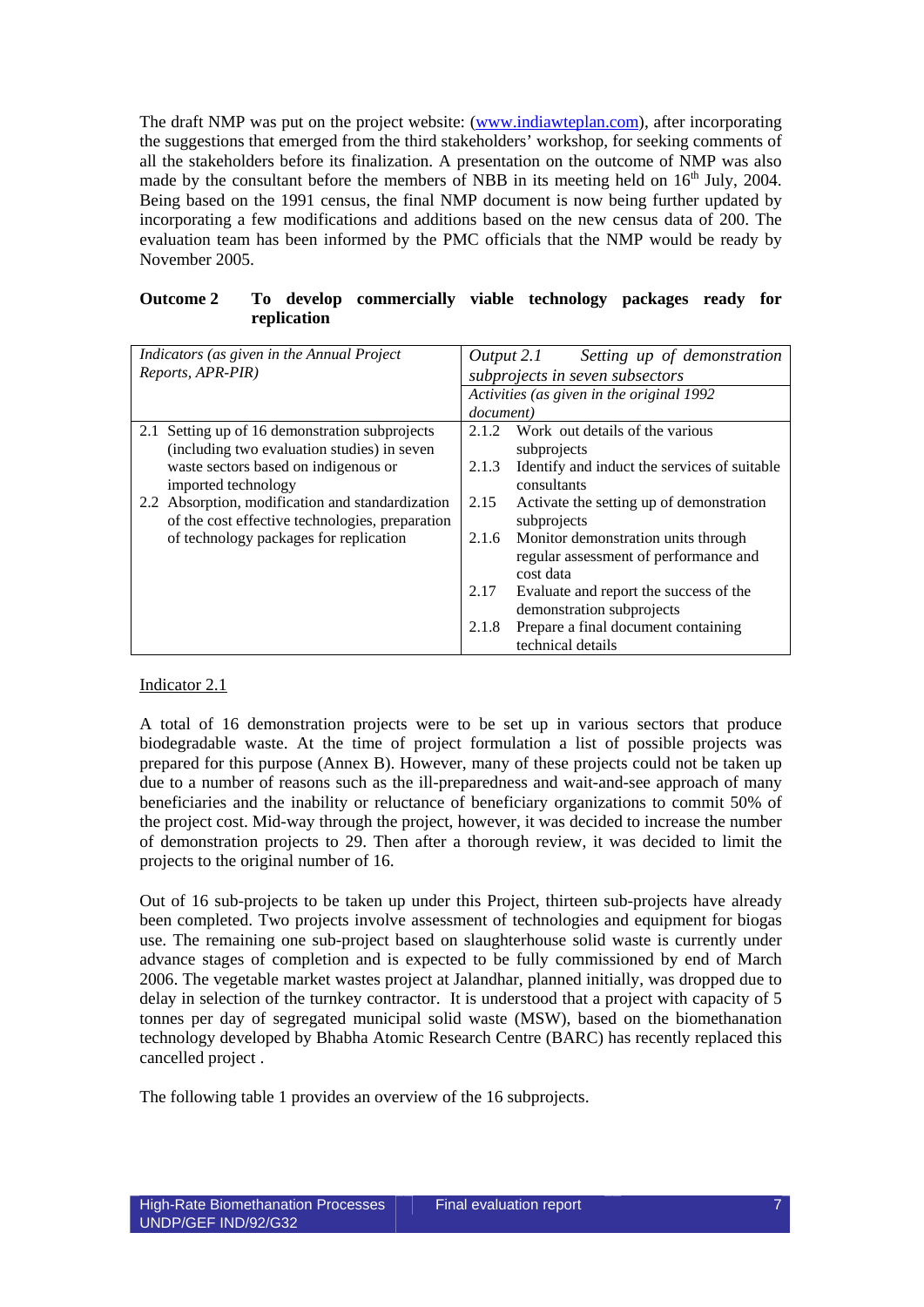|          | Project/Sector                                                                                                                                                                                                                                                                    | <b>Total Project Cost and</b><br>NBB, UNDP/GEF & Beneficiary<br><b>Contributions</b>                                                                                                                                                                                                                                                                                                                                                                                                                                                                                                                                                                                                                                            | <b>Current Status</b>                                                                                                                                                                                                                                                                                                                                                                                                                                                                           |
|----------|-----------------------------------------------------------------------------------------------------------------------------------------------------------------------------------------------------------------------------------------------------------------------------------|---------------------------------------------------------------------------------------------------------------------------------------------------------------------------------------------------------------------------------------------------------------------------------------------------------------------------------------------------------------------------------------------------------------------------------------------------------------------------------------------------------------------------------------------------------------------------------------------------------------------------------------------------------------------------------------------------------------------------------|-------------------------------------------------------------------------------------------------------------------------------------------------------------------------------------------------------------------------------------------------------------------------------------------------------------------------------------------------------------------------------------------------------------------------------------------------------------------------------------------------|
|          | <b>PULP &amp; PAPER INDUSTRY EFFLUENT</b>                                                                                                                                                                                                                                         |                                                                                                                                                                                                                                                                                                                                                                                                                                                                                                                                                                                                                                                                                                                                 |                                                                                                                                                                                                                                                                                                                                                                                                                                                                                                 |
| 1.<br>2. | <b>Evaluation of Pilot</b><br><b>Biomethanation Reactor for</b><br>treatment of Pulp & Paper<br>Mills Effluent at M/s Satia<br>Paper Mills, Muktsar, Punjab.<br>Large Scale Paper Mills                                                                                           | Project Cost<br>: Rs 224.00 lakh                                                                                                                                                                                                                                                                                                                                                                                                                                                                                                                                                                                                                                                                                                | Completed<br>Commissioned in May 1997 and now                                                                                                                                                                                                                                                                                                                                                                                                                                                   |
|          | <b>Effluent Treatment Plant using</b><br>Rice Straw & Reed as Raw<br>Materials at Satia Paper Mills,<br>Muktsar, Punjab<br>Organisation: pulp & paper<br>industry<br>Supporting technology<br>institution:<br>CPPRI (Saharanpur)                                                  | NBB Share<br>: Rs 112.00 lakh<br><b>UNDP Share</b><br>$1 - -$<br>Beneficiary Share: Rs 112.00 lakh<br>Capital cost was Rs. 22.4 million.<br>Recurring expenditures: Rs. 13.27<br>million /yr and fuel savings of Rs. 14<br>million/yr. IRR: 4-5 years (1.5-2 with<br>the 50% subsidy. Estimated 29,950<br>$tCO2$ reduction per year<br>Comment: This subproject has<br>successfully demonstrated that black<br>liquor from paper mills based on rice<br>straw and other similar biomass can be<br>treated through biomethanation and it<br>also provides a financially attractive<br>means of achieving the discharge<br>standards for the effluents from a paper<br>mill. There are some 525 pulp and paper<br>mills in India. | completed and functioning<br>satisfactorily. Up to $11,000 \text{ m}^3$ of<br>biogas per day is being produced by<br>treatment of 4000 $\text{m}^3/\text{day}$ effluents<br>(black liquor). The gas is used in the<br>boiler as fuel, replacing about 22<br>tonnes of rice husks that are currently<br>used as fuel.<br>The process technology used is<br>UASB (upflow anaerobic sludge<br>blanket) and was provided by: M/s<br>Western Paques, Pune, licensee of<br>Paque, Netherlands         |
| 3.       | Large Scale Paper Mills<br><b>Effluent Treatment Plant using</b><br>sugarcane bagasse as Raw<br>Material at Tamil Nadu News<br>Print and Papers Ltd (TNPL).,<br>Karur.<br>Organisation: pulp & paper<br>industry<br>Supporting technology<br>institution:<br>R&D Division of TNPL | : Rs 384.14 lakh<br>Project Cost<br><b>NBB</b> Share<br>: Rs 192.07 lakh<br><b>UNDP Share</b><br>$1 - - -$<br>Beneficiary Share: Rs. 192.07 lakh<br>Net annual savings $=$ fuel savings (Rs.<br>92,000/day) - operational expenditure<br>$(Rs. 35,000/yr) = Rs. 188 lakh/yr.$<br>Estimated $46,800$ tCO <sub>2</sub> reduction per<br>year (45,400 from methane emission<br>avoidance and 1,400 due to furnace oil<br>savings)<br>Comment: According to TNPL the<br>project has been financially attractive<br>and TNPL is planning to develop other<br>biomethanation projects as CDM<br>activity                                                                                                                              | Commissioned in April 2003 and<br>operating satisfactorily<br>Capacity: $12000 \text{ m}^3/\text{day}$<br>Gas Prod: 14000-17000 m <sup>3</sup> /day,<br>which is being used on-site in the<br>line mud burning kiln (meeting 50%<br>of the heat load of the kiln, which is<br>approximately replacing 12000 -<br>13000 litres of fuel oil.<br>Process/technology: UASB (upflow<br>anaerobic sludge blanket).<br>Technology supplier: by M/s. GENL,<br>Pune (licensee of Paques,<br>Netherlands) |

## **Table 1 Characteristics and basic data of the 16 biomethanation subprojects**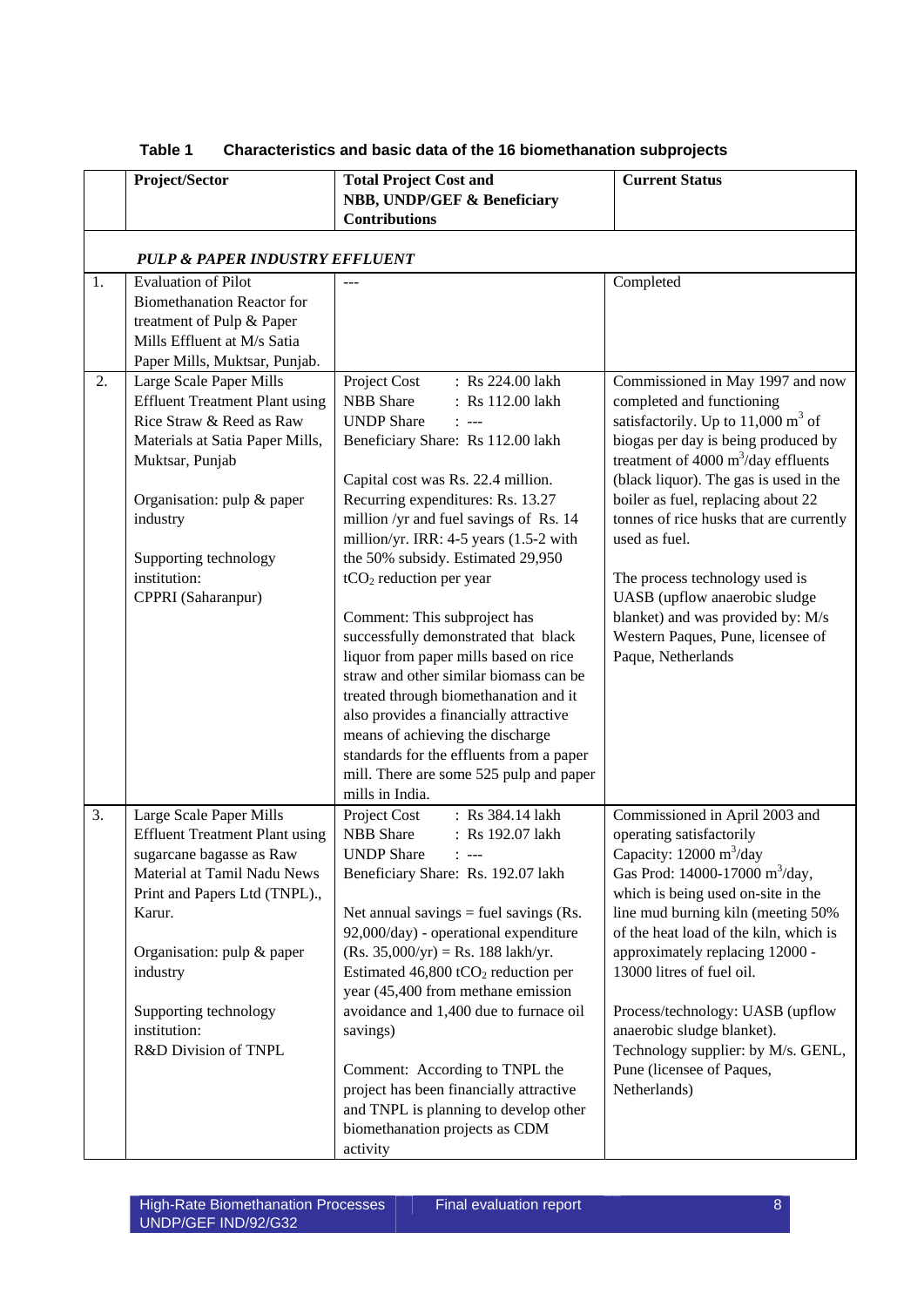|    | <b>LEATHER &amp; ABATTOIR INDUSTRY WASTE</b> |                                                   |                                                                                       |
|----|----------------------------------------------|---------------------------------------------------|---------------------------------------------------------------------------------------|
| 4. | Large Scale Leather Solid                    | Project Cost<br>: Rs 325.00 lakh                  | Was expected to be commissioned by                                                    |
|    | Wastes / Abattoir Wastes                     | $+$ USD 656,000                                   | December 2005 (Completion of this                                                     |
|    | Treatment Plant at Hind Agro                 | <b>NBB</b> Share<br>: Rs 162.50 lakh              | project has been delayed due to delay                                                 |
|    | Industries Ltd. (HAIL),                      | <b>UNDP</b> Share<br>: USD 328,000                | in completion of civil work of the                                                    |
|    | Aligarh, U.P.                                | Beneficiary Share: Rs. 162.50 lakh                | anaerobic digester) and in supply of                                                  |
|    |                                              | $+$ USD 328,000                                   | imported equipment)                                                                   |
|    | Organisation: slaughterhouse                 |                                                   |                                                                                       |
|    |                                              | Estimated $14,850$ tCO <sub>2</sub> reduction     | Gas Prod: 4500-5000 $m^3$ /day per day                                                |
|    | Supporting technology                        | annually                                          | for 0.5 MW power from about 50                                                        |
|    | institution: CLRI, Chennai                   |                                                   | TPD solid wastes                                                                      |
| 5. | Treatment of Fleshings from                  | Project Cost<br>: Rs 157.96 lakh                  | Commissioned in November 2001                                                         |
|    | Tanneries and Sludge from                    | <b>NBB</b> Share<br>: Rs 67.47 lakh               | The plant handles 5 tonnes per day                                                    |
|    | <b>Tannery Effluent Treatment</b>            | <b>UNDP Share</b><br>: Rs 27.30 lakh              | (TPD) of solid organic waste from                                                     |
|    | <b>Plant at Visharam Tanners</b>             | <b>UNIDO Share</b><br>: Rs. 27.64 lakh            | the tanneries and can generate 320                                                    |
|    | <b>Enviro Control Systems</b>                | LTM/CLRI Share: Rs. 27.64 lakh                    | $m3/day$ . The gas is being used for                                                  |
|    | (VISHTEC), Mehlvisharam,                     | Beneficiary Share: Rs. 7.90 lakh                  |                                                                                       |
|    | Tamilnadu                                    |                                                   | generation of power in a 63 kWh<br>duel fuel engine.                                  |
|    |                                              |                                                   |                                                                                       |
|    |                                              | The plants provides savings of Rs 2               |                                                                                       |
|    | Organisation: company                        | lakh/yr on their electricity bill                 | Technology/process: CSTR                                                              |
|    | formed by local tanners                      |                                                   | (continuously stirred tank reactor)                                                   |
|    |                                              | Estimated $1,115$ tCO <sub>2</sub> benefits       | and indigenous dual-fuel engine                                                       |
|    | Supporting technology                        |                                                   | Technology provider: CTC (France)                                                     |
|    | institution: CLRI, Chennai                   | Comment: the subproject has been set              |                                                                                       |
|    |                                              | up for Tanners Cooperatives at                    | A study was carried by CLRI to                                                        |
|    |                                              | Melvisharam, Tamil Nadu in                        | implement certain modifications and                                                   |
|    |                                              | collaboration with United Nations                 | de-bottlenecking for optimization of                                                  |
|    |                                              | Industrial Development Organisation,              | various processes and design                                                          |
|    |                                              | Regional Programme for Pollution                  | parameters for maximizing energy                                                      |
|    |                                              | Control (UNIDO) RePo, Chennai,                    | recovery. This has also helped CLRI                                                   |
|    |                                              | Leather Technology Mission (LTM),                 | in standardization of technology                                                      |
|    |                                              | Govt. of India and Central Leather                | package for subsequent replication.                                                   |
|    |                                              | Research Institute (CLRI), Chennai.               |                                                                                       |
| 6. | Leather Solids (Chrome                       | Project Cost<br>: Rs 86.50 lakh                   | Commissioned in September 2002.<br>Capacity: 2 TPD of chrome-                         |
|    | Shavings) Treatment Plant at                 | <b>NBB</b> Share<br>: Rs 43.25 lakh               |                                                                                       |
|    | Tata International Ltd. (TIL),               | <b>UNDP</b> Share<br>.                            | containing leather solid waste<br>Gas Prod: $320 \text{ m}^3/\text{day}$ and is being |
|    | Dewas, Madhya Pradesh                        | Beneficiary Share: Rs. 43.25 lakh                 |                                                                                       |
|    |                                              |                                                   | used as cooking fuel in TIL's                                                         |
|    | Organisation: tannery                        | Energy savings: Rs. 15.5 lakh per year            | canteen, replacing LPG                                                                |
|    |                                              | and chrome recovery of Rs. 4.5 lakh/yr.           |                                                                                       |
|    | Supporting technology                        | Total savings of Rs. 20 lakh/yr.                  | Technology/process: indigenously                                                      |
|    | institution: CLRI, Chennai                   |                                                   | modified UASB. The contract for                                                       |
|    |                                              | Estimated 987 tCO <sub>2</sub> reduction benefits | construction was awarded to M/s.                                                      |
|    |                                              | annually                                          | Mailhem Engineers Pvt (Pune). The                                                     |
|    |                                              |                                                   | Project consist of: (a) Pre-treatment                                                 |
|    |                                              | Comment: TIL plans to expand its                  | of leather solid waste for removal /                                                  |
|    |                                              | biomethanation activities as the                  | precipitation of chrome, (b)                                                          |
|    |                                              | technology is considered very profitable          | Biomethanation of the remaining                                                       |
|    |                                              |                                                   | gelatine slurry, (c) utilisation of                                                   |
|    |                                              |                                                   | biogas in the existing duel fuel boiler                                               |
|    |                                              |                                                   | and (d) Recovery of chrome from the                                                   |
|    |                                              |                                                   | chrome sludge.                                                                        |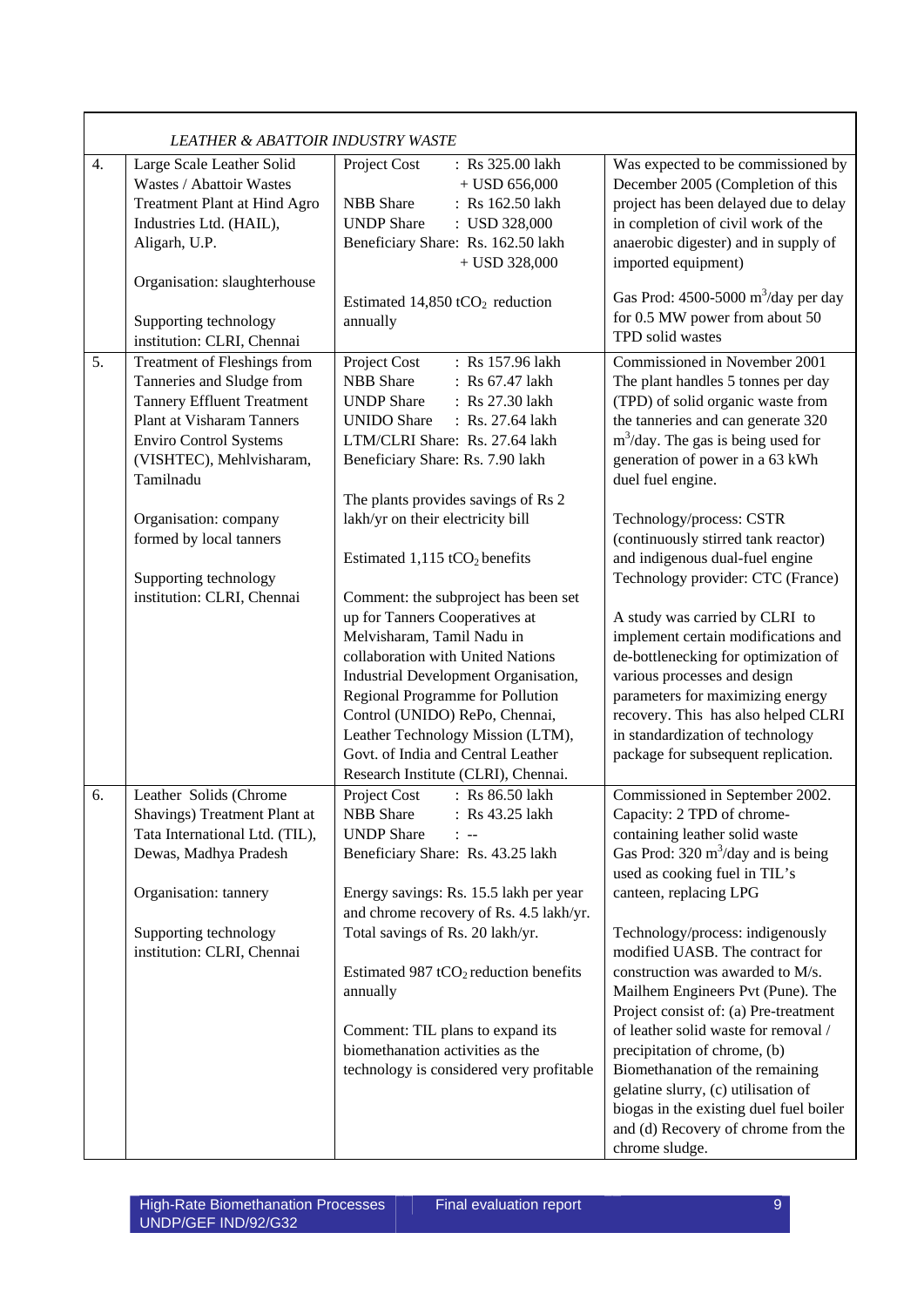| 7.  | Large Scale Leather Solid<br>Waste/Abattoir Waste<br>Treatment Plant at Al Kabeer<br>Exports Ltd. (AKEL),<br>Rudram, Medak, Andhra<br>Pradesh<br>Organisation: slaughterhouse<br>Supporting technology<br>institution: CLRI, Chennai | Project Cost<br>: Rs 310.56 lakh<br>$+$ USD 173760<br><b>NBB</b> Share<br>: Rs 149.52 lakh<br><b>UNDP</b> Share<br>: Rs. 5.76 lakh<br>$+$ USD 86880<br>Beneficiary Share: Rs. 155.28 lakh<br>$+$ USD 86680<br>Estimated $7,140$ tCO <sub>2</sub> reduction per<br>year<br>Comment: The successful adoption of<br>this innovative technology has<br>encouraged M/s Al-Kabeer to set up one<br>more biogas plant for the treatment of<br>solid wastes, which is based on a state-<br>of-the-art technology obtained from<br>Austria. These biomethanation<br>installations have shown the way to<br>solve the problem of waste treatment<br>and disposal in environmentally benign<br>manner, which also appears to be<br>financially profitable. | Commissioned in November 2001<br>Capacity: 60 TPD<br>Gas Prod: 3500-4500 m <sup>3</sup> /day<br>of biogas having a methane content<br>of about 65%. from solid waste<br>resulting from slaughtering buffaloes<br>and sheep. The gas replaces about<br>420 klitres of furnace oil per year for<br>steam generation (annual saving Rs.<br>30 lakhs) and saves on chemicals<br>(Rs. 30 lakh)<br>The process/technology is BIMA<br>(biogas-induced mixing<br>arrangement). Technology supplier:<br>M/s. Enkem Engineers Pvt. Ltd,<br>Chennai, licensee of ENTEC, Austria |
|-----|--------------------------------------------------------------------------------------------------------------------------------------------------------------------------------------------------------------------------------------|-------------------------------------------------------------------------------------------------------------------------------------------------------------------------------------------------------------------------------------------------------------------------------------------------------------------------------------------------------------------------------------------------------------------------------------------------------------------------------------------------------------------------------------------------------------------------------------------------------------------------------------------------------------------------------------------------------------------------------------------------|----------------------------------------------------------------------------------------------------------------------------------------------------------------------------------------------------------------------------------------------------------------------------------------------------------------------------------------------------------------------------------------------------------------------------------------------------------------------------------------------------------------------------------------------------------------------|
|     | VEGETABLE MARKET YARD WASTE                                                                                                                                                                                                          |                                                                                                                                                                                                                                                                                                                                                                                                                                                                                                                                                                                                                                                                                                                                                 |                                                                                                                                                                                                                                                                                                                                                                                                                                                                                                                                                                      |
| 8.  | Vegetable Market Waste<br><b>Treatment Plant at Market</b><br>Committee, Jalandhar, Punjab                                                                                                                                           |                                                                                                                                                                                                                                                                                                                                                                                                                                                                                                                                                                                                                                                                                                                                                 | Capacity: 15 TPD<br>Dropped due to delay in finalization<br>of award of contract. According to<br>MNES, this has been replaced by the<br>Bhabha Atomic Research Centre<br>(BARC) plant in Mumbai, which<br>produces 5 TPD of municipal solid<br>waste.                                                                                                                                                                                                                                                                                                               |
| 9.  | <b>Mixed Solid Waste Treatment</b><br>Plant at Vijayawada Municipal<br>Corporation (VMC)<br>Vijayawada, Andhra Pradesh<br>Organisation: Municipal<br>Authority<br>Supporting technology<br>institution: CLRI, Chennai                | Project Cost<br>: Rs 303.45 lakh<br><b>NBB</b> Share<br>: Rs 151.725 lakh<br><b>UNDP</b> Share<br>: Rs. 75.862 lakh<br>Beneficiary Share: Rs. 75.862 lakh.<br>Revenue generated from biogas is about<br>Rs. 14 lakh/yr<br>Estimated $5,165$ tCO <sub>2</sub> reduction benefits<br>annually                                                                                                                                                                                                                                                                                                                                                                                                                                                     | Commissioned in February 2004.<br>Capacity: 20 TPD of mixed waste<br>(16 vegetable market and 4 tonnes of<br>slaughterhouse waste).<br>Gas production: $1615 \text{ m}^3/\text{day}$ and 5<br>tonnes of organic manure. Biogas is<br>used in 145 kW imported biogas<br>engine and the electricity generated<br>is sold to the state grid.<br>Technology/process: modified<br>UASB. Turn-key contract provided<br>to M/s. Mailhem Engineers Pvt. Ltd.<br>(Pune). Gas engine supplied by M/s.<br>Cogen (India), licensee of M/s.<br>Jenbacher (Austria)                |
| 10. | Vegetable Market Waste<br>Treatment Plant at CMDA,<br>Chennai<br>Organisation: Municipal                                                                                                                                             | : Rs 325.00 lakh<br>Project Cost<br>$+$ USD 320000<br><b>NBB</b> Share<br>: Rs 250.53 lakh<br><b>UNDP</b> Share<br>: Rs 13.47 lakh<br>$+$ USD 240000<br><b>CMDA</b> Share<br>: Rs. 61.00 lakh                                                                                                                                                                                                                                                                                                                                                                                                                                                                                                                                                   | Commissioned in April 2005 and<br>operation started in August 2005.<br>Capacity: 30 TPD of vegetable<br>market waste.                                                                                                                                                                                                                                                                                                                                                                                                                                                |

Final evaluation report 10 and 10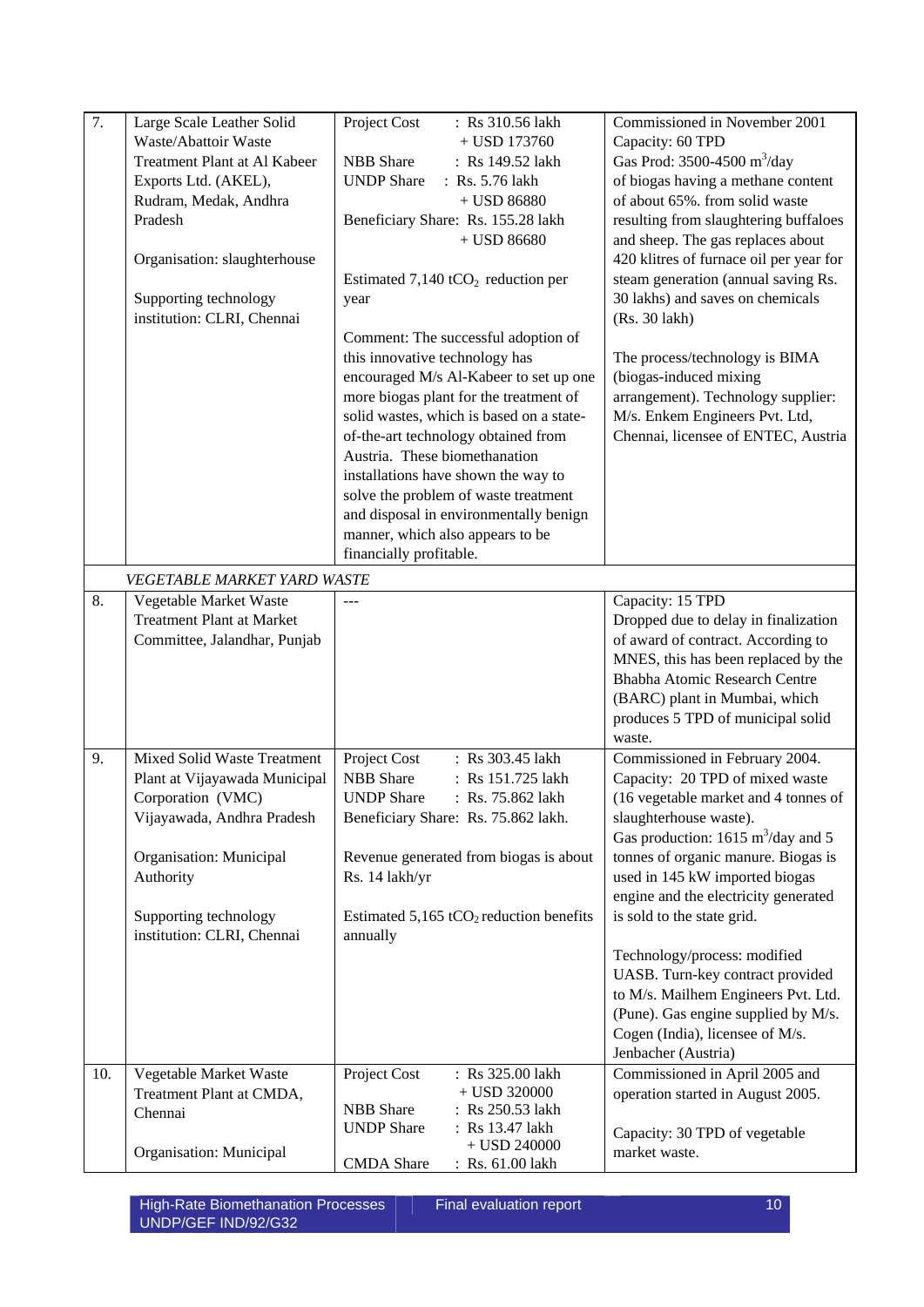|     | Authority                      | $+$ USD $80000\,$                                   | Biogas generation of $2500 \text{ m}^3/\text{day}$     |
|-----|--------------------------------|-----------------------------------------------------|--------------------------------------------------------|
|     |                                |                                                     | and 9-10 tonnes of organic manure.                     |
|     | Supporting technology          | Comment: since the project is in its                | The gas is used in a 230 kW                            |
|     | institution: CLRI, Chennai     | start-up phase it is too early to make              | imported engine and sold to the grid                   |
|     |                                | cost-benefit estimates.                             |                                                        |
|     |                                |                                                     | Technology/process: BIMA                               |
|     |                                | Estimated 9,633 tCO <sub>2</sub> reduction benefits | (biomass-induced mixing                                |
|     |                                | annually                                            | arrangement) with biogas engine                        |
|     |                                |                                                     | imported from M/s Deutz, Germany.                      |
|     | MUNICIPAL WASTEWATER/ SEWAGE   |                                                     |                                                        |
| 11. | <b>Small Community Sewage</b>  | : Rs 23.41 lakh<br>Project Cost                     | Subproject commissioned in 1997                        |
|     | Treatment Plant at the         | <b>NBB</b> Share<br>: Rs 11.70 lakh                 | and full capacity utilisation since                    |
|     | Regional Research Laboratory   | <b>UNDP</b> Share<br>$1 - -$                        | June 1998. The produced gas is used                    |
|     | (RRL), Bhubaneswar             | Beneficiary Share: -                                | in the canteen and /or lighting the                    |
|     |                                | <b>RRL</b><br>: Rs. 8.60 lakh (35%)                 | area around the plant.                                 |
|     | Organisation: research         | H&UD<br>: Rs. 3.40 lakh (15%)                       | Capacity: 400 m <sup>3</sup> /day (=.4 MLD) of         |
|     |                                | (State Govt.)                                       | treatment of sewage                                    |
|     | Supporting technology          |                                                     | Gas Prod: $25 \text{ m}^3/\text{day}$ which is used as |
|     | institution: Regional Research | Estimated 113 tCO <sub>2</sub> emission reduction   | fuel in the canteen or flared                          |
|     | Laboratory (CSIR, Lab)         | per year                                            |                                                        |
|     | Bhubaneshwar                   |                                                     | Technology/process: anaerobic fixed-                   |
|     |                                | Comment: The installation of the plant              | film reactor (FFR), indigenously                       |
|     |                                | has demonstrated a new and effective                | developed at National Environmental                    |
|     |                                | means of decentralized treatment of                 | <b>Engineering Research Institute</b>                  |
|     |                                | sewage with recovery of energy in the               | (NEERI), Nagpur                                        |
|     |                                | form of biogas                                      |                                                        |
| 12. | Installation and Evaluation of | Project Cost<br>: Rs 160.96 lakh                    | Commissioned in March 2004 and                         |
|     | Biogas Engines at Anjana       | $+$ Euro 209,550                                    | subcontracted to M/s, Chemtrols Ltd                    |
|     | Sewage Treatment Plant, Surat  | <b>NBB</b> Share<br>: Rs 80.98 lakh                 | (Mumbai). The plant has three sludge                   |
|     | Municipal Corporation, Surat.  | <b>UNDP</b> Share<br>: Euro 104,775                 | digesters for total treatment capacity                 |
|     |                                | Beneficiary Share: Rs. 80.98 lakh                   | of 82 MLD and generates about 100-                     |
|     | Organisation: Municipal        | + Euro 104775                                       | $120 \text{ m}^3$ per hour of biogas from each         |
|     | Authority                      |                                                     | digester (4500 m <sup>3</sup> /day). The 0.5 MW        |
|     |                                |                                                     | engine imported from M/s Gauscor,                      |
|     | Supporting technology          |                                                     | Spain) generates electricity for the                   |
|     | institution: Sardar Vallabhhai | Estimated 17,050 tCO <sub>2</sub> emission          | treatment plant's power                                |
|     | National Institute of          | reduction per year                                  | requirements., resulting in net energy                 |
|     | Technology, Surat              |                                                     | generation of 7700 kWh/day and                         |
|     |                                |                                                     | corresponding savings of Rs. 10                        |
|     |                                |                                                     | lakh/month                                             |
|     | <b>BIOGAS UTILISATION</b>      |                                                     |                                                        |
| 13. | Evaluation of biogas engines   | $ -$                                                | An evaluation of biogas engines of                     |
|     |                                |                                                     | 540 KW (3 engines of 180 KW each)                      |
|     |                                |                                                     | and four dual fuel engines of 450                      |
|     |                                |                                                     | KW each for power generation based                     |
|     |                                |                                                     | on biogas generated from two                           |
|     |                                |                                                     | Sewage Treatment Plants installed at                   |
|     |                                |                                                     | Kanpur and Varanasi by IISc,                           |
|     |                                |                                                     | Bangalore.                                             |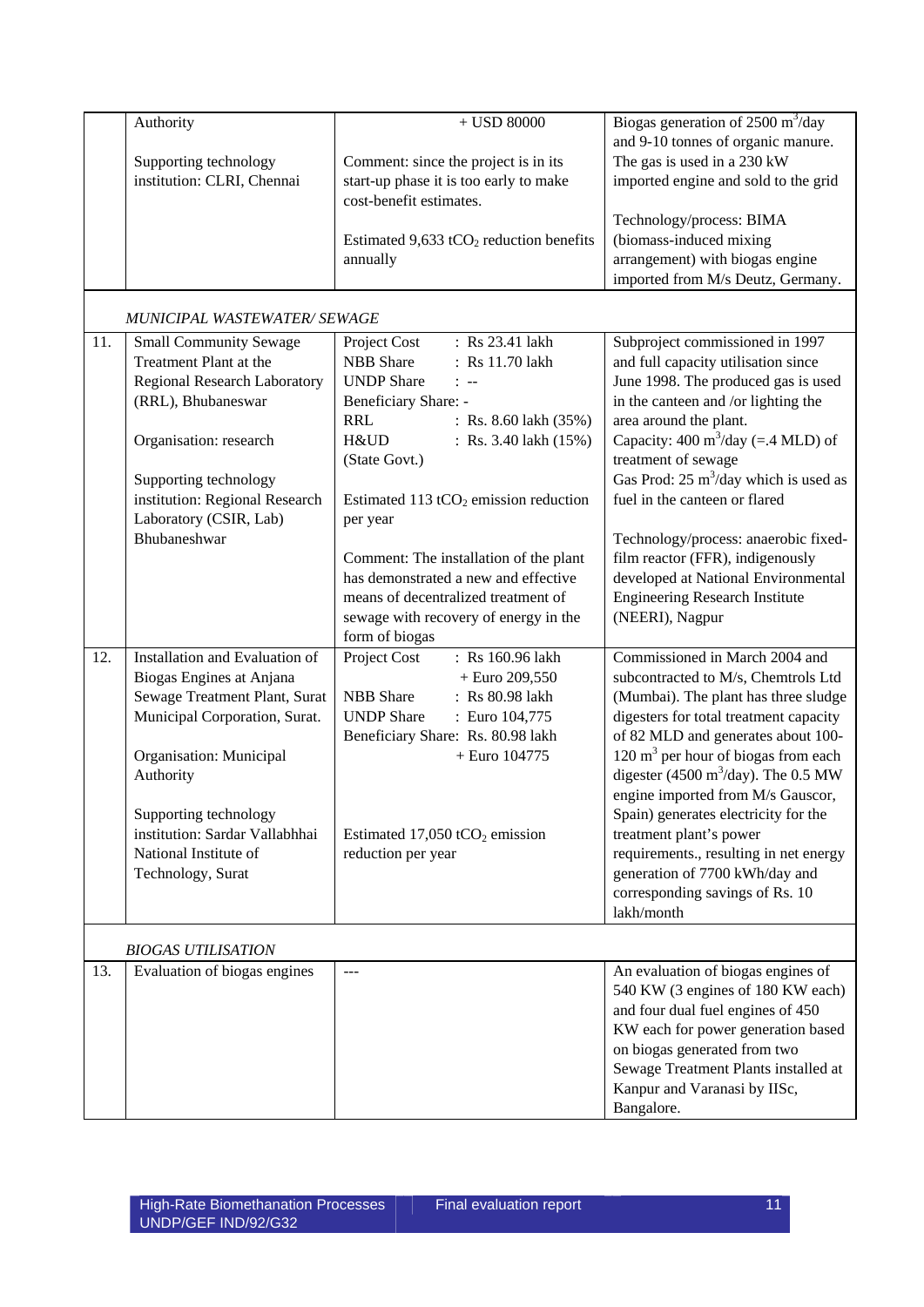| 12. | Installation and Evaluation of<br>Biogas Engines at Ugar Sugar<br>Mills, Dist. Belgaum,<br>Karnataka<br>Organisation: Sugar Industry<br><b>ANIMAL/AGRO RESIDUES</b>                                                                                                             | Project Cost<br>: Rs 139.94 lakh<br><b>NBB</b> Share<br>: Rs 39.97 lakh<br><b>UNDP</b> Share<br>: Rs. 30.00 lakh<br>Beneficiary Share: Rs. 69.97 lakh<br>Estimated $46,810$ tCO <sub>2</sub> emission<br>reduction per year                                                                                                                                                                                                        | Commissioned in November 2001<br>Capacity: 1.0 MW (M/s Greaves,<br>Pune; 4 engines of 250 KW each).<br>Technology: H <sub>2</sub> S scrubber developed<br>and supplied by IISc, Bangalore and<br>use of indigenously manufactured<br>biogas engines                                                                                                                                                                                                                                                                                                                                                                                                               |
|-----|---------------------------------------------------------------------------------------------------------------------------------------------------------------------------------------------------------------------------------------------------------------------------------|------------------------------------------------------------------------------------------------------------------------------------------------------------------------------------------------------------------------------------------------------------------------------------------------------------------------------------------------------------------------------------------------------------------------------------|-------------------------------------------------------------------------------------------------------------------------------------------------------------------------------------------------------------------------------------------------------------------------------------------------------------------------------------------------------------------------------------------------------------------------------------------------------------------------------------------------------------------------------------------------------------------------------------------------------------------------------------------------------------------|
| 15. | 1 MW Power Plant based on<br><b>Biomethanation of Animal</b><br>Waste at Dairy colony,<br>Haibowal, Ludhiana<br>Organisation: owned by<br>PEDA (Punjab Energy<br>Development Agency)<br>Supporting technology<br>institution: Indian Institute of<br>Technology (Roorkee, U.P.) | : Rs. 13.65 crore<br>Project Cost<br><b>NBB</b> Share<br>: Rs. 1.30 crore<br>: Rs. 5.52 crore<br><b>UNDP</b> Share<br>Beneficiary Share: Rs. 6.82 crore<br>Note: Haebowal Dairy Complex in<br>Ludhiana, spread over an area of 50<br>acres, has 1490 dairies with an animal<br>population of 1,50,000 and generates<br>about 2475 tonnes of animal droppings.<br>Estimated $32,900$ tCO <sub>2</sub> emission<br>reduction annualy | Commissioned in June 2004.<br>Animal manure capacity: 250 TPD,<br>producing $10,000 \text{ m}^3/\text{day}$<br>Electricity production: 1 MW (the<br>surplus energy after meeting the in<br>house power requirement is fed to the<br>state grid). Besides, the electrical<br>energy, the project also produced<br>stabilized organic manure (about 7<br>tonnes of 70% solids and 40 tonnes<br>of 50% solids) per day<br>Technology: BIMA (biogas-induced<br>mixing arrangement) supplied by M/s<br>Enkem Engineers (Chennai), a<br>licensee of Entec (Austria) with<br>biogas genset provided by M/s<br>Cogen India (Pune), licensee of M/s<br>Jenbacher (Austria) |
|     | FRUIT / FOOD PROCESSING WASTE                                                                                                                                                                                                                                                   |                                                                                                                                                                                                                                                                                                                                                                                                                                    |                                                                                                                                                                                                                                                                                                                                                                                                                                                                                                                                                                                                                                                                   |
| 16. | Fruit / food Processing<br>Industry Wastes at<br>Varalakshmi Starch Industries<br>Ltd., Pappireddypatti, Salem,<br>Tamil Nadu<br>Organisation: Starch Industry                                                                                                                  | : Rs 359.60 lakh<br>Project Cost<br><b>NBB</b> Share<br>: Rs 89.75 lakh<br><b>UNDP</b> Share<br>: Rs. 89.75 lakh<br>Beneficiary Share: Rs. 179.50 lakh<br>Emission reduction of $26,170$ tCO <sub>2</sub> per<br>year<br>Comment: according to Varalaxmi, the                                                                                                                                                                      | Commissioned in December 2003<br>Liquid waste capacity: $1200 \text{ m}^3/\text{day}$<br>Gas Prod: $8400 \text{ m}^3/\text{day}$ which is used<br>on-site to replace furnace oil.<br>Technology: HUSMAR (hybrid<br>upflow sludge media anaerobic<br>reactor) with a dual-fuel engine.<br>Technology provided by New Jersey                                                                                                                                                                                                                                                                                                                                        |
|     |                                                                                                                                                                                                                                                                                 | project is viable, but depending on the<br>subsidy on capital cost given                                                                                                                                                                                                                                                                                                                                                           | Institute of Technology, USA                                                                                                                                                                                                                                                                                                                                                                                                                                                                                                                                                                                                                                      |

*Note: 1 lakh = 100,000, 1 crore = 10 million. 1 US\$ = Rs. 45.5 (June 2004) CPPRI: Central Pulp & Paper Research Institute; CLRI: Central Leather Research Institute. The emission reductions data are own estimates (calculated and presented in Table 2)* 

#### Indicator 2.2

Setting up of various sub-projects has given a platform for demonstration of various designs types of anaerobic digestions and energy end-uses (on-site heat, on-site electricity and electricity fed into the state grid), including both indigenously developed and imported technologies: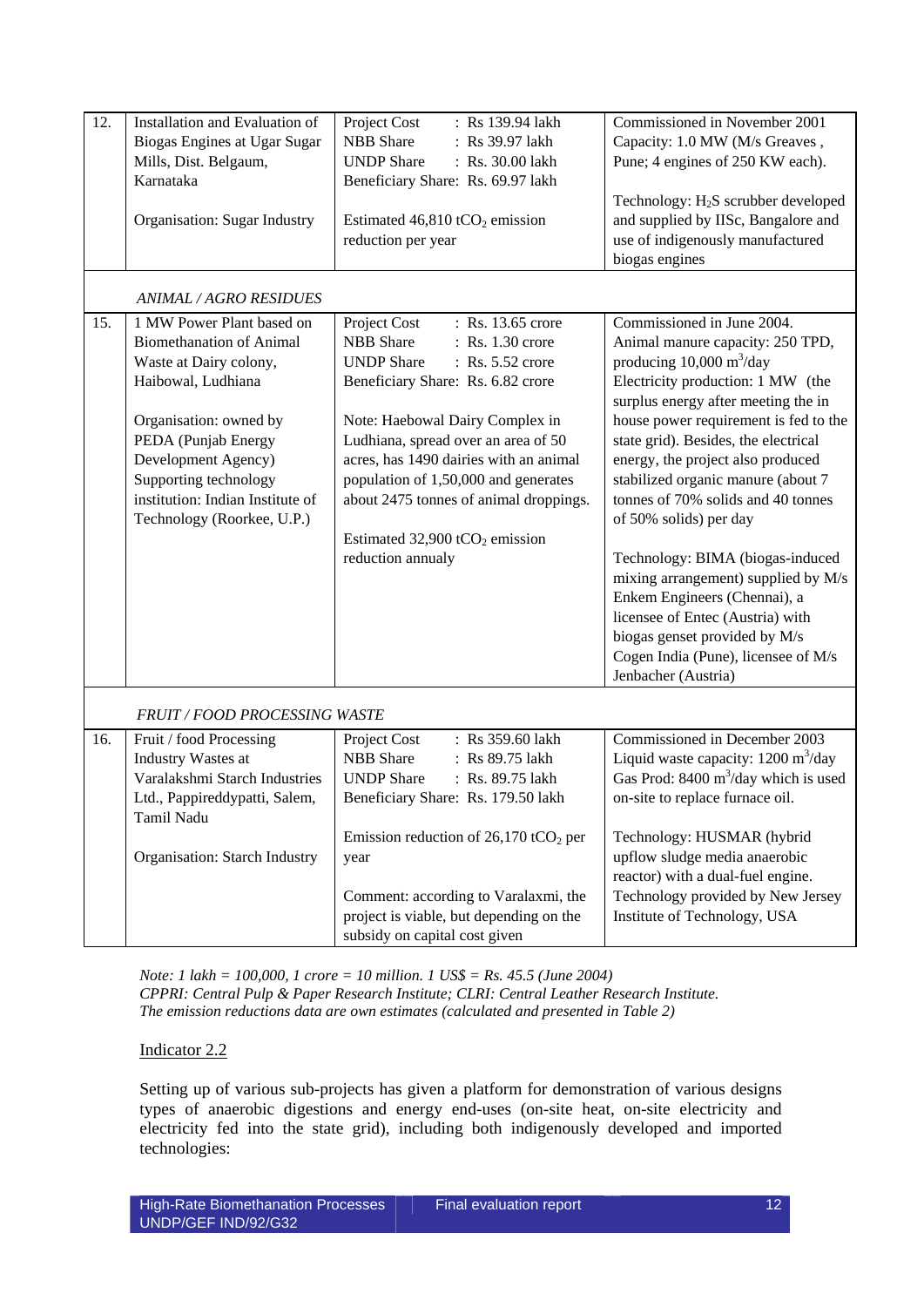- UASB (Up-flow Anaerobic Sludge Blanket technology)
- Continuous Stirred Tank Reactor (CSTR)
- Hybrid Up-flow Sludge Media Anaerobic Reactor (HUSMAR)
- BIMA Technology (Biogas Induced Mixing Arrangement)
- Indigenously developed UASB and Fixed Film Technologies
- Indigenously developed biomethanation technology for chrome shavings,  $H_2S$  removal system for biogas purification and gas engines for utilisation of biogas for generation of power.

In case of very specialized type wastes, e.g. leather shavings, the technologies have emerged from the promoter companies, which have the best knowledge of the substrate. In case of substrates for which technologies are available in the common domain e.g. sewage, the plants intend to use the gas generated from existing digesters. Based on the interactions with sub projects visited and reports of other projects, it is evident that the project proponents have been able to understand and absorb the technical know-how. This is also true of the construction/erection phase, which has imparted the necessary "best practices", e.g. civil construction on a weaker land mass through process of piling at Ludhiana. Many of the promoters are confident of being able to design, detailed engineering, construction and operation of such plants in future.

One objective of the demonstration subprojects was to identify certain bottlenecks in the technology options, processes and equipment and to propose suggestions for improvements in the process, making the operation easier or for cost reduction by employing cheaper technology. Examples of such bottlenecks are given in Text Box 1 and in Annex B.2 for the projects visited by the evaluation team. In this sense, the project contributed to absorption, modification and standardization of the cost effective technologies. One main bottleneck was formed by the limited number of technologies suitable to identified substrates worldwide. The other self-imposed constraint was the non- repetition of the same technology in similar types of substrate. These limitations have led in some cases to acceptance of technologically more risky options. Finally, due to the high content of imported equipment in some of the subprojects, the capital and operation and maintenance (O&M) cost have gone up.

In terms of dissemination of technology packages for the various substrates and end use of the biogas, the publication "Green Energy from Wastes" gives technology descriptions of the various subprojects. However, the consultant team feels that these technology sheets should not only highlight the technological accomplishments, but could elaborate more on the operational and other difficulties encountered, on the economics of the plant and on the  $CO<sub>2</sub>$ reduction achieved and where possibilities for cost reduction exist.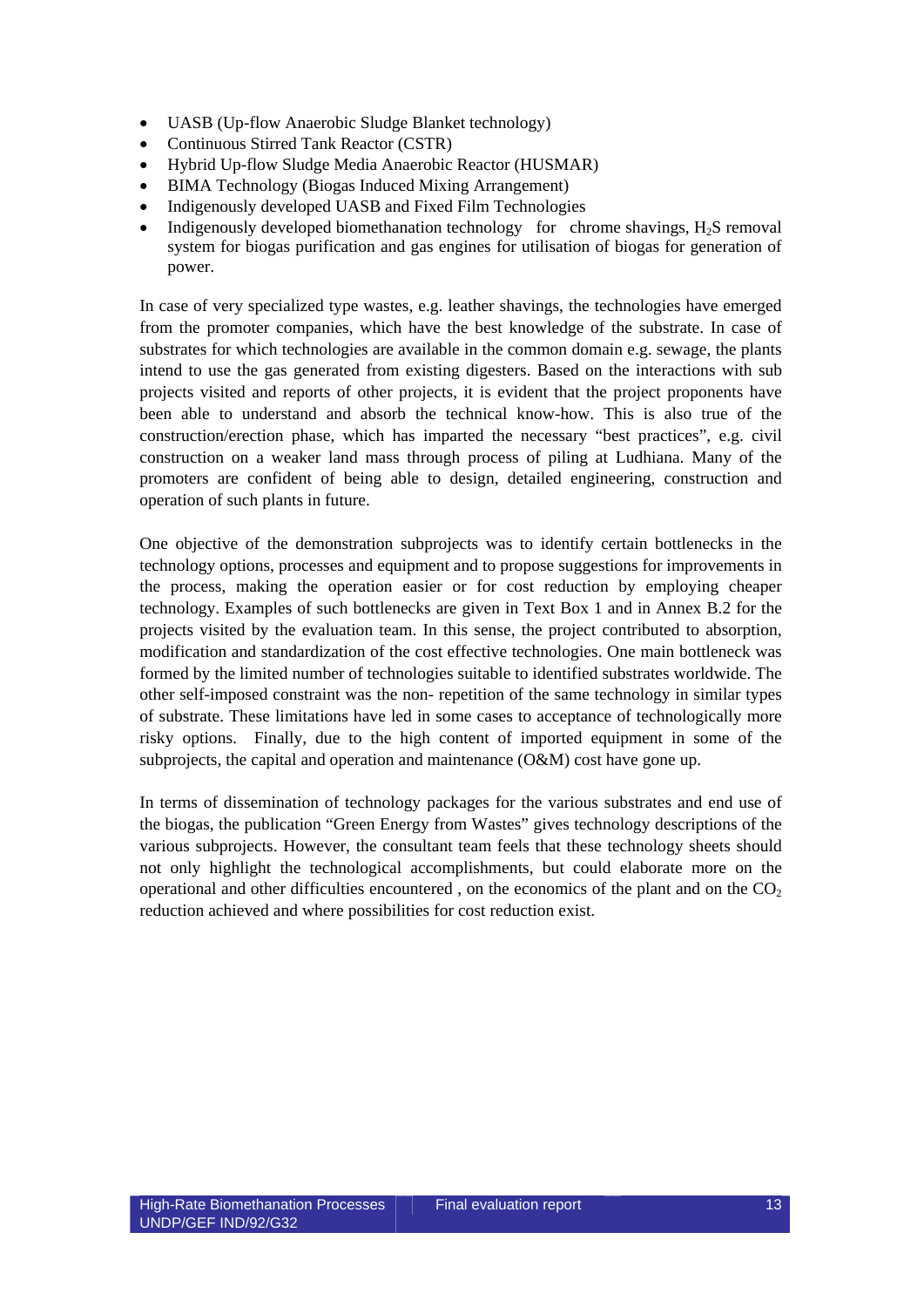| Outcome 3 | To promote and disseminate the idea of generation and utilisation of |
|-----------|----------------------------------------------------------------------|
|           | biogas through high-rate biomethanation processes                    |

| Indicators (as given in the Annual Project     | Output 2.2<br>Strengthened and well-developed      |
|------------------------------------------------|----------------------------------------------------|
| Reports, APR-PIR)                              | institutional capabilities                         |
|                                                | Activities (as given in the original 1992          |
|                                                | document)                                          |
| Capacity building at national and state level: | 2.2.1<br>Nominate personnel in government and      |
| 3.1 Development in human resource capabilities | national institutions for study tours              |
| in the area of bioenergy                       | Expose the technical personnel to outside<br>2.2.2 |
| 3.2 Development of institutional network of    | experts and technology                             |
| national laboratories, institutes and other    | Develop human resources through<br>2.2.3           |
| agencies                                       | training programmes                                |
|                                                | Establish network between institutions<br>2.2.4    |
| Promote biomethanation through promotional     | (NEERI, CLRI, IISc, CPRI, associations             |
| events:                                        | and municipalities)                                |
| 4.1 Organization of conferences, workshops,    | Output 3.1<br>Strengthened and well-developed      |
| seminars and training programmes               | institutional capabilities                         |
| 4.2 Promotional campaigns and publication of   | 3.1.1<br>Organise and conduct national level       |
| publicity materials                            | workshops                                          |
|                                                | 3.1.2<br>Arrange for national and international    |
|                                                | experts to participate in the workshops            |
|                                                | Bring out training modules and<br>3.1.3            |
|                                                | promotional literature                             |
|                                                | Make full use of electronic media for an<br>3.1.4  |
|                                                | awareness campaign                                 |
|                                                | Conduct training programmes for various<br>3.15    |
|                                                | types of users (industry, municipalities,          |
|                                                | rural bodies)                                      |

#### Indicators 3.1-3.2

The following activities have been carried out:

- *Fellowship training programme:* As part of this Project, a total of 71 Indian fellows working in the field of waste to energy in different organisations were deputed, in twelve Fellowship training programmes, in The Netherlands, USA, UK, Sweden, Austria, Denmark and Germany.
- *Study tours:* Fifteen study tours have also been organized for a total of 43 representatives of various Technology Institutions and Government organisations to visit biomethanation installations, research & development and training institutions, manufacturers and consultancy organisations in various countries, viz. Australia, Austria, Canada, Cuba, Denmark, Germany, France, Italy, New Zealand, Mexico, The Netherlands, Sweden, Switzerland, UK and USA.

#### Indicators 4.1-4.2

The following activities have been carried out:

• *Conferences/workshops and training programmes*: With a view to generate awareness and also to share the experiences of various experts, 46 conferences/workshops / business meets and 9 in-service training programmes have been organized so far. A third stakeholders' workshop to discuss find draft on National Master Plan on Development of Waste to Energy in India was organised in New Delhi on 29<sup>th</sup> April 2004. The mission team believes that the results of the conferences, workshops and training programmes should have been made available in the form of conference and workshop proceedings and study tour reports to the public at large by means of publications (apart from seminar summaries in the BioEnergy News) or on the website of MNES (www.mnes.nic.in).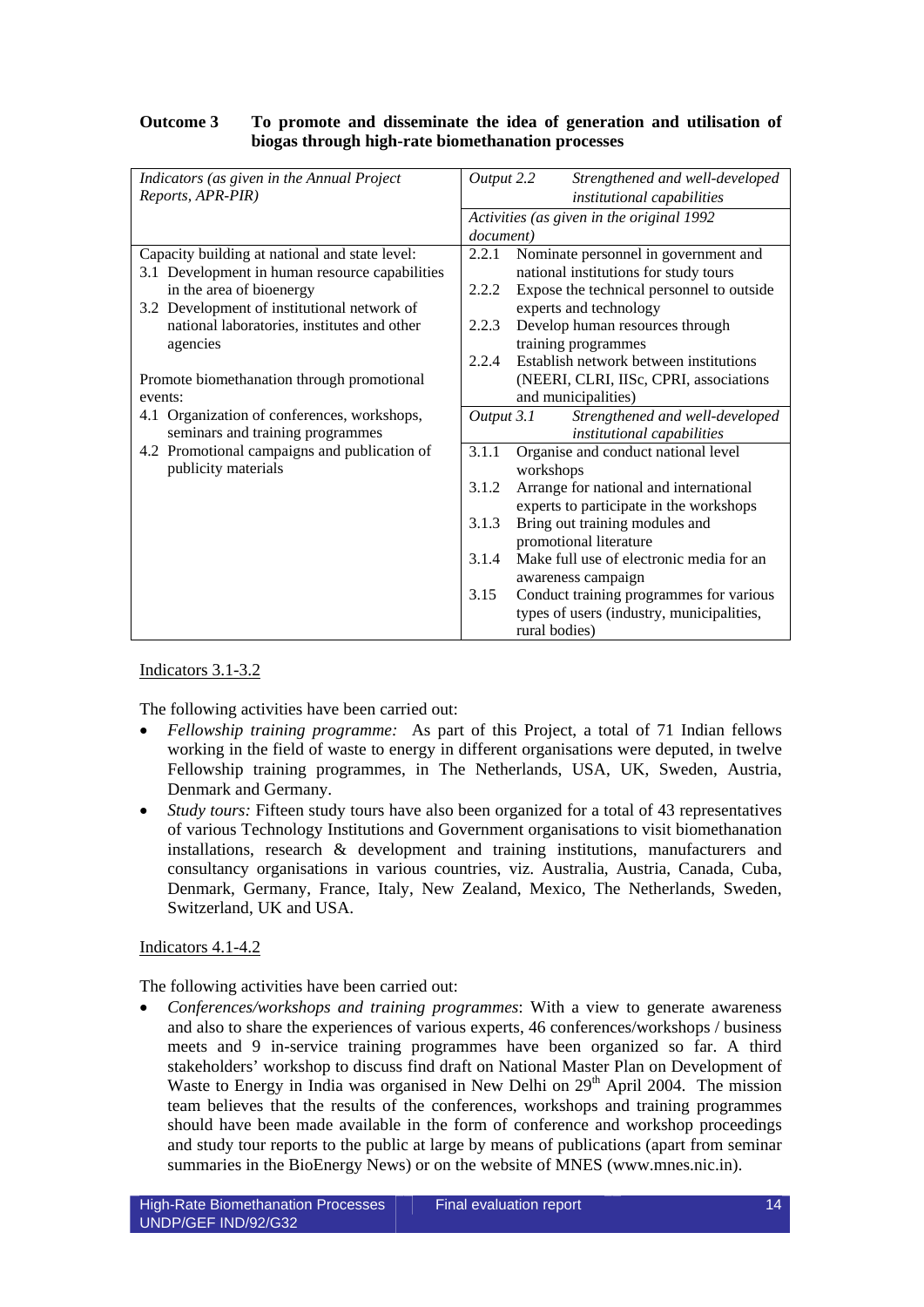• *Publication of a newsletter:* A quarterly newsletter "Bio Energy News" (BEN) is being published on regular basis with the first issue being published in September 1996. The Newsletter focuses on developments taking place in the field of waste processing and treatment technologies, waste management practices, bio-energy, etc. A total number of thirty-two issues have been published so far (up to June 2005). The BEN is also now available on the website of MNES as well as the UNDP website.

## **2.2 Project implementation: impacts of biomethanation project**

(*Number 6.1 of Sample Outline (Annex 3) of the ToR given in Annex A*) (*Item G.1 in Scope of the Evaluation of the ToR)*

This paragraph provides an overview of the project impacts. With the completion of the project and valuable experience generated through subprojects, the thrust of the newsletter and programs should change to dissemination and on catalysing market promotion of biomethanation projects. Overall, it can be concluded that the project has contributed to the creation of a conducive climate in which new projects can be formulated by industry on their inherent strengths, with support from MNES, but increasingly based on commercial financial instruments (as the subsidy on capital cost will decline over the years to come).

## *2.2.1 Reduction of technology cost trajectories*

(*Number 6.1 of Sample Outline (Annex 3) of the ToR given in Annex A*) (*Item G.2 in Scope of the Evaluation of the ToR)*

Almost all the demonstration sub-projects set up under UNDP/GEF assisted Project are among the first projects of their kind and therefore the cost of energy generation as well as equipment is high, due to a large content of imported and proprietary equipment and also due to the risks associated with the new technologies. The project cost per MW is in the range of \$ 1.3 to \$ 2.8 million, depending on a number of factors such as size of the plant (economics of scale) and type of waste used. The issue of cost-effectiveness is discussed in more detail in paragraph 2.2.5.

However this cost is expected to come down with absorption of technology and indigenization of the technology, and with the setting up of more such projects. One issue noted by the consultant team is the use of biogas for heat as opposed to electricity, which can have a significant impact on the cost of project development. The main reason for this is the reduced cost for expensive generating equipment and the H<sub>2</sub>S scrubber (to remove the sulphur in the biogas before it reaches the engine), especially when this equipment has to be imported from abroad. A 1 MW generator can cost as much as US\$ 0.75-1 million. This in the end has to be recovered either by energy sales to the grid or by on-site use. Here, one issue mentioned by respondents in the grid-connected subprojects visited by the consultant team was the unfavourable tariff at which power to the state grids have to be sold.

Another major problem with imported equipment, observed was non-availability of spares and skilled labour for maintenance of this equipment, e.g. a two-week plant shutdown at the Haebowal Dairy plant in Ludhiana due to failure of the turbocharger. However, it is encouraging to note that indigenous developments are taking place in critical imported items like gas engines and biogas holders. Cummins India is understood to have brought out an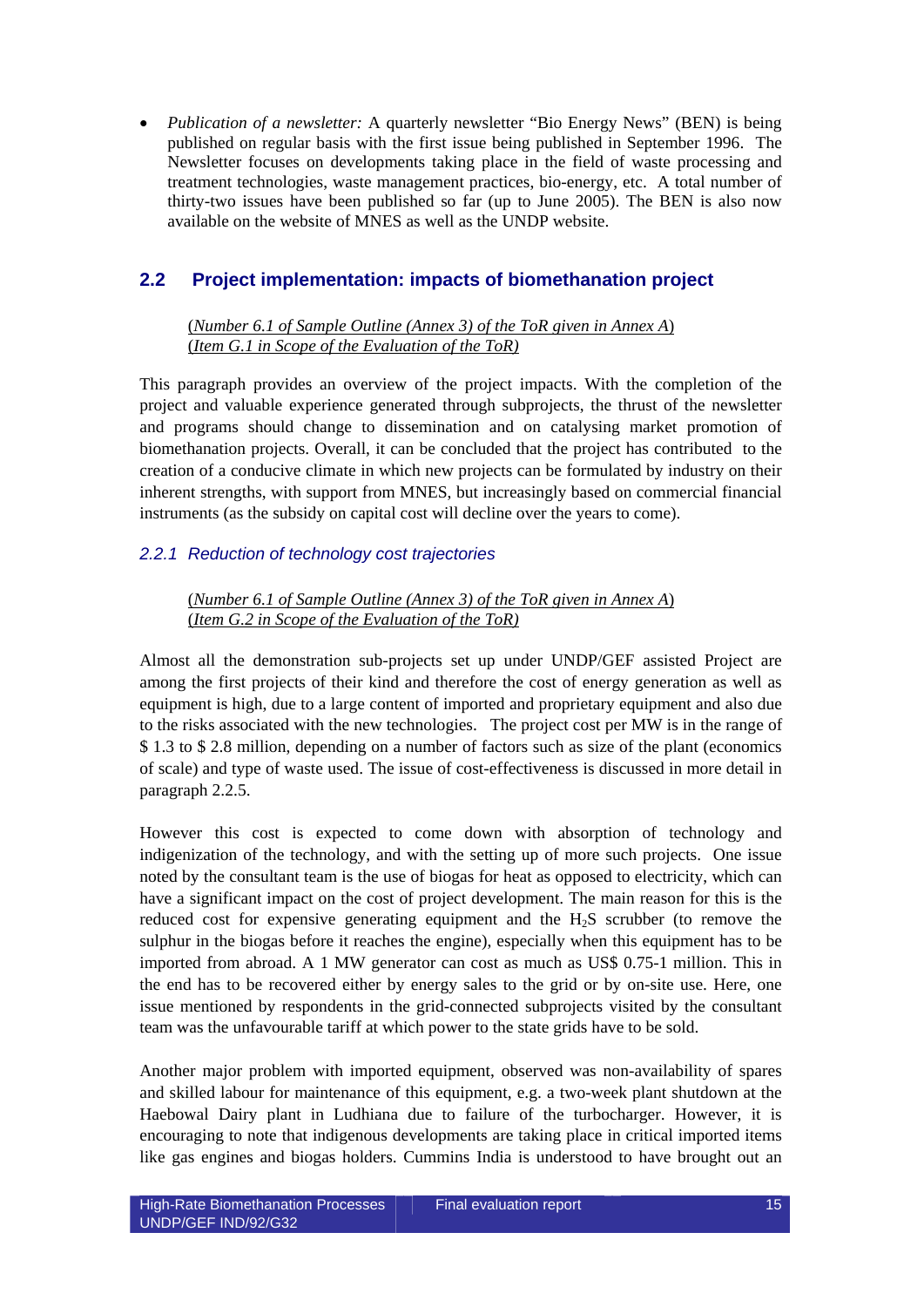indigenous gas engine of medium capacity up to 220 KW on their 'lean-burn' technology. So also few diesel engine manufacturers are experimenting on dedicated gas engines built on the same frame. Similarly, the neoprene gas holders are also becoming available in India. These developments will bring down the cost per MW or  $m<sup>3</sup>$  of gas of the biomethanation plants.

The biodegradable waste can be classified in few major categories. It is thus, possible to prepare technology packages to suit these categories based on the most suitable technology option, size and best use of the generated biogas. This standardization will help in cutting down the initial cost of project, and determining the gestation period with higher certainty. The operation and maintenance procedures can also then be standardized.

Thus the cost of biomethanation technologies is coming down. This is especially true of indigenously developed technologies that work at relatively lower capacities of 30 - 50 tonnes per day (TPD) of biodegradable waste, such as municipal soild waste (MSW). Even when MSW is to be treated, when segregation of waste at the source as mandated by MSW (M&H) Rules 2000 is implemented (see also paragraph 2.2.3), the maximum size of treatment facility is expected to be in this range. The power or gas generated at this scale is not very high, hence the end use is ideally for smaller users which could use the power grid of the local utilities by paying wheeling charges as permissible under the Electricity Act 2003. Such deals are taking shape in various states in the WTE sector. The indigenization of various components/equipment like the low capacity (100 - 500 kW) the storage balloons made of neoprene and the control system is an additional factor. MNES may take the direction from NMP and promote this as a package nationwide. The focus could be on using the waste from specific sources like vegetable markets (CMDA project), animal/night soil residues, slaughterhouses, fruit/food processing industries and even hotels/restaurants. Also, the low hanging fruits like sewage plants set up under Yamuna and Ganga Action Plans based on UASB process where biogas is simply flared could be the first few candidates.

#### *2.2.2 Expansion of business and support services for waste-to-energy*

#### (*Number 6.1 of Sample Outline (Annex 3) of the ToR given in Annex A*) (*Item G.5 in Scope of the Evaluation of the ToR)*

The project has promoted cooperation and networking between national laboratories and institutions on the development, modification and standardization of cost effective waste-toenergy technologies. Also, suppliers of indigenously developed technologies, foreign technology suppliers and consultancy organizations have developed ties with counterpart Indian engineering or consultancy companies as a result of the project.

The project has stimulated cooperation between the promoter and a technology institution (TI) selected based on strengths, proximity etc. Some of the TIs associated with subprojects are Central Leather Research Institute (CLRI), Central Pulp & Paper Research Institute (CPPRI), National Environmental Engineering Research Institute (NEERI) and IIT Roorkee. Besides these some of the projects were also facilitated by nodal agencies viz. Tamil Nadu Energy Development Agency (TEDA) and Punjab Energy Development Agency (PEDA). The TIs and nodal agencies helped the promoters in understanding and assimilating the technology, design, construction, supervision commissioning, trouble shooting monitoring and evaluating the projects at demonstration stage. They were also part of the selection committee for technology and associated activities, in preparing the tender documents,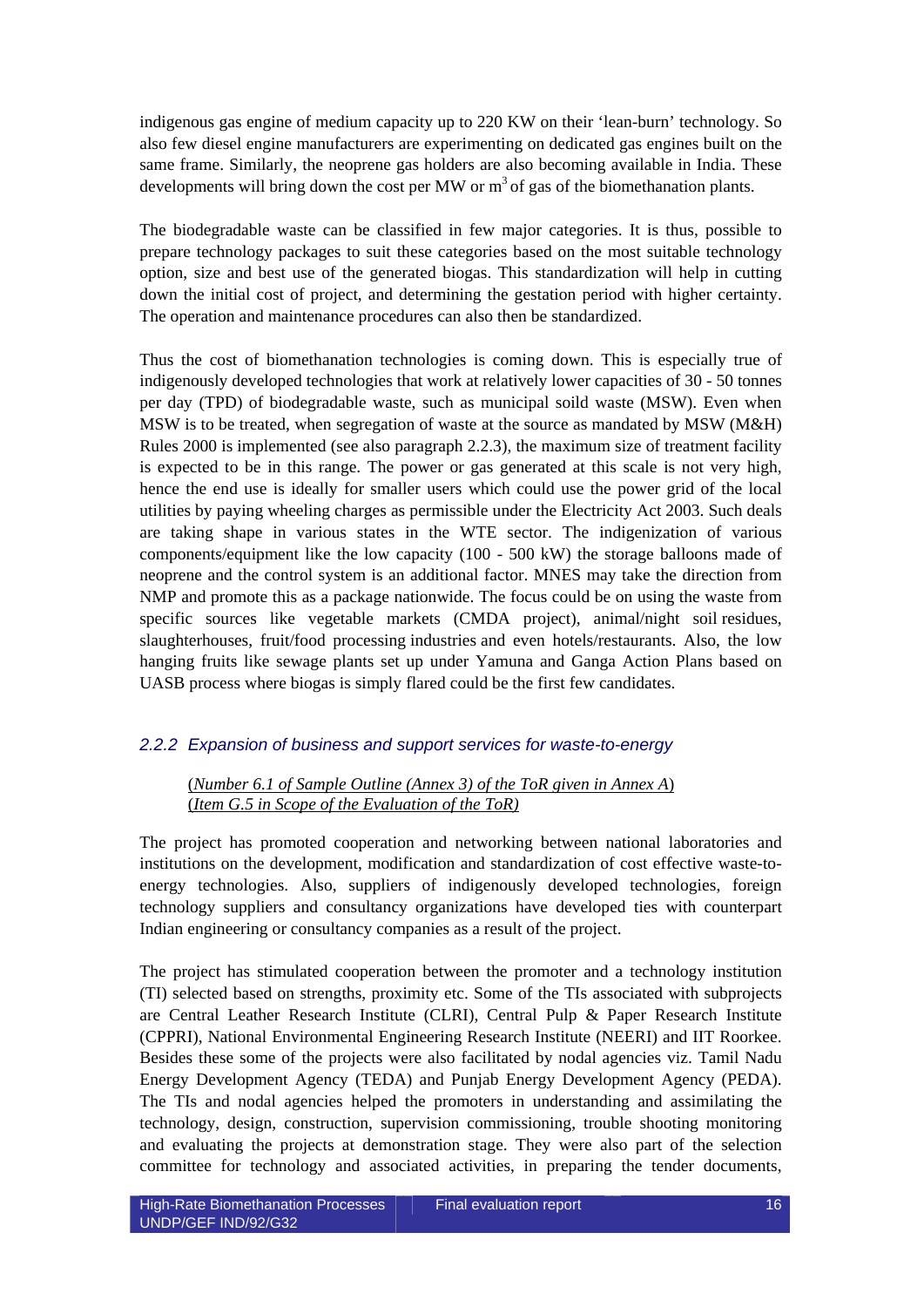deciding the selection criteria and managing the process of selection and implementation of the project.. These institutions have benefited both on account of the experience in technology demonstration but on project management as well.

The consultant team noted that the interaction between TIs and beneficiary was dependent on the beneficiary's need. In this respect, large companies, such as Tata, are clearly capable of raising their own technological (and financial) resources, while small companies and municipalities have more need for technical backstopping (and investment support).

## *2.2.3 Development of sectoral policies and regulations on waste-to-energy*

## (*Number 6.1 of Sample Outline (Annex 3) of the ToR given in Annex A*) (*Item G.3 in Scope of the Evaluation of the ToR)*

The project has initiated a supportive policy environment for waste-to-energy. The Ministry of Non-Conventional Energy Sources (MNES) launched a National Programme on Energy Recovery from Urban, Municipal and Industrial Wastes during the year 1995. This programme aims at promotion, development, demonstration, dissemination and adoption of environment friendly conversion technologies for both liquid and solid wastes, thereby reducing the quantity of wastes and the emission of greenhouse gases in the environment, besides producing renewable energy. The programme offers an attractive package of financial incentives to the industries, urban local bodies and project promoters to encourage their active participation. The project also supported preparation of a National Master Plan for Waste-to-Energy, under which the potential of waste to energy projects in various industries and from city waste was estimated for a period up to 2017. This involved study of waste generation in over 300 cities and 9 major industry sectors that generate biodegradable waste. The NMP also facilitated policy formulation, institutional networking and outreach.

Waste-to-energy (WTE) projects especially those generating power for export purposes are subject to regulation from state electricity regulatory commissions (SERC). The Electricity Act  $2003<sup>2</sup>$  and the National Electricity policy provide encouragement for renewables in general including WTE projects. It is worth noting that some of the SERCs have issued orders fixing tariff of power purchase from WTE projects, e.g. the Maharashtra Electricity Regulatory Commission order in April 2004. These orders will allow private sector agencies promoting the WTE projects and enable selling the power to electric utilities under commercial contracts.

In addition to this, the Ministry of Environment and Forest has notified the Municipal Solid Waste (MSW) management and Handling Rules 2000, according to which every Municipal Authority shall be responsible for implementation of any infrastructure development for collection, storage, segregation, transportation, processing and disposal of MSW and have to set up waste processing and disposal facilities. MNES has also formulated schemes for the Accelerated Programme on Energy Recovery from Urban and Industrial Wastes for the year 2005-06 to provide incentives including capital subsidy.

 $\frac{1}{2}$  Electricity Act 2003 allows for generation of power by any project developer including from renewable energy sources and sell it to third parties through grid of transmission and distribution utilities. There will be a three way wheeling agreement and the charges to be paid to the grid owner will be decided by the state Electricity Regulatory Commission. The states are required to announce the policy in this regard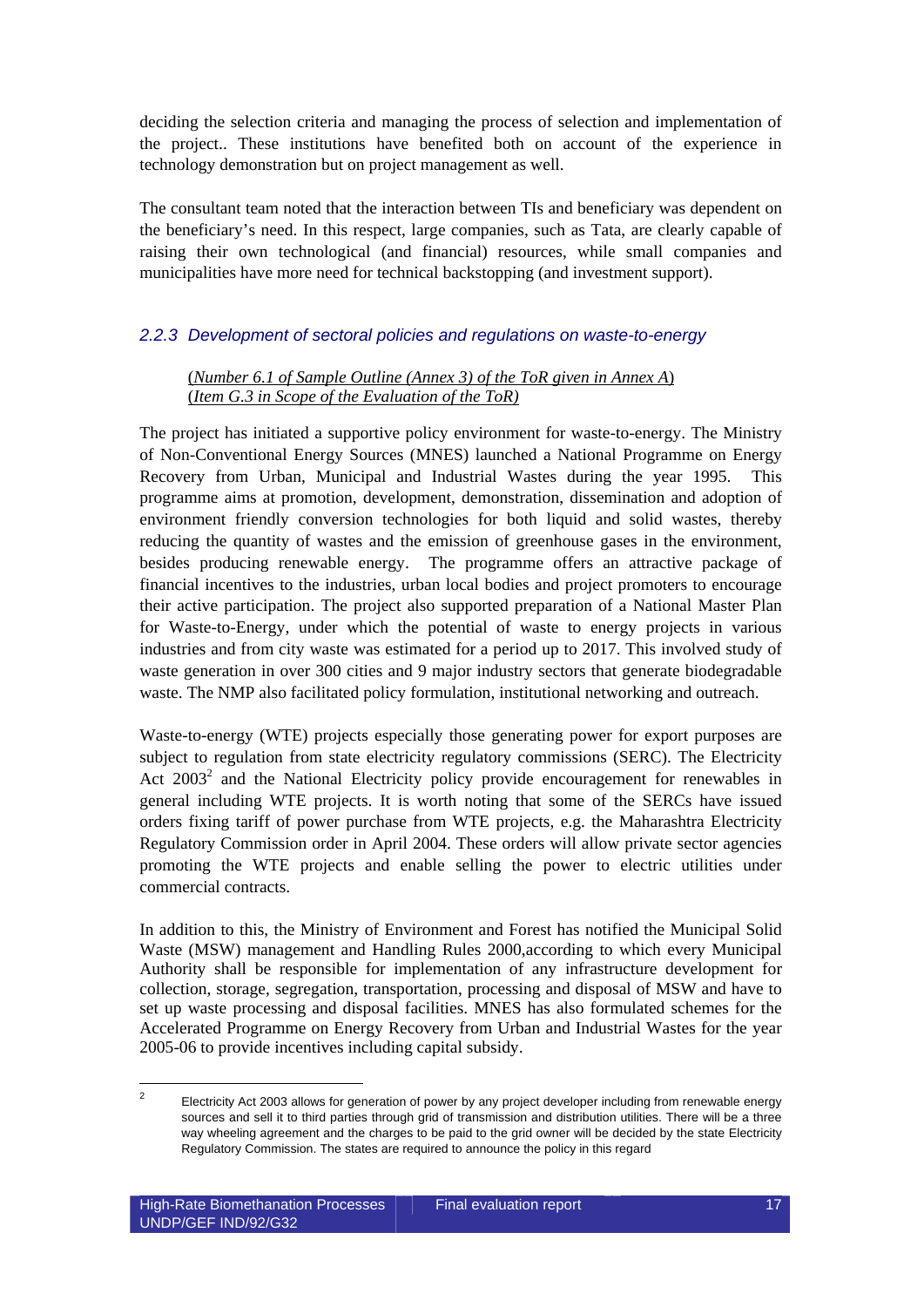**Box 1 Performance of subprojects visited by the evaluation team**  (*Number 6.1 of Sample Outline (Annex 3) of the ToR given in Annex A*) (*Items G.2 and G.8 in Scope of the Evaluation of the ToR)*

| Sr.            | <b>Project Promoter,</b> | Project     | <b>Status</b>   | <b>Gas generation</b> | <b>Remarks</b>           |
|----------------|--------------------------|-------------|-----------------|-----------------------|--------------------------|
| No.            | <b>Location</b>          | Output      |                 | $M^3$ /day            |                          |
| -1             | CMDA, Chennai            | Power 250   | Commissioned    | 2500                  | Grab failure             |
|                |                          | KW          | in Sept. 2005   |                       |                          |
| 2              | Varalakshmi Starch,      | Power 500   | Running since   | $4500 - 5000$         | Power generation not     |
|                | Salem                    | <b>KW</b>   | 2002            |                       | remunerative due to      |
|                |                          |             |                 |                       | diesel price increase.   |
|                |                          |             |                 |                       | Gas used for boiler fuel |
| 3              | TNPL, Karur              | Lime Kiln   | Running since   | 15000                 |                          |
|                |                          | Heat        | 2003            |                       |                          |
| $\overline{4}$ | <b>Surat Municipal</b>   | Power       | Running since   | 4500                  |                          |
|                | Corpn., Surat            |             | 2003            |                       |                          |
| 5              | Tata International,      | Cooking     | Running since   | 280                   |                          |
|                | Dewas                    | fuel        | 2002            |                       |                          |
| 6              | PEDA, Haebowal           | Power, 1000 | Commissioned    | 10000                 | Engine Turbocharger      |
|                | Dairy, Ludhiana          | <b>KW</b>   | in October 2004 |                       | failure                  |

The evaluation team visited a total of six sub-projects that covered a wide variety of technologies and substrates. A structured questionnaire (Annex D) was prepared to judge the experience of the project promoters. Some major observations based on the interviews and field visits are as follows:

- Private sector participation for implementing these projects especially for waste generation due to urban activities like market yard is essential. This will save tax payers resources and will also ensure speedy implementation and efficient operation.
- Continuous study of the process may be necessary for improvements in the plant, e.g. improving the methane content of the biogas. The technology provider must therefore be engaged for a longer period along with the operator, responsible for operation and maintenance.
- Two of the plants visited were non-functional due to failure of some critical equipment. Standard operating procedures, including the levels of essential spare inventory etc., need to be prepared and adhered to. Also the process of indigenization of the imported equipment and spares should be hastened. This will help in reducing the down-time.
- In case of one of the subprojects, the biogas was to be used in a dual-fuel engine for power generation along with diesel. During the time that elapsed between the project conceptualization and actual operation, the diesel price shot up from Rs. 11/litre to over Rs. 30/litre. This made dual-fuel power generation highly expensive. In case where the plants export a part of the power generated to grid under a Power Purchase Agreement, this could lead to heavy losses, as usually the tariff for power supply is lower than the tariff at which the plant operator has to buy electricity. In view of this a careful design of project and mechanisms to provide necessary flexibility are essential.
- The above is also true for situations where the organic substrate depends on a source, which might become scarce in future. In such cases, alternative organic wastes of similar characteristics may have to be identified.
- A majority of the promoters felt that subsidy for meeting a part of capital cost is essential due to still high cost of the plant. The extent of subsidy can however be reduced progressively, as more experience is gained which would bring down the capital costs.
- Some of the promoters expressed desire to transfer the know-how gained to other players in the country. They also evinced interest in setting up projects under different project finance mechanisms like BOOT, BOO etc.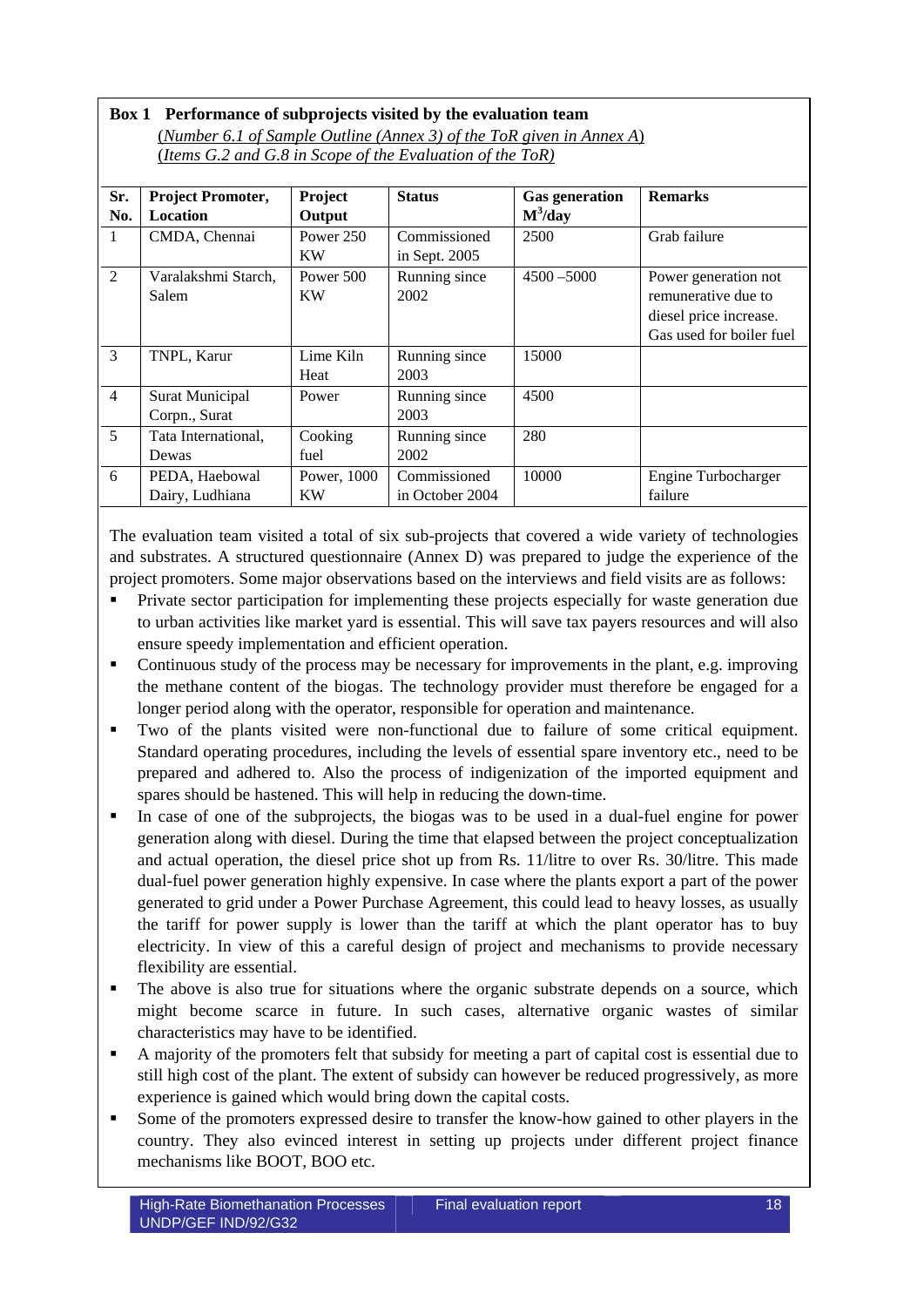The MNP, elaborated under the Project, has provided valuable inputs for this Programme. Together with the provisions of the Electricity Act 2003, this policy framework would provide an atmosphere conducive to commercialization of biomethanation technologies. Such policy initiatives will pave way for large-scale utilization of waste, which are presently being discharged without treatment, for the recovery of heat and/or power.

Prior to the Project, biomethanation projects were not being financed through conventional financing mechanisms. This was primarily due to high capital costs, technology uncertainties and risks. *The project has helped in removing the uncertainties by demonstrating a range of biomethanation technologies.* However, the above-mentioned financial support mechanisms will need some more time before establishing and it is suggested that the experience of the technology demonstration under the UNDP-GEF projects should be disseminated more and among a wider section stakeholders, especially including banks and financial institutions.

## *2.2.4 Improvement of awareness and understanding of technologies among producers and users*

#### (*Number 6.1 of Sample Outline (Annex 3) of the ToR given in Annex A*) (*Item G.3 in Scope of the Evaluation of the ToR)*

The Biomethanation project has addressed a variety of substrates and wide range of biomethanation technology options. The technologies once selected for a type of substrate was excluded while selecting technology for subsequent projects in that category. This has enabled utilizing the available funds in a diversified manner and provided experience on large selection of technologies. The project has enabled the participation of a large number of officials of national and state level organizations in fellowship training and study tours abroad. Many of these officials continue to be engaged in promotion of the biomethanation technologies, according to the PMC officers interviewed by the evaluation team. This "*trainthe-trainers*" activity has thus resulted in a multiplier effect. In addition to the overseas programmes, large number of conferences / workshops / business meets and in-service training programmes were organized in the initial period that created large scale awareness among the concerned industries.

The project also funded publication of a quarterly newsletter "Bio-Energy News" on a regular basis. The same is proposed to be continued by MNES even after the completion of the project. The newsletter maintained the quality of articles published and also provided information on latest developments on the topic worldwide. Over 3000 copies of the "Bio Energy News" are mailed to different organizations/ individuals involved in promotion of energy recovery from waste.

According to the PMC officers interviewed, the High-Rate Biomethanation project has had a noticeable impact especially among the industrial sectors generating biodegradable waste in terms of improved awareness about biomethanation processes in general and about the relative advantages with respect to different substrates. However this claim is difficult to quantify, because no real monitoring and evaluation system set up. For example, the mission team believes that the results of the conferences, workshops and training programmes should have been made available in the form of conference and workshop proceedings and study tour reports to the public at large by means of publications or on the website. While we were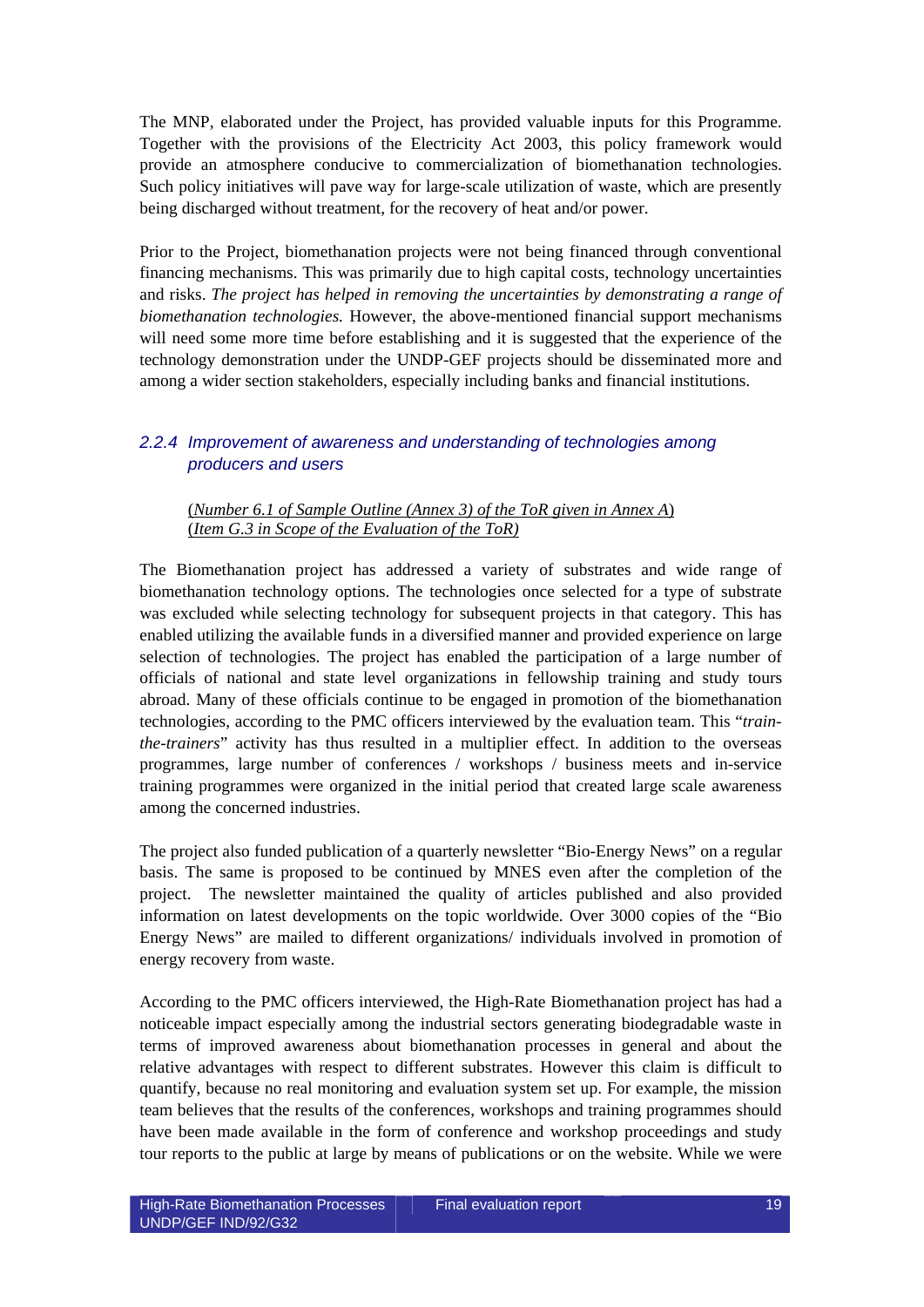informed of the availability on files, the experiences from a large number of tour reports may not be available in structured manner. Also, undertaking follow-up surveys among workshop or study tour participants or, for example by surveys among existing and prospective beneficiaries could have shed more light on the effectiveness of the information and awareness raising component of the Biomethanation Project.

## *2.2.5 Environmental impacts and greenhouse gas emission reduction; cost effectiveness*

(*Number 6.1 of Sample Outline (Annex 3) of the ToR given in Annex A*) (*Items G.4 and G.6-7 in Scope of the Evaluation of the ToR)*

## Direct and indirect greenhouse gas emission reduction

The project has had a positive environmental impact by abating methane a potent greenhouse gas (GHG). We estimated the direct annual GHG reduction from the 13 projects is 244,000 tCO2e annually, as indicated in Table 2.

These GHG emission reductions take place in two ways. First, on account of capture of methane- rich biogas, which if left in the open would have been released in the atmosphere. This is relative to the prevailing baseline situation or business-as-usual. For the two waste forms solids and liquid there are different baselines. For organic biodegradable waste from industry or institutions there are currently no restrictions from open dumping. Only in case of urban solid waste, the MSW (M&H) Rules 2000 prevent dumping of biodegradable waste in the open. However, it may be noted that the compliance with the rules is very poor. Hence at present and in the next five years the open dumping of waste can be taken as baseline scenario.

In case of liquid waste and sewage, there are pollution control standards for in-land disposal of waste. These regulations state a permissible level of BOD for various places of disposal. However, in both solid and liquid wastes, biomethanation is environmentally the

| No. Substrate      | Proponent         | Location         | Baseline         | Capital | Capacity | Biogas | Methane  | Fuel           | Methane            | Fuel | <b>Total GHG</b>        | Starting     |
|--------------------|-------------------|------------------|------------------|---------|----------|--------|----------|----------------|--------------------|------|-------------------------|--------------|
|                    |                   |                  |                  | Rs. Lac | KW       | m3/day | $\%$     | <b>LPD/TPD</b> | tCO <sub>2</sub> e |      | tCO <sub>2</sub> e p.a. |              |
|                    |                   |                  |                  |         |          |        |          | k Wh/day       |                    |      |                         |              |
| <b>Black Liq</b>   | Satia Paper       | Muktsar          | <b>Rice Husk</b> | 224     |          | 11000  | 55.00% - |                | 29948              |      |                         | 29948 May-97 |
| 2 Sewage           | RRL               | Bhubanes war LPG |                  | 23      |          | 25     | 75.00% - |                | 93                 | 20   | 113                     | $Oct-97$     |
| 3 Tannery fleshing | <b>VISHTEC</b>    | Melvisharam      | Grid             | 158     | 49       | 320    | 60.00%   | 500            | 950                | 165  | 1115                    | Dec-99       |
| 4 Leather Fleshing | Tata Int          | Dewas            | Coal             | 87      |          | 280    | 60.00%   | 0.5            | 832                | 155  | 987                     | Mar-00       |
| 5 spent wash       | <b>Ugar Sugar</b> | Belgaum          | Grid             | 140     | 800      | 13500  | 68.00%   | 4144           | 45441              | 1368 | 46809                   | $Dec-00$     |
| 6 SHW Solids       | Al Kabeer         | Hyderbad         | l FO             | 348     |          | 1700   | 75.00%   | 900            | 6311               | 831  | 7142                    | $Nov-01$     |
| 7 Starch Eff       | <b>VSIL</b>       | Salem            | FO/power         | 359     | 500      | 8400   | 55.00%   | 10000          | 22869              | 3300 | 26169                   | $Sep-02$     |
| 8 Bagasse washings | <b>TNPL</b>       | Karur            | <b>IFO</b>       | 384     |          | 12500  | 60.00%   | 8000           | 37125              | 7388 | 44513                   | Mar-03       |
| 9 Sewage           | <b>SMC</b>        | Surat            | Grid             | 210     | 500      | 4500   | 68.00%   | 5762           | 15147              | 1901 | 17048                   | $Mar-04$     |
| 10 Market Waste    | <b>VMC</b>        | Vijayawada       | Grid             | 303     | 150      | 1615   | 55.00%   | 2300           | 4397               | 759  | 5156                    | $Jun-04$     |
| 11 Manure          | <b>PEDA</b>       | Ludhiana         | Grid             | 1366    | 1000     | 10000  | 55.00%   | 17200          | 27225              | 5676 | 32901                   | $Dec-04$     |
| 12 Market Waste    | <b>CMDA</b>       | Chennai          | Grid             | 395     | 250      | 2500   | 65.00%   | 4817           | 8044               | 1590 | 9633                    | $Sep-05$     |
| 13 Abattoir waste  | Hind Agro         | Aligarh          | Grid             | 469     | 500      | 4000   | 60.00%   | 9000           | 11880              | 2970 | $14850 -$               |              |

**Table 2 Base cost and emission reduction estimates of the 13 demonstration subprojects**

TOTAL 236384

 $\mathsf{l}$ 

*Note: The current emission reduction estimation is based on baseline methodology as approved by UNFCCC CDM Executive Board. This is similar to the IPCC methodology and appropriate to use at this stage.*

| <b>High-Rate Biomethanation Processes</b> | Final evaluation report | 20. |
|-------------------------------------------|-------------------------|-----|
| UNDP/GEF IND/92/G32                       |                         |     |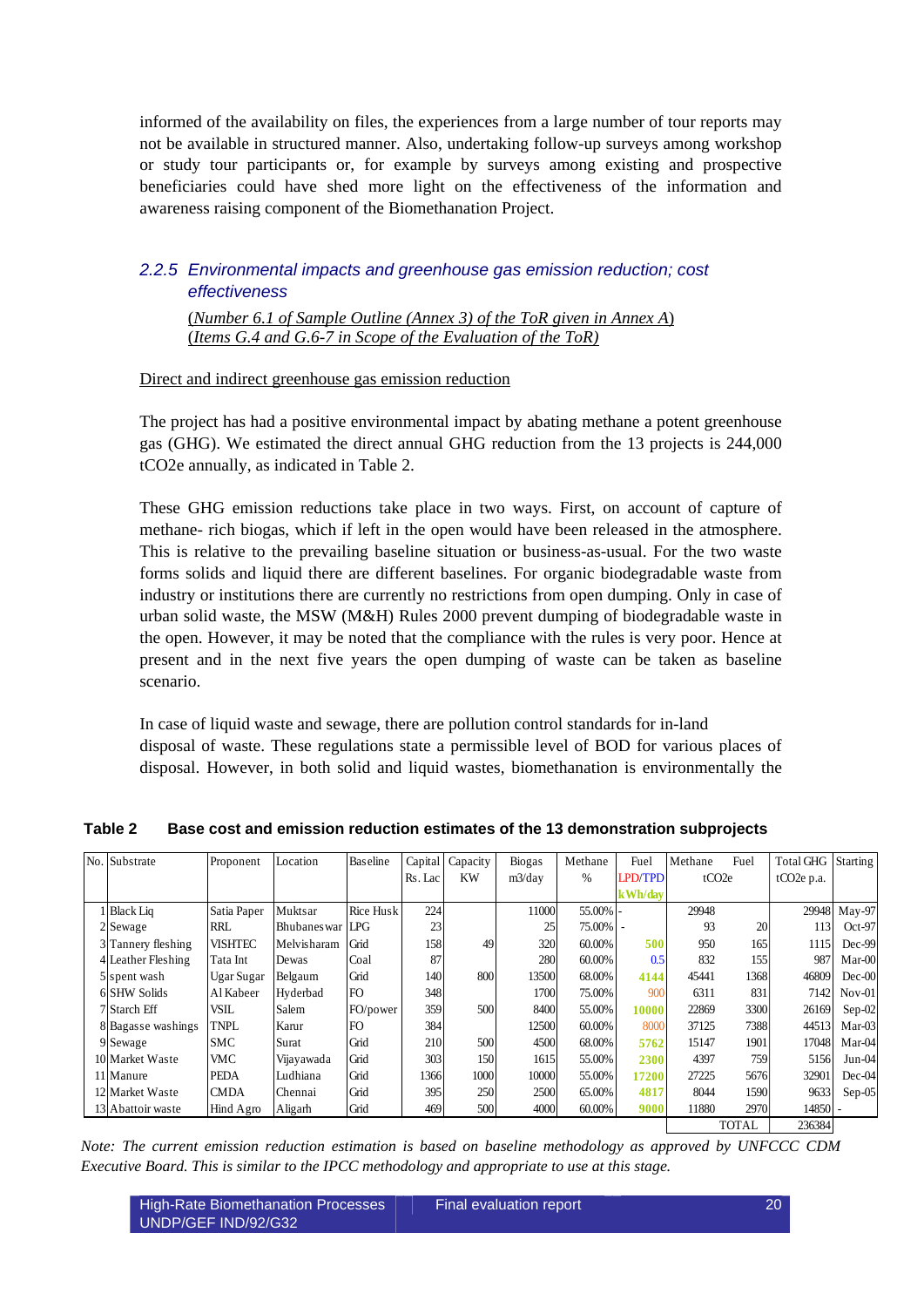| No. | Substrate                            | Proponent      | Location     | <b>Baseline</b>   |             | Capital<br>Rs. Lac | Biogas<br>m3/day | Investm.<br>US\$/tCO2 |  |  |
|-----|--------------------------------------|----------------|--------------|-------------------|-------------|--------------------|------------------|-----------------------|--|--|
|     | Pulp and paper                       |                |              |                   |             |                    |                  |                       |  |  |
|     | Black Liq                            | Satia Paper    | Muktsar      | Rice Husk private |             | 224                | 11000            | 1.10                  |  |  |
|     | 8 Bagasse washings                   | <b>TNPL</b>    | Karur        | FO                | private     | 384                | 12500            | 1.26                  |  |  |
|     | Leather and abattoir                 |                |              |                   |             |                    |                  |                       |  |  |
|     | 13 Abattoir waste                    | Hind Agro      | Aligarh      | Grid              | private     | 469                | 4000             | 4.63                  |  |  |
|     | 3 Tannery fleshing                   | <b>VISHTEC</b> | Melvisharam  | Grid              | cooperative | 158                | 320              | 20.76                 |  |  |
|     | 4 Leather Fleshing                   | Tata Int       | Dewas        | Coal              | private     | 87                 | 280              | 12.84                 |  |  |
|     | 6 SHW Solids                         | Al Kabeer      | Hyderbad     | FO                | private     | 348                | 1700             | 7.14                  |  |  |
|     | Vegetable market                     |                |              |                   |             |                    |                  |                       |  |  |
|     | 10 Market Waste                      | <b>VMC</b>     | Vijayawada   | Grid              | municipal   | 303                | 1615             | 8.62                  |  |  |
|     | 12 Market Waste                      | <b>CMDA</b>    | Chennai      | Grid              | municipal   | 395                | 2500             | 6.01                  |  |  |
|     | Sewage/wastewater                    |                |              |                   |             |                    |                  |                       |  |  |
| 2   | Sewage                               | RRL            | Bhubanes war | <b>LPG</b>        | municipal   | 23                 | 25               | 30.35                 |  |  |
|     | 9 Sewage                             | <b>SMC</b>     | Surat        | Grid              | municipal   | 210                | 4500             | 1.80                  |  |  |
|     | Animal/agro/food processing residues |                |              |                   |             |                    |                  |                       |  |  |
|     | 5 spent wash                         | Ugar Sugar     | Belgaum      | Grid              | private     | 140                | 13500            | 0.44                  |  |  |
|     | Starch Eff                           | VSIL           | Salem        | FO/power private  |             | 359                | 8400             | 2.01                  |  |  |
|     | <b>Manure</b>                        |                |              |                   |             |                    |                  |                       |  |  |
| 11  | Manure                               | <b>PEDA</b>    | Ludhiana     | Grid              | state       | 1366               | 10000            | 6.08                  |  |  |

Table 3 Investment cost per tonne of CO<sub>2</sub> reduced of the 13 demo subprojects

*Note: 1 US\$ - 45.5 Rs. The cumulative CO<sub>2</sub> reduction is calculated over an assumed lifetime of 15 years.* 

safest option that also results in valuable energy recovery. In-vessel biomethanation also helps in reducing local pollution and improving health and hygiene. In addition, the biomethanation plants also generate quality organic manure that can be sold to farmers.

Besides the environmental benefits, biomethanation-based waste-to-energy projects also provide social benefits by providing additional employment directly to persons employed as well as indirectly through the energy services. Depending on the capacity of the plant, on an average the plants employ  $10 - 15$  persons. In addition, the transport of the raw materials, especially for solid waste, needs separate arrangement, e.g. at Ludhiana, the Haebowal dairy complex has hired contractors to collect the raw material cow dung from the member dairies daily. These social and economical benefits add further value to the Biomethanation projects.

#### Cost effectiveness

Table 3 provides an overview of the investment cost per tonnes of  $CO<sub>2</sub>$  reduced for the various subprojects per waste sector. It is difficult to compare cost-effectiveness of the 13 demonstration subprojects, given the fact that they differ in size, substrate, and end use application of the biogas generated and type of technology used (imported or indigenously available) and it is tricky to base conclusions on a few demonstration projects. However, Table 3 provides some insight:

- *Size:* The smaller projects tend to have a very high investment cost compared to the  $CO<sub>2</sub>$ benefits achieved; apparently economics of scale play an important role
- *Sector:* It is difficult to draw conclusions on cost-effectiveness per sector as clearly this depends on the size of the projects in each waste sector; for example, pulp and paper looks more attractive in terms of investment per tonne of  $CO<sub>2</sub>$  than leather and abattoirs, but the size of the projects has been larger also. One may conclude that waste sectors were projects of sufficient scale cannot be realised may not be economically attractive.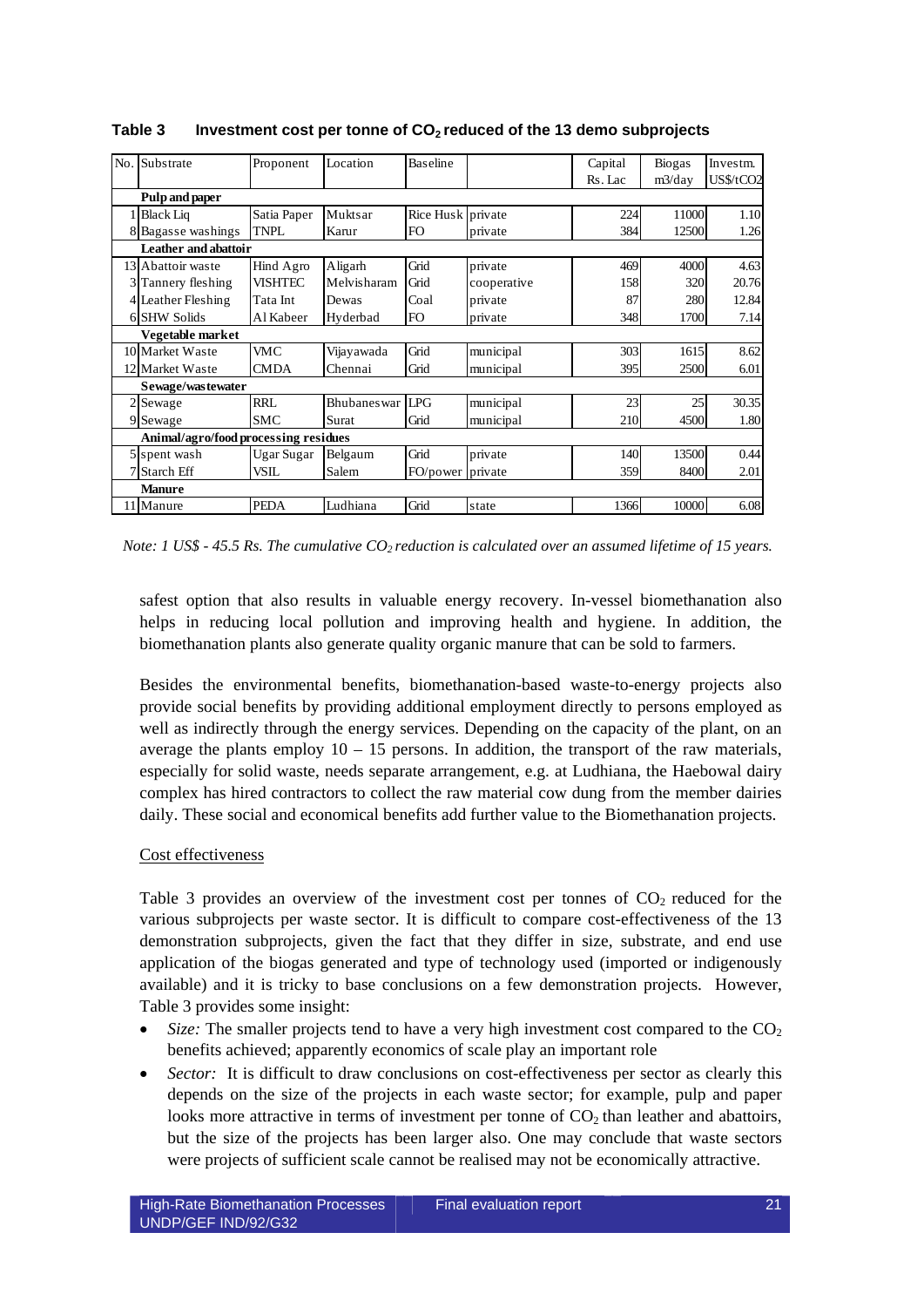The costs are more technology-related rather than sector dependent. As the experience worldwide on the technologies is limited in general, it may be possible that these initial demo projects experience some recovery of development costs. To the extent of indigenization of major equipment, the costs have shown reducing trends, especially as far the digesters, gas engines and storage balloons is concerned.

The evaluation team did not have sufficient background material to do a detailed cost-benefit analysis for each of the subprojects. Costs include, apart from investment cost, the cost of operation and maintenance, while benefits are derived from the use of the gas (replacing fuel or electricity *in situ* or selling power to the grid) and the biogas sludge (as fertiliser).

## **2.3 Implementation: assessment of the evaluation team**

#### *2.3.1 Project relevance and country drivenness*

#### (*Number 4.2 of Sample Outline (Annex 3) of the ToR given in Annex A*) (*Item B.1-5 in Scope of the Evaluation of the ToR)*

It has been estimated that urban liquid and solid waste generation as per the 2002 figures stands at 14,000 million litres per day and 131,000 tonnes per day respectively. The potential for power generation from industrial waste is estimated at 1,300 MW. The industrial production has been growing at an average rate of 5% p.a. and is likely to continue. The decadal growth of urban population in the decade 1991-2001 was 31%. The urban population as per census 2001 was 285 million (27.8% of total population). The urban waste especially in the Class I cities (with a population of over 100,000) contains around 35–40% biodegradable organic waste. The organic waste degrades and generates methane-rich gas as well as leachate, which pollutes the ground water. Similarly, industrial waste also poses a threat to the environment. It is worth noting that the per capita waste generation in cities has been increasing during the past few decades. While there are many technology options for treating the biodegradable waste, they either need large land areas or have other detrimental effects like emissions of dangerous substances. Technically and commercially feasible technology options to treat the urban and industry waste were not available in the early nineties. In this context it is worth noting that biomethanation technology helps in capture of methane in a gainful manner. However, the experience on the biomethanation technologies was limited and the implementation mechanisms necessary for such projects had not been tested prior to the Project. That is, the reason why UNDP-GEF project has been most relevant to India.

MNES, which has the responsibility of promotion of renewable energy in the country, has also the responsibility of developing the waste-to-energy (WTE) sector, and MNES has the responsibility of policy promotion, designing and operating subsidy schemes in this sector. The MNES WTE program received a boost from the UNDP-GEF project. As a sequel to the UNDP-GEF project, MNES initiated its programmes on energy recovery from waste. Under these programmes the ministry has assisted 14 projects with a subsidy of Rs. 124 million and two projects are in the pipeline with an assistance of Rs. 22 million in the form of subsidy. The UNDP-GEF project has given several benefits to MNES, an important one being building capacity of its officials in technology evaluation and selection, project promotion. It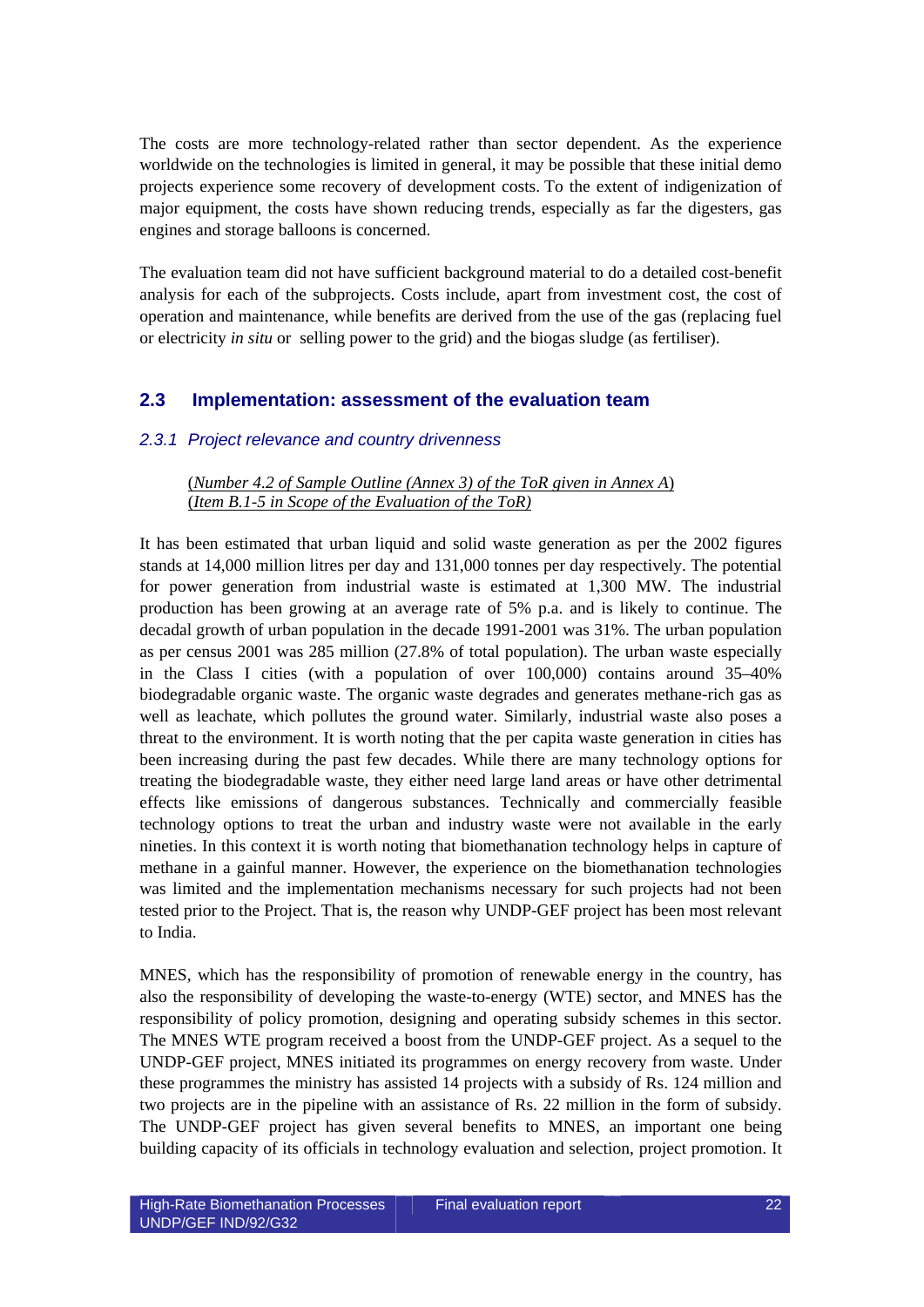has also received valuable guidance from the National Master Plan which was an input for its policy in this sector. As another example of commitment, MNES also proposes to continue with the publication of Bio Energy Newsletter.

The mechanism for implementation of the project was the NBB. While the NBB may not continue to be the decision-making body, the mechanism and procedure would provide guidance to the ministry in its national program. There have been some positive developments for infrastructure financing in India. One of these was the fund allocation for urban waste management under the National Urban Renewal Mission (NURM) and 12<sup>th</sup> Finance Commission allocations. Waste management and WTE projects, being infrastructure activities, would also qualify for the viability gap funding programs. The NURM may focus on this as an effective programmatic model. However, in view of the health of the ULBs in the country, the gigantic amount of waste to be treated in over 1000 small, medium and large urban local bodies and limited resources, a menu of technology options including some nonenergy options like composting will be more appropriate. .MNES would have the opportunity to propose WTE projects especially for waste from specific locations like vegetable markets, slaughterhouses and food processing industries.

#### *2.3.2 Project conceptualisation and design*

(*Number 4.1 of Sample Outline (Annex 3) of the ToR given in Annex A*) (*Item C.1-2 in Scope of the Evaluation of the ToR)*

With respect to the project design, the evaluation team has the following comments:

• *Whether the problem that the project addressed is clearly identified and the approach soundly conceived* 

The issue of methane emission and its contribution as one of the greenhouse gases (GHG) to the global climate change has assumed high prominence in recent decades. The UNDP/GEF High-Rate Biomethanation project has been designed to target the issue of climate change through technology measures that help reduce the methane emissions over a long period of time. Moreover, the project has recognized at the outset that in order to achieve this larger goal, it was not sufficient to implement just technical solutions but also look at 'soft' issues like capacity building and national strategy formulation to ensure long-term sustainability. Thus, the identification of the problem in the project is unambiguous and focussed. The approach of the project, as enunciated in the original project document, was conceived soundly in that the outputs, viz. demonstration of different technology packages for various substrates in different sectors, capacity building and institutional networking, awareness creation and preparation of a national biomethanation master plan, were carefully identified as representing the overall requirements to develop the biomethanation sector in India.

• *Whether the target beneficiaries and end-users of the results of the project are clearly identified* 

In addition to addressing the issue of methane emission reduction through introduction of high rate biomethanation technologies in the country, this project also aimed at building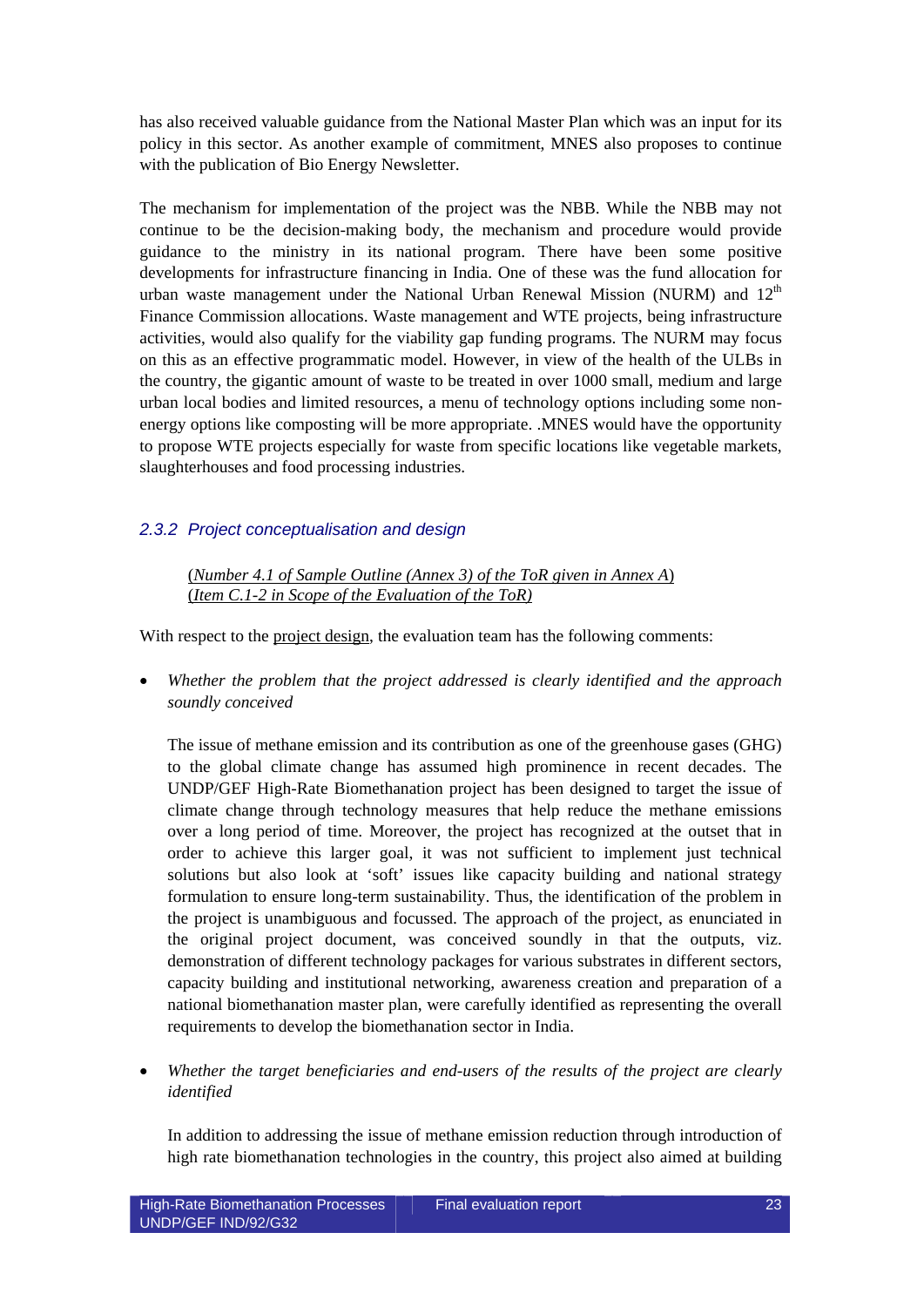local capacities among national laboratories/institutes, entrepreneurs, NGOs and other groups. Thus, all these groups are direct beneficiaries of the project and effective partnership arrangements were established for implementation of the project with stakeholders from the government, state and local government, supporting technological institutions and private sector. The various sub-projects undertaken under the project framework seek to cover the critical sectors for waste generation and recycling such as leather, paper and pulp, sewage, vegetable waste, etc. If the national master plan envisaged under the project gets implemented in the long run, it is also expected to benefit a large number of indigenous entrepreneurs through development of a biomethanation industry by creating more awareness on recycling the organic wastes in a sustainable way. These direct and indirect beneficiaries of the project were clearly identified in the project document.

• *Whether the objectives and outputs of the project were stated explicitly and precisely in verifiable terms with observable success indicators and whether the relationship between objectives, outputs and activities are logically articulated* 

The objectives and outputs were clearly indicated in the project document but without a clear logical framework of verifiable indicators. As indicated in paragraph 2.1, the structure in terms of objectives outputs and activities as given in the project document has been changed into a different structure of outcomes, indicators and sub-indicators, as given in the Annual Project Reports (APR-PIR). The evaluation team believes that this has rationalised the table of outcomes and outputs, but is still far from the elaborated list of indicators and verifiers that are nowadays included in the UNDP/GEF project documents.

Despite the lack of a formal logical framework, we feel that the approach of the project, as enunciated in the original project document, was conceived soundly in that the outputs, viz. demonstration of different technology packages for various substrates in different sectors, capacity building and institutional networking, awareness creation and preparation of a national biomethanation master plan, were carefully identified as representing the overall requirements to develop the biomethanation sector in India.

• *Whether the project started with a well-prepared work plan and the work plan was subsequently revised in a timely manner in the light of actual implementation of the project*

The project did begin with a work plan with a definite timetable and detailed budget allocation for various activities listed in the project document. However, the project has not been implemented at all according to the original plan due to considerable delays, such as changes that occurred in the institutional arrangements and management personnel, and other reasons (that will be discussed in paragraph 2.3.4), This resulted in considerable delay in the implementation of the project.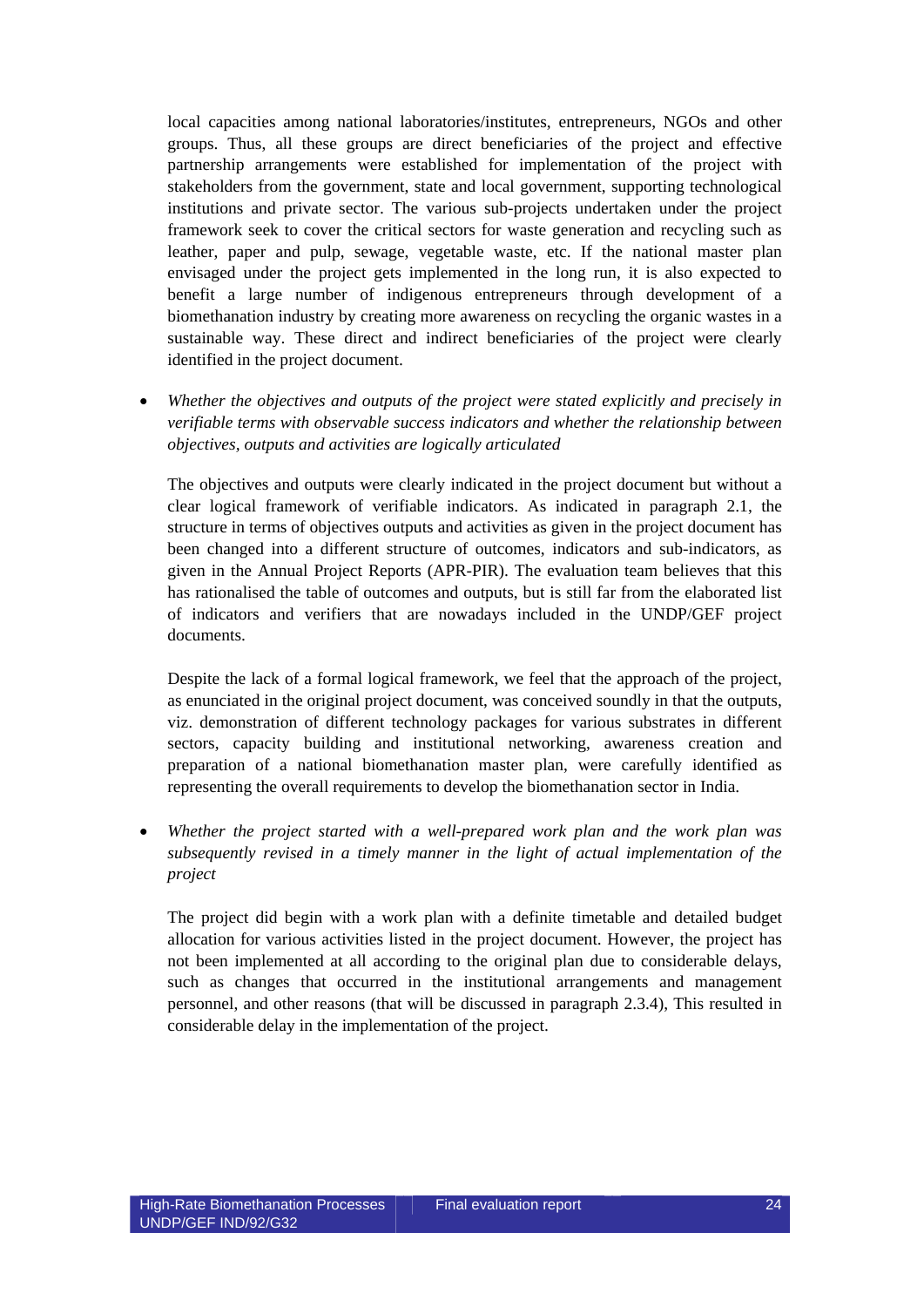## *2.3.3 Financial planning and delivery of counterpart inputs*

(*Number 5.1 of Sample Outline (Annex 3) of the ToR given in Annex A*) (*Items D.1, D.6 and E.1-3 in Scope of the Evaluation of the ToR)*

Table 4 provides an overview of the budget allocation per budget line and co-financier, as planned in the project document and actual spending 1994-2005. The next Table 5 provides an overview of the expenditures on the 16 subprojects (of which one was cancelled). In general, MNES has provided some 50% subsidy on the (capital) cost of each subproject, while towards the end of the project, some UNDP funds were diverted to the subprojects.

Regarding budget, we have the following observations on budget utilisation

- The total government contribution was around US\$ 4.8 million, but with larger cash contribution (subsidy) to subproject cost than originally planned, as government funds were disburses usually on a 50-50% basis with the beneficiaries' contribution.
- UNDP's contribution was around US\$ 5.5 million with a larger contribution to the demonstration subprojects than originally planned (consisting of subcontracts and local procurement of equipment); apparently the need for international and national consultancy was less than originally anticipated and the remaining money has been used to support the last of the demonstration subprojects. On training a bit more has been spent than was originally planned.

| <b>Subprojects and contributors</b>   | <b>UNDP</b> | <b>NBB</b>   | <b>Investor</b> / | <b>Other</b> | <b>Total</b> |
|---------------------------------------|-------------|--------------|-------------------|--------------|--------------|
|                                       |             | (government) | beneficiary       |              |              |
| Subprojects                           |             |              |                   |              |              |
| 1 Evaluation Satia Paper Mills        |             |              |                   |              |              |
| 2 Satia Paper Mills, Muktsar, Punjab  |             | 246,154      | 246,154           |              | 492,308      |
| 3 TNPL, Karur, Tamil Nadu             |             | 422,132      | 422,132           |              | 844,264      |
| 4 HAIL, Aligarh, U.P.                 | 328,000     | 357,143      | 357,143           |              | 1,042,286    |
| 5 Visharam, Melvisharam, T.N.         | 60,000      | 148,286      | 17,363            | 121,495      | 347,143      |
| 6 TATA Int'l, Dewas, M.P.             |             | 95,055       | 95,055            |              | 190,110      |
| 7 Al-Kabeer, Medak, A.P.              | 99,539      | 327,912      | 427,955           |              | 855,406      |
| 8 Market Committee, Jalandhar, Punjab |             |              |                   |              |              |
| 9 Vijawada Munic. Co., A.P.           | 166,725     | 333,473      | 166,725           |              | 666,923      |
| 10 CMDA. Chennai, T.N.                | 269,604     | 550,615      | 214,066           |              | 1,034,286    |
| 11 RRL, Bhubanes war                  |             | 25,714       | 18,901            | 7,473        | 52,088       |
| 12 Evaluation biogas engines          |             |              |                   |              |              |
| 13 SMC, Surat, Gujarat                | 85,987      | 177,978      | 263,965           |              | 441,943      |
| 14 Ugar Sugar, Belgaum, Karnataka     | 65,934      | 87,846       | 394,505           |              | 548,286      |
| 15 PEDA, Ludhiana, Punjab             | 1,213,187   | 285,714      | 1,498,901         |              | 2,997,802    |
| 16 Varalaxmi, Salem, T.N.             | 197,253     | 197,253      | 394,505           |              | 789,011      |
| Technical support                     |             |              |                   |              |              |
| NEERI, Nagpur (sewage)                |             |              |                   | 30,527       | 30,527       |
| CLRI, Chennai (wastes)                |             |              |                   | 156,484      | 156,484      |
| CPPRI, Sarahanpur (pulp & paper)      |             |              |                   | 65,121       | 65,121       |
| IISc, Bangalore (biogas utilisation)  |             |              |                   |              |              |
| IIT, Roorkee (animal and agro-res.)   |             |              |                   | 15,165       | 15,165       |
| <b>TOTAL</b>                          | 2,486,230   | 3,255,275    | 4,517,370         | 396,264      | 10,655,138   |

#### **Table 4 Original budget allocation and actual spending during 1994-2005**

*Note: based on analysis of UNDP budget revision and delivery sheets and the annual APR-PIR reports*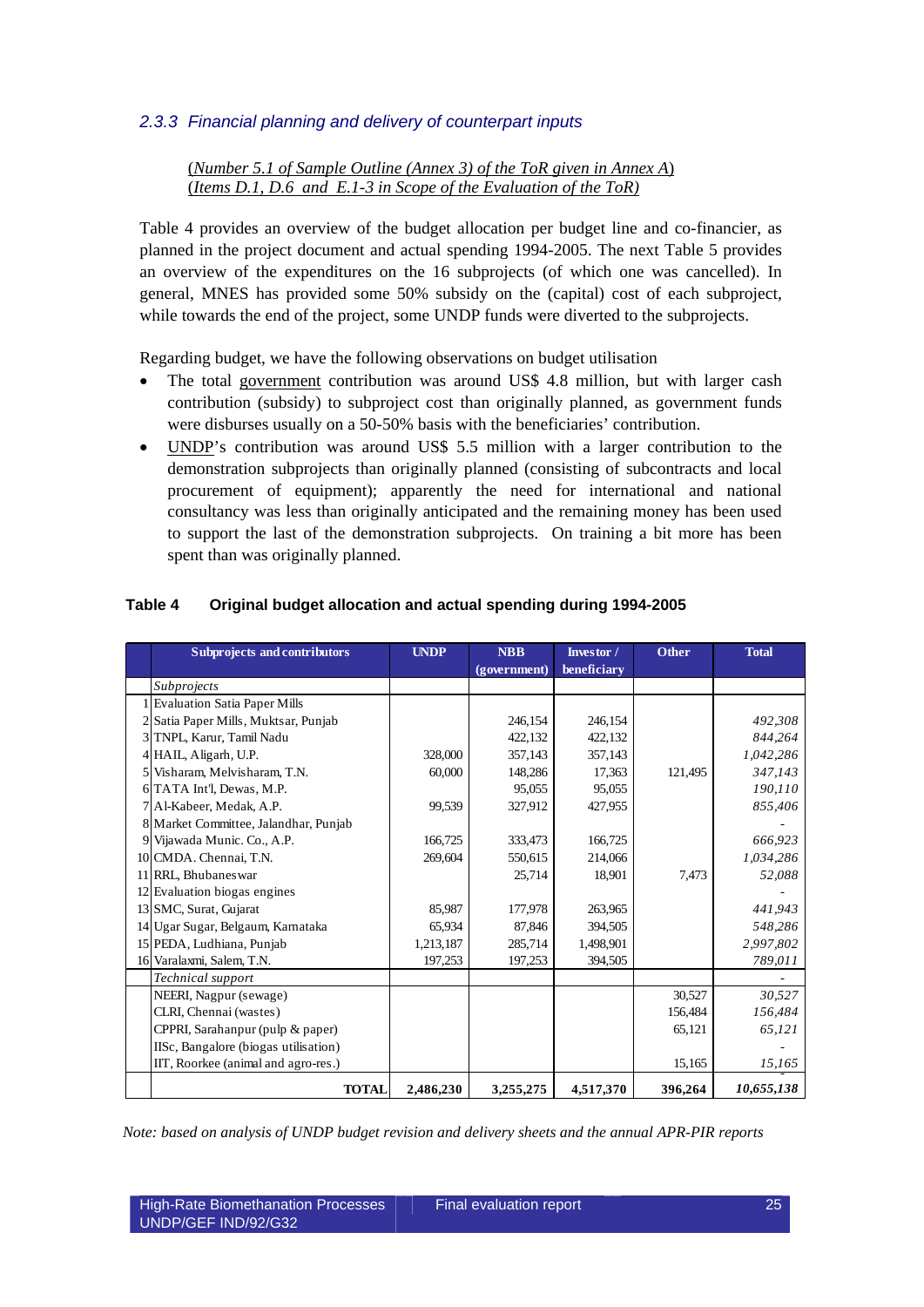## **Table 5 Expenditures on the 16 subprojects**

| <b>UNDP</b> budget expenditure | <b>Planned</b><br>(US\$) | 1994-2005<br>(US\$) |
|--------------------------------|--------------------------|---------------------|
| International consultants      |                          |                     |
| - consultants NBB              | 330,000                  | 253,655             |
| - consultants                  | 225,000                  | 52,860              |
| - consultants - workshops      | 220,000                  | 79,012              |
| Travel and mission             | 229,400                  | 22,603              |
| Nat. professionals             |                          |                     |
| - chief project manager        | 80,000                   | 41,373              |
| - NBB                          | 28,400                   | 178,107             |
| - workshops, other             | 38,700                   | 1,876               |
| Subcontracts                   | 1,850,025                | 627,325             |
| Training                       |                          |                     |
| - fellowships                  | 900,000                  | 1,105,027           |
| - study tour                   | 180,000                  | 304,334             |
| - training                     | 237,000                  | 141,583             |
| Equipment                      |                          |                     |
| - expendable                   | 65,000                   | 78,271              |
| - local procurement            | 804,000                  | 2,248,605           |
| Miscellaneous and adjustment   | 314,000                  | 348,588             |
| <b>TOTAL</b>                   | 5,501,525                | 5,483,219           |

*\* Own estimates, based on analysis of UNDP budget revision and delivery sheets* 

*\*\* Own estimates, based on APR-PIR reports* 

- Both in the original budget as well as in actual spending, a substantial share of resources has gone to demonstration projects (outcome 2, see paragraph 2.1) and the fellowships and study tours component in outcome 3. In comparison, the components on awareness creation and information dissemination of outcome 3 and the policy support component (outcome 1, national master plan) seem marginal in terms of amounts spent<sup>3</sup>. The evaluation team feels that, in the Indian context, the design of such a budget may be understandable. The visual impact of functional project on ground is considered more significant in India and hence working plants are the best way of demonstration of the technology. While a very large number of officials were exposed to training, the continuity of trained officials is indeed an issue. It would have been preferable to have a dedicated 'train-the-trainers' programme.
- Almost all of the UNDP funds have been used, the balance unused amount of around US\$ 20,000 is expected to be used for terminal workshop and dissemination of results. However, the evaluation team notices that half of the UNDP/GEF budget of the subprojects component has been spent on the PEDA subproject (Ludhiana). Here we wondered if this was caused by the urgency of using up the budget before the project's end. Being asked about this, the PMU has responded that the use of UNDP contribution in the Ludhiana has been high, because of high imported equipment content in the plant's investment (containerised engine generator set, screw press, dry-type gasholder,

 $\frac{1}{3}$  According to the evaluation team, this typically reflects GEF project design in the 'early stages' of GEF, when demonstration components and capacity building in the form of training abroad were core components and the PMC's spending has followed broadly this design of the budget. Nowadays in GEF project, the emphasis is more evenly spread on policy support, financial mechanisms, technology demonstration, training and awareness creation.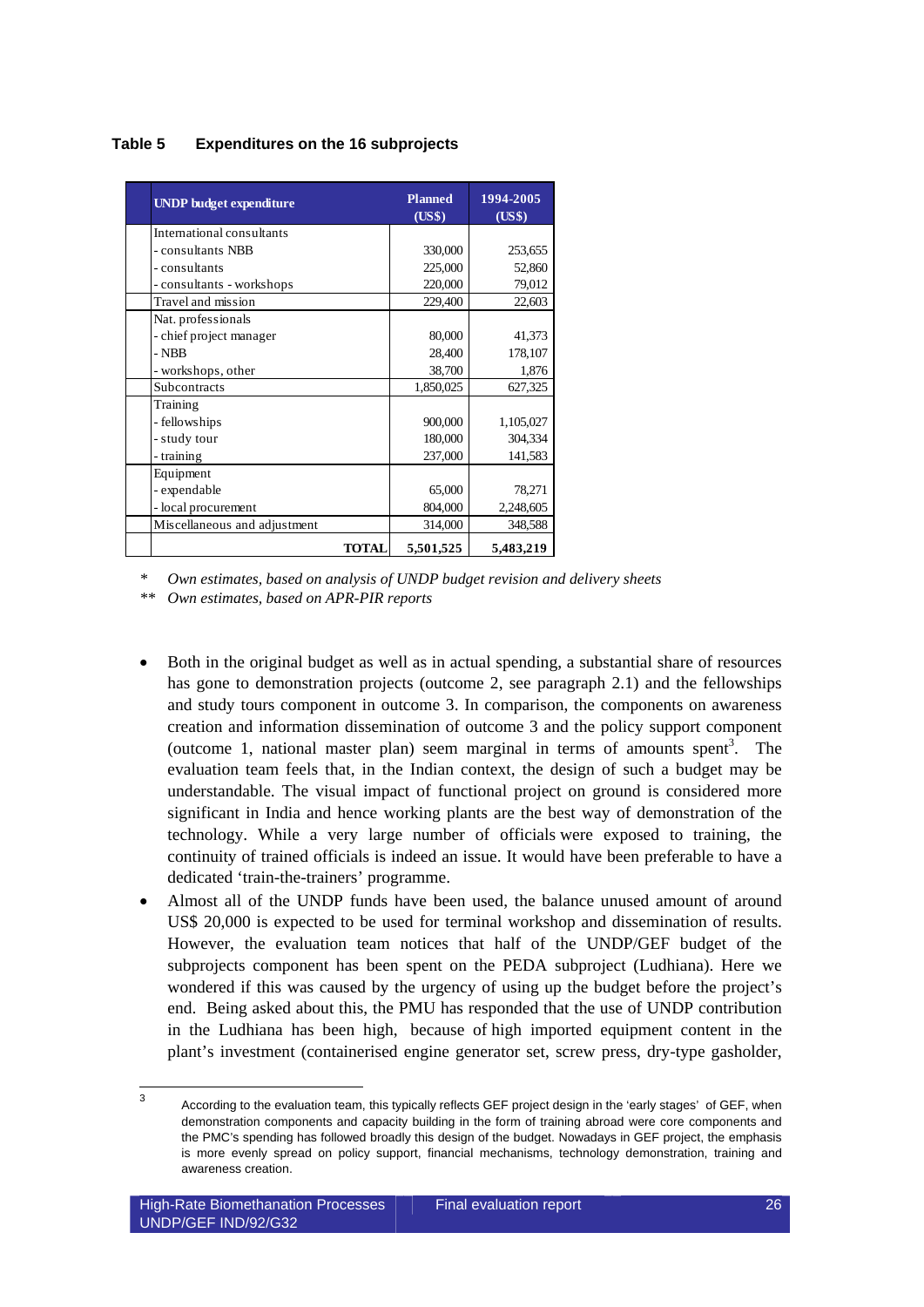monitoring and gas analysis instrument). Nonetheless, given the fact that GEF funds are usually not be used for equipment, we think that part of the remaining Project funds could not have been used for other uses as well, such as additional policy support or capacity building and awareness creation.

• It should be noted that the project has leveraged much more additional resources (mostly from the beneficiaries themselves), beyond those foreseen at the time of approval. One can conclude that, although faced with initial reluctance from the private sector and municipalities, the project has ultimately achieved not only in almost realising its goal of 16 subprojects but has also managed to raise substantial co-financing of almost US\$ 5 million (in comparison with the US\$ 1.85 million originally anticipated) without which many subprojects could not have been realised.

## *2.3.4 Project performance and implementation approach*

(*Number 4.1 of Sample Outline (Annex 3) of the ToR given in Annex A*) (*Items D.1-D.3, D.5, D.7-8 and E.1-3 in Scope of the Evaluation of the ToR)*

In terms of the project's performance we try to answer the following questions:

• *Whether the project resources were adequate in terms of quantity and quality and used effectively*

The UNDP resource allocation has been more than adequate and a large part of the budget has been used towards subproject realization; apparently the need for consultancy was overestimated, or the project was designed to meet GEF requirements, rather than being based on a good analysis of what inputs (human and financial resources) are needed for what outputs (training, demo projects, information dissemination, policy support). Coming back to the project design (paragraph 2.3.2), this shows:

- o The need for more detailed quantitative and qualitative estimation of the inputs (human resources, equipment, services and associated cost) in the project design phase, as needed for the various  $4$ ;
- o The need for a more detailed estimation of the initial investment cost involved in setting up the demonstration projects.

Initially the UNDP financial resources were under-spent in the project, except in the case of the capacity building and training component. In the end, all funds have been used effectively to produce all the two other main results as originally formulated in the project document, i.e, the formulation of a National Master Plan (NMP) and underlying action plans as well as the formulation of 16 demonstration projects<sup>5</sup>.

 $\frac{1}{4}$  Nowadays, it is common to apply for PDF B just to look in project design issues. In this case, if PDF B would have been available, this could have been used to look in more detail into the participation of beneficiaries (private sector and municipalities) in terms of their willingness to invest in the demo subprojects and to have a more exact estimation of the subproject costs.

<sup>5</sup> As elaborated on in paragraph 2.3.3, we do ask ourselves whether spending the amount of US\$ 1.2 million on the PEDA Ludhiana subproject towards the end of the project was justified and whether part of this amount should not have been used to beef up the policy support (e.g., implementation of the NMP rather than its formulation only), training (e.g., local officials) or the information dissemination components (e.g., a comparative cost-benefit analysis of biomethanation projects supported by MNES in general and awareness creation in the form of sectoral seminars)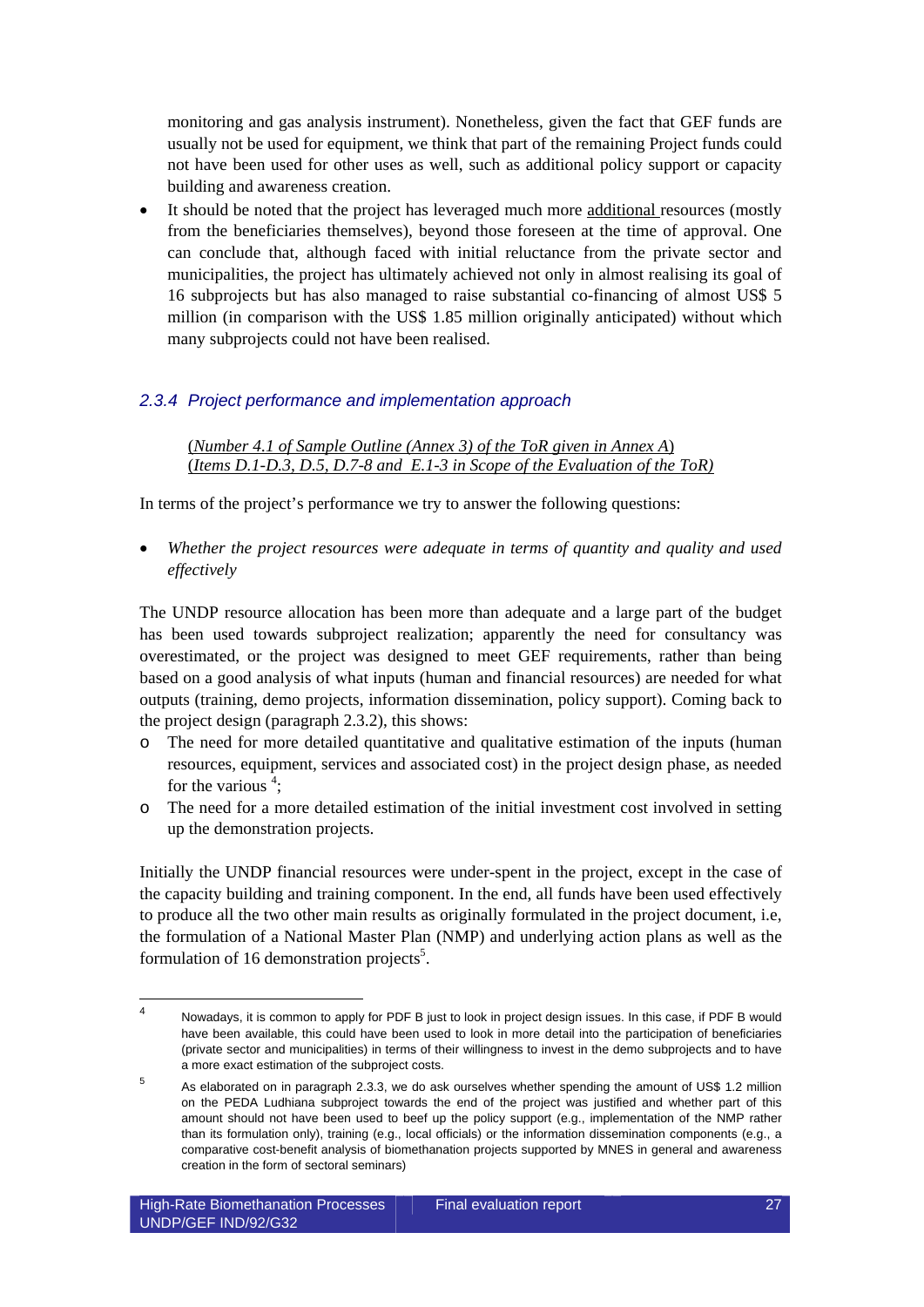• *Whether management arrangements were appropriate and responsiveness of the project management to significant changes* 

We discussed the institutional set-up and arrangements in paragraph 1.4. One cause of initial delay of the project's initiation has been that in the beginning institutional arrangements were not smooth.

The main issues in the time delay have been the following:

- o Delays in the initiation of the subprojects. By 1997, only the biogas engines evaluation study and only 3 demo subprojects were being completed (namely at the Paper Mill in Punjab, Abattoir waste in Hyderabad, Sewage waste in Bhubaneswar). It has been taken much more time than anticipated to convince beneficiaries (private sector and municipalities) to participate, despite the relative high amount of subsidy offered (50%). Of the original list of beneficiaries in the project document, only one has participated in the end (RRL Bhubaneshwar); at least one beneficiary had gone ahead with its own activities anyway, while other may have adopted a 'wait-and-see-approach. The stakeholders' willingness for financial backup should have been thoroughly reviewed at the project's formulation stage. In some subprojects, delays in the technology selection process and procurement of equipment have occurred; in some cases, up to one or two years were lost by having to go through subsequent rounds of re-tendering. While some of this delay can be attributed to the procedural system which had to be followed, another factor is the nascent character of biomethanation technology, which is still evolving, implying that not always the same standards can be applied as for mature technologies.
- o Delays caused by administrative procedures. According to the mid-term evaluation report, various changes occurred in the in the institutional arrangements and project management personnel. With the involvement of various officials in the project's procedures and the need for clearance slowed down decision making, e.g. in terms of time required for approval of financial outlays in the various subproject proposals. Originally the Project Management cell (PMC) was set up in HUDCO (Housing and Urban Development Corporation), but was transferred to MNES in January 1996 and was staffed by the Ministry's own personnel<sup>6</sup>. According to the mid-term evaluation report (Apparently, the housing the PMC within MNES gave more credibility to the project and helped to generate more interest.
- *Whether effective partnerships with stakeholders were established (project's collaboration with stakeholders; partnership strategy)*

A few national research institutions<sup>7</sup> and nodal agencies<sup>8</sup> have also been associated with the Project for providing assistance in various technology related matters like design, analysis of critical aspects of construction, supervision, commissioning, trouble shooting, monitoring and evaluating projects at the demonstration stage. These technology institutions also assisted the

<sup>—&</sup>lt;br>6 The evaluation team did not find any documents that explain why the PMC could not function under HUDCO, but noted that activities picked up after 1996

<sup>7</sup> Central Leather Research Institute (CLRI, Chennai), Central Pulp & Paper Research Institute (CPPRI, Saharanpur), Indian Institute of Technology (IIT, Roorkee), Natural Environmental Engineering Research Institute (NEERI, Nagpur), Regional Research Laboratory (CSIR, Bhubaneshwar), Sardar Vallabhhai National Institute of Technology (Surat), Indian Institute of Science (IISc, Bangalore)

<sup>8</sup> Punjab Energy Development Agency (PEDA), Tamil Nadu Energy Development Agency (TEDA), Gujarat Energy Development Agency (GEDA)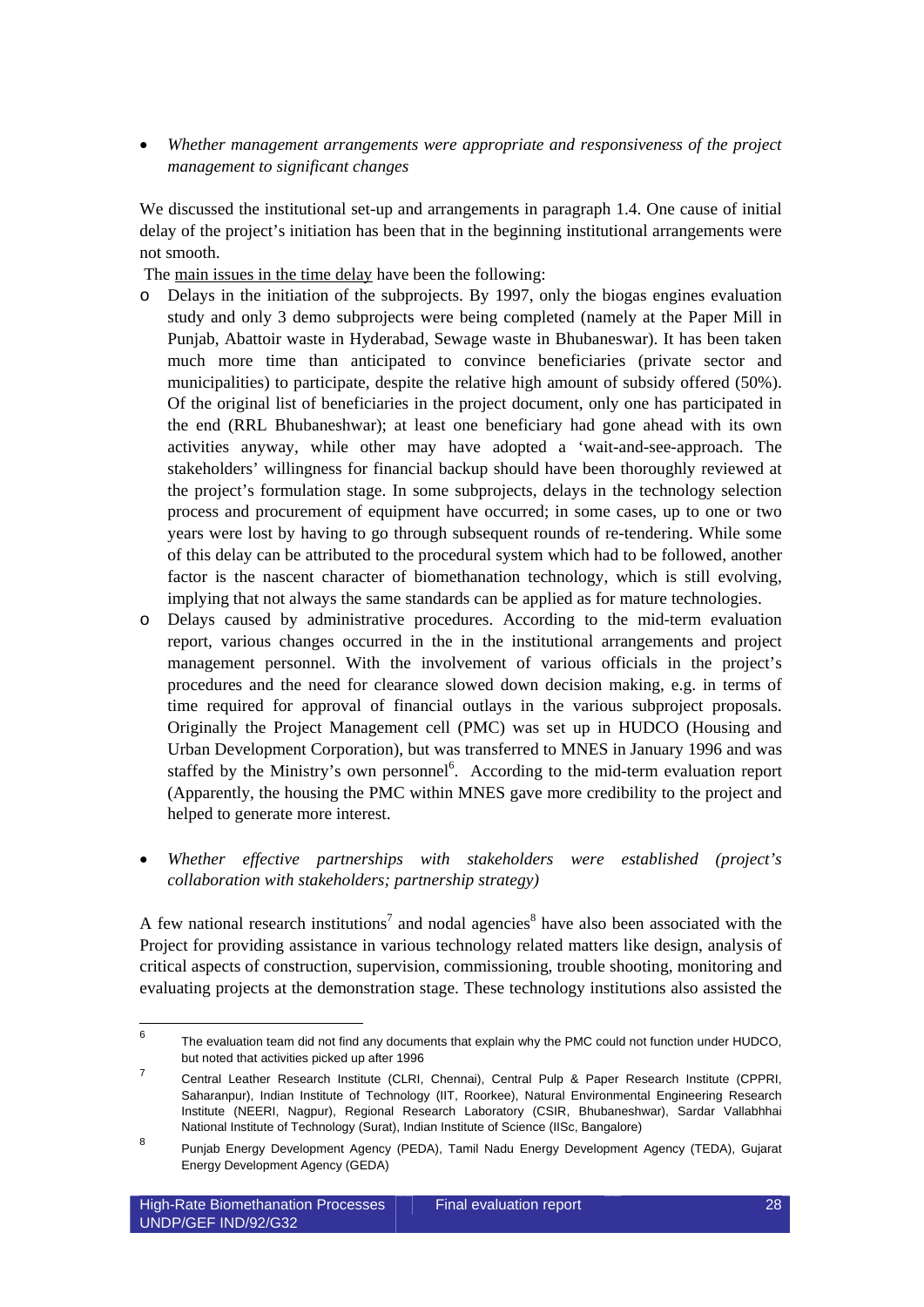NBB in technology assessment, technology absorption and adaptation of designs to Indian conditions. In addition to this, the beneficiary organisations are also contributing 50% of the total demonstration Sub-project cost, apart from the GOI contribution reflected in the budget. They are also responsible for operation and maintenance of the units on a long-term basis. The contribution of the beneficiary and other participating organisations in the 16 subprojects commissioned is given in Table 2 in paragraph 2.2.5.

## • *Whether project activities were properly monitored and success indicators used*

As mentioned earlier, the project document has lacked a logical framework of verifiable indicators, although the annual progress reports (APR-PIRs) present a list of indicators (see paragraph 2.1). A lot of documentation exists on the individual results various subprojects. Nonetheless, little is documented about the impacts of the subprojects as a whole, e.g. in terms of cost-effectiveness, technology packages developed and used, of the longer-term sustainability of the subprojects and of the lessons learned. One reason is that no formal monitoring and evaluation for the project was designed, as this was not a requirement for GEF projects in the 'early' years of GEF; consequently no effort has been undertaken to really monitor project results and impacts. Since MNES provides a subsidy scheme for biomethanation, some evaluation system should be developed at MNES to monitor the results and impacts of the projects it supports through its subsidy programme in general and that of the subproject supported under the UNDP-GEF project in particular. .

While the APRs mention the number of professionals that benefited from the capacity building activities (study tour, fellowship), no information exists how they are currently using their knowledge. While most of them are presumably still working in the same field, compilation of their experiences with the capacity building and how they apply their enhanced skills would have been very useful.

In general, one can conclude that the lack of a monitoring and evaluation framework makes it difficult to assess the project's impacts. Nonetheless, in this paragraph 2.2, we have attempted to make some assessment of the project's impacts, based on the APR-PIRs and on the information gathered during the mission.

## • *The role of project implementing organizations in backstopping the project*

With hindsight one can conclude, that, although being a large and complex project, the project was apparently conceived in a hasty manner, without going through a solid preparation phase. Nowadays, most GEF projects go through a preparatory phase (supported with GEF PDF B funds) that takes one year or longer. As one the 'earlier' GEF project phase, the project design and work plan were not developed in a separate project preparation phase, as is now customary in full-sized GEF projects. Some of the delays which were dependent on other organizations were beyond the control of implementing agency. We note, however, that the process of identifying technology suppliers could have been simplified had a financial institution been included in the PMU. The programme was implemented mainly as a technology promotion scheme. Regarding the subprojects, there could be a lack of project management expertise with some of the subproject implementing organizations.. However, in subprojects where the implementing organizations had proven project management skills, .the backstopping was comparatively better. This could be one of the recommendations that would help effective and speedy implementation of the project.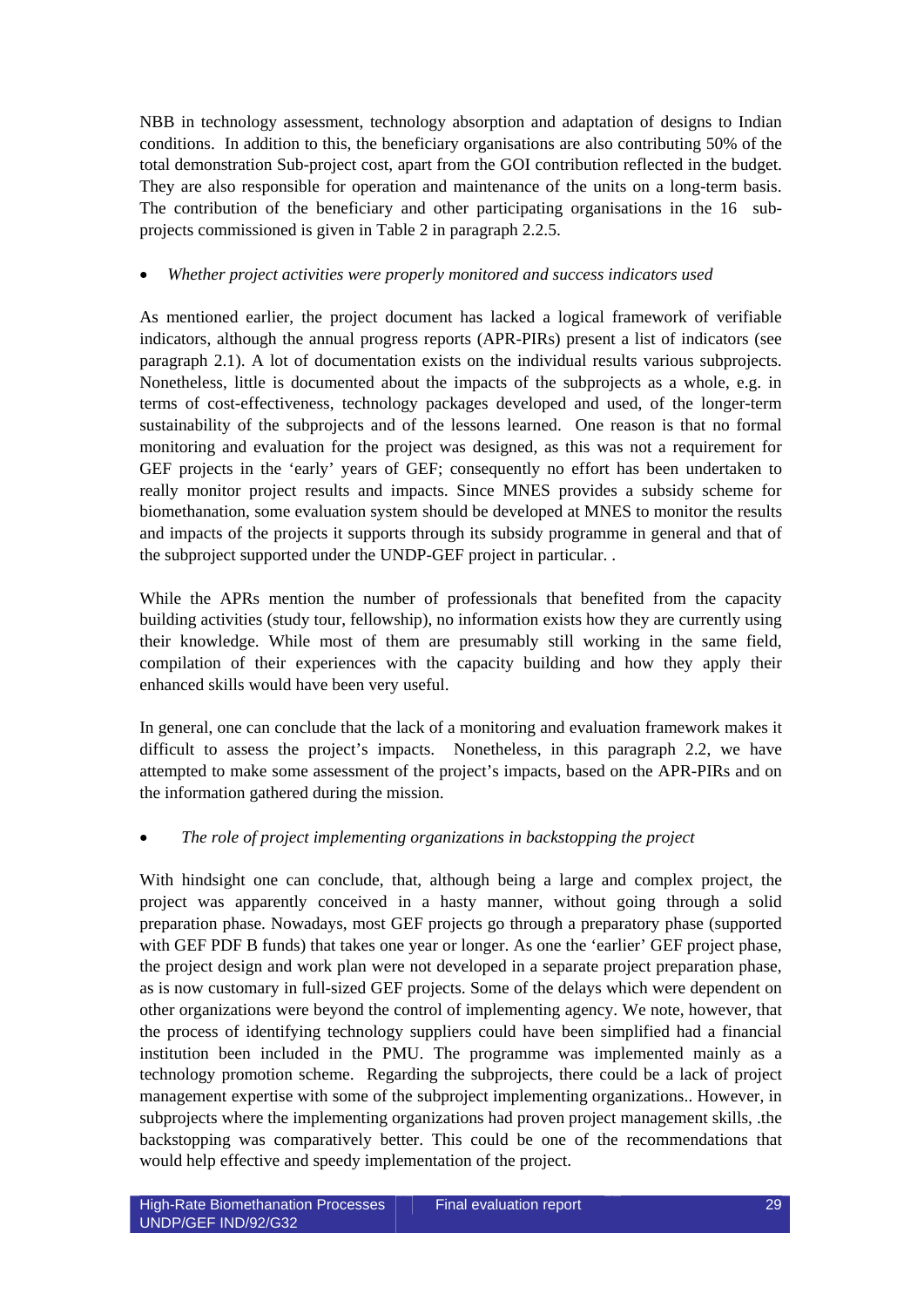Once in place, a dedicated core staff (PMU) has facilitated the implementation of the activities, as originally planned in the original document, although with a delay in real initiation of a couple of years.. Since then, also the various technical meetings and workshops held with the various stakeholders have also helped in receiving feedback on different activities and issues of the project. From the frequency regular meetings and production of annual progress reports (APR-PIR), it can be concluded the monitoring of project performance and backstopping for the project has been adequate, once the problems of delay in the initial phase were overcome, both from UNDP and the Government (MNES and IREDA).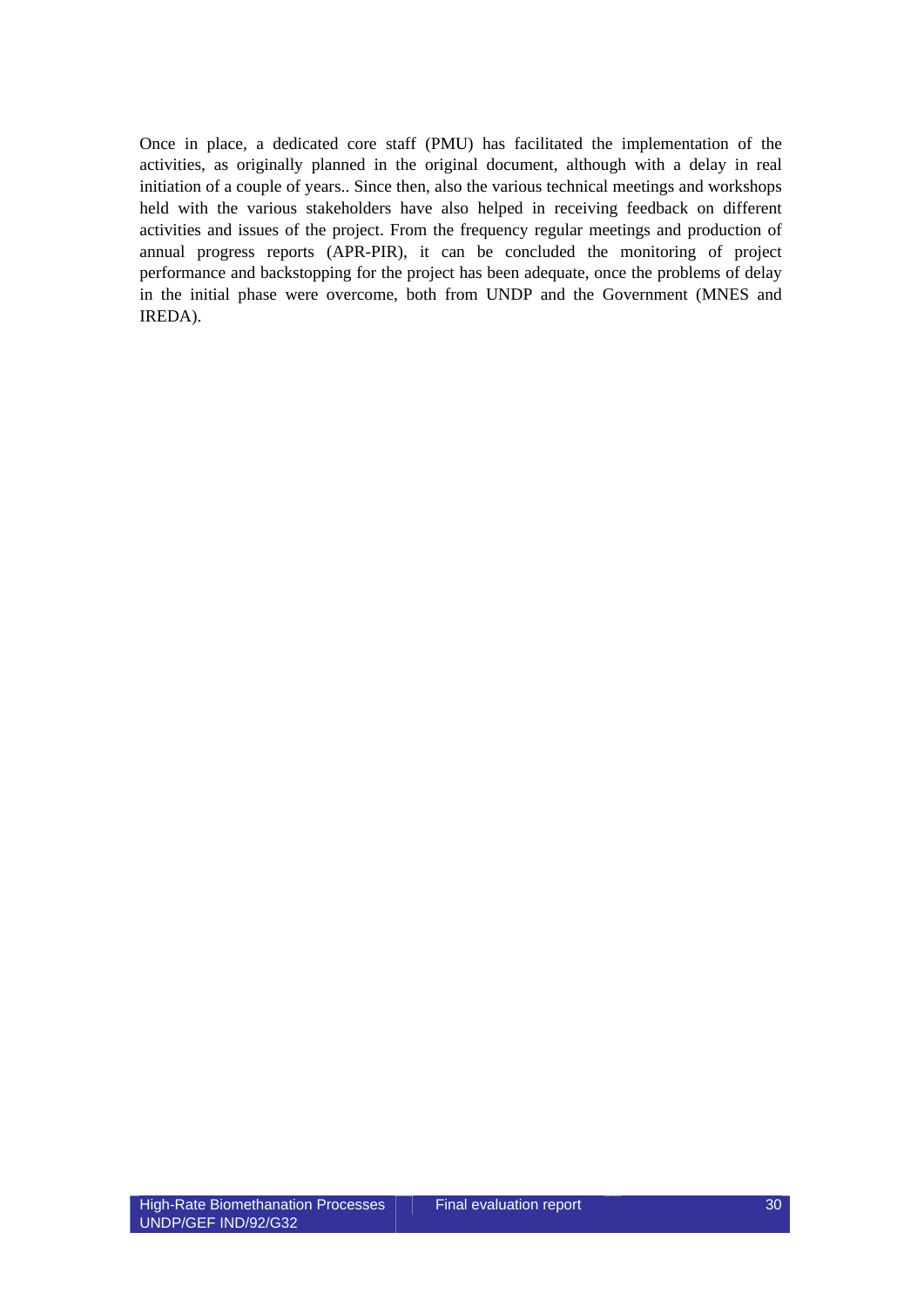# **3. CONCLUSIONS AND RECOMMENDATIONS**

## **3.1 Conclusions**

(*Numbers 6.1 of Sample Outline (Annex 3) of the ToR given in Annex A*) (*Item I in the Scope of the Evaluation of the ToR)*

The following summarises the findings of the evaluation. Each of the points identified is discussed in more detail in the preceding chapter 2.

## *3.1.1 Project design and execution*

(*Number 6.1 of Sample Outline (Annex 3) of the ToR given in Annex A*)

On project execution, we ask: "Has the project been well implemented?"

We notice that project has not been without problems. Initially, for a couple of years progress in implementation of activities was slow , due to a number of reasons:

- Delays in project initiation, due to changes of institutional arrangements of the project as a whole, e.g. requiring relocation of the Project Management Cell, and due to forced retendering in some of the subprojects
- Reluctance on the part of the beneficiaries to commit 50% of the project cost as their contribution. Since many biomethanation technologies are often perceived to be in the pilot stage, these are often seen as risky ventures in which private sector and municipalities are reluctant to invest.

Despite the in initial delay, we feel that project execution by MNES has been relatively wellmanaged as in the end the project has accomplished most of its goals:

- A National Master Plan has been elaborated (detailed in Annex C.1) and has provided inputs in the current policy formulation regarding waste management and financial incentives for waste-to-energy projects (see Annex C.2)
- All 16 subprojects have been commissioned during the project and are now in operation, using different biomethanation technologies, in different waste sectors (vegetable, animal waste, sewage, leather, pulp and paper, agroresidues), targeting different beneficiaries (municipalities, large and small private industry) in different parts of the country;
- Regarding capacity building, a large number of officials and professionals were trained (study tours, fellowships and in-house training programmes);
- A quarterly 'Bio-Energy News' has been brought out under the project and various meetings and workshops have been held to disseminate information.

On project design, we ask: "Was the project appropriately designed for the perceived needs?"

As such, the conceptualisation of the programme as captured in the project document proves to be appropriate, as the basic design of outputs and activities still holds with some modifications. Its objectives, to control greenhouse gas emissions by demonstrating the technical and economic viability of biomethanation and building technical capabilities among the project participants, are valid and relevant to the waste and energy sectors in India.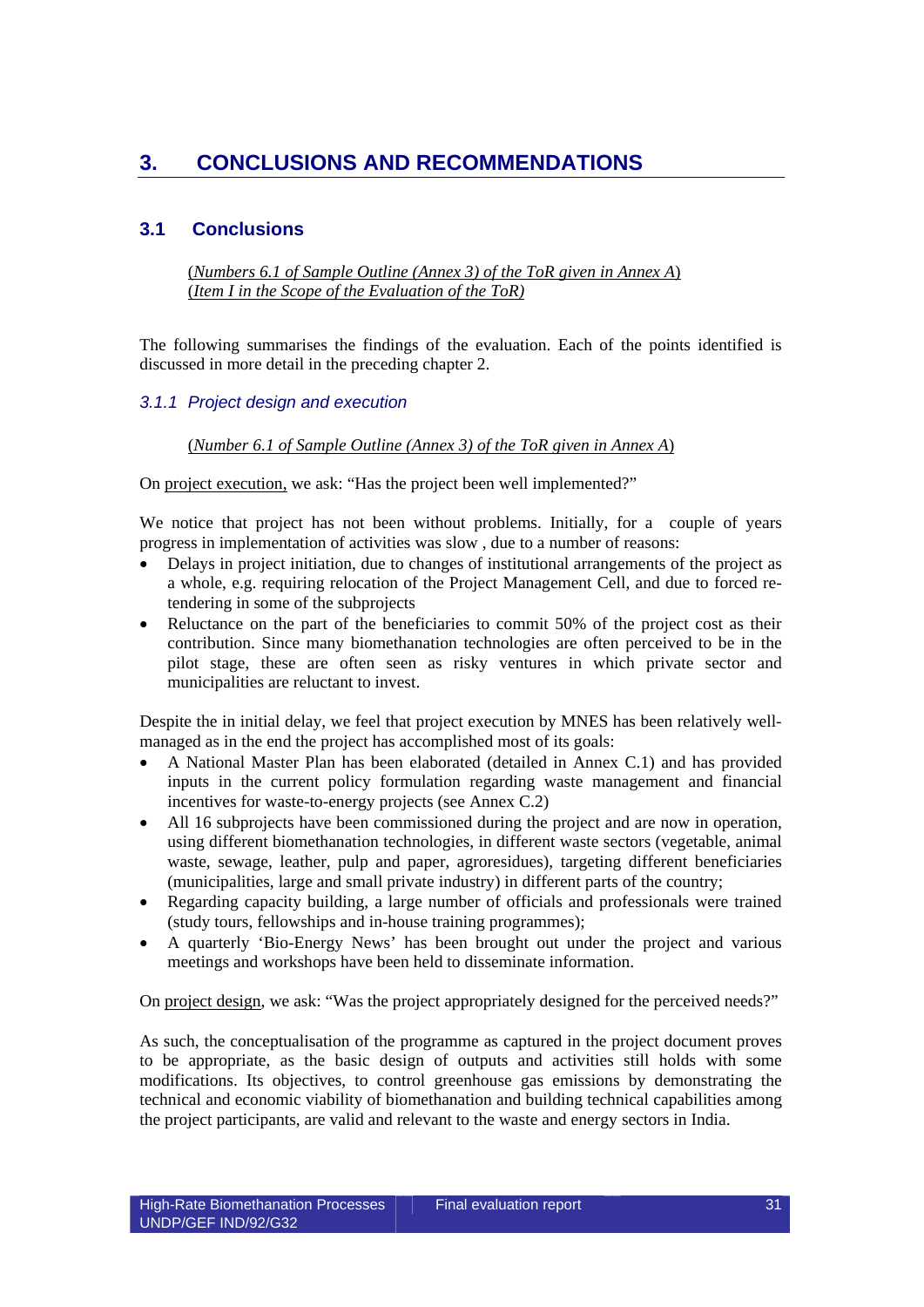What has clearly been lacking in the beginning is a clear institutional setup and approval procedures for disbursement of financing. This should have been more defined in the project document. Also, budget expenditures have been quite different from the original budget. In addition, the project document has been lacking a good logical framework with outputs and indicators, let alone, a good monitoring and evaluation system making monitoring and evaluation of the project as a whole and of the individual subprojects difficult. The project has been without a proper PDF project preparation, as is now customary for GEF projects of this size. A number of problems could have been addressed in such a PDF-B phase, such as the project institutional setup, budgeting of activities in close correspondence with the actual need for budget in outputs, and the need for raising support and 'ownership' amongst the beneficiaries, before embarking on the project.

## *3.1.2 Project impacts*

(*Numbers 6.2 and 6.3 of Sample Outline (Annex 3) of the ToR given in Annex A*) (*Items A.1 and A.2 in the Scope of the Evaluation of the ToR)*

On project sustainability, we ask "how effective has the project been to contribute to market transformation?"

In the end, we feel that the project has contributed significantly to:

- The absorption, modification and standardization of the cost effective technologie*s* and based on the most suitable technology option, size and best use of the generated biogas. The cost is expected to come down as the technology diffuses due to higher indigenization of the technology and with the setting up of more such projects.
- The formulation of a supportive legislative environment. The National Programme on Energy Recovery from Urban, Municipal and Industrial Wastes, the 2000 Municipal Solid Waste Management and Handling Rules and the Electricity Act of 2003 provide an atmosphere conducive to commercialization of biomethanation technologies. MNES has formulated incentives in terms of capital subsidy for the promoters of urban and industrial waste-to-energy projects as well as financial assistance for promotional activities, resource assessments and R&D activities by state nodal agencies, institutions and other organizations. The UNDP-GEF project indirectly helped in enabling this policy regime through demonstration of technologies and implementation mechanisms and directly by the formulation of the National Master Plan on Waste-to-Energy.
- Building a technology support system, by promoting the cooperation and networking between technology institutions, beneficiaries and foreign technology providers on the development, modification and standardization of cost effective waste-to-energy technologies.
- The High Rate Biomethanation project has had a noticeable impact especially among the industries generating the biodegradable waste. Information dissemination and awareness, e.g. by means of the quarterly "Bio Energy Newsletter" and the participation of a large number of officials and professionals of national and state level organizations in fellowship training, workshops, meetings and in-house trainings.

On project replication, we ask "what was the contribution to replication and scaling up of innovative practices?"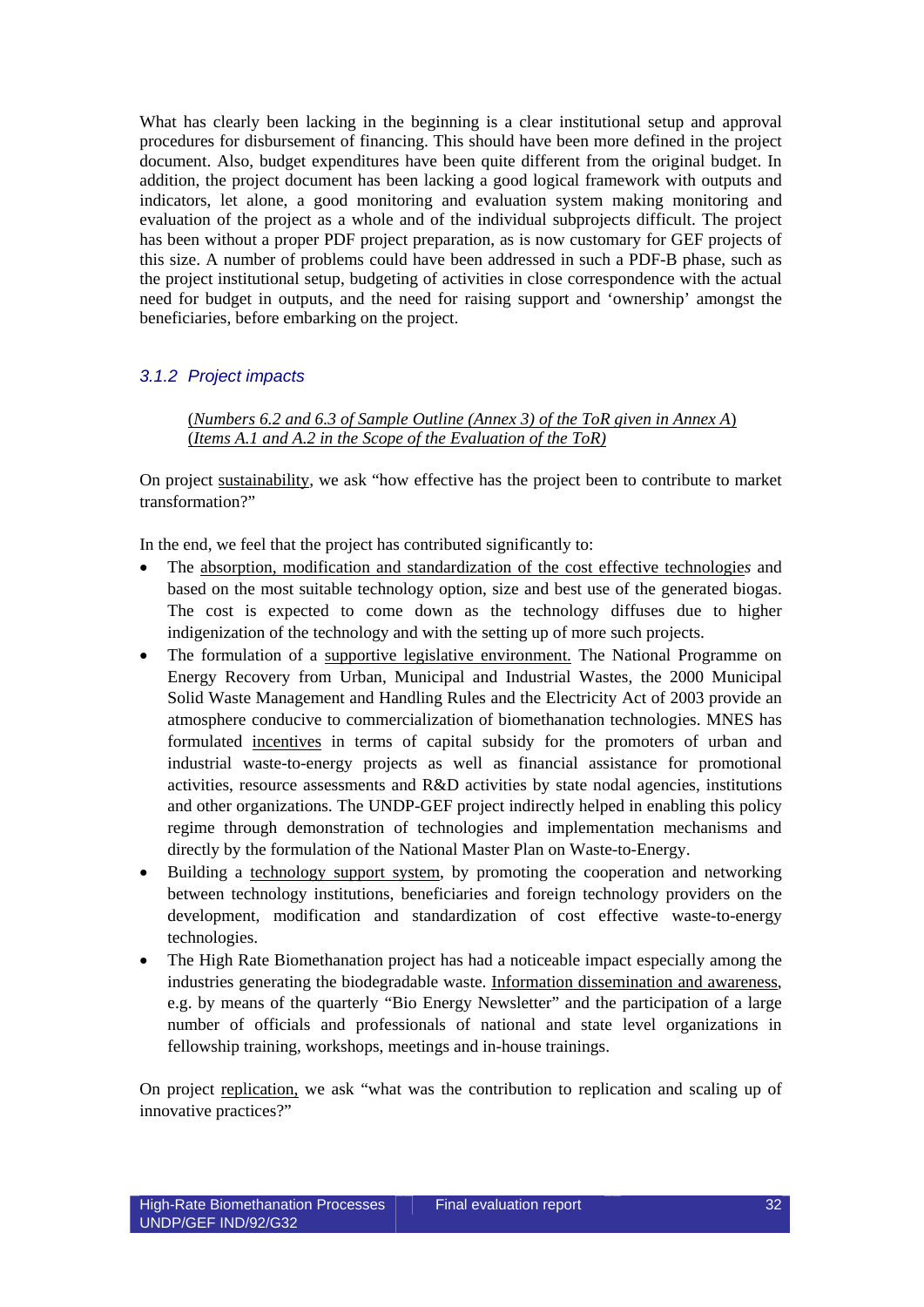Regarding the commercial viability, the cost range for installation of 1MW of BM potential indicated as a result of the UNDP/GEF programme is in the order of US\$1.3-2.8M. It is noted that these costs are potentially higher than would be expected under normal commercial BM project conditions. However, the Project has given valuable insight in how the cost per MW can be reduced. For example, the cost-effectiveness of projects can be increased by relying less on sourcing expensive technology from overseas by local development of biomethanation and gas end-use technology and by investing in project that are sufficiently large (to achieve sufficient economic of scale). On the longer term, the cost per MW installed is expected to fall as the technology diffuses and domestic production of equipment expands.

The technical replication potential expected up to 2017, under the strategic action plan arising



from the National Master Plan sponsored by the Indian UNDP/GEF programme, is anticipated to be in the region of 2,600 MW installed capacity (see Annex C) Regarding the interest from other developers, some 17 subprojects with an aggregate capacity of more than 45 MW have been installed with MNES support in India (besides the 13 subprojects of the UNDP-GEF project) and two projects of capacity over 10 MW are currently under installation. An overview of the installed capacities per year by the MNES-supported projects (subprojects supported by the UNDP-GEF Project and other MNES-supported ones) is given in the figure, based on details given in Annex C.3. It should be noted that in reality the installed

biomethanation capacity is even larger as the private sector is also implementing projects without requesting MNES support.

The graph shows that bioemethanation has been picking up rapidly in the decade 1995-2005. The evaluation team believes that the UNDP/GEF Prokject has been instrumental by serving as seed money for MNES in policy formulation, demonstration of technology and information dissemination, although in the absence of any monitoring and impact evaluation system in the Project, the claim may be difficult to quantify.

Every municipal authority is now responsible to follow policies on infrastructure development for collection, storage, segregation, transportation, processing and disposal of Municipal Solid Waste. As a follow up to these guidelines, ten states have already announced policies conducive for setting up waste-to-energy projects. Further incentives such as interest subsidy for commercial projects and capital subsidy for demonstration projects based on urban and industrial wastes have been established.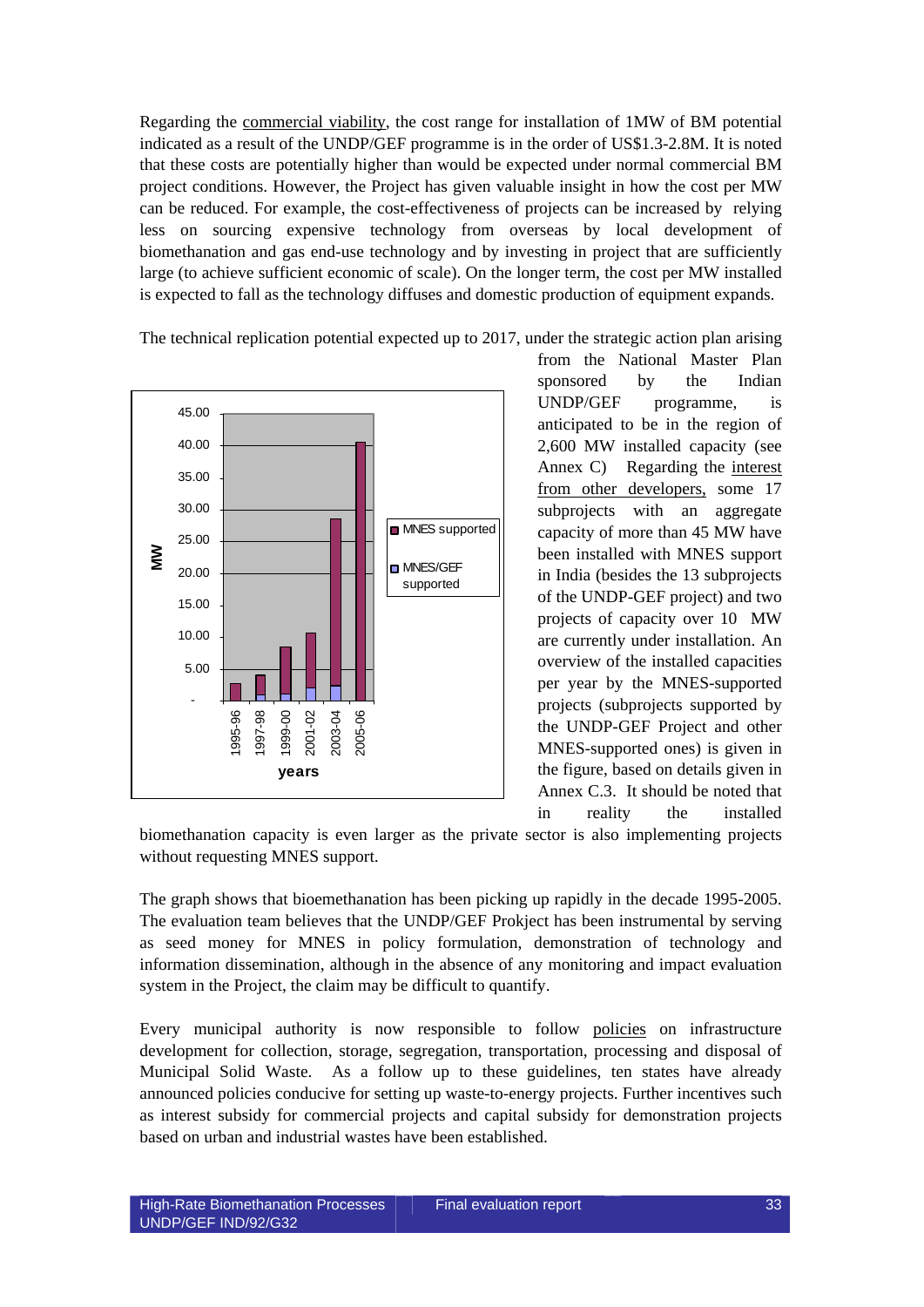A number of recent reports (IT Power, Winrock, PriceWaterhouseCoopers) have assessed the Clean Development Mechanism prospects for biomethanation projects in India. These reports suggests that a technical potential exists for emissions reductions, and hence CDM finance, resulting from biomethanation projects in the municipal solid (primarily) and liquid waste management sectors in India. Despite the recent uptake of biomethanation projects in India, a number of technical, institutional, financial and other barriers perpetuate. Consequently, it is highly likely that any project utilising biomethanation technologies would be considered additional under the CDM. The IT Power report concludes that emissions reductions that could be considered additional under the CDM could amount to some 1.85 billion tonnes of  $CO<sub>2</sub>e$  per annum. This assumes that projects will be additional up to the point a 50% diffusion rate has been achieved in the relevant sector. This would represent an enormous potential flow of capital to India under the CDM of some US\$ 9 billion per annum to support improved waste management. The current rapid pace of institutional capacity building to manage the CDM in India is of vital importance in realising this potential, indeed, the rate of capacity development is such that India has currently one of the most favourable environments to develop a CDM project at the moment.

## **3.2 Lessons learned and recommendations**

(*Numbers 8.7 and 8.8 of Sample Outline (Annex 3) of the ToR given in Annex A*) (*Items H and J in the Scope of the Evaluation of the ToR)*

The progress and results of this project till now reinforces some of the well-tested lessons to be learnt from experiences in promoting new and renewable sources of energy. Some of the lessons are at a general programmatic level, while the others are more specific to Project.

### Lessons learned and recommendations for UNDP

Large and complex technology transfer projects need to be designed properly, based on a thorough review of the issues and options. Outputs need to be based on on-the-ground realities and activities need to be designed in such a way that they can deliver the outputs within a reasonable timeframe using realistically estimated inputs, in terms of human and financial resources, while an appropriate project institutional mechanism is needed to ensure effective implementation. Sufficient time is also needed to convince the private sector to participate in 'risky investments'. In this case, perceptions about biomethanation technologies being not yet commercial are highly prevalent among stakeholders.

Unlike a decade ago, it is now common for large GEF projects to have an extended preparatory phase, supported by GEF's PDF A and PDF B funding, and the initial delays in the India Biomethanation project (that did not have such preparation support) only underlines the rationale for good project preparation.

The Project has lacked a proper monitoring and evaluation tool and consequently it has been different to monitor the Project's impact, because such monitoring activities have not been built implicitly into the project. To give an example, on the capacity building component, a survey could have been conducted among the sector professionals who have participated in national and international training programs and fellowships to ascertain the usefulness of these capacity building activities and their manifestations in the sector development, while the results should have been properly documented more in workshop proceedings and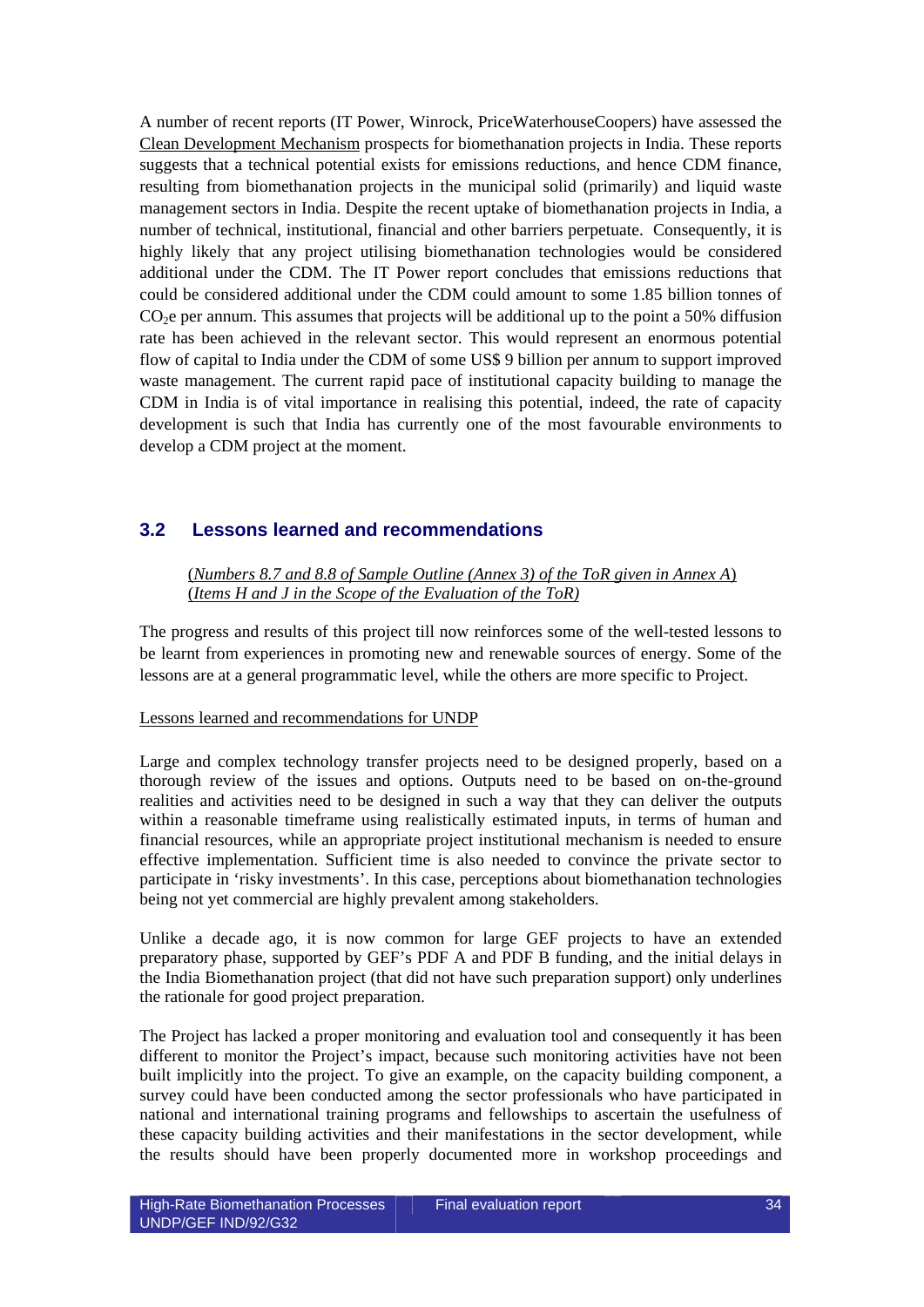fellowship/study tour reports. Such reports would have provided provide useful information on the effectiveness of the capacity building component and this on it turn would have provided valuable feedback for the design future of future UNDP-GEF programmes.

Recommendations:

- A good project design warrants extensive stakeholder consultations with government, private sector and beneficiaries. Adequate attention should be given to proper budgeting in the project design phase, in which the inputs needed to achieve the required project outputs are carefully assessed.
- A monitoring and evaluation tool to measure project results and impacts should be made an integral part of the project (based on the logical framework as given in the project document) and formulated at the beginning of the project so that the individual activities can be monitored and evaluated.
- The implementation mechanism should be effective but at the same time as be kept as simple as possible and some degree of flexibility in the programme design is essential.

## Lessons learned and recommendations for MNES

Absence of private entrepreneurs, financial constraints of governmental institutions like municipal corporations act as major barriers, due to which the sector is not yet ready for commercialization. The failure in developing sub-projects and inability on the part of host institutions to provide 50% cost in the early stages of the project illustrates this clearly. On the other hand, some subprojects have showed commercial viability, especially when using indigenously available technology, depending on the end use of the gas (on-site heat and power or supply to the State grids, which determines the revenue stream) and, importantly, when the projects had sufficient size to achieve a profitable economics. In short, the technical potential for biomethanation in the municipal solid (primarily) and liquid waste management sectors in India is high and environmental benefits are substantial and project will be commercial, especially when advantage is taken form additional financial streams in the form of MNES's subvention and of CDM carbon credits.

MNES has set a target of 12,000 MW of power generation capacity through renewable energy sources to be achieved by the year 2012, representing 10% of the new capacity addition in the power sector. Biomethanation could make a significant contribution to this ambitious target. However, in order for this to be realized, it is necessary to not only create broad awareness, and build sector capacities but also to publicize the success stories widely so as to attract new stakeholders. Therefore, capacity building and awareness creation must be an integral part of the efforts to promote new technologies in potential sectors.

While deciding the best use of limited funds available to finance a subsidy program several factors have to be taken into account. The most effective use of subsidy would be to prop up market forces in the long term. The ultimate aim of this is to eventually withdraw subsidy completely (as is also recommended in the NMP) and allow the biomethanation activities to happen on their own as pure business propositions through available financing mechanisms.

The MNES should:

• Continue to allocate resources to for capacity building, information dissemination and awareness creation, especially targeting high-potential waste sectors and stakeholders that have less commercial muscle, such as municipalities and small entrepreneurs. In order to realize the huge business opportunities offered by biomethanation under CDM, it is necessary to expose the stakeholders to developments in global climate change area, and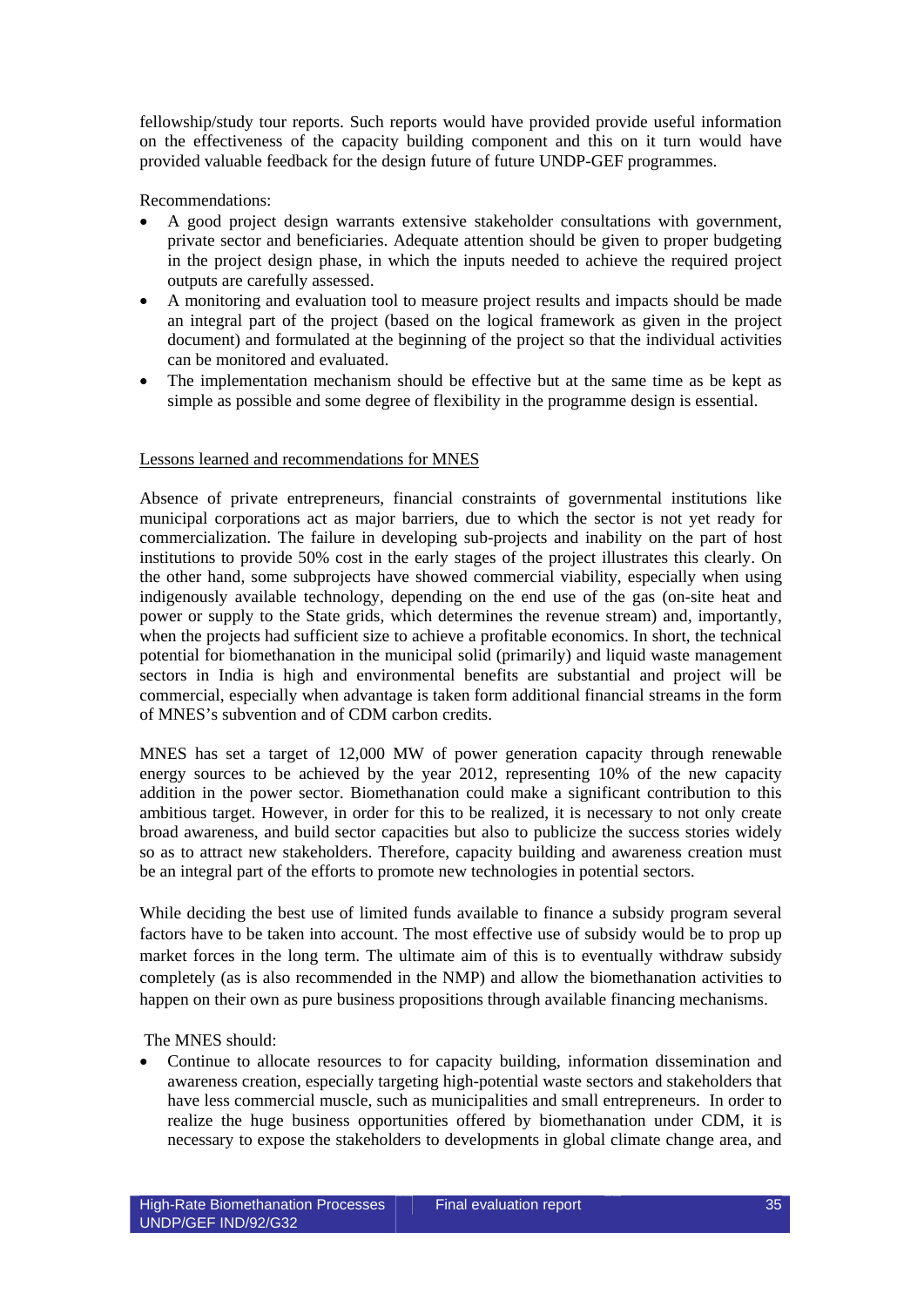impart to them the methods to develop biomethanation projects that could qualify under the CDM;

- Involve the professional financial institutions in its incentives programme; on the long run subvention is not sustainable and should be replaced by loans from the commercial banking system as the biomethanation technologies become mature;
- Support an indigenization programme for reducing the cost of technology;
- A greater networking with programmes of the Government and other bi/multilateral programmes would help to effectively use available funds and enable greater knowledge sharing, thus ensuring continuity and avoiding duplication in efforts.

## Recommendations for follow-up of the Biomethanation Project

In the short run, it is recommended that:

- The remaining UNDP funds for biomethanation project should be used for printing of the booklet "Green Energy from Wastes" and for organization of a workshop to disseminate the results of the Biomethanation project
- A study or specific sector case studies are made on the cost and benefits of biomethanation and its potential under CDM which objectively outlines the essential factors for sustainability of biomethanation projects<sup>9</sup>, providing realistic and detailed examples of what will work in India (based on the experience with over 30 biomethanation projects in India) and of baseline methodologies that are approved or under discussion by the CDM Executive Board.
- It is further recommended that such a study is disseminated through newsletters, international conferences, national workshops organized per sector (pulp and paper, starch, leather and abattoir waste, fruit and vegetable waste, municipal solid waste and sewage) or per target group (large industry, small industry, municipalities) and by means of involving sectoral bodies (e.g., National Dairy Board, APMC, industry associations) in the dissemination of information on investment opportunities in waste-to-energy activities.
- A small grant from UNDP and MNES may be made available for further detailed monitoring and evaluation of the projects and also for dissemination of information in the country.

The National Bioenergy Board (NBB) was created to act as the supreme body for making policies, giving directions for program implementation and approvals for selection of technology providers as well as contractors. Bioenergy is vastly growing field and is all the more relevant in the prevailing situation of large energy demand supply gaps, damaging environmental impacts of the fossil based power in the country. Bioenergy could broadly include energy from biomass in various forms such as agro waste, bio ethanol, biodiesel, industrial/urban biodegradable waste etc. The programmes like MNES national bioenergy programme are essential for realizing the potential of energy from these sources. However, instead of functioning as a policy-making body, the NBB has acted mostly as a Project Monitoring Committee for the UNDP-GEF project. In view of the above considerations after the completion of the project, it is still relevant. The Consultants have the following suggestions for continuation of NBB.

<sup>–&</sup>lt;br>9 Criteria include (a) the proven capacity of technology packages to treat waste and capture methane gas, (b) financial viability with or without MNES capital grants, (c) ability to generate other revenue streams (e.g., manure sales, heat and/or power generation, certified carbon emission reductions), (d) potential cost of noncompliance with environment protection and waste handling legislation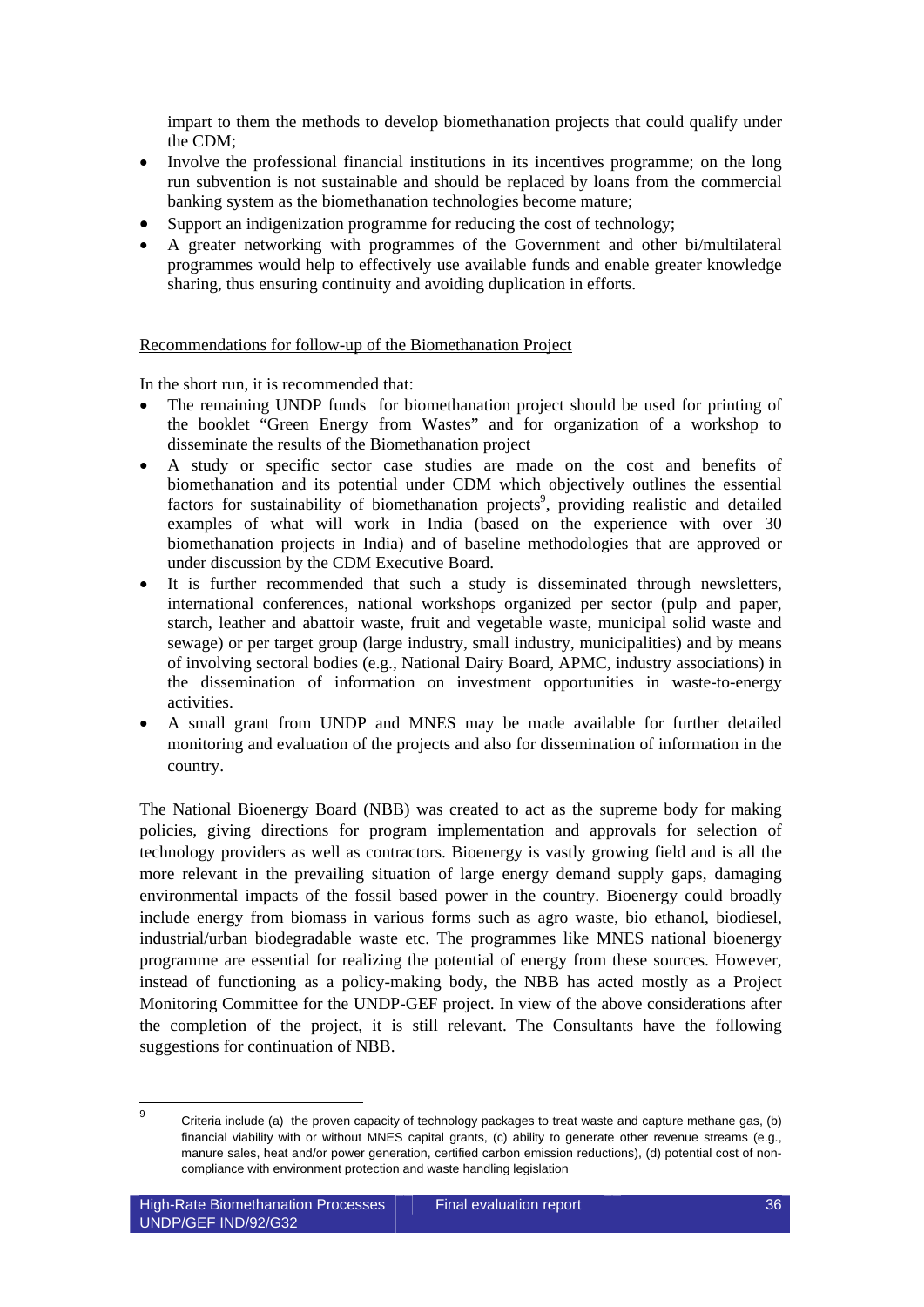NBB would be reorganised with representatives from

- o MNES (Ministry of Non-Conventional Energy Sources)
- o Planning Commission
- o MOP (Ministry of Power)
- o MOPNG (Ministry of Petroleum & Natural Gas)
- o MOUD (Ministry of Urban Development)
- o MOEF (Ministry of Environment & Forests)
- o Ministry of Rural Development
- o DST (Department of Science & Technology)
- o Experts from relevant institutes (e.g., Forest Research Institute, ICAR etc).

NBB would coordinate all the major programmes operated by various ministries and departments so as to bring cohesiveness. It should have a programme budget to fund research studies, demonstration projects and awareness creation and capacity building programmes. It should meet regularly to consider and approve proposals in the fields of Bioenergy through various programmes of constituent ministries. NBB should also coordinate with other authorities such as State and Central Electricity Regulatory Commission, Bureau of Energy Conservation, CDM National Authority, Central Electricity Authority etc., e.g., on the issue of tariff setting for grid-connected waste-to-energy projects.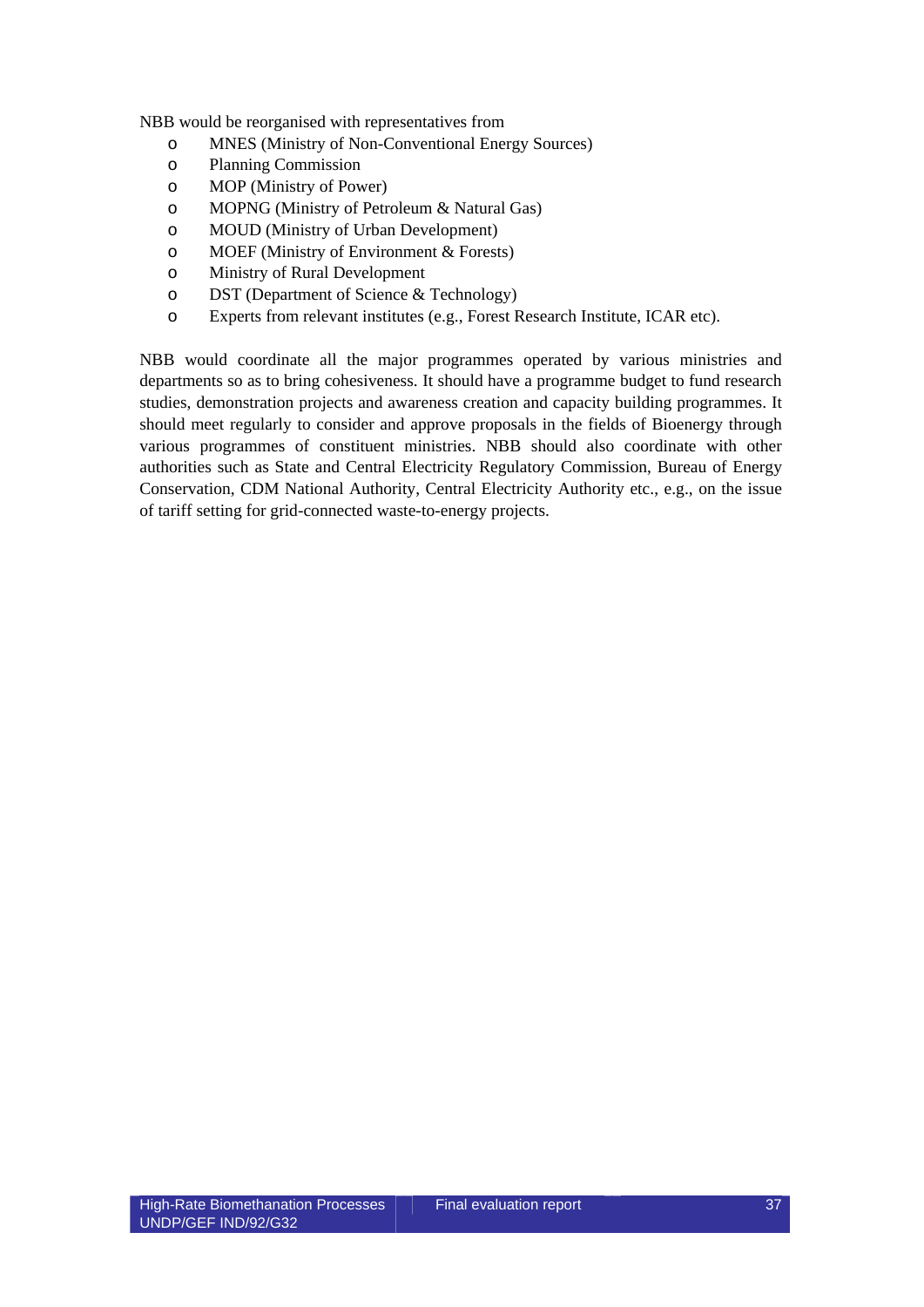## **TERMINAL EVALUATION**

UNDP/GEF project IND/92/G32 – Development of High Rate Biomethanation Processes as Means of Reducing Green House Gases Emission

### **PROJECT BACKGROUND:**

Methane is the most abundant atmospheric hydrocarbon released as a result of anaerobic degradation of biological systems. It also occurs as a major component of natural gas and coal mine gases. Estimate of methane level in the atmosphere shows that there has been an increase in the methane level by about 2.5 times during the last 100 years.

India generates large quantities of wastes from the agricultural, municipal, industrial and food processing sectors. Much of these wastes find their way into the environment with little or no treatment which results in their natural biodegradation with consequent release of methane into the atmosphere. Some of the wastes, particularly those from industrial operations, which are treated are, in most cases, subjected to the energy intensive aeration process. The technique of biomethanation has been successfully used for several decades to treat such wastes with the recovery of methane.

Power generation in India is substantially based on coal and this trend is expected to continue during the next decade due to the fuel options available to the country. As a result, the carbon dioxide emission from the power sector would be more than double from the present figure of around 220 million tones during the next one decade. In addition to the above, some 110 MTOE of traditional fuels such as firewood, bio-mass etc. are used in the household sector, particularly in the rural areas, where alternate fuels are not available. This additionally contributes to deforestation and concomitant loss of bio-diversity.

The UNDP/GEF Biomethanation Processes project has considerable significance in the national context, particularly in the industrial and municipal sectors, as means of augmenting the energy requirements of the nation using renewable recourses in a cost effective manner.

The development objective of this project is to enable India to make its contributions in protecting the global and local environment by developing aggressive plans to gainfully utilize the wastes generated in municipal, industrial and agricultural sectors for energy recovery. This objective is consistent with the stated policies of the Government to reduce net emission of greenhouse gases, increase primary supply of energy and electricity to meet India's growing needs, and add to reduced dependence on imported petroleum products, through efficient use and exploitation of alternate sources of energy.

This project, approved on 15 March 1994, commenced operations from September 1994 with the establishment of a Project Management Cell. The project activities were completed on 31 December 2004. The two sub-projects at Hind Agro, Aligarh and CMDA, Chennai are at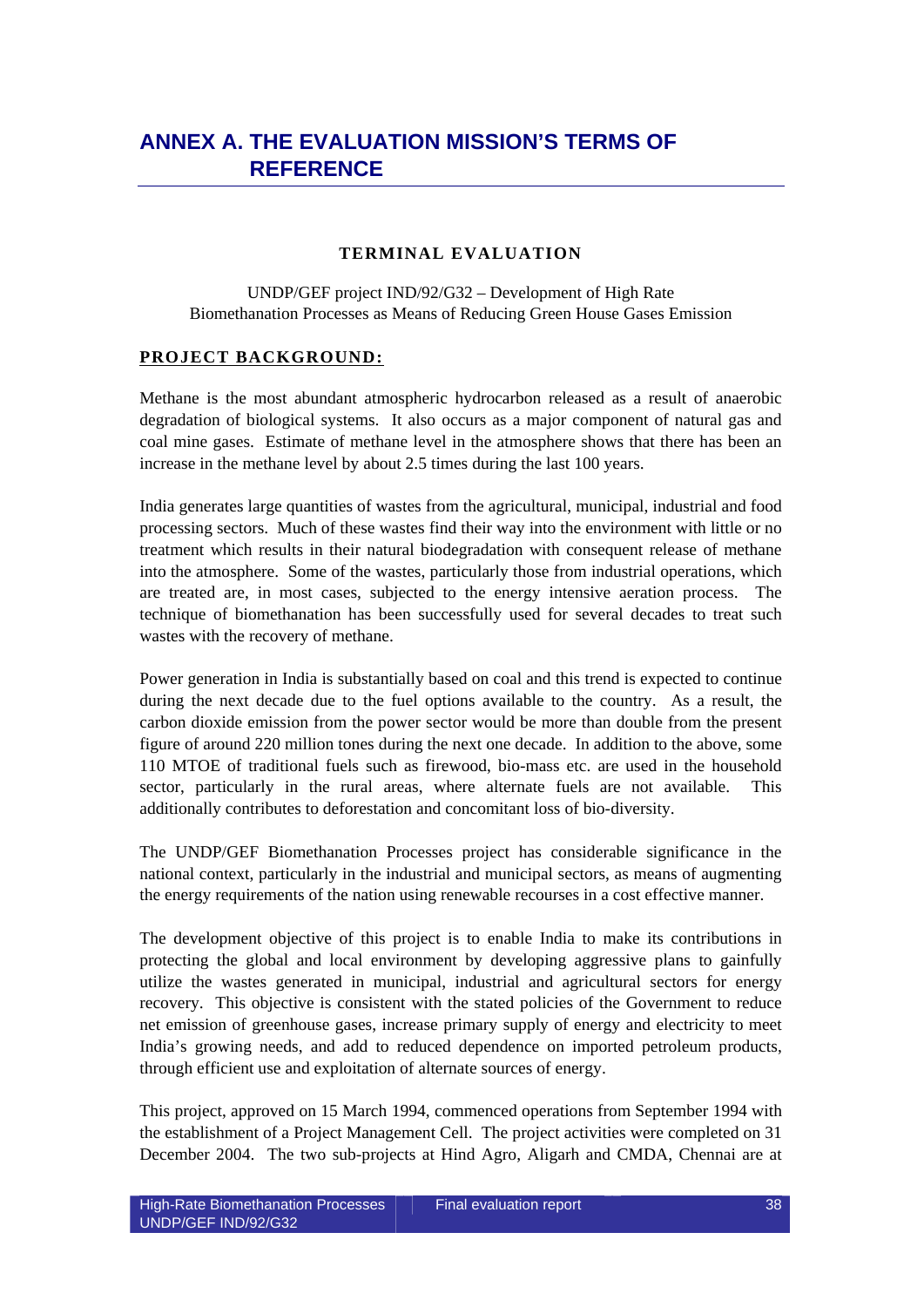advanced stages of completion and the available information relating to these projects based on their installed capacity/present status is to be included.

The project has UNDP/GEF inputs of US \$5.5 million with a matching contribution of Rs.142 million (equivalent to US \$4.5 million @ 1994 exchange rate of Rs.31.50 to US \$1) from the Ministry of Non-Conventional Energy Sources, Government of India. The project is executed by MNES.

## **PROJECT IMMEDIATE OBJECTIVES:**

- Develop institutional framework at the national level to generate necessary awareness and capabilities to provide impetus to the bio-energy development programme utilizing high rate biomethanation processes;
- Develop requisite expertise and capabilities in the national and state level institutes, R&D organizations and universities to assimilate and adapt the technology, improve technical know-how and assistance in setting up plants using the biomethanation processes;
- Promote the use of biomethanation technology and bio-gas utilization as cost effective means of energy generation through demonstration sub-projects and national and local level seminars and workshops, promotional campaigns, training and demonstration; and
- Develop a national master plan and a shelf of investment proposals to utilize this important renewable resource through commercialization processes.

## **INSTITUTIONAL ARRANGEMENT OF THE PROJECT:**

A National Bio-Energy Board (NBB) has been set up in MNES as an apex body under the Chairmanship of Secretary-MNES, to develop bio-energy in the country and also to execute the project by providing policy guidance and directions. NBB is represented by Planning Commission, Departments of Bio-Technology, Economic Affairs, Scientific & Industrial Research, Science & Technology, Ministry of Urban Affairs and Employment, Ministry of Environment & Forests, UNDP, Industry Associations, technology institutions and other agencies.

The functions of the NBB are two-fold, to develop a national strategy for bio-energy development for long range planning purposes and to provide guidance and directions to implement various demonstration sub-projects and other activities under the project.

A Project Management Cell with full-time National Project Director (Advisor-MNES), and National Project Coordinator (Director-MNES) supported by a team of scientific officers and other suitable administrative/supporting staff has been set up.

Technology for the demonstration sub-projects is being organized through technology institutions, which provide assistance for design, critical aspects of construction, supervision, commissioning, trouble-shooting, monitoring and evaluation of projects at demonstration stage. In the case of technology imports for the demonstration sub-projects, the technology institutions also assist the MNES/NBB in technology assessment, technology absorption and translation of designs to Indian conditions.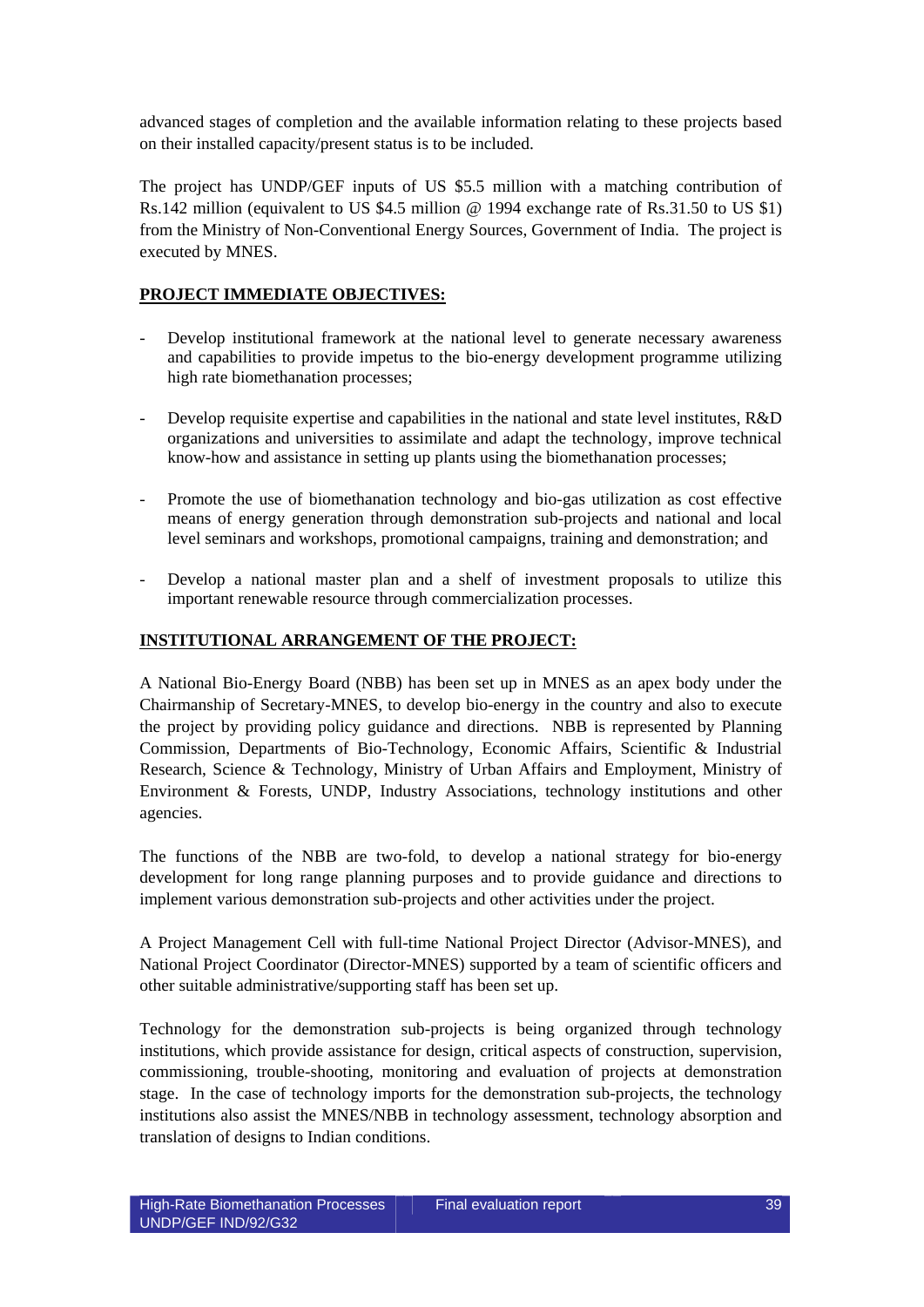Five technology institutions are associated to assist the project to set up 16 sub-projects in municipal liquid wastes/sewage, leather industry effluent/solid wastes, pulp & paper industry effluent, vegetable market wastes/MSW and utilization of bio-gas for power generation.

## **TERMINAL EVALUATION**

## **INTRODUCTION:**

The Monitoring and Evaluation (M&E) policy at the project level in UNDP/GEF has four objectives: (i) to monitor and evaluate results and impacts; (ii) to provide a basis for decision making on necessary amendments and improvements; (iii) to promote accountability for resource use; and (iv) to document, provide feedback on, and disseminate lessons learned. A mix of tools is used to ensure effective project M&E. These might be applied continuously throughout the lifetime of the project – e.g. periodic monitoring of indicators, or as specific time-bound exercises such as mid-term reviews, audit reports and terminal evaluations.

## **OBJECTIVES OF THE TERMINAL EVALUATION:**

In accordance with UNDP/GEF M&E policies and procedures, all regular and medium-sized projects supported by the GEF should undergo a terminal evaluation upon completion of implementation.

 Terminal evaluations are intended to assess the relevance, efficiency and effectiveness of the project in relation to its objectives. It looks at early signs of potential impact and sustainability of results, including the contribution to capacity development and the achievement of global environmental goals. It will also identify/document lessons learned and make recommendations that might improve design and implementation of other UNDP/GEF projects.

The mid-term evaluation of the project was done in April 2000.

## **SCOPE OF THE EVALUATION:**

The evaluation will focus on three main areas:

- a) Assessment of outcomes and achievement of objectives;
- b) Sustainability; and
- c) M&E systems.

On the outcomes, in particular the evaluation will assess the following when relevant to project objectives:

- A. 1) How effective has the project been to contribute to market transformation outcomes in terms of:
	- a) Enabling policy environments?
	- b) Availability of finance?
	- c) Business enterprise support?
	- d) Information dissemination and awareness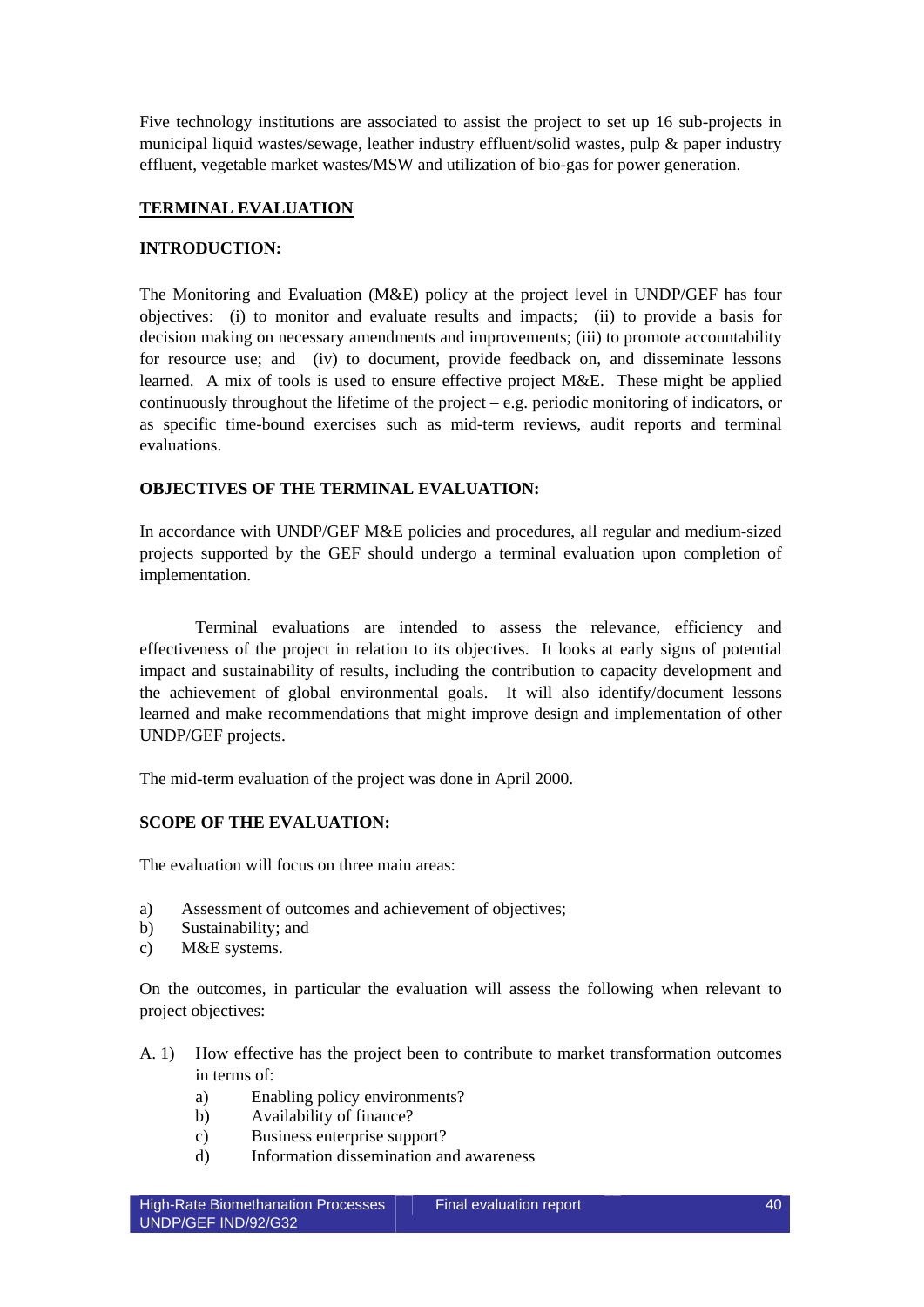- A.2) What is the project contribution to replication or scaling up of innovative practices or mechanisms that support the project objectives with particular reference to:
	- a) evincing interest from other developers, especially the private sector who can play a major role, with details of adoption and potential of various demonstrated technologies;
	- b) To elaborate on commercial viability and replicability potential of each subproject. What barriers exist to the pilot activities being replicated on a large scale through private sector investment. How is the gas/power produced from existing sub-projects linked to consumption and how much is the revenue (direct and indirect) generated/saved.
	- c) GOI/State policies and the relevance of the National Master Plan for replication. Any other details of GOI policies linked to the investment strategies and the funding mechanism to support replication.
	- d) potential of replicable projects to be taken under Clean Development Mechanism bringing a compound impact.
	- e) potential interest of any funding/donor organizations by way of commitment of funds in each participating State for the project replications. The details on long term sustainable funding and short-term subsidies from Central/State Governments.
	- f) adoption of replication strategies in State policies or GOI's Five Year Plan.

The terminal evaluation will include ratings on the following three aspects: (1) Outcome/Achievement of objectives (the extent to which the project's environmental and development objectives were achieved; (2) Sustainability; and (3) Quality of M&E Systems. The ratings will be: Highly Satisfactory-HS, Satisfactory-S, Moderately Satisfactory-MS, Moderately Unsatisfactory-MS, Unsatisfactory-U, and Highly Unsatisfactory-HU.

The evaluators will assess and elaborate the following issues as they pertain to the three main focus of the evaluation:

- B. Project Conceptualization/Design:
- B.1 Whether the problem the project addressed is clearly identified and the approach soundly conceived.
- B.2 Whether the target beneficiaries and end-users of the results of the project are clearly identified.
- B.3 Whether the objectives and outputs of the project were stated explicitly and precisely in verifiable terms with observable success indicators.
- B.4 Whether the relationship between objectives, outputs, activities and inputs of the project are logically articulated.
- B.5 Whether the project started with a well-prepared work-plan and reasons, if any, for deviations.
- C. Project Relevance:
- C.1 Whether the project is relevant to the development priorities of the country.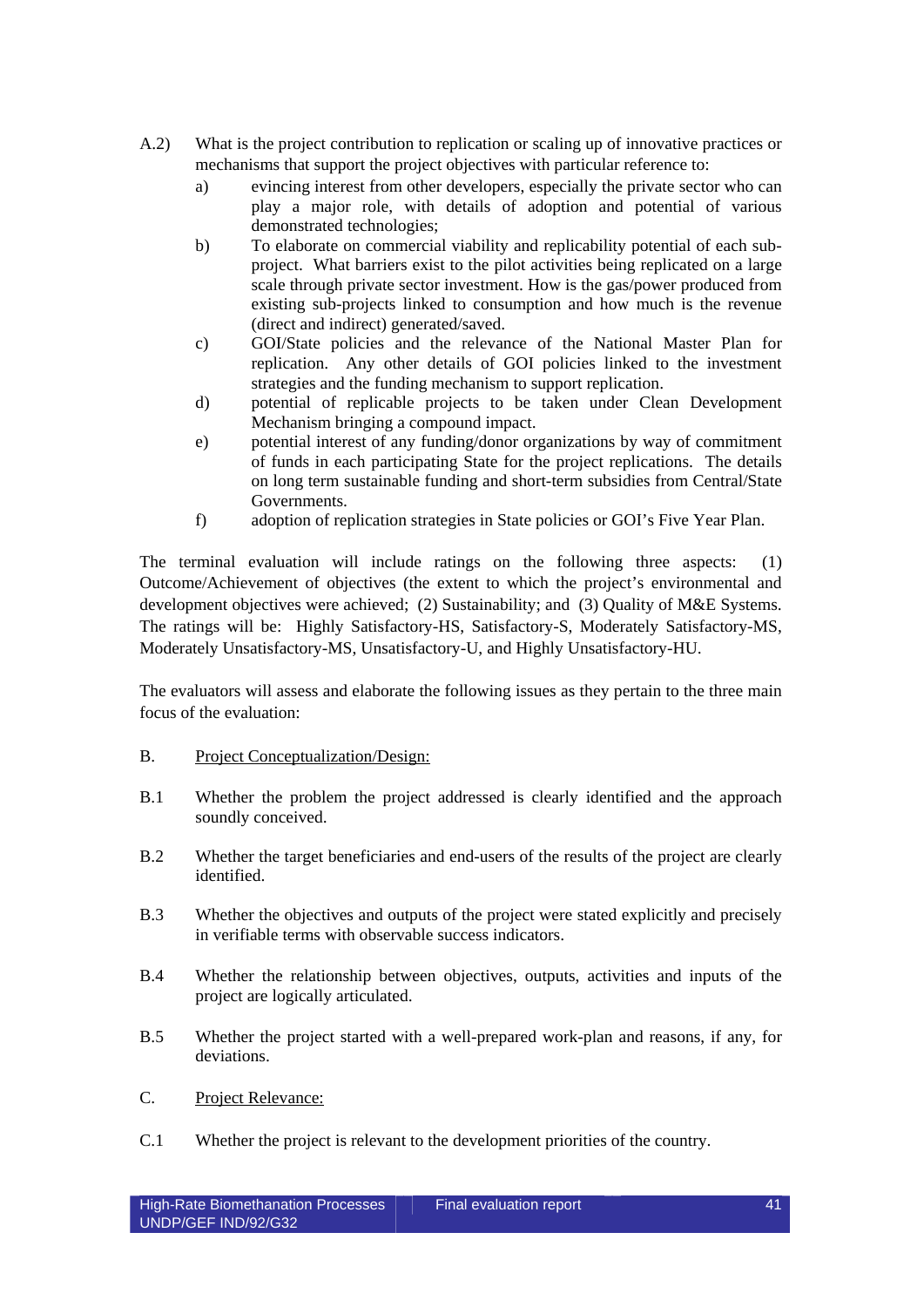- C.2 Given the objectives of the project, whether appropriate institutions have been assisted.
- D. Project Implementation:

The evaluation team will examine the quality and timeliness in regard to:

- D.1 The delivery of inputs specified in the project document, including selection of subprojects, technology selection, fund sanctioning, institutional arrangements, interest of beneficiaries, the scheduling and actual implementation.
- D.2 The fulfilling of the success criteria as outlined in the project document.
- D.3 The responsiveness of the project management to significant changes in the environment in which the project functions (both facilitating or impeding project implementation).
- D.4 Lessons from other relevant projects (same focal area) if incorporated in the project implementation.
- D.5 The monitoring and backstopping of the project as expected by the Government and UNDP.
- D.6 The delivery of Government counterpart inputs in terms of personnel, premises and indigenous equipment.
- D.7 Project's collaboration with industry associations, if any.
- D.8 What major issues and problems affected the implementation of the project and what factors could have resolved them.
- E. Financial Planning:
- E.1 To provide activity-wise actual project cost, financial management (by addressing disbursement issues, if any), and details of co-financing, as per Annex 2 enclosed.
- E.2 To include major findings, if any, of financial audit.
- E.3 Assess the achievement of the environmental and developmental objectives as well as the project's outputs in relation to the inputs, costs and implementation time and examine the project's compliance with the application of the incremental cost concept.
- F. Project Performance:
- F.1 Whether the management arrangements of the project were appropriate.
- F.2 Whether the project resources (financial, physical and manpower) were adequate in terms of both quantity and quality.
- F.3 Whether the project resources are used effectively to produce planned results.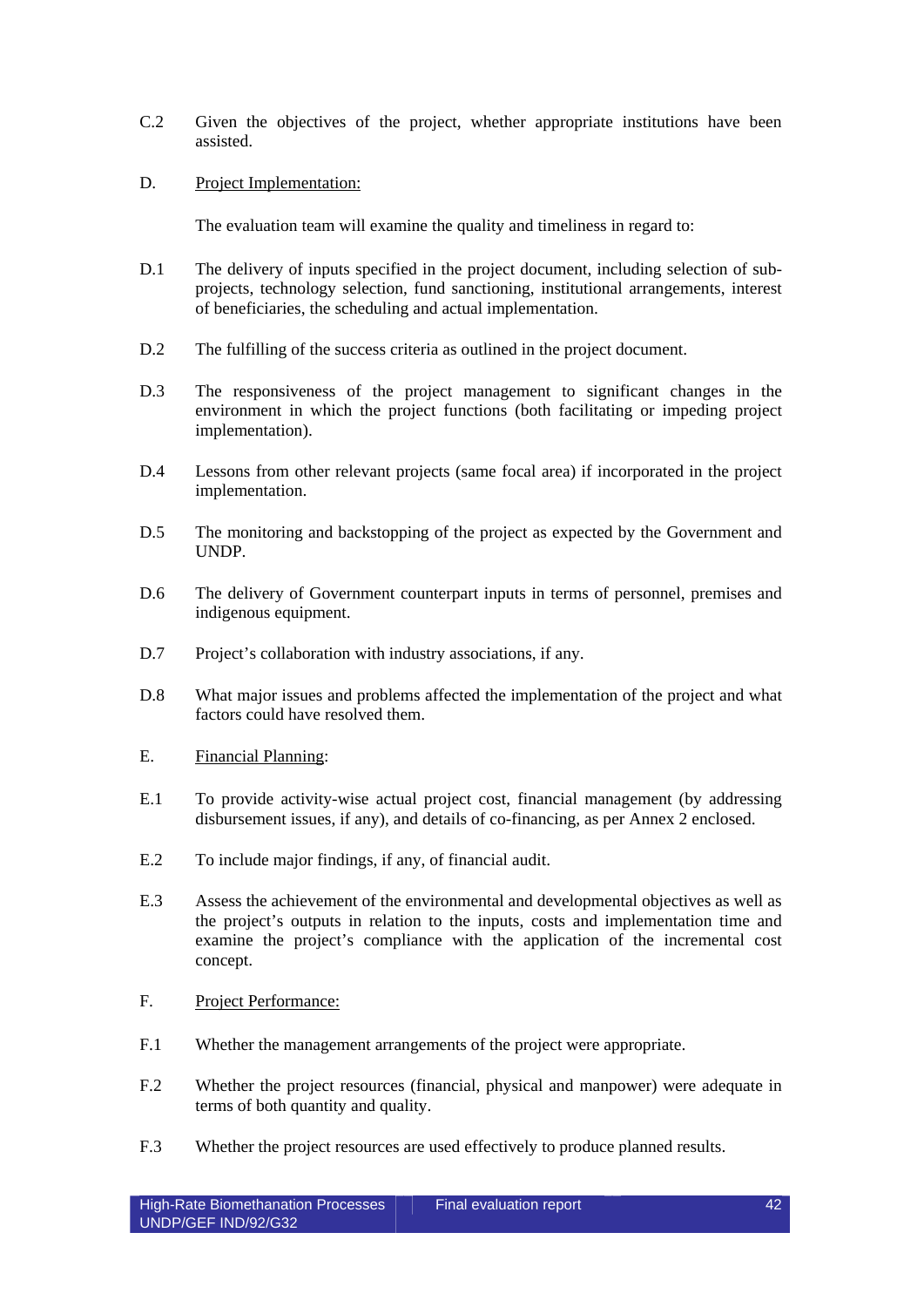- F.4 Whether the project is cost-effective compared to similar interventions.
- F.5 Whether the technologies selected (any innovations adopted, if any) were suitable.
- F.6 Te role of IREDA and its impact (positive and negative) on the functioning of the project.

## G. Specific Project Impact:

The overall outputs and their meaning are as defined in the project document (copy enclosed) that should form the main basis for this evaluation. The mission may also make use of the Mid-term Evaluation Report, Report of 3-Country Study and the Study on CDM and Biomethanation conducted on the above project. The details of the specific project impact to be provided, in addition to general outputs, is as under:

What are the potential areas for project's success? Please explain in detail in terms of impact, sustainability of results and contribution to capacity development.

- G.1 What is the performance of sub-projects already put in operation. This is to be done after visiting the sites of sub-projects as per the enclosed itinerary (Annex 4). The itinerary prepared includes all the waste sectors covered in the project.
- G.2 Impact of awareness raising, information sharing, training & workshops, study tours and fellowship programmes on the institutional capacity enhancement and project replication activities.
- G.3 Net Greenhouse Gases Emission reduction done (in terms of tonnes of carbon) under each sub-project and the potential for the life of each project. The GHG emission during the plant operation process is to be accounted for. The baselines for each sub-project need to be established based on the studies done by reputed institutions/existing practices. The base-line calculation mechanism may be discussed with UNDP/MNES before taking up the evaluation. The assistance of MNES can be availed in obtaining production data of each sub-project and assessment of GHG emission in certain sub-projects.
- G.4 Level of institutional networking achieved and capacity development of key partners, if done in a structured manner at different stages – from inception to sub-project operations.
- G.5 Environmental impact (positive and negative) and remedial action taken at each subproject site.
- G.6 Social impacts, including impact on the lives of women at each sub-project site.
- G.7 Any underlying factors, beyond control, that influenced the outcome of each subproject.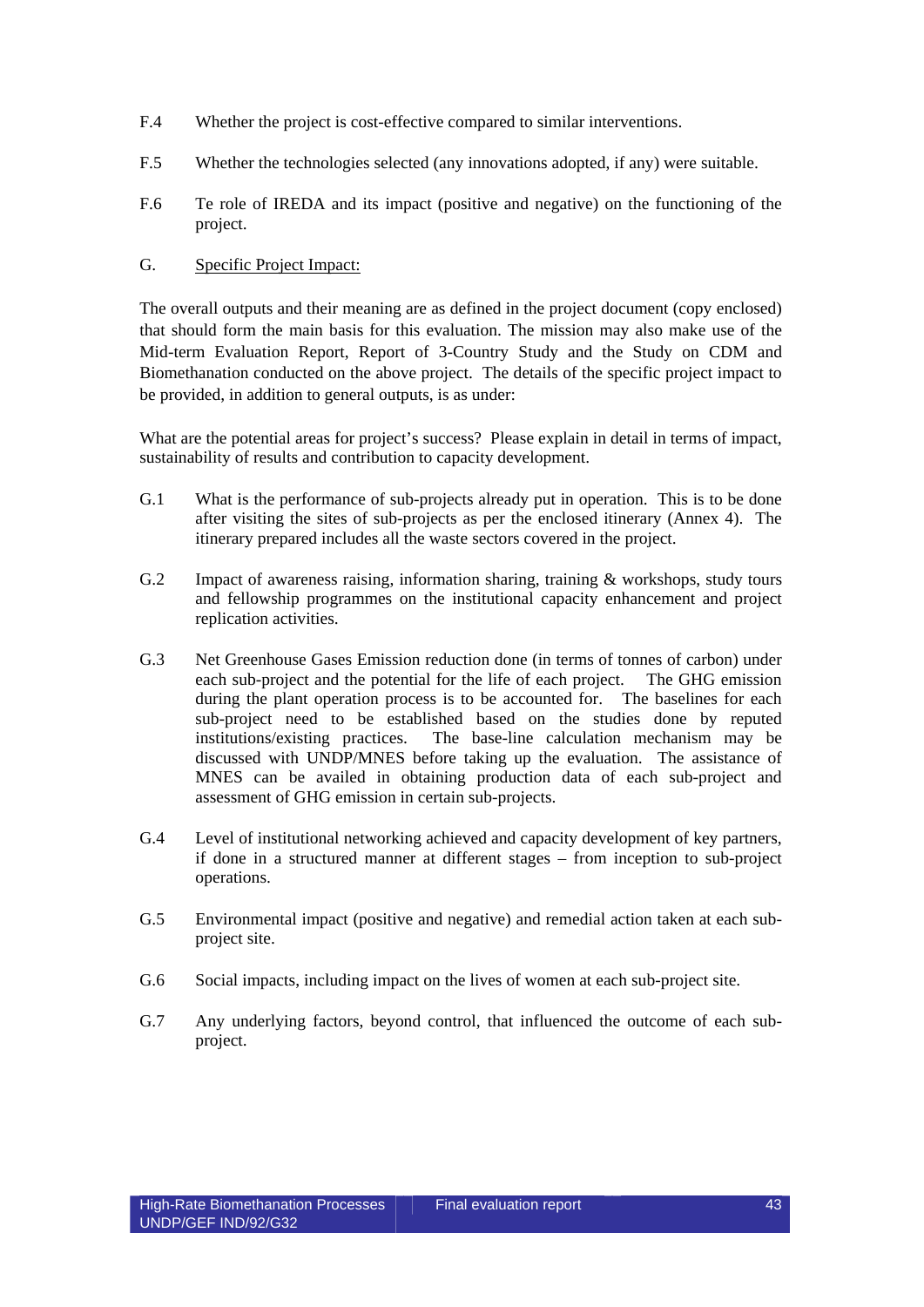## **H. LESSONS LEARNT:**

Significant lessons that can be drawn concerning best and worst practices in producing results, in particular anything that worked well and that can be applied to other sub-projects and anything that has not worked so well and should be avoided in future.

Any corrective actions required, if any, for the design, implementation, monitoring and evaluation of similar projects.

## **I. CONCLUSIONS:**

After findings have been analyzed the evaluation should present its conclusions.

## **J. RECOMMENDATIONS:**

Evaluators should provide recommendations for future improvement of similar projects based on findings and conclusions.

## **K. METHODOLOGY/EVALUATION APPROACH:**

The evaluation methodology will include the following tools:

- Documentation review (desk study) based on  $-$  (i) sectoral Government of India policies; (ii) GEF guidelines on  $CO<sub>2</sub>$  emission reduction calculations; (iii) GEF guidelines on incremental cost calculations; (iv) other documents to be reviewed are listed in the first paragraph under the heading "Specific Project Impact" on Page 7; and (v) any other document the evaluators feel necessary to facilitate their work.
- Interviews:
- Field visits:
- Ouestionnaires, if any;
- Participatory techniques and approaches for gathering and analysis of data; and
- Participation of stakeholders and/or partners.

## **EXPLANATION ON TERMINOLOGY:**

An explanation on the terminology used in the TORs is enclosed (Annex 1), for reference.

## **EVALUATION TEAM:**

The mission will comprise of two members  $- (1)$  an independent UNDP/GEF international consultant; and (ii) a national consultant (not associated in any way with the project and not a serving Government official). The team leader will be the UNDP/GEF international consultant. The National Project Director and his staff as well as UNDP/GEF, New Delhi, will facilitate the work of the mission.

The expected qualifications and work experience of the international and national consultants will be as under:

International Consultant: Post-graduate, preferably Ph.D. with a minimum of ten years of experience, and: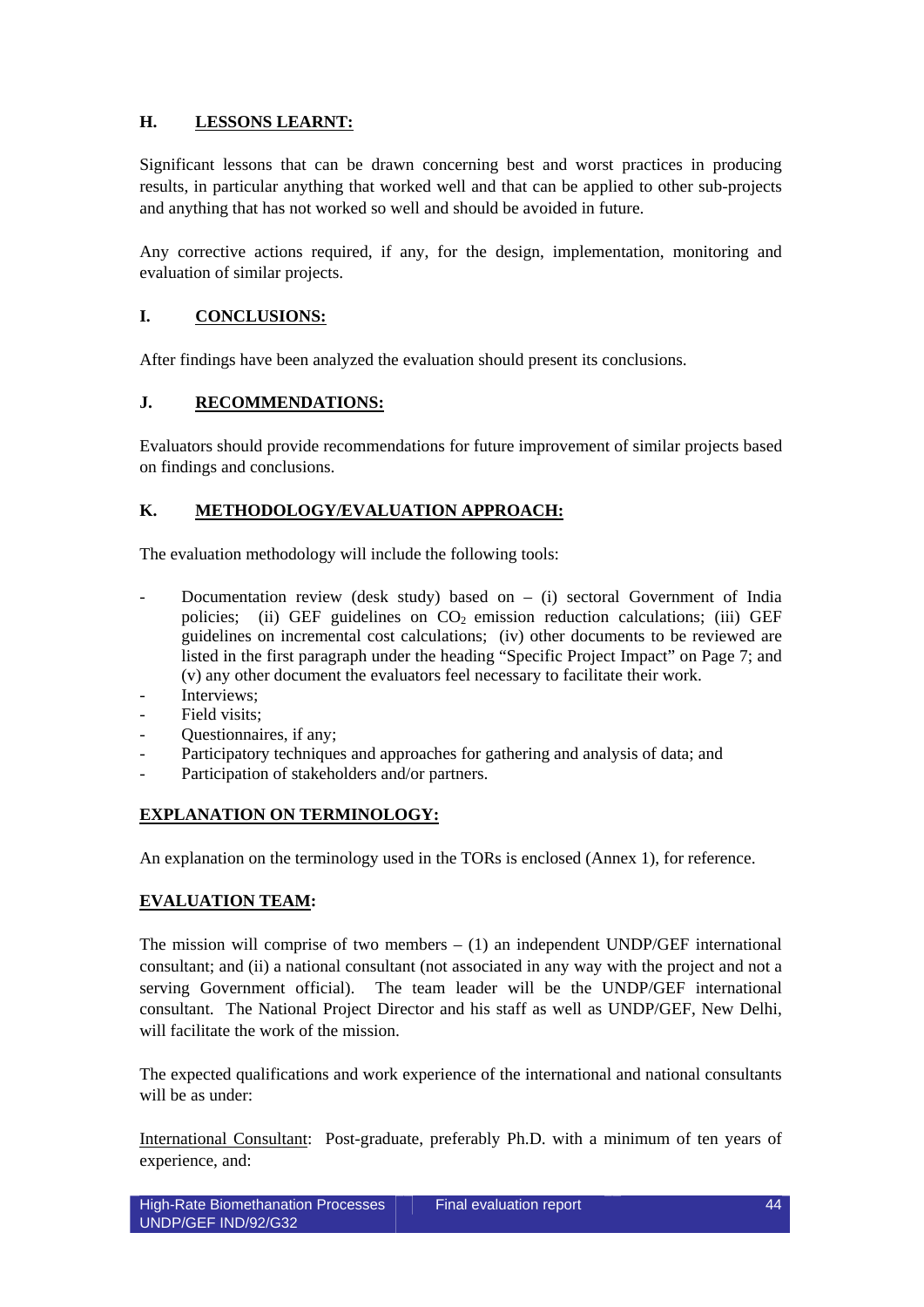- a) good exposure to climate change/renewable energy related areas, including biomethanation processes and clean development mechanism;
- b) knowledge of GEF operations, GEF project development and incremental cost calculations;
- c) Monitoring & Evaluation methods and approaches (including quantitative, qualitative and participatory); and
- d) Information analysis and report writing.

National Consultant: Post-graduate, with a minimum of eight years of experience, and:

- a) knowledge of Government of India policies on environment and renewable energy;
- b) good knowledge of renewable energy technologies and clean development mechanism;
- c)
- d) knowledge of project development and risk analysis;
- e) monitoring and evaluation methods and approaches; and
- f) information analysis and report writing.

## **TIME TABLE AND ITINERARY**:

The evaluation will be of a duration of 20 working days and will start towards second week of October 2005 with the following tentative schedule:

- 4 days Initial briefing with UNDP/GEF and MNES/NPD and desk review of all the relevant documents and reports.
- 11 days Visit the sub-project sites (programme enclosed) and hold discussions with technical institutions, beneficiary organizations and other stakeholders, including validation of preliminary findings with stakeholders through circulation of initial reports, if any, for comments, meetings and other types of feedback mechanisms. The list of visits to projects is tentative and may be altered after preliminary discussions with the consultants.
- 5 days Concluding discussions, report drafting, presentation and debriefing.

## **CONSULTATIONS:**

The consultants are open to consult all reports, files, manuals, guidelines and resource people they feel necessary, to make the most effective findings, conclusions and recommendations.

The mission will maintain close liaison with the UNDP Resident Representative in India, with the concerned officials and agencies in UNDP and the Government of India, and the counterpart staff assigned to the project.

Although the mission should feel free to discuss with the authorities in India anything relevant to the assignment, under the terms of reference, it is not authorized to make any commitments on behalf of UNDP/GEF or the Government of India.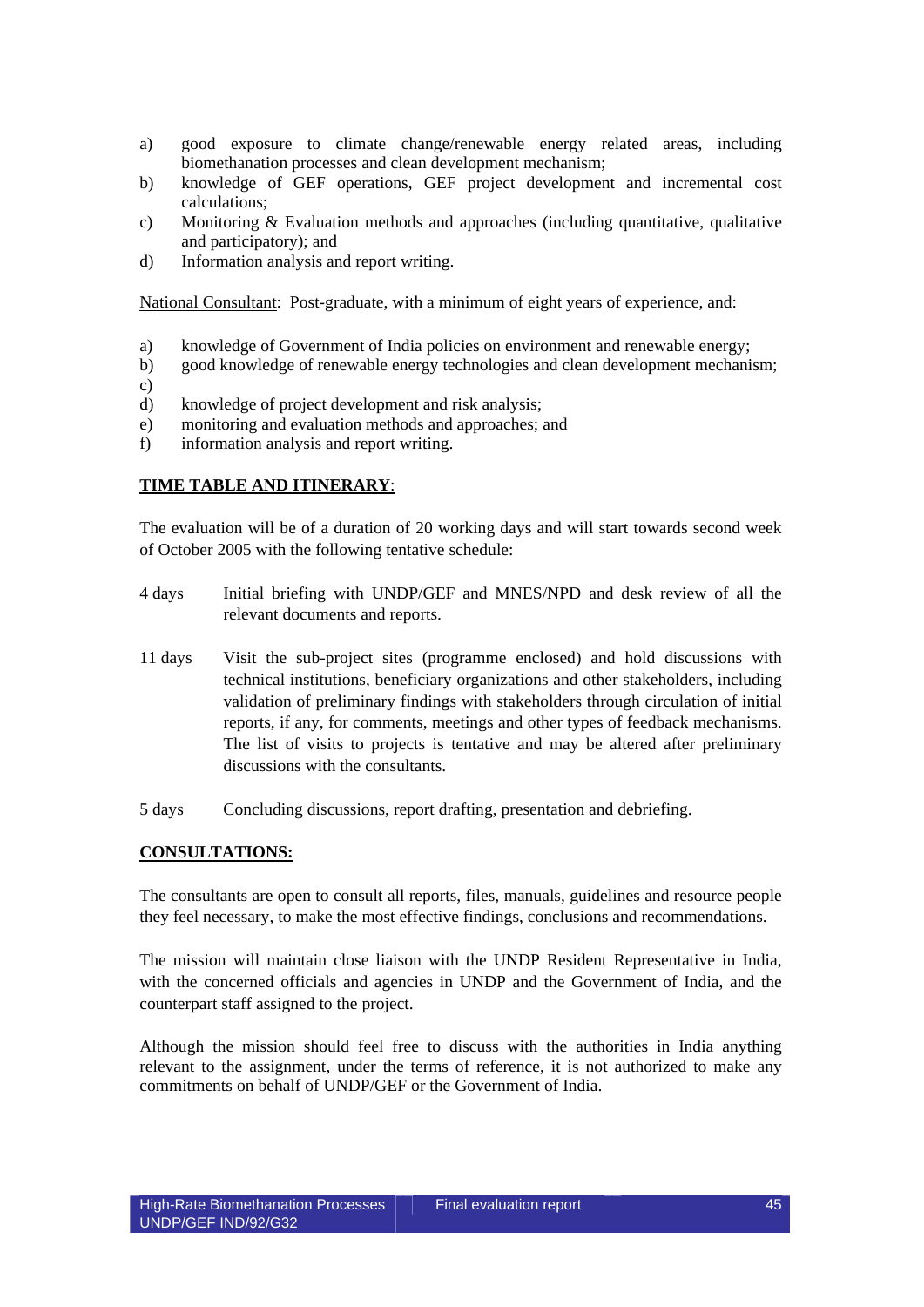## **REPORTING:**

While the mission is free to include any detailed method of reporting, a sample outline giving minimum GEF requirements is enclosed for preparing the Report (Annex 3).

The mission will prepare and submit its draft report of the evaluation to UNDP. A presentation and debriefing of the report to UNDP, the project authorities, MoEF and DEA will be made in New Delhi. Based on the discussions during the meeting, the mission will finalize the report. The mission members must submit the final version of the report (in six copies) to UNDP, New Delhi within two weeks for distribution to all parties.

In case of major disagreements from any project stakeholder about evaluation findings, conclusions and/or recommendations, these should be included as an Annex to the evaluation.

### **Annex 1. Explanation on Terminology**

**Implementation Approach** includes an analysis of the project's logical framework, adaptation to changing conditions (adaptive management), partnerships in implementation arrangements, changes in project design, and overall project management.

Some elements of an effective implementation approach may include:

- The logical framework used during implementation as a management and M&E tool
- Effective partnerships arrangements established for implementation of the project with relevant stakeholders involved in the country/region
- Lessons from other relevant projects (e.g., same focal area) incorporated into project implementation
- Feedback from M&E activities used for adaptive management.

**Country Ownership/Driveness** is the relevance of the project to national development and environmental agendas, recipient country commitment, and regional and international agreements where applicable.

Some elements of effective country ownership/driveness may include:

- Project Concept has its origin within the national sectoral and development plans
- Outcomes (or potential outcomes) from the project have been incorporated into the national sectoral and development plans
- Relevant country representatives (e.g., governmental official, civil society, etc.) are actively involved in project identification, planning and/or implementation
- The recipient government has maintained financial commitment to the project
- The government has approved policies and/or modified regulatory frameworks in line with the project's objectives

For projects whose main focus and actors are in the private-sector rather than public-sector (e.g., IFC projects), elements of effective country ownership/driveness that demonstrate the interest and commitment of the local private sector to the project may include:

• The number of companies that participated in the project by: receiving technical assistance, applying for financing, attending dissemination events, adopting environmental standards promoted by the project, etc.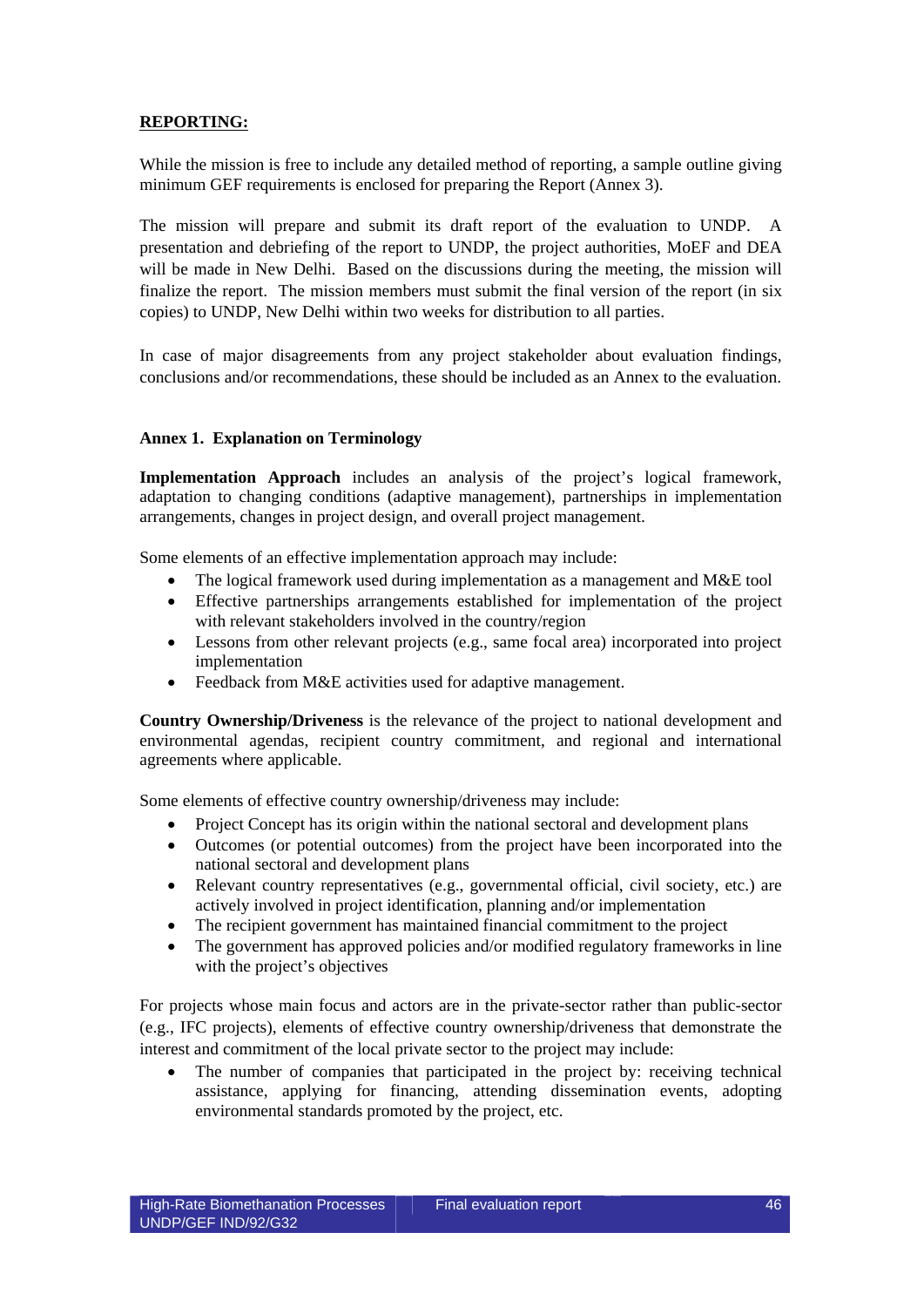- Amount contributed by participating companies to achieve the environmental benefits promoted by the project, including: equity invested, guarantees provided, cofunding of project activities, in-kind contributions, etc.
- Project's collaboration with industry associations

**Stakeholder Participation/Public Involvement** consists of three related, and often overlapping processes: information dissemination, consultation, and "stakeholder" participation. Stakeholders are the individuals, groups, institutions, or other bodies that have an interest or stake in the outcome of the GEF-financed project. The term also applies to those potentially adversely affected by a project.

Examples of effective public involvement include:

Information dissemination

• Implementation of appropriate outreach/public awareness campaigns

Consultation and stakeholder participation

• Consulting and making use of the skills, experiences and knowledge of NGOs, community and local groups, the private and public sectors, and academic institutions in the design, implementation, and evaluation of project activities

Stakeholder participation

- Project institutional networks well placed within the overall national or community organizational structures, for example, by building on the local decision making structures, incorporating local knowledge, and devolving project management responsibilities to the local organizations or communities as the project approaches closure
- Building partnerships among different project stakeholders
- Fulfillment of commitments to local stakeholders and stakeholders considered to be adequately involved.

**Sustainability** measures the extent to which benefits continue, within or outside the project domain, from a particular project or program after GEF assistance/external assistance has come to an end. Relevant factors to improve the sustainability of project outcomes include:

- Development and implementation of a sustainability strategy
- Establishment of the financial and economic instruments and mechanisms to ensure the ongoing flow of benefits once the GEF assistance ends (from the public and private sectors, income generating activities, and market transformations to promote the project's objectives).
- Development of suitable organizational arrangements by public and/or private sector
- Development of policy and regulatory frameworks that further the project objectives
- Incorporation of environmental and ecological factors affecting future flow of benefits.
- Development of appropriate institutional capacity (systems, structures, staff, expertise, etc.)
- Identification and involvement of champions (i.e. individuals in government and civil society who can promote sustainability of project outcomes)
- Achieving social sustainability, for example, by mainstreaming project activities into the economy or community production activities
- Achieving stakeholders consensus regarding courses of action on project activities.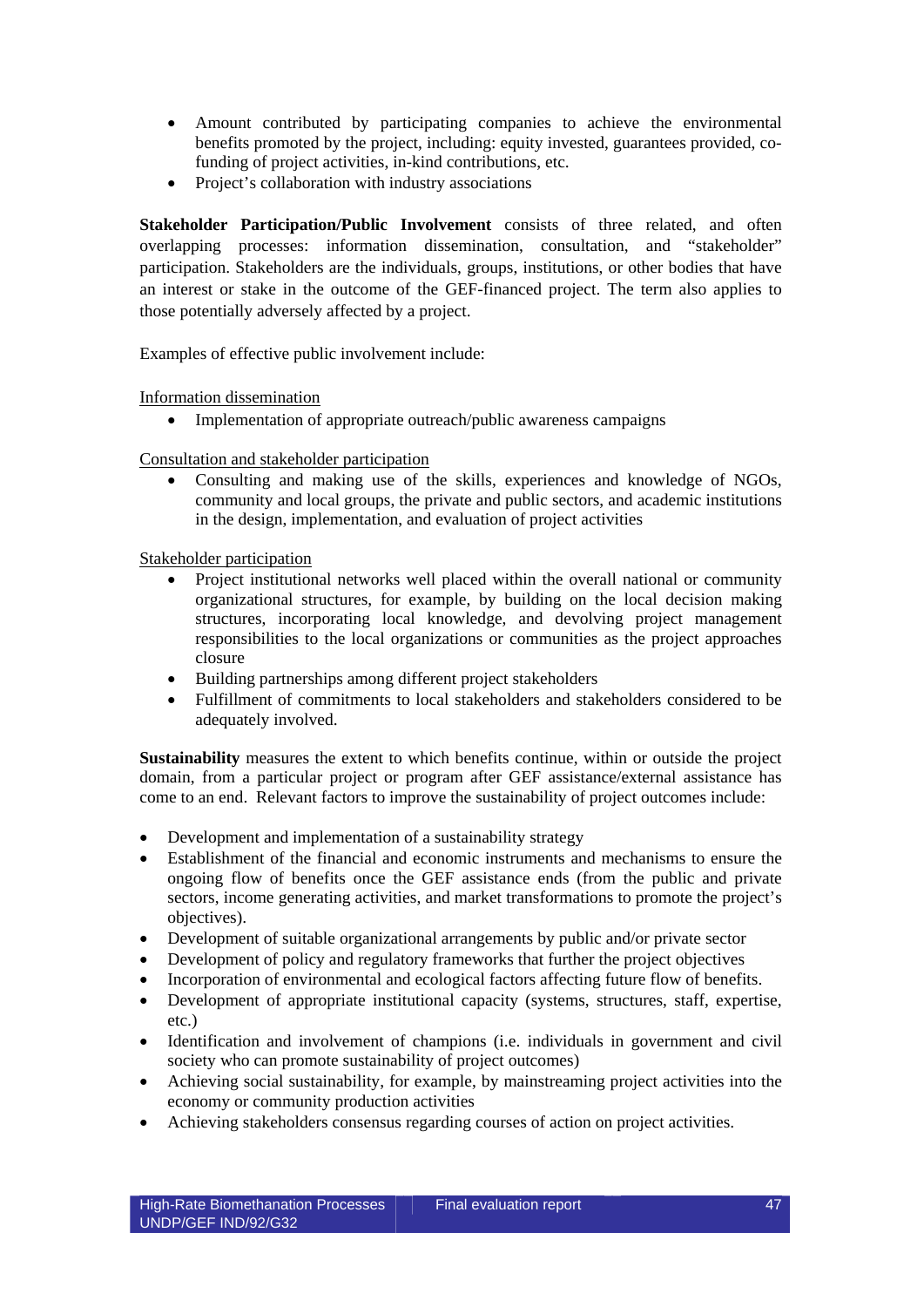**Replication approach**, in the context of GEF projects, is defined as lessons and experiences coming out of the project that are replicated or scaled up in the design and implementation of other projects. Replication can have two aspects, replication proper (lessons and experiences are replicated in different geographic area) or scaling up (lessons and experiences are replicated within the same geographic area but funded by other sources). Examples of replication approaches include:

- Knowledge transfer (i.e., dissemination of lessons through project result documents, training workshops, information exchange, a national and regional forum, etc).
- Expansion of demonstration projects.
- Capacity building and training of individuals, and institutions to expand the project's achievements in the country or other regions.
- Use of project-trained individuals, institutions or companies to replicate the project's outcomes in other regions.

**Financial Planning** includes actual project cost by activity, financial management (including disbursement issues), and co-financing (see Annex 2 for further discussion on co-financing). If a financial audit has been conducted the major findings should be presented in the TE.

Effective financial plans include:

- Identification of potential sources of co-financing as well as leveraged and associated financing $10$ .
- Strong financial controls, including reporting, and planning that allow the project management to make informed decisions regarding the budget at any time, allows for a proper and timely flow of funds, and for the payment of satisfactory project deliverables
- Due diligence due diligence in the management of funds and financial audits.

**Cost-effectiveness** assesses the achievement of the environmental and developmental objectives as well as the project's outputs in relation to the inputs, costs, and implementing time. It also examines the project's compliance with the application of the incremental cost concept. Cost-effective factors include:

- Compliance with the incremental cost criteria (e.g. GEF funds are used to finance a component of a project that would not have taken place without GEF funding.) and securing co-funding and associated funding.
- The project completed the planned activities and met or exceeded the expected outcomes in terms of achievement of Global Environmental and Development Objectives according to schedule, and as cost-effective as initially planned.
- The project used either a benchmark approach or a comparison approach (did not exceed the costs levels of similar projects in similar contexts). A benchmark approach in climate change and ozone projects measures cost-effectiveness using internationally accepted threshold such as 10\$/ton of carbon equivalent reduced, and thresholds for the phase out of specific ozone depleting substances measured in terms of dollars spent per kg  $(\frac{C}{k}g)$  of each type of ODS reduced.

**Monitoring & Evaluation**. Monitoring is the periodic oversight of a process, or the implementation of an activity, which seeks to establish the extent to which inputs, work schedules, other required actions and outputs are proceeding according to plan, so that timely action can be taken to correct the deficiencies detected. Evaluation is a process by which program inputs, activities and results are analyzed and judged explicitly against benchmarks or baseline conditions using performance indicators. This will allow project managers and

-

<sup>&</sup>lt;sup>10</sup> Please refer to Council documents on co-financing for definitions, such as GEF/C.20/6. Annex 2 presents a table to be used for reporting co-financing.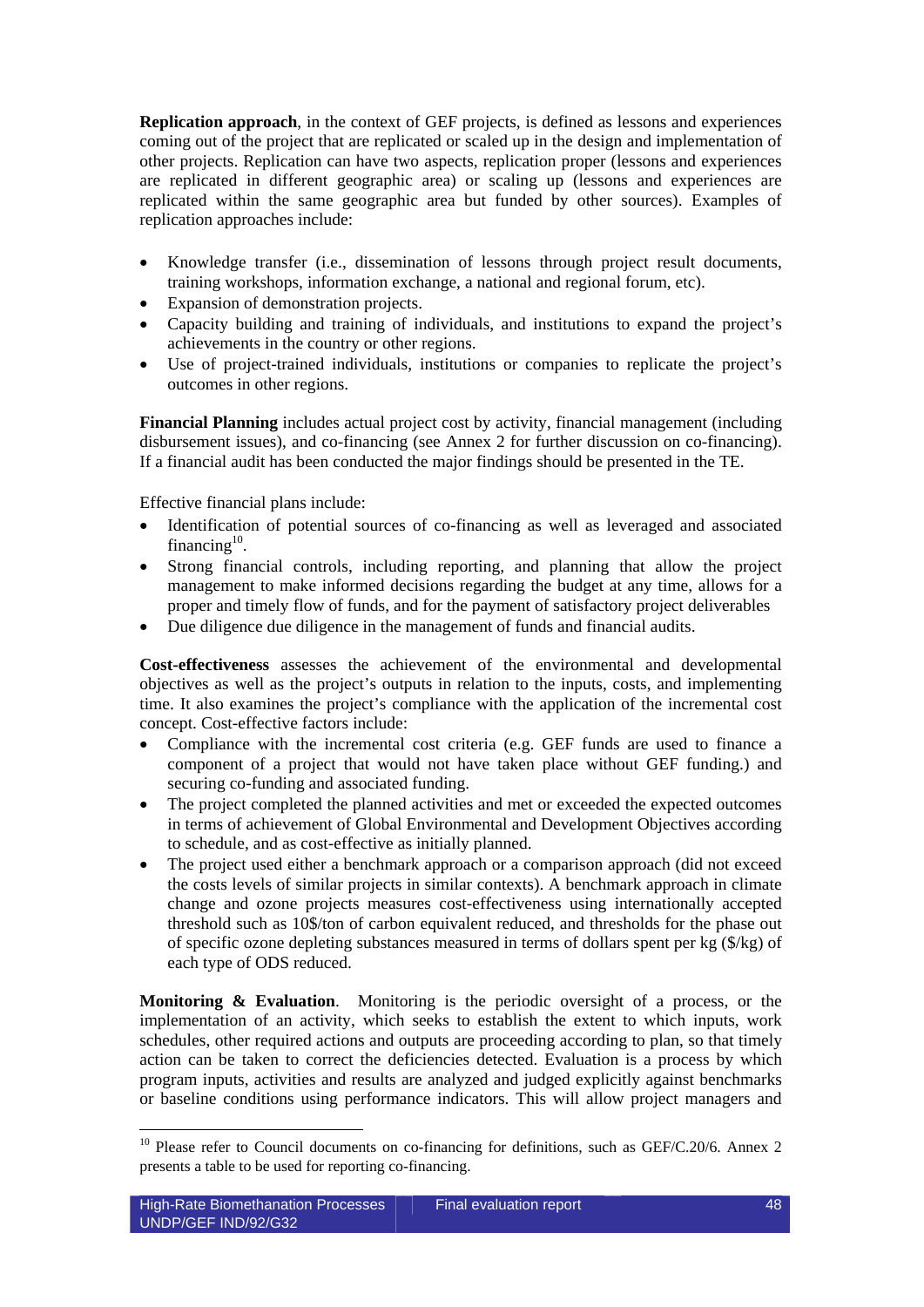planners to make decisions based on the evidence of information on the project implementation stage, performance indicators, level of funding still available, etc, building on the project's logical framework.

Monitoring and Evaluation includes activities to measure the project's achievements such as identification of performance indicators, measurement procedures, and determination of baseline conditions. Projects are required to implement plans for monitoring and evaluation with adequate funding and appropriate staff and include activities such as description of data sources and methods for data collection, collection of baseline data, and stakeholder participation. Given the long-term nature of many GEF projects, projects are also encouraged to include long-term monitoring plans that are sustainable after project completion.

Any issues related to the quality of backstopping and quality assurance and control of project deliverables listed in the project document should be addressed in this section.

### **Annex 2. Financial Planning**

### **Cofinancing**

\* Other is referred to contributions mobilized for the project from other multilateral agencies, bilateral development cooperation agencies, NGOs, the private sector and beneficiaries.

### **Leveraged Resources**

Leveraged resources are additional resources—beyond those committed to the project itself at the time of approval—that are mobilized later as a direct result of the project. Leveraged resources can be financial or in-kind and they may be from other donors, NGO's, foundations, governments, communities or the private sector. Please briefly describe the

|                                                          | IA own           |               | Government     |               | Other*         |               | <b>Total</b>   |               |                | <b>Total</b>        |
|----------------------------------------------------------|------------------|---------------|----------------|---------------|----------------|---------------|----------------|---------------|----------------|---------------------|
|                                                          | <b>Financing</b> |               |                |               |                |               |                |               |                | <b>Disbursement</b> |
|                                                          | (mill US\$)      |               | (mill US\$)    |               | (mill US\$)    |               | (mill US\$)    |               | (mill US\$)    |                     |
| Co financing<br>(Type/Source)                            |                  | <b>Actual</b> | <b>Planned</b> | <b>Actual</b> | <b>Planned</b> | <b>Actual</b> | <b>Planned</b> | <b>Actual</b> | <b>Planned</b> |                     |
| Grants<br>-                                              |                  |               |                |               |                |               |                |               |                |                     |
| Loans/Concessio<br>-<br>nal (compared to<br>market rate) |                  |               |                |               |                |               |                |               |                |                     |
| Credits<br>-                                             |                  |               |                |               |                |               |                |               |                |                     |
| Equity<br>-<br>investments                               |                  |               |                |               |                |               |                |               |                |                     |
| In-kind support<br>-                                     |                  |               |                |               |                |               |                |               |                |                     |
| Other $(*)$<br>-                                         |                  |               |                |               |                |               |                |               |                |                     |
| Totals                                                   |                  |               |                |               |                |               |                |               |                |                     |

resources the project has leveraged since inception and indicate how these resources are contributing to the project's ultimate objective.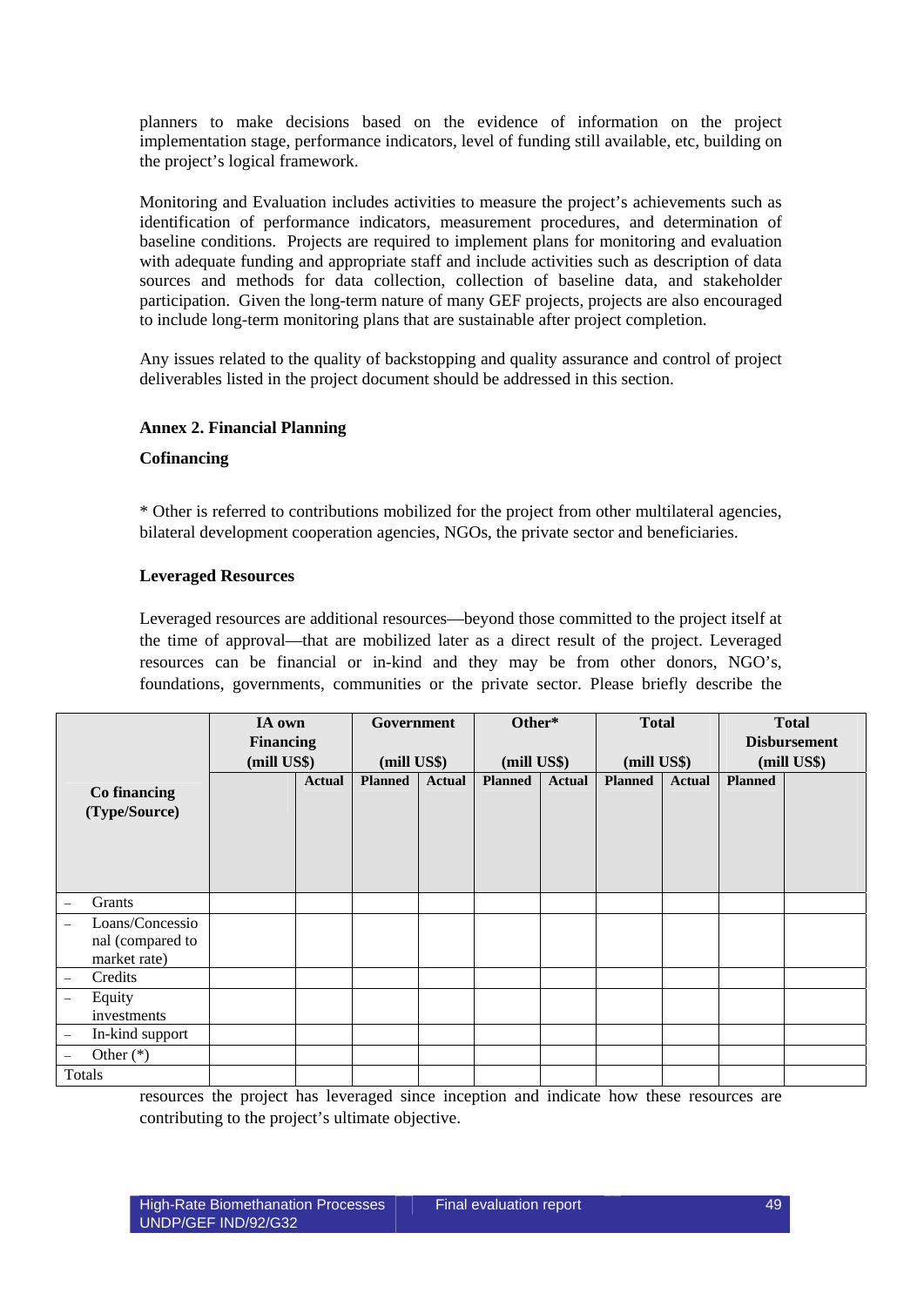## **Annex 3: Evaluation Report: Sample Outline**

(Designed for adaptation to specific project circumstances. Minimum GEF requirements are underlined).

## **Executive Summary**

- Brief description of project
- Context and purpose of the evaluation
- Main conclusions, recommendations and lessons learned.

## **Introduction**

- Purpose of the evaluation
- Key issues addressed
- Methodology of the evaluation
- Structure of the evaluation

## **The project and its development context**

- Project start and its duration
- Problems that the project seeks to address
- Immediate and development objectives of the project
- Main stakeholders
- Results expected
- •

## **Findings and Conclusions**

• *Project formulation* 

Implementation approach Country ownership/Driveness Stakeholder participaton Replication approach Cost effectiveness UNDP comparative advantage Linkages between project and other interventions within the sector Indicators Management arrangements.

• *Implementation* 

Financial Planning Monitoring and evaluation Execution and implementation modalities Management by the UNDP country office Coordination and operational issues

• *Results* 

Attainment of objectives Sustainability Contribution to upgrading skills of the national staff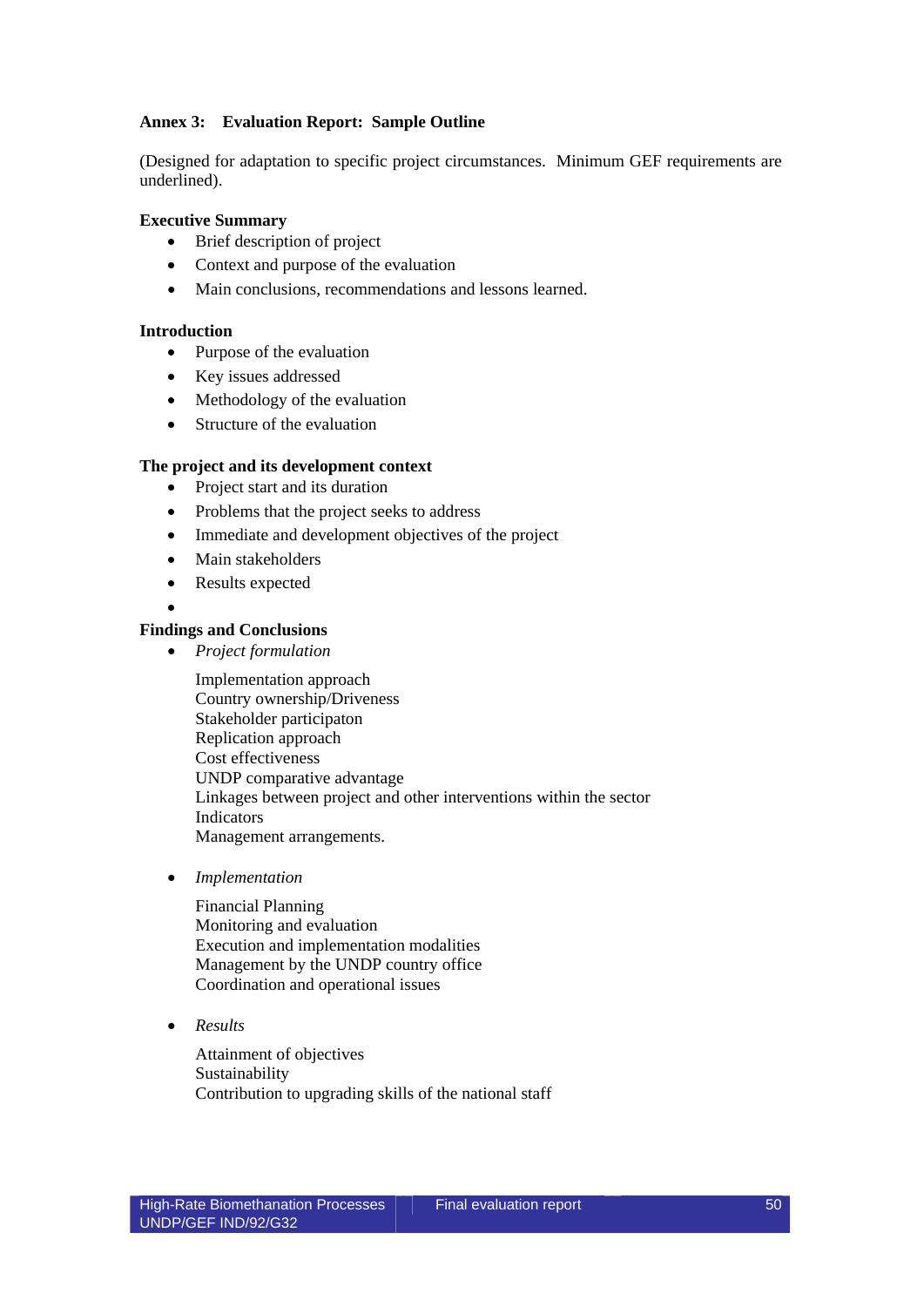## **Recommendations**

- Corrective actions for the design, implementation, monitoring and evaluation of the project.
- Actions to follow up or reinforce initial benefits from the project
- Proposals for future directions underlining main objectives.

## **Lessons Learned**

• Best and worst practices in addressing issues relating to relevance, performance and success.

## **Annexes**

- TOR
- Itinerary
- List of persons interviewed
- Summary of field visits
- List of documents reviewed
- Questionnaire used, if any, and summary of results.

## **Annex. 4 - Details of Proposed Site Visits**

- 1) Chennai, Salem and Karur (4 days)
	- Vegetable Market Waste Treatment Plant at Chennai Metropolitan Development Agency + visits to (i) Central Leather Research Institute; and (ii) Tamil Nadu Energy Development Agency.
	- Biomethanation of Starch Industry Effluent Plant at Varalakshmi Starch Industries, Salem (Tamil Nadu).
	- Biomethanation of Pulp & Paper Mill effluent plant at Tamil Nadu News Print and Paper Ltd, Karur (Tamil Nadu).
- 2) Ludhiana (2 days)
	- Power generation through biomethanation of animal waste at Haebowal Dairy Complex, Ludhiana (Punjab).
- 3) Surat, Mumbai and (2 days)
	- Power generation from biogas generated at Sewage Treatment Plant, Surat (Gujarat State).
	- Presentation/briefing on National Master Plan by M/s. Montgomery Watson at Mumbai (Maharashtra State).
- 4) Dewas (2 days)
	- Biomethanation for treatment of Leather Solid Waste at Tata International Ltd., Dewas (Madhya Pradesh State)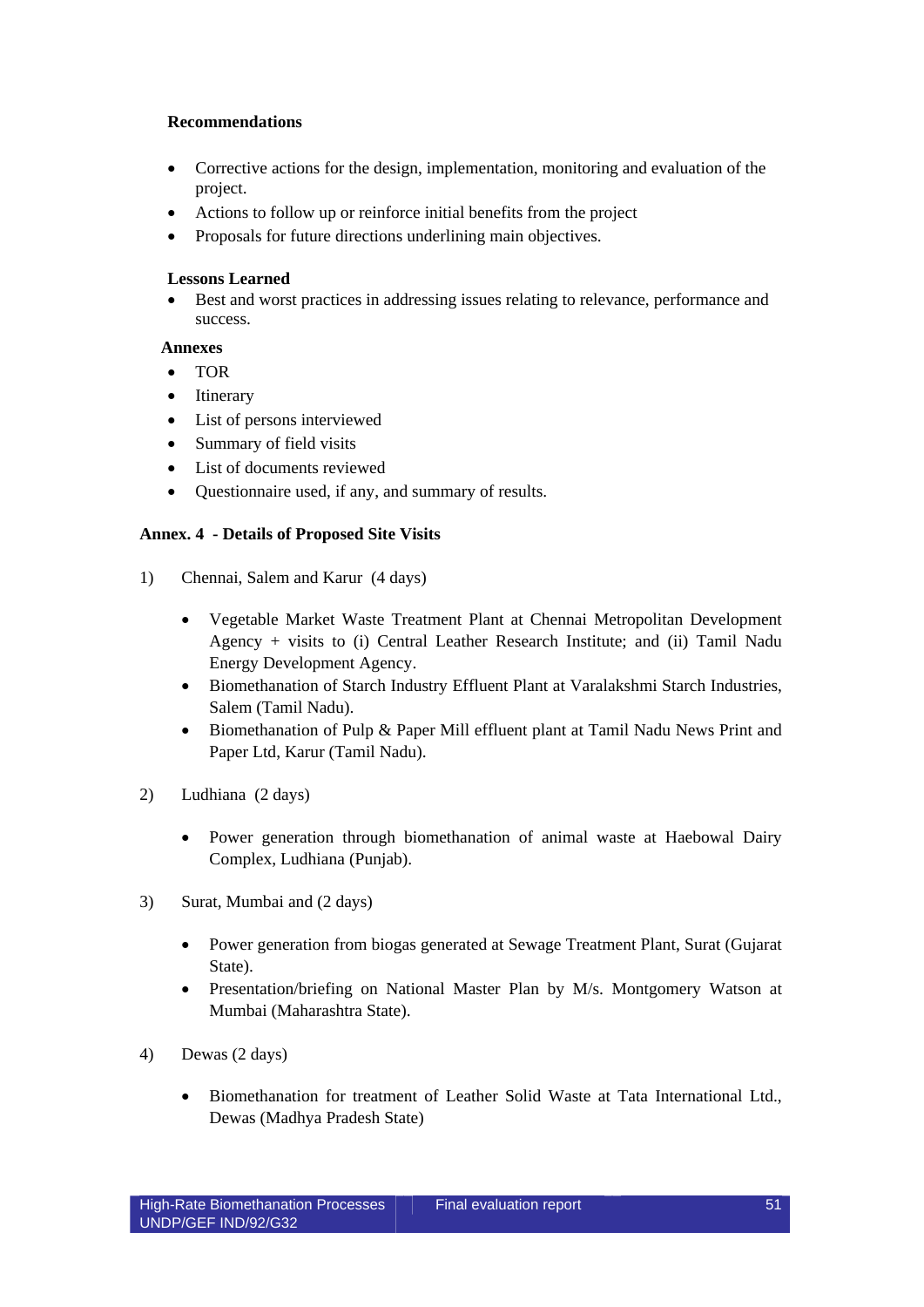# **ANNEX B. ITINERARY OF THE EVALUATION MISSION AND PROJECTS VISITED**

## **B.1 Itinerary**

| October 10,11     | Meetings with UNDP, MNES<br>$\bullet$                                                     |  |  |
|-------------------|-------------------------------------------------------------------------------------------|--|--|
| October 12        | Travel to Chennai and planning<br>$\bullet$                                               |  |  |
| October 13        | Visit to CMDA project, Meetings with CLRI and TEDA Travel to Salem<br>$\bullet$           |  |  |
| October 14        | Visit and meeting with Varalakshmi Starch Project Travel to<br>Karur.<br>$\bullet$        |  |  |
|                   | Visit/Meeting with TNPL                                                                   |  |  |
| October 15        | Travel to Mumbai via Coimbatore<br>$\bullet$                                              |  |  |
| October 16        | Report writing<br>٠                                                                       |  |  |
| October 17        | Meeting/Presentation on NMP by MWH Travel to Surat<br>$\bullet$                           |  |  |
| October 18        | Visit / meeting with SMC Travel back to Mumbai<br>$\bullet$                               |  |  |
| October 19        | Travel to Dewas. Meeting/Visit to TIL plant. Travel to New Delhi<br>$\bullet$             |  |  |
| October 20        | Discussions and Preparation of report<br>٠                                                |  |  |
| October 21        | Travel to Ludhiana. Meeting/Visit to Haebowal Dairy project. Travel to Delhi<br>$\bullet$ |  |  |
| October $22 - 23$ | Report preparation<br>٠                                                                   |  |  |
| October 24        | Presentation to MNES/UNDP. Preparation of draft report                                    |  |  |
| October 25        | Meeting with Government of India GEF focal point at MOEF. Depart to<br>$\bullet$          |  |  |
|                   | Mumbai/Netherlands                                                                        |  |  |
| October 26-29     | Finalization of draft report<br>$\bullet$                                                 |  |  |

# **B.2 Description of subprojects visited**

| Name of the Project           | Power plant based on vegetable market waste                                                                                                                                                                                                                                                                                                                                                                                                                                                                                                                                                                          |  |  |
|-------------------------------|----------------------------------------------------------------------------------------------------------------------------------------------------------------------------------------------------------------------------------------------------------------------------------------------------------------------------------------------------------------------------------------------------------------------------------------------------------------------------------------------------------------------------------------------------------------------------------------------------------------------|--|--|
| Promoter                      | Chennai Metropolitan Development Authority (CMDA)                                                                                                                                                                                                                                                                                                                                                                                                                                                                                                                                                                    |  |  |
| Date of Visit                 | October 13, 2005                                                                                                                                                                                                                                                                                                                                                                                                                                                                                                                                                                                                     |  |  |
| Persons met                   | CMDA: E.V.K.S. Mathivanan, N. V. Rakhunath, M Balamurugan, M                                                                                                                                                                                                                                                                                                                                                                                                                                                                                                                                                         |  |  |
|                               | Nagarajan, N Elango, L Sundararaj                                                                                                                                                                                                                                                                                                                                                                                                                                                                                                                                                                                    |  |  |
|                               | CLRI: S. Rajamani, R A Ramanujam,                                                                                                                                                                                                                                                                                                                                                                                                                                                                                                                                                                                    |  |  |
|                               | Enkem: P. Subramani                                                                                                                                                                                                                                                                                                                                                                                                                                                                                                                                                                                                  |  |  |
|                               | MNES: V. K. Jain                                                                                                                                                                                                                                                                                                                                                                                                                                                                                                                                                                                                     |  |  |
| Substrate                     | Vegetable and fruit waste from market                                                                                                                                                                                                                                                                                                                                                                                                                                                                                                                                                                                |  |  |
| Technology<br>and             | <b>BIMA technology from Entec Austria</b>                                                                                                                                                                                                                                                                                                                                                                                                                                                                                                                                                                            |  |  |
| Supplier                      |                                                                                                                                                                                                                                                                                                                                                                                                                                                                                                                                                                                                                      |  |  |
| <b>Technology Institution</b> | CLRI, Chennai                                                                                                                                                                                                                                                                                                                                                                                                                                                                                                                                                                                                        |  |  |
| Performance status            | Plant was commissioned in September 2005.                                                                                                                                                                                                                                                                                                                                                                                                                                                                                                                                                                            |  |  |
| <b>Observations</b>           | Plant was not in operation at the time of visit due to failure of the grab<br>which lifts the waste and charges it in the input hopper. The plant was<br>commissioned on September 5, 2005 and has generated around<br>20,000 kWh power in the period and exported 14,500 kWh to the TNEB<br>grid. The performance of the plant was under stabilization. However, all<br>the equipment is reported to be functioning well. At present the plant<br>treats only 30 TPD of waste out of 100 TPD waste generated in the<br>vegetable market. The promoters are planning to set up similar plant<br>for remaining waste. |  |  |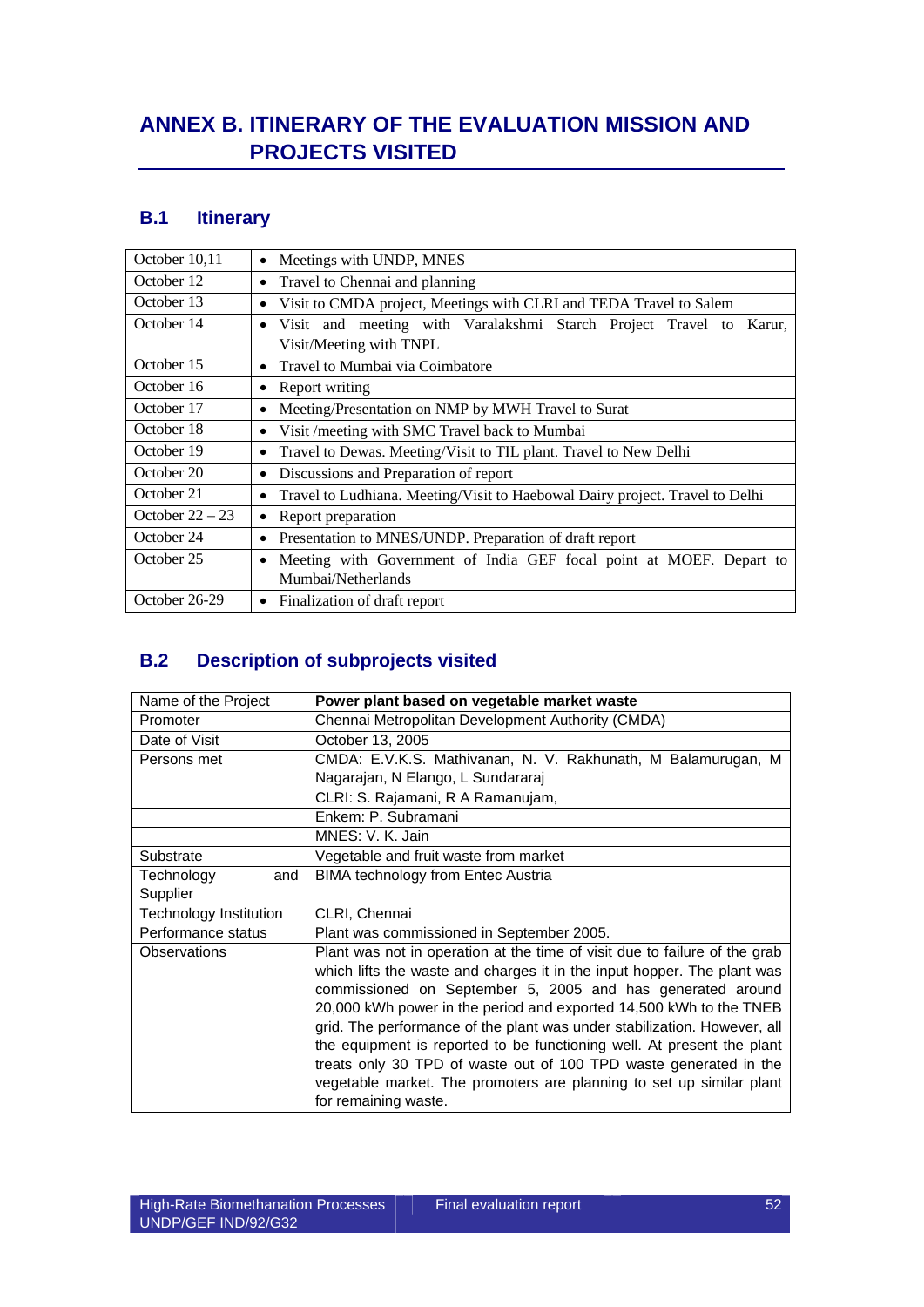| Name of the Project        | Biogas generation from tapioca industry wastewater                                                                                                                                                                                                                                                                                                                                                                                                                                                                                                                                                                                                                                                                                                                                                                                                                                                                                                                                                   |
|----------------------------|------------------------------------------------------------------------------------------------------------------------------------------------------------------------------------------------------------------------------------------------------------------------------------------------------------------------------------------------------------------------------------------------------------------------------------------------------------------------------------------------------------------------------------------------------------------------------------------------------------------------------------------------------------------------------------------------------------------------------------------------------------------------------------------------------------------------------------------------------------------------------------------------------------------------------------------------------------------------------------------------------|
| Promoter                   | Varalakshmi Starch Industries Ltd. (VSIL)                                                                                                                                                                                                                                                                                                                                                                                                                                                                                                                                                                                                                                                                                                                                                                                                                                                                                                                                                            |
| Date of Visit              | October 14, 2005                                                                                                                                                                                                                                                                                                                                                                                                                                                                                                                                                                                                                                                                                                                                                                                                                                                                                                                                                                                     |
| Persons met                | VSIL: V Anbalagan, Chairman                                                                                                                                                                                                                                                                                                                                                                                                                                                                                                                                                                                                                                                                                                                                                                                                                                                                                                                                                                          |
|                            | MNES: V. K. Jain                                                                                                                                                                                                                                                                                                                                                                                                                                                                                                                                                                                                                                                                                                                                                                                                                                                                                                                                                                                     |
| Substrate                  | Tapioca liquid effluent                                                                                                                                                                                                                                                                                                                                                                                                                                                                                                                                                                                                                                                                                                                                                                                                                                                                                                                                                                              |
| Technology<br>and          | HUSMAR technology from New Jersey Institute of Technology, USA                                                                                                                                                                                                                                                                                                                                                                                                                                                                                                                                                                                                                                                                                                                                                                                                                                                                                                                                       |
| Supplier                   |                                                                                                                                                                                                                                                                                                                                                                                                                                                                                                                                                                                                                                                                                                                                                                                                                                                                                                                                                                                                      |
| <b>Implementing Agency</b> | <b>TEDA</b>                                                                                                                                                                                                                                                                                                                                                                                                                                                                                                                                                                                                                                                                                                                                                                                                                                                                                                                                                                                          |
| Performance status         | Plant was commissioned in September 2002.                                                                                                                                                                                                                                                                                                                                                                                                                                                                                                                                                                                                                                                                                                                                                                                                                                                                                                                                                            |
| <b>Observations</b>        | The plant has been working satisfactorily and generating biogas. The<br>plant has been designed with a high degree of sophisticated control<br>system. However, the promoter expressed that operation of some of<br>the systems require pH maintenance with costly chemicals like caustic<br>soda. This advanced control system does not generate commensurate<br>benefits. Hence the system has been bypassed. Moreover, the plant<br>has a power generation system using dual fuel engine, diesel being the<br>other fuel. The price of diesel has risen from Rs. 11/lit in 1999 to over<br>Rs. 36/lit in 2005. as a result, the cost of generation from the engine<br>has risen from Rs. 1.25/kWh to over Rs. 6/kWh, making it unviable use.<br>VSIL has therefore shifted from power generation to boiler fuel<br>replacement, which is economically attractive. It is thus necessary to<br>conduct sensitivity analysis while developing the project so as to<br>provide necessary flexibility. |

| Name of the Project        | Bagasse wash wastewater based biogas generation plant                |  |  |
|----------------------------|----------------------------------------------------------------------|--|--|
| Promoter                   | Tamil Nadu Newsprint & Paper Ltd. (TNPL)                             |  |  |
| Date of Visit              | October 14, 2005                                                     |  |  |
| Persons met                | TNPL: S Udaya Sankar, S J Varadarajan, S. Chinnaraj                  |  |  |
|                            | MNES: V. K. Jain                                                     |  |  |
| Substrate                  | Bagasse wash water                                                   |  |  |
| Technology<br>and          | <b>UASB</b>                                                          |  |  |
| Supplier                   |                                                                      |  |  |
| <b>Implementing Agency</b> | <b>TEDA</b>                                                          |  |  |
| Performance status         | Plant was commissioned in March 2003.                                |  |  |
| Observations               | The plant has been working satisfactorily and generating biogas. The |  |  |
|                            | gas volume is lesser than expectation but the gas composition        |  |  |

| Name of the Project           | Power plant based on biogas at sewage treatment plant at Surat        |  |  |
|-------------------------------|-----------------------------------------------------------------------|--|--|
| Promoter                      | <b>Surat Municipal Corporation (SMC)</b>                              |  |  |
| Date of Visit                 | October 18, 2005                                                      |  |  |
| Persons met                   | SMC: Prakash Joshi, Commissioner, Jatin Shah, Executive Engr, V D.    |  |  |
|                               | Patel, E H Pathan, Ranawat, Ketan Desai,                              |  |  |
|                               | Chemtrols: K R Haridasan, Khozem Misri                                |  |  |
| Substrate                     | Municipal sewage                                                      |  |  |
| Technology<br>and             | CSTR anaerobic digester                                               |  |  |
| Supplier                      |                                                                       |  |  |
| <b>Technology Institution</b> | S V National Institute of Technology, Surat                           |  |  |
| Performance status            | Plant was commissioned in March 2004.                                 |  |  |
| Observations                  | The project involves setting up imported biogas engines for producing |  |  |
|                               | power using biogas generated in existing digesters. The plant is      |  |  |
|                               | working satisfactorily.                                               |  |  |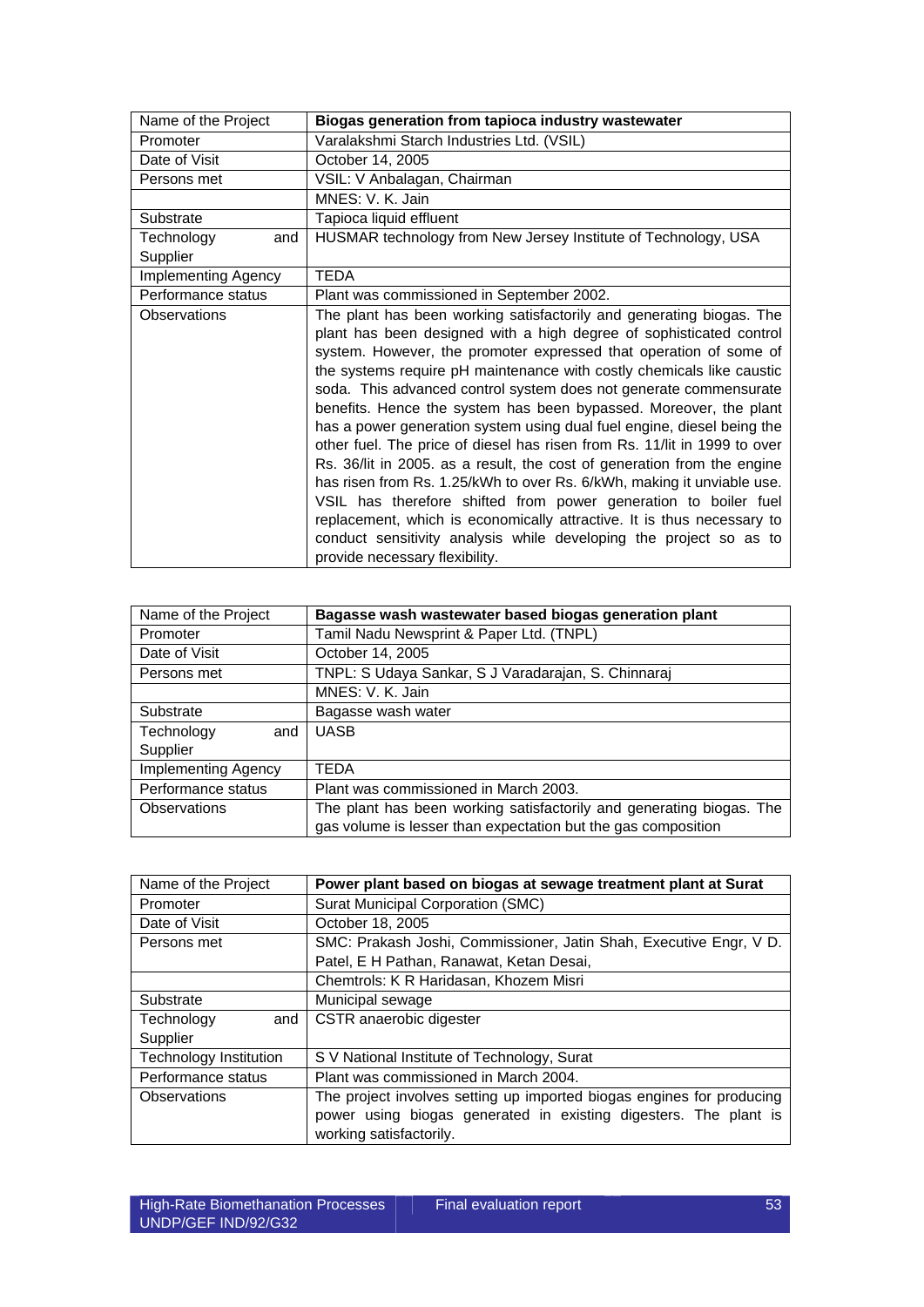| Name of the Project        | Biomethanation of leather shavings from tannery                      |  |  |
|----------------------------|----------------------------------------------------------------------|--|--|
| Promoter                   | Tata International Ltd. (TIL)                                        |  |  |
| Date of Visit              | October 19, 2005                                                     |  |  |
| Persons met                | TIL: O K Kaul, Rajiv Bhirud                                          |  |  |
|                            | Mailhem: Samir Rege                                                  |  |  |
| Substrate                  | Leather shavings                                                     |  |  |
| Technology<br>and          | Modified UASB process jointly developed by TIL and Mailhem           |  |  |
| Supplier                   |                                                                      |  |  |
| <b>Implementing Agency</b> | <b>CLRI</b>                                                          |  |  |
| Performance status         | Plant was commissioned in March 2000.                                |  |  |
| Observations               | The plant has been working satisfactorily and generating biogas. The |  |  |
|                            | technology developer, TIL is carrying out studies with a view to     |  |  |
|                            | optimizing the process further so as to reduce consumption of        |  |  |
|                            | resources.                                                           |  |  |

| Name of the Project    | Power generation from animal manure                                                                                                                                                                                                                                                                                                                                                                                                                                                                                                    |  |  |
|------------------------|----------------------------------------------------------------------------------------------------------------------------------------------------------------------------------------------------------------------------------------------------------------------------------------------------------------------------------------------------------------------------------------------------------------------------------------------------------------------------------------------------------------------------------------|--|--|
| Promoter               | Punjab Energy Development Agency (PEDA)                                                                                                                                                                                                                                                                                                                                                                                                                                                                                                |  |  |
| Date of Visit          | October 21, 2005                                                                                                                                                                                                                                                                                                                                                                                                                                                                                                                       |  |  |
| Persons met            | PEDA: Balour Singh, Anupam Nanda, Devender Singh, Anupam                                                                                                                                                                                                                                                                                                                                                                                                                                                                               |  |  |
|                        | Nanda                                                                                                                                                                                                                                                                                                                                                                                                                                                                                                                                  |  |  |
|                        | IIT Roorkee: Surendra Kumar                                                                                                                                                                                                                                                                                                                                                                                                                                                                                                            |  |  |
| Substrate              | Cow dung                                                                                                                                                                                                                                                                                                                                                                                                                                                                                                                               |  |  |
| Technology<br>and      | BIMA technology from Entec, Austria, Gas engine from Janbacher                                                                                                                                                                                                                                                                                                                                                                                                                                                                         |  |  |
| Supplier               |                                                                                                                                                                                                                                                                                                                                                                                                                                                                                                                                        |  |  |
| Technology Institution | <b>IIT Roorkee</b>                                                                                                                                                                                                                                                                                                                                                                                                                                                                                                                     |  |  |
| Performance status     | Plant was commissioned in December 2004.                                                                                                                                                                                                                                                                                                                                                                                                                                                                                               |  |  |
| Observations           | The plant has been commissioned about a year back and is still being<br>optimised. During the visit, the power generation was not in operation<br>due to failure of turbocharger shaft. Promoters have reported the gas<br>contains 55% methane as against 65% in design. Promoters have<br>gained experience during construction of the plant as well as operation<br>and are in a position to design the next plant themselves using CSTR<br>technology. Promoters have noticed higher lignin content affects<br>methane generation. |  |  |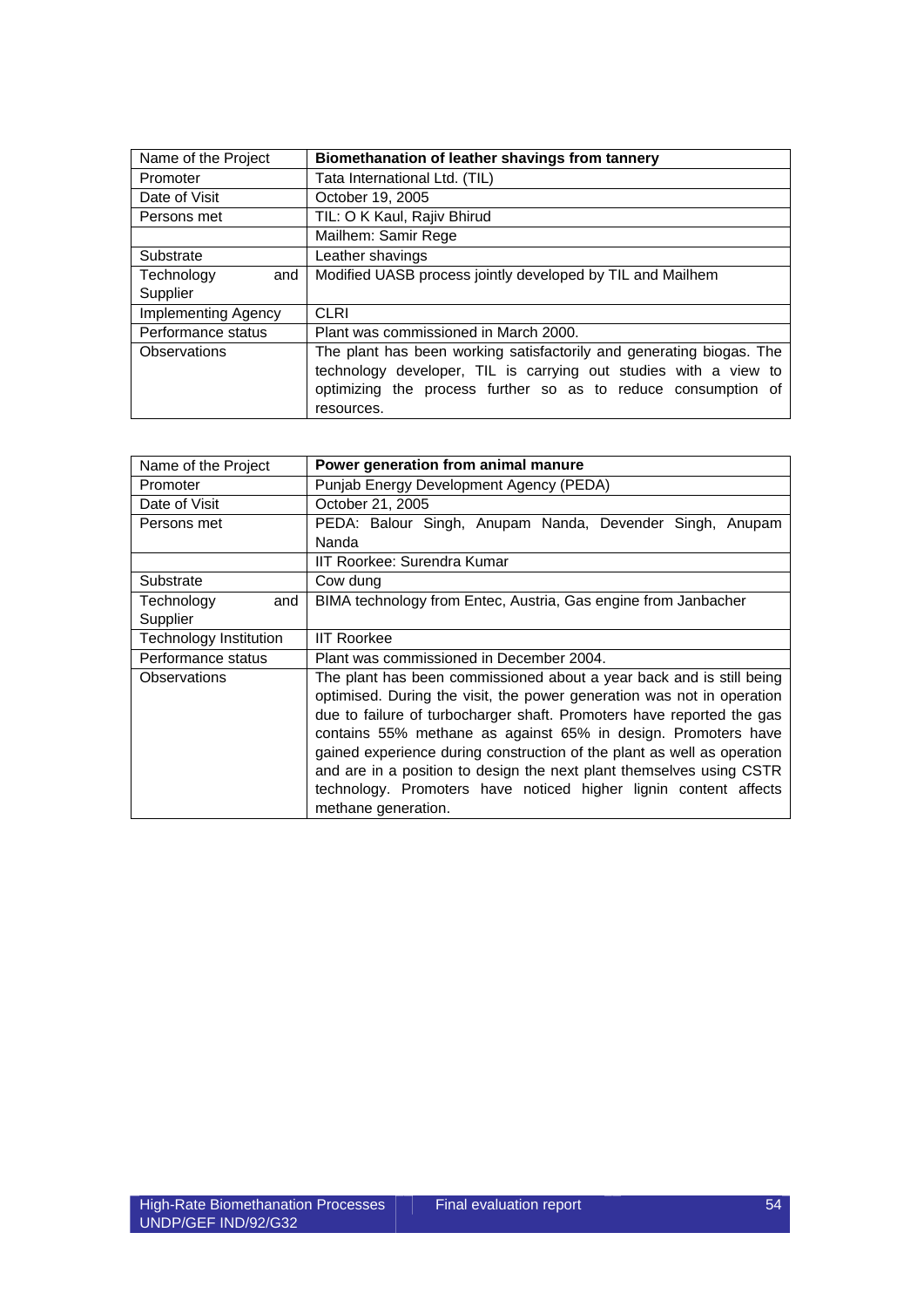| Sr. No         | Organization               | Name of the Person    |  |
|----------------|----------------------------|-----------------------|--|
| 1              | <b>UNDP</b>                | Anil Arora            |  |
| $\overline{2}$ | <b>UNDP</b>                | Jo Scheuer            |  |
| 3              | <b>MNES</b>                | Ajit Gupta            |  |
| $\overline{4}$ | <b>MNES</b>                | Anil Dhussa           |  |
| 5              | <b>MNES</b>                | V. K. Jain            |  |
| 6              | <b>CLRI</b>                | S. Rajamani           |  |
| 7              | <b>CMDA</b>                | N. V. Rakhunath       |  |
| 8              | <b>Enkem Engineers</b>     | P. Subramani          |  |
| 9              | <b>CLRI</b>                | T Ramasami            |  |
| 10             | <b>TEDA</b>                | K. Allaudin           |  |
| 11             | <b>CLRI</b>                | S Ramanujam           |  |
| 12             | Anna University            | R Sethumadhavan       |  |
| 13             | Anna University            | S Renganarayanan      |  |
| 14             | <b>TEDA</b>                | K Kulothungan         |  |
| 15             | <b>TEDA</b>                | M Amarnath            |  |
| 16             | <b>MWH</b>                 | <b>Sharad Bhagwat</b> |  |
| 17             | <b>MWH</b>                 | Vidyadhar Sontakke    |  |
| 18             | <b>MWH</b>                 | S Ramanathan          |  |
| 19             | <b>Consulting Engineer</b> | Deepak Kantawala      |  |
| 20             | Consultant                 | S. Veeramani          |  |
| 21             | <b>MOEF</b>                | <b>Sudhir Mittal</b>  |  |
| 22             | <b>MOEF</b>                | S. K. Joshi           |  |
| 23             | <b>UNDP</b>                | Neera Burra           |  |
|                |                            |                       |  |

# **B.3 List of people met (other than the subprojects)**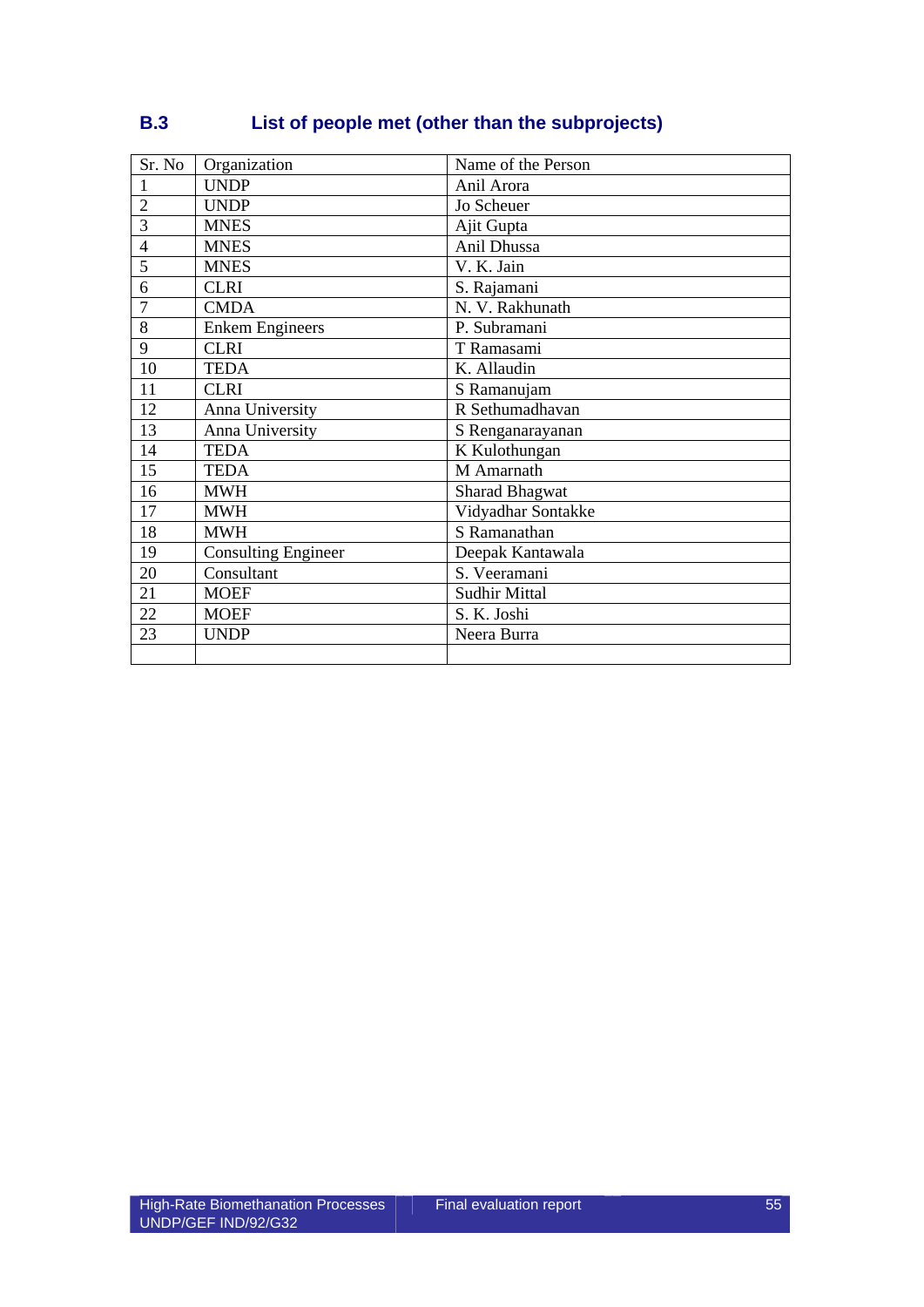# **ANNEX C. SUMMARY OF NATIONAL POLICY ON WASTE-TO-ENERGY PROJECTS**

## **C.1 National Master Plan**

The National programme on Energy Recovery from Urban and Industrial Wastes addresses the waste management issues in Urban and Industrial sectors in India and provides a framework for Waste-to-Energy programmes. To achieve this objective, the NBB has developed a National Master Plan (NMP) for waste-to Energy with MWH India Private Limited as consultants. The NMP is an integral part of the UNDP/GEF assisted Biomethanation project and is expected to promote setting up of several waste-to-energy projects in the country.

The primary objective of the NMP is to "Supplement the power needs by maximizing energy recovery from urban and industrial wastes in a cost effective and proven manner using technologies that are applicable to the Indian community, conditions, and support ongoing adaptation to meet implementation needs and also provide vital solutions to the environmental problems including reduction in GHG emissions". It is expected to also serve as a road map to cost-effectively implement, in a phased manner, projects for the next 15 years in the urban and industrial sectors.

Based on this primary objective and its analysis the following approach for the NMP was developed:

- Assess the potential of the wastes to generate energy in the urban and industrial sectors
- Identify the priority areas in urban and industrial sectors
- Focus R&D efforts and Demonstration Projects on selected technologies
- Set Targets and Time-frames for project implementation
- Develop a Strategic Action Plan (Road Map) consisting of activities to achieve the above targets and estimate the funding requirement

### WTE potential in India

To assess the potential of energy from urban and industrial wastes, structured database was prepared for 299 class I cities, 36 selected (based on the criteria of population, regional distribution and the local characteristics) class II cities and ten identified potential industrial sectors. The industrial sectors were identified based on the production capacities, quantum of wastewater generation and organic load from the industrial sector. A structured database can be found at the project web site www.indiawteplan.com).

### Potential in the urban and industrial sectors

The potential for conversion of waste to energy is estimated as:

- Municipal liquid waste: 14,151 million litres per day (MLD) in 2007 and 19,542 MLD in 2017 (with energy generation potentials of 264 and 365 MW respectively)
- Municipal solid waste: 130,927 tonnes per day (TPD) in 2007 and 265,834 in 2017 (with energy generation potentials of 2266 and 3276 MW respectively)
- Industrial waste<sup>11</sup>: energy generation potential of 1279 MW in 2007 and 1997 MW in 2017

The waste- to-energy plants will also reduce the emission of the GHG to atmosphere by capturing the gas generated and converting it into electricity. The quantum of the GHG emissions that will be captured while achieving the targets is around 228,500 tonnes of carbon equivalents of GHG.

 $11$ Distilleries, sugar, maize and tapioca starch, poultry, pulp and paper, dairy, tanneries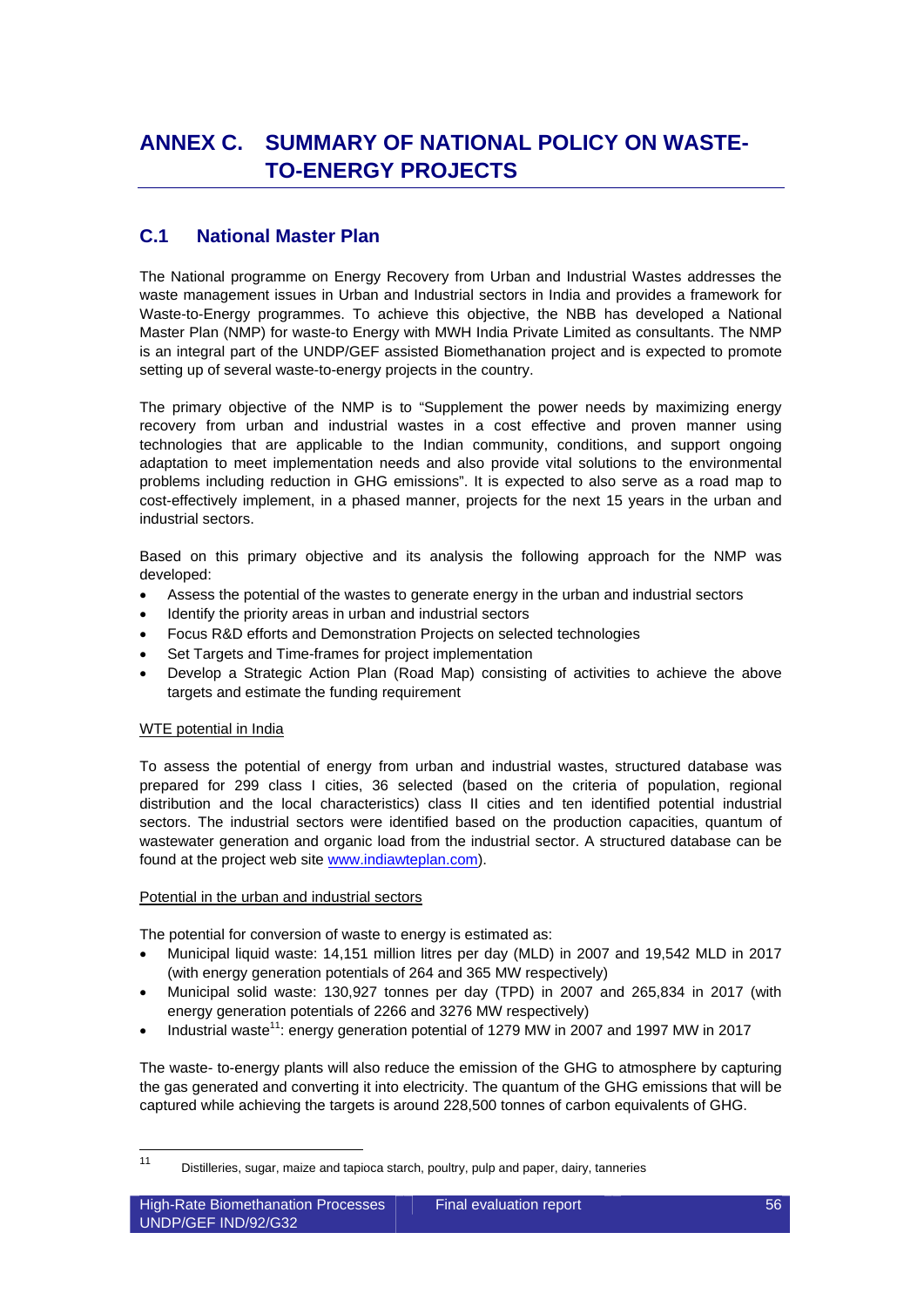### R&D needs and technology transfer; demonstration projects

There is an urgent need to relate R&D efforts with market needs and to form inter-disciplinary product teams focussing on prototype development. Technology networking involving research consortia, institutes, government, equipment manufacturers, consultants/ experts, project engineering, manufacturing and marketing personnel will enable an expeditious transfer of R&D/Technology output for commercialisation. Technology licensing, acquisition, purchase or joint ventures can also achieve rapid progress of R&D programmes.

The NMP approach is, hence, to provide for need based R & D, promote adaptive research, integrate demonstration/pilot projects and commercialization with R & D and use technology acquisition wherever possible. The NMP proposes financial contributions to the beneficiaries of urban and industrial Waste-to-Energy projects.

### Targets and timeframe

The rationale for the targets and time frame for the NMP is based on achieving the total Waste-to-Energy Potential of urban and industrial sectors as of 2002 by 2017, the end of the  $12<sup>th</sup>$  Five Year Plan (FYP). It is proposed that a review of the NMP strategies for the Eleventh and Twelfth Five Year Plans should be undertaken before the end of the pervious Five Year Plan.

For the period 2004 to 2007, considering shorter time frame available and with the view to transit from the present policies to proposed policies in a gradual manner, following strategies are proposed:

- Financial incentives should be related to commercial viability of the project
- Gradual transition from subsidy regime to self sustaining regime.
- Preparation to achieve higher targets in the 11th and 12th FYP by carrying out policy reforms, Information dissemination, technical assistance, need based R&D and focused pilot and demonstration projects, development of strategies to attract private initiatives and initiation of the process to move from subsidy regime to self sustaining regime.

### Financial requirements

Financial analysis of WTE projects was used to assess their viability based on the potential revenue generation to the investment made. Realistic criteria for such analysis consisting of capital cost, operation and maintenance costs, cost of capital, price of other by- products etc. was developed for the period 2004-2007. A project is considered to be commercially viable if the IRR 5% more than the cost of capital.

Based on these criteria and power price Rs 4.24 / kwh, the analysis of commercial viability showed that no subsidy is required for *municipal solid waste* to energy projects during the 11<sup>th</sup> and 12<sup>th</sup> Five-Year Plans. To encourage the energy generation from the industrial waste for the period 2007 to 2017, NMP recommends creating a credit line for financing the industrial Waste-to-Energy projects. The same credit line created for MSW to energy projects could be used for this purpose also. To encourage the energy generation from the *industrial waste* for the period 2007 to 2017, NMP recommends creating a credit line for financing the industrial Waste-to-Energy projects. The capital cost per MW energy generation tends to decrease as the technologies mature with time and due to the reducing trend of the interest rates. Based on these considerations, the NMP recommends that the capital subsidy declines correspondingly (see the figure below).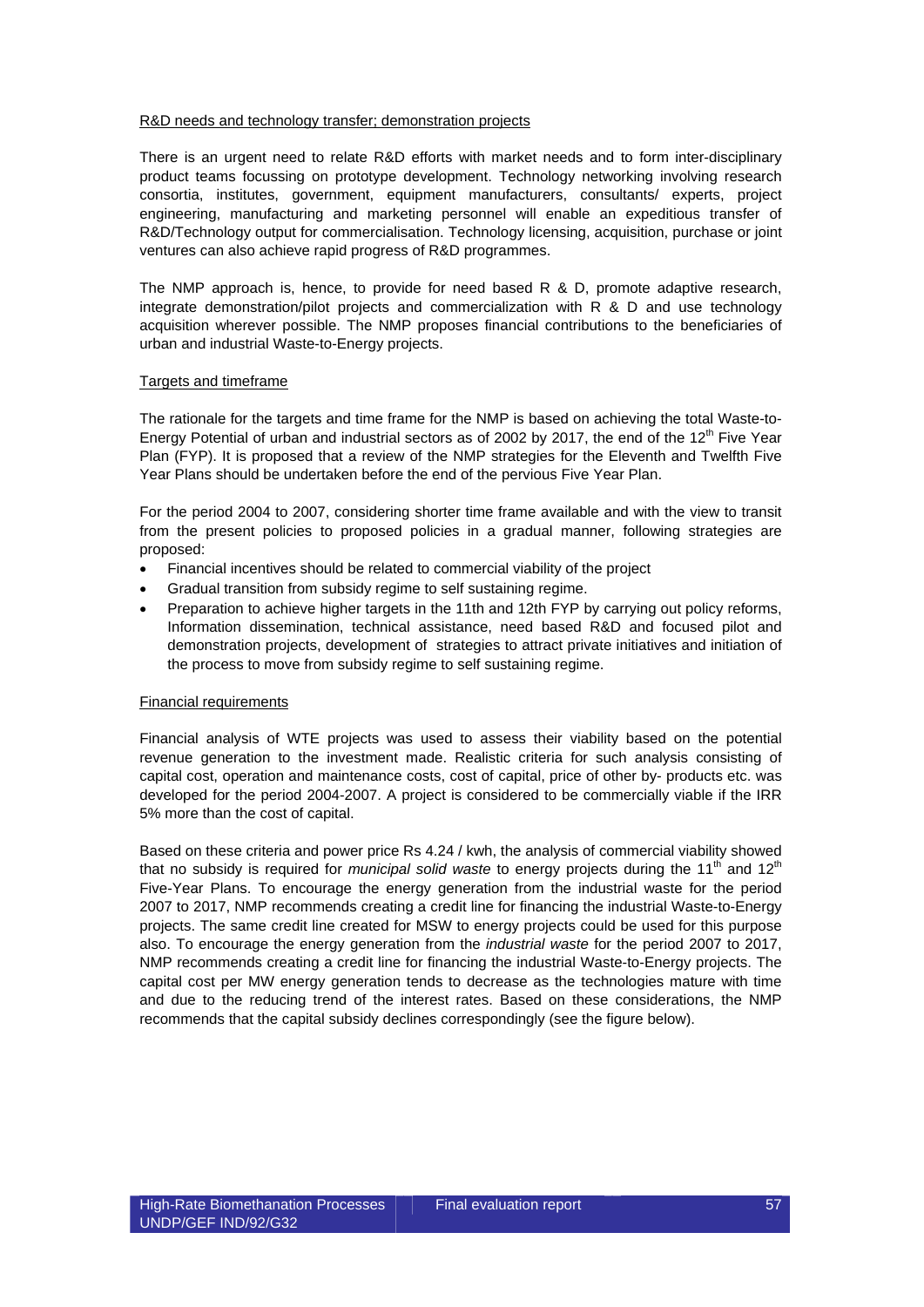

### **Capital subsidy for industrial WTE projects (as per present policy and proposed)**

The financial requirements for urban and industrial waste to energy projects for the period 2004 to 2017 are summarized in the table and figure below:

| S. No. | <b>FYP</b>                       |                  | 10 <sup>th</sup> | 11th      | 12th       |
|--------|----------------------------------|------------------|------------------|-----------|------------|
|        | Potential<br>(as on 2002)        | <b>MW</b>        | 2717             |           |            |
|        | Target                           | <b>MW</b>        | 121 (4%)         | 806 (30%) | 1557 (57%) |
|        | Cumulative                       |                  | 121 (4%)         | 959 (34%) | 1557 (91%) |
|        | <b>Total project Cost</b>        | <b>Rs</b> Crores | 1053             | 7137      | 14069      |
|        | <b>Capital Subsidy</b>           | <b>Rs Crores</b> | 211              | 5         | 5          |
|        | 33 % Loan through<br>Credit Line | <b>Rs Crores</b> | Nil              | 2502      | 4765       |
|        | Revenue                          | <b>Rs Crores</b> | Nil              | 341       | 2901       |
|        | <b>Total Net Cost</b>            | <b>Rs Crores</b> | 211              | 2166      | 1869       |

## **2004 to 2017**

### **Financial requirements for urban and industrial waste to energy projects**

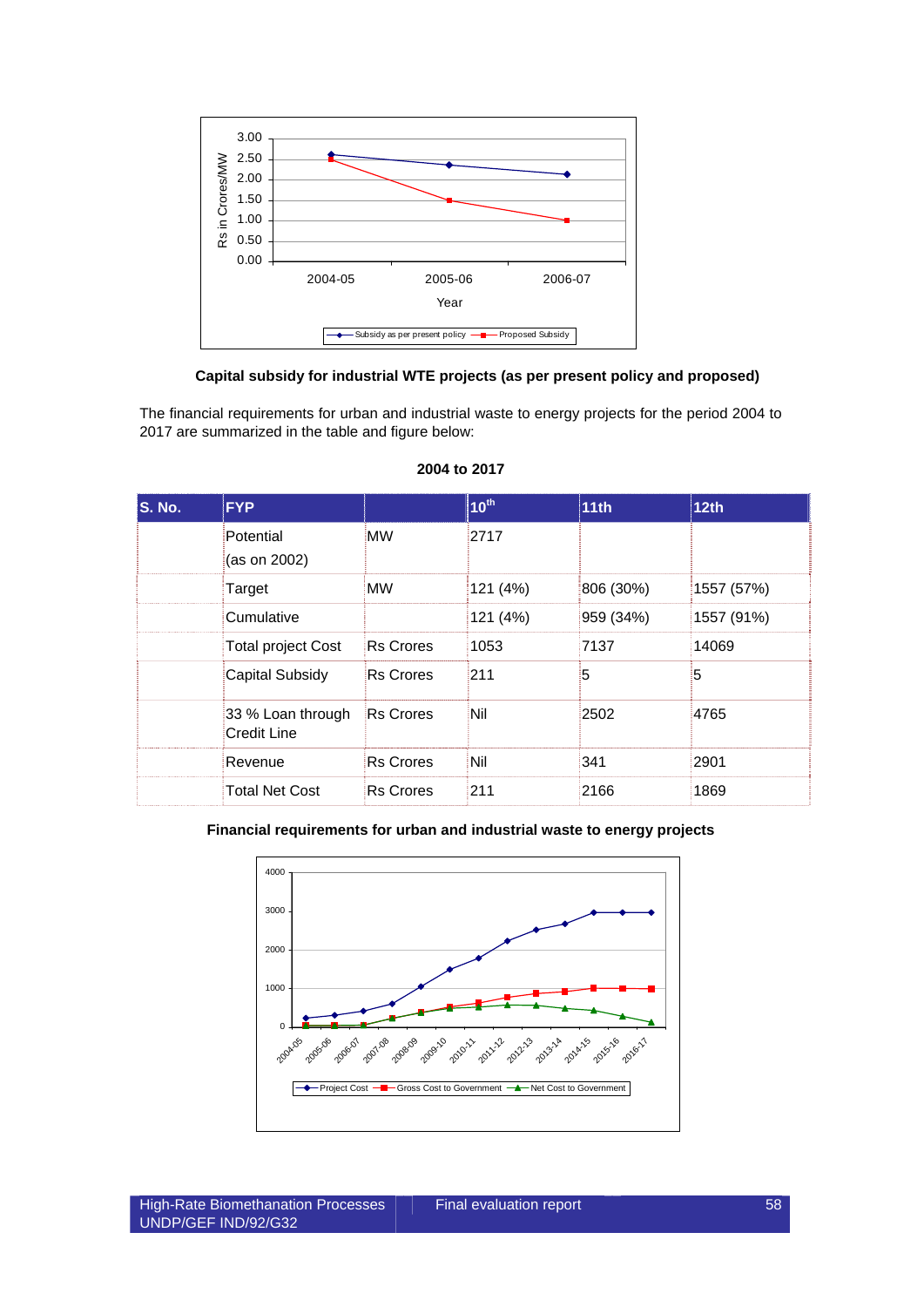### Strategic action plan (road map)

Although the NMP is prepared for the period 2004 to 2017 it was decided that it would be more useful to develop the Strategic Action Plan for the period 2004-2007. This would provide the necessary framework to develop similar action plans for the remaining period, based on the experience gained in the period 2004-2007 as well as performance evaluation.

The Strategic Action Plan (SAP) provides details of activities to be under taken with in a time frame, identify agencies to carry out these activities and provide estimates of financial requirements for their successful implementation. The relevant instruments to achieve the objectives are

- Policy
- Information Dissemination
- Technical Assistance
- Financial Assistance
- Research and Development

Out of these various enabling instruments, policy is all encompassing and applies to all sectors. The other instruments however, are sector specific. The strategic action plan hence applies the instruments of Information, Technology, R&D and Finance to each relevant sector respectively.

Based on the strategies developed in the NMP the following strategic action plan is proposed.

### *Policy*

To discuss various policy issues such as differential power pricing, tipping fee etc and arrive at a consensus it is proposed to have a policy workshop involving all the stakeholders (relevant ministries, project implementing agencies, project proponents, NGOs, etc.,).

It is also proposed to have a round table of relevant ministries every year before they finalize respective budgetary allocations to permit optimum utilization of resource.

### *Information Dissemination*

The first step in achieving the targets is to create awareness about the Waste-to-Energy programs of the MNES through information dissemination. For urban and industrial sectors SAP proposes information dissemination through a series of workshops and training programmes. This targeted effort would be supported by a more general dissemination of information through the media also.

### *Technical Assistance*

The SAP proposes the technical assistance to the urban local bodies in developing a clustering approach for making the projects viable for the smaller cities, preparation of DPRs and training programmes for project implementation. For Industrial sector the SAP proposes technical assistance for activities required before commercialization of a technology (like sectoral studies, system integration and clustering concept) and for preparation of DPRs and Training Programmes.

### *Research and Development*

The SAP proposes support for Research and Development / Technology Demonstration / equipment development and scale up in urban and industrial sectors. A study and R&D programme on the advanced and emerging technologies in the Indian context is also proposed leading to demonstration and commercialization of the technologies for Waste-to-Energy. SAP proposes setting up of a dedicated team as an R&D cell within the MNES to co-ordinate and monitor all WTE R&D activities being carried out in national and international institutions in the urban and/or industrial sectors with special allocation of funds and resources.

### *Performance Monitoring*

The SAP proposes performance evaluation of the existing projects supported by MNES from technical and financial aspects (technical and financial audit).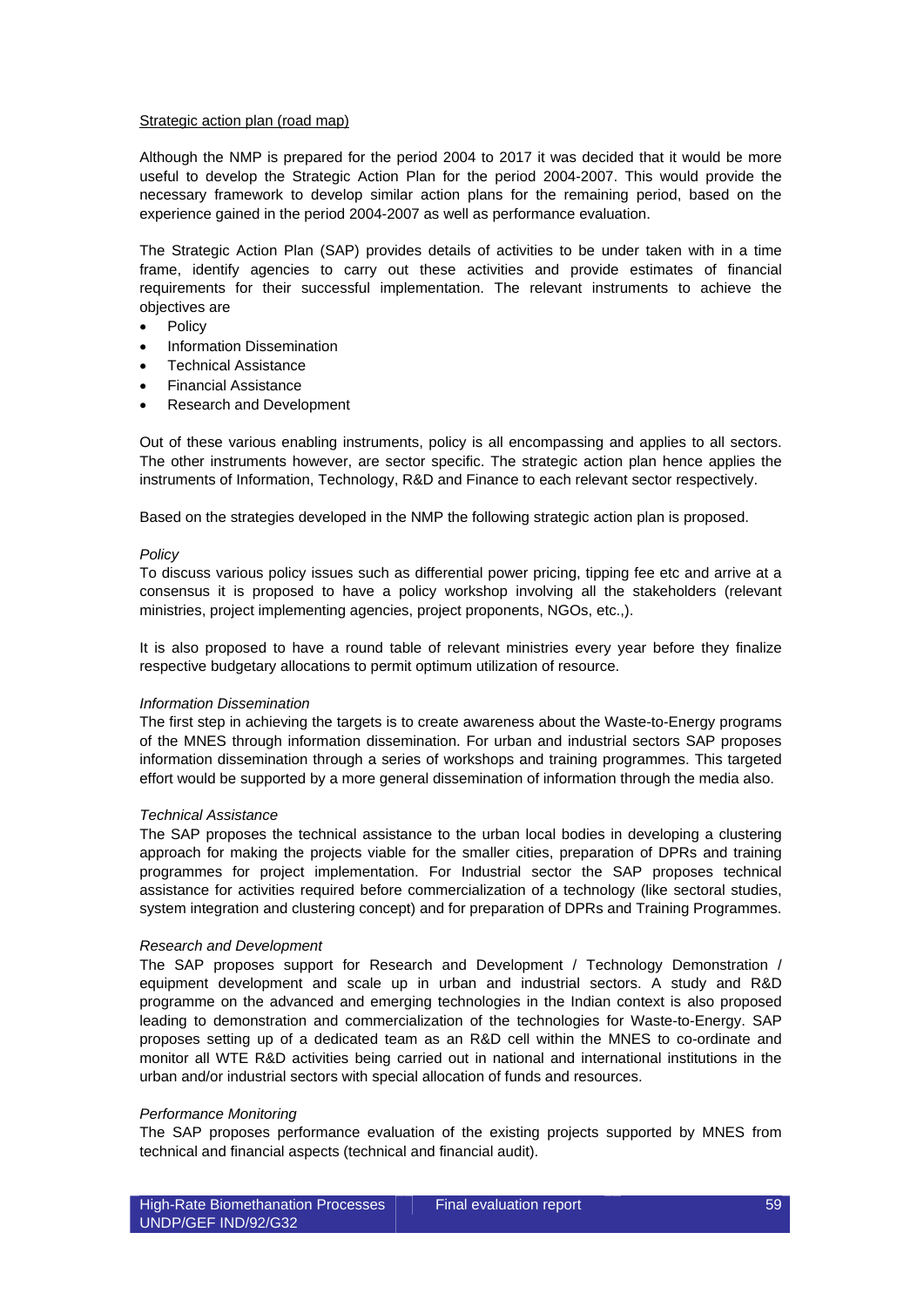Similarly, a performance monitoring of the proposed activities of the SAP should be undertaken to assess achievements against targets and budget and to update work plan so as to achieve the set targets before the end of the financial year. It proposes monitoring thrice a year ( $1<sup>st</sup>$  July,  $1<sup>st</sup>$ October and  $1<sup>st</sup>$  January) besides a comprehensive review of the performance for the entire financial to be taken up on the  $1<sup>st</sup>$  of April to permit modifications in the strategic plan for the ensuing financial year.

A separate budget of Rs 50 lakhs per year is provided for this activity.

### *Financial Requirement for the Period 2004 to 2007*

The SAP proposes to provide financial assistance for activities to promote WTE projects and financial assistance for project implementation in urban and industrial sectors based on the strategies emerging from the NMP.

The financial requirements for all the various activities, including project implementation, are summarized in the table below

| Sr.            | <b>Enabling Instruments</b>                                             | 2004-05 | 2005-06                  | 2006-07                  | <b>Total</b> |
|----------------|-------------------------------------------------------------------------|---------|--------------------------|--------------------------|--------------|
| <b>No</b>      |                                                                         |         |                          | <b>Rs in Crores</b>      |              |
| 1              | Policy Initiatives                                                      | 0.35    | 0.05                     | 0.05                     | 0.45         |
| $\mathcal{P}$  | Information<br>dissemination                                            | 1.37    | 1.87                     | 1.37                     | 4.61         |
| 3              | Technical Assistance                                                    | 4.70    | 1.85                     | 2.35                     | 7.90         |
| 4              | Financial<br>Assistance/<br>for Project<br>Assistance<br>Implementation | 58.00   | 52.00                    | 55.00                    | 165.00       |
| 5              | Research<br>and<br>Development (Across the<br>Sectors)                  | 5.65    | 9.85                     | 5.75                     | 21.25        |
| 6              | Preparation for mobilizing<br>external funding sources                  | 0.25    | $\overline{\phantom{a}}$ | $\overline{\phantom{0}}$ | 0.25         |
| $\overline{7}$ | Performance Evaluation<br>and Monitoring                                | 0.5     | 0.5                      | 0.5                      | 1.5          |
|                | <b>Grand Total</b>                                                      | 70.82   | 66.12                    | 65.02                    | 200.96       |

**Summary of Financial Requirements for the SAP activities 2004 to 2007**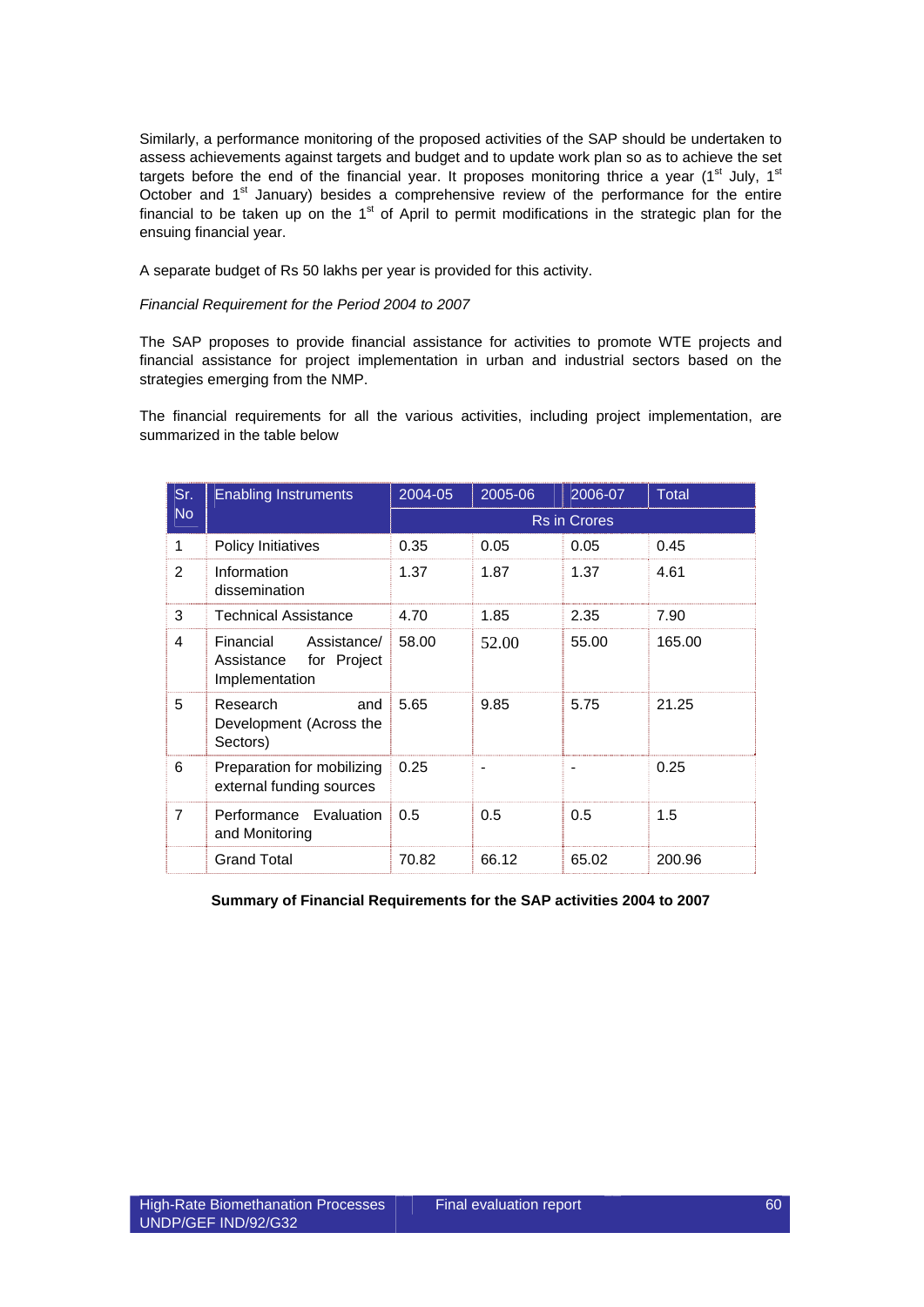## **C.2 Accelerated Programme for the recovery of energy/power generation from industrial and commercial wastes and effluents for implementation in 2005-06**

### **Objectives**

The main objectives of the Accelerated Programme for recovery of energy power generation from industrial wastes are given below:

- To assess and upgrade various conversion technologies;
- To accelerate the installation of energy recovery projects from industrial wastes with a view to harness the available potential by 2017
- To create a conducive environment for the development of the sector in the country.

### **Scope**

The scheme provides for Central Financial Assistance in the form of capital subsidy and Grants-in-Aid in respect of the following activities:

- Industrial waste to biogas
- Power generation from biogas
- Power generation from solid industrial waste.
- Promotional activities.
- R&D, Resource assessment, technology upgradation and performance evaluation, etc.

### **Eligibility of projects for Central Financial Assistance Criteria based on type of wastes**

The eligibility criteria for type of 'wastes will be

- iProjects based on any bio-waste from industrial/agro-industrial sector (excluding rice husk and bagasse) that requires pre-processing before utilization for energy recovery,
- Projects for co-generation I power generation from available biogas.
- Mixing of other wastes of renewable nature, including rice husk, bagasse, sewage; cowdung, other biomass and industrial effluents, including distillery effluents; up to a aximum of 25% will be permissible.
- Projects based on distillery effluents for generation of biogas, wastes from fossil fuels and waste heat (flue gases) shall not be supported,

### **Criteria based on technologies**

The eligibility criteria for technologies will be :

- Projects based on waste-to-energy conversion technologies, namely, biomethanation, combustion, or a combination thereof,
- Projects for generation of power, from biogas through 100% biogas engines or steam turbines with a minimum steam pressure of 42 bar.
- There will be no minimum / maximum limit of project capacity

### **Assistance (CFA)**

Central Financial Assistance to different` categories of projects would be given in the form of capital subsidy to the promoters and in the form of Grants-in-Aid for other activities, as given below: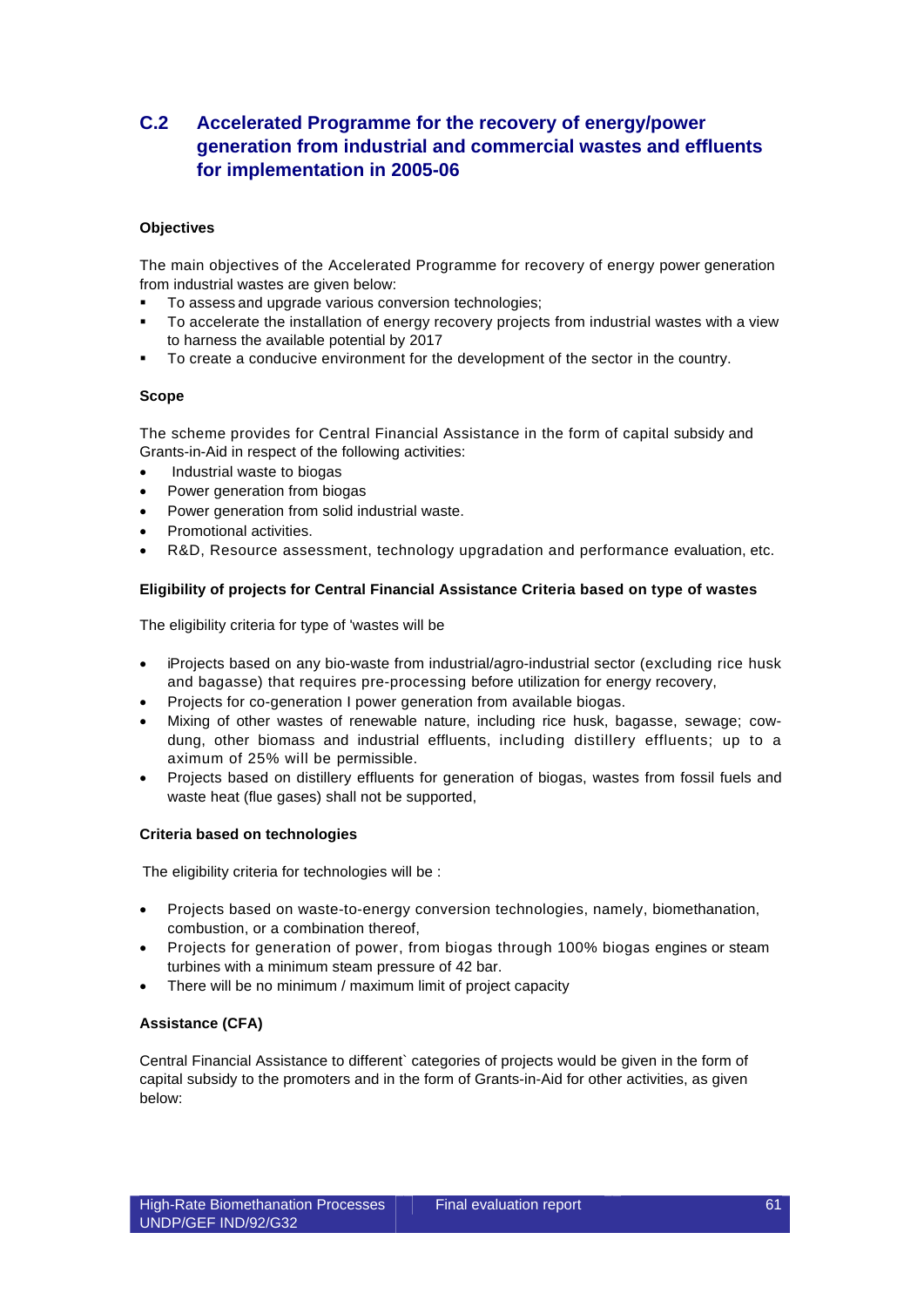Capital subsidy to promoters

|                                                                                                                                                                                                        | Industrial waste to Biogas:                            |                                                                          |  |
|--------------------------------------------------------------------------------------------------------------------------------------------------------------------------------------------------------|--------------------------------------------------------|--------------------------------------------------------------------------|--|
| Biomethanation of low energy density and<br>difficult industrial wastes (i.e. dairy, tannery,<br>slaughter house, sugar (liquid), bagasse wash,<br>textile (liquid), paper (liquid) and pharmaceutical |                                                        | Rs. 1.0 crore/MW <sub>eg</sub> (12,000 m <sup>3</sup> biogas<br>per day) |  |
|                                                                                                                                                                                                        | industry                                               | Rs. 0.5 crore/MW <sub>eg</sub> (12,000 m <sup>3</sup> biogas             |  |
|                                                                                                                                                                                                        | Biomethanation of other industrial wastes.             | per day)                                                                 |  |
|                                                                                                                                                                                                        | Power Generation from Biogas                           |                                                                          |  |
|                                                                                                                                                                                                        | Boiler + Steam Turbine Configuration                   | Rs. 0.8 crore/MW                                                         |  |
|                                                                                                                                                                                                        | Biogas Engine / Turbine Configuration                  | Rs. 1.0 crore/MW                                                         |  |
|                                                                                                                                                                                                        | Power Generation from Solid Industrial Waste (Boiler + | Rs. 1.0 crore/MW                                                         |  |
|                                                                                                                                                                                                        | Steam Turbine Configuration)                           |                                                                          |  |

The amount of capital subsidy would be calculated on the basis of installed capacity.

- Total capital subsidy would be limited to Rs. 5.00 crore per project.
- Subsidy amount will be restricted to 20% of the project cost.
- In case of Special Category States (NE Region, Sikkim, J&K, Himanchal Pradesh and Uttranchal), the capital subsidy would be 20% higher than that for General States. This provision will also be applicable to items (ii & iii) above.
- In case of ongoing projects 'sanctioned by the Ministry under, the existing interest subsidy scheme, the promoters would be given an option to get the undisbursed CFA amount adjusted against the loan as one-time support from.. the Ministry after successful commissioning of the. project. The total CFA amount will be equivalent to the original sanctioned interest subsidy amount, taking the appropriate discount factor used in the case of releasing the funds to IREDA/ other Fls/ banks, with the proviso that this should not lead to any additional outgo of funds from the Ministry.
- The projects already agreed to 'in principle' by the Ministry, but could not be sanctioned so far, would be considered on merit under this programme.

### **Incentives to State Nodal Agencies**

State Nodal Agencies would be provided an incentive / service charge @ 1% of MNES subsidy restricted to Rs. 5.00 lakh per project,. in order to facilitate development of projects and their monitoring during implementation / post commissioning.

### **Financial assistance for promotional activities**

Financial assistance would be provided for organizing training courses, business meets, seminars I workshops, and publicity I awareness on case-to-case basis, subject to a maximum of Rs. 3.0 lakhs per event /activity.

### **Financial support to R&D projects**

Financial support would be provided to R&D and Applied R&D projects including studies on resource assessment, technology upgradation, performance evaluation, etc. to institutions / industries. This will be governed by the procedures guidelines being issued by the R&D Division of MNES separately.

### **Financial support for preparation of DPR**

50% of the cost,of DPR preparation, limited to Rs. 1.00 lakh/project, will be reimbursed to the promoters at the time of sanction of project.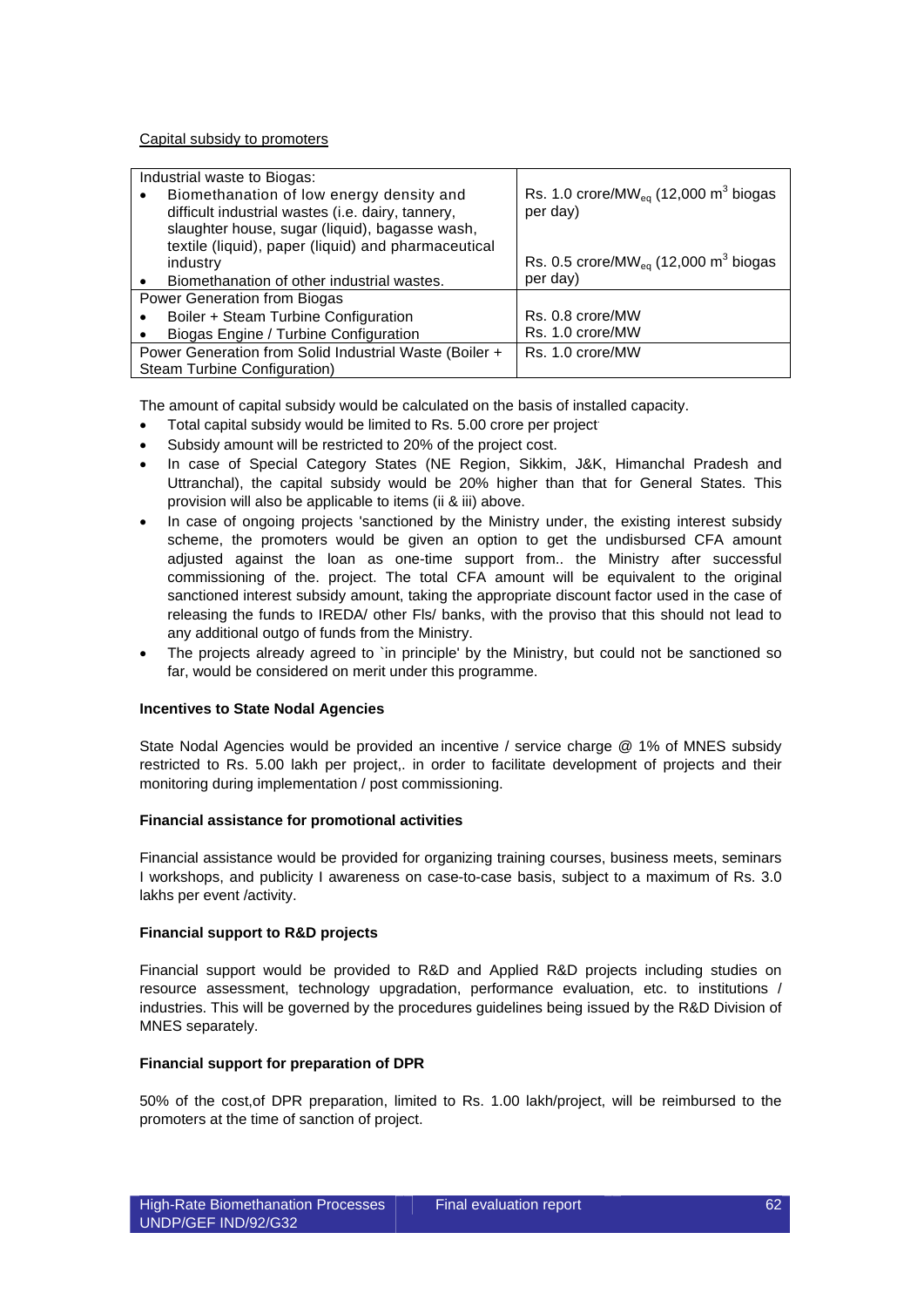### **Implementation Arrangements**

The scheme will be implemented by private and public sector enterprises and organizations, as well as NGOs. IREDA; -other financial institutions or commercial-banks, shall forward the Detailed Project Reports, received from the promoters to file Ministry alongwith their Appraisal Note indicating the tech no-economic viability of the projects, taking into account the eligible capital subsidy. The promoters would be required to also submit an advance copy of their proposal to the Ministry directly.

For projects to be implemented without debt financing 1 loans from domestic. Fis / Banks, the proposals should be directly submitted to the Ministry for financial support. After receipt of DPR from the promoters, Appraisal Note and copy of loan sanction order from IREDA /.lead bank / Fl, and other requisite information / documents from the promoters,. the proposal will be examined in the Ministry, and sanction will be issued for providing capital subsidy in accordance with the provisions of scheme.

### **Release of Central Financial Assistance (CFA)**

The entire capital subsidy amount would be released directly to the lead bank / lending financial institution for the purpose of offsetting the loan amount only after successful commissioning of project as per DPR norms and receipt of copies of statutory clearances and requisite project relating information / documents. The condition of successful commissioning of the project would, inter-alias imply operation of the project for three months, including at least 72 hours continous operation at minimum 80% of rated capacity.

The incentives to State Nodal Agencies would be released after successful commissioning of the project.

*In case the project is set up by the developer through his own resources, the CFA would be* released directly to the developer after successful commissioning ( as per item 7.1 above) of the project.

### **Monitoring Mechanisms**

The concerned State Nodal Agencies will closely monitor the execution of the on-doing projects and provide guidance for their timely completion. They would also submit periodic progress reports to.MNES.

MNES will also monitor the progress of implementation of the projects as well as their performance regularly through a Monitoring Committee consisting of representatives from MNES, financial institution (s) / banks and State Nodal Agencies.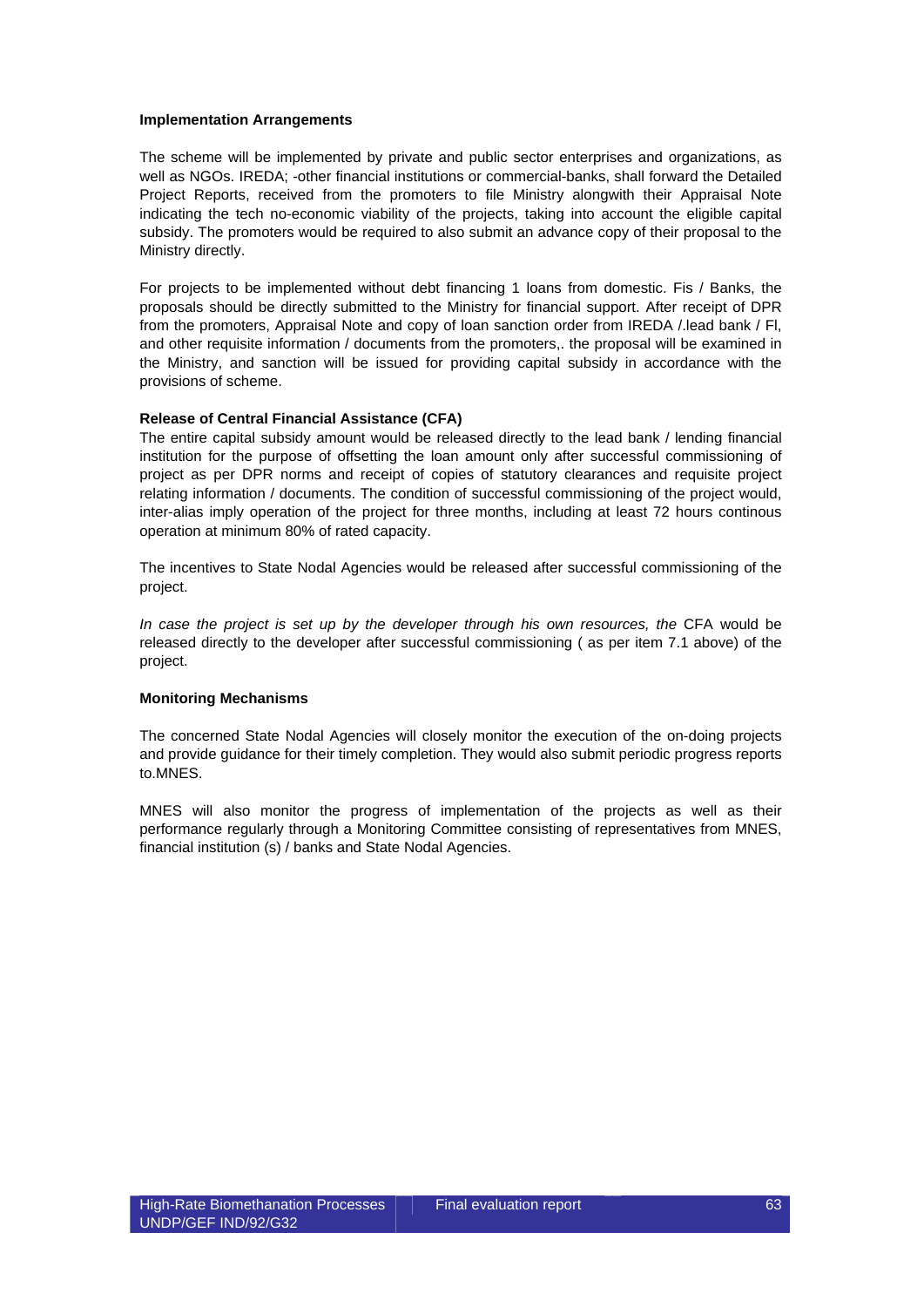# **C.3 Waste-to-energy project installed or under commission, supported by MNES**

The following projects have been supported by MNES under the National Programme on Energy from Urban and Industrial wastes.

| Sr.<br>No.       | <b>Name of the Project</b>                                                                                           | Capacity                                         | Year of<br>commissioning |
|------------------|----------------------------------------------------------------------------------------------------------------------|--------------------------------------------------|--------------------------|
| $\overline{1}$ . | Rice husk based power generation project at<br>Gowthami Oil Solvents Ltd., Tanuku, A.P.                              | 2.75 MW                                          | 1996-97                  |
| 2.               | Biogas based power project at K.M. Sugar Mills at<br>Faizabad, U.P.                                                  | 1.00 MW                                          | 1997-98                  |
| 3.               | Biogas based power project at Kanoria Chemicals<br>& Industries Ltd., Ankleshwar, Gujarat                            | 2.00 MW                                          | 1998-99                  |
| $\overline{4}$ . | Biogas based power project at Som Distilleries<br>Ltd., Raisen, M.P.                                                 | 2.7 0MW                                          | 1999-2000                |
| 5.               | Biogas plant based on Starch Industry Wastes at<br>Vensa Biotek, Samalkot, A.P.                                      | 8000 cum.<br>biogas per day<br>(0.70MWeq)        | 1999-2000                |
| 6.               | MSW based pelletisation project by SELCO,<br>Hyderabad (Phase I)                                                     | 100 tpd (4.00<br>MWeq)                           | 1999-2000                |
| 7.               | Biogas based Power Generation Project at M/s<br>Brihan Sugar Syndicate Ltd., Sheerpur, Dist.<br>Solapur, Maharashtra | 1.00 MW                                          | 2000-2001                |
| 8.               | Biomethanation plant based on starch industry<br>waste at M/s. Anil Starch, Ahmedabad, Gujarat.                      | 0.45 MW                                          | 2001-2002                |
| 9.               | Biomethanation Plant based on Sago Industry<br>Waste at M/s Varalakshmi, Tamil Nadu                                  | 0.20 MW                                          | 2001-2002                |
| 10.              | MSW based pelletisation project by SELCO,<br>Hyderabad (Phase II)                                                    | 100 tpd (4.00<br>MWeq)                           | 2001-2002                |
| 11.              | Biogas based power generation project by M/s<br>Universal Starch-Chem Ltd., Dhule, Maharashtra                       | 10,000 cum<br>biogas per day<br>$(0.90$ MWeq $)$ | 2001-2002                |
| 12.              | Biogas based power generation project by M/s<br>Saraya Distillary, Gorakhpur, U.P.                                   | 2.0 MW                                           | 2002-2003                |

## **During 2004-2005:**

| S.No. | Project                                        | Capacity |
|-------|------------------------------------------------|----------|
| 1.    | Biomethanation-cum-Power Generation project    | 1.5 MW   |
|       | from Poultry droppings by M/s. G.K. Bio-Energy |          |
|       | Pvt. Ltd., Namakal, Tamil Nadu                 |          |
|       | Biomethanation-cum-power generation project    | 5.00 MW  |
|       | from MSW of Lucknow city by M/s Asia Bio-      |          |
|       | energy Pvt. Ltd. Chennai                       |          |
| 3.    | Power generation project from Starch Industry  | 4.0 MW   |
|       | Solid Waste by M/s Vensa Biotek, Samalkot,     |          |
|       | A.P.                                           |          |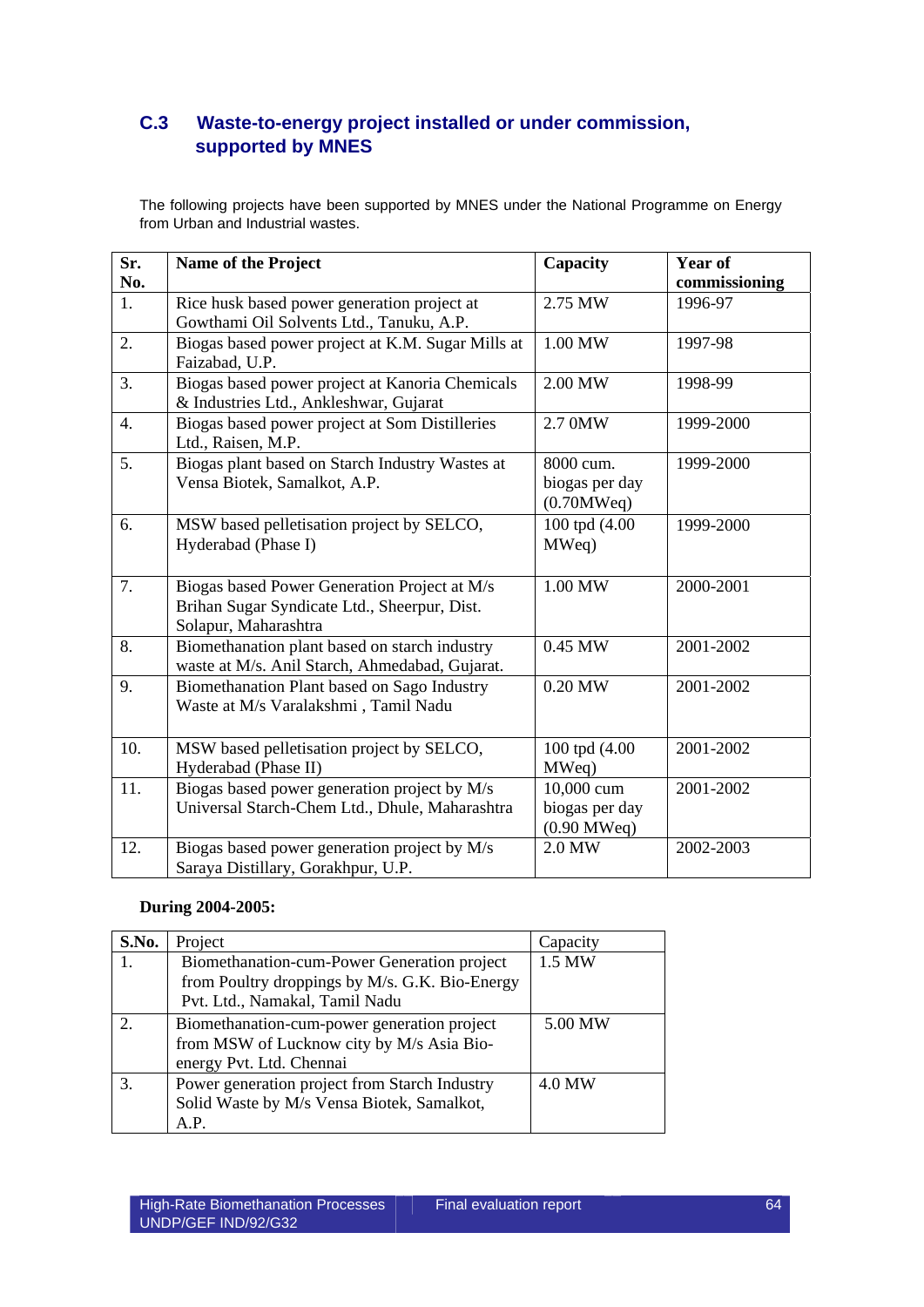| 4. | Power Generation project from Palm Oil        | 3.0 MW       |
|----|-----------------------------------------------|--------------|
|    | Industry Waste by M/s MPR Power Projects Pvt. |              |
|    | Ltd., Hyderabad                               |              |
|    | MSW based power project at Vijaywada by M/s   | $\pm 6.0$ MW |
|    | Sriram Energy Systems Pvt. Ltd.,              |              |
| 6. | MSW based power project at Vijaywada by M/s   | $6.60$ MW    |
|    | Selco International                           |              |

## **Under development (2004-2005)**

| S.N. | <b>Name of Project</b>                                                                                                         | Capacity<br>(MW)                    |
|------|--------------------------------------------------------------------------------------------------------------------------------|-------------------------------------|
| 1.   | Sugar Cane pressmud based Biomethanation cum power generation<br>project at M/s St John Sangam Trust, Perambalur, Tamil Nadu.  | 2.0                                 |
| 2.   | Power project based on poultry waste by M/s Kakatiya Allies Pvt.<br>Ltd., Rangareddy Distt., A.P.                              | 6.0                                 |
| 3.   | Furfural Industry waste based power project by M/s. Delta Agro<br>Chemicals Ltd., Krishna Distt., A.P.                         | 2.0                                 |
| 4.   | Poultry Waste based Biomethanation-cum-power generation project<br>by M/s Ramaprasad Pvt. Ltd., Tanaku, A.P.                   | 3.0                                 |
| 5.   | M/s Rajabhaskar poultry waste based Biomethanation-cum-power<br>generation project at Mundargi Vill., Billary Dist. Karnataka. | 7.5                                 |
| 6.   | Poultry waste based power generation project by M/s Raus Power<br>Pvt. Ltd., Anaparthy Vill., East Godavari Dist. A.P.         | 3.6                                 |
| 7.   | MSW based power generation project by M/s MSW Power India Ltd.<br>at Navi Mumbai                                               | 12.0                                |
| 8.   | Starch Industry Liquid Waste based project by M/s Sahyadari Starch<br>& Industry Ltd., Sangli, Maharashtra.                    | $0.5$ MWeq.                         |
| 9.   | Starch Industry Liquid waste based power generation project by M/s<br>Devicorn Pvt. Ltd., East Godavari, A.P.                  | 1.5                                 |
| 10.  | Poultry Waste based power generation by M/s Sareen Poultry Farm,<br>Raipur, Chhattisgarh.                                      | 54 kW                               |
| 11.  | Poultry Waste based power generation by M/s EGG Industries,<br>Raipur, Chhattisgarh                                            | 54kW                                |
| 12.  | Poultry Waste based power generation by M/s Jayashree Poultry<br>Farm, Raipur, Chhattisgarh                                    | 45kW                                |
| 13.  | Poultry Waste based power generation by M/s Kakku Poultry Farm,<br>Mohandi, Dist. Rajnandgaon, Chhattisgarh                    | 60kW                                |
| 14.  | Biogas generation plant based on Starch Industry Liquid Waste by<br>M/s Rajaram Maiz Products, Rajnandgaon, Chhattisgarh.      | 1875cum.<br>biogas/day<br>(0.15 MW) |
| 15.  | Power Generation from Fruit Processing Industry Wastes by M/s<br>Laxminaarayanaa Green Energy Pvt. Ltd., Chennai               | 2.25 MW                             |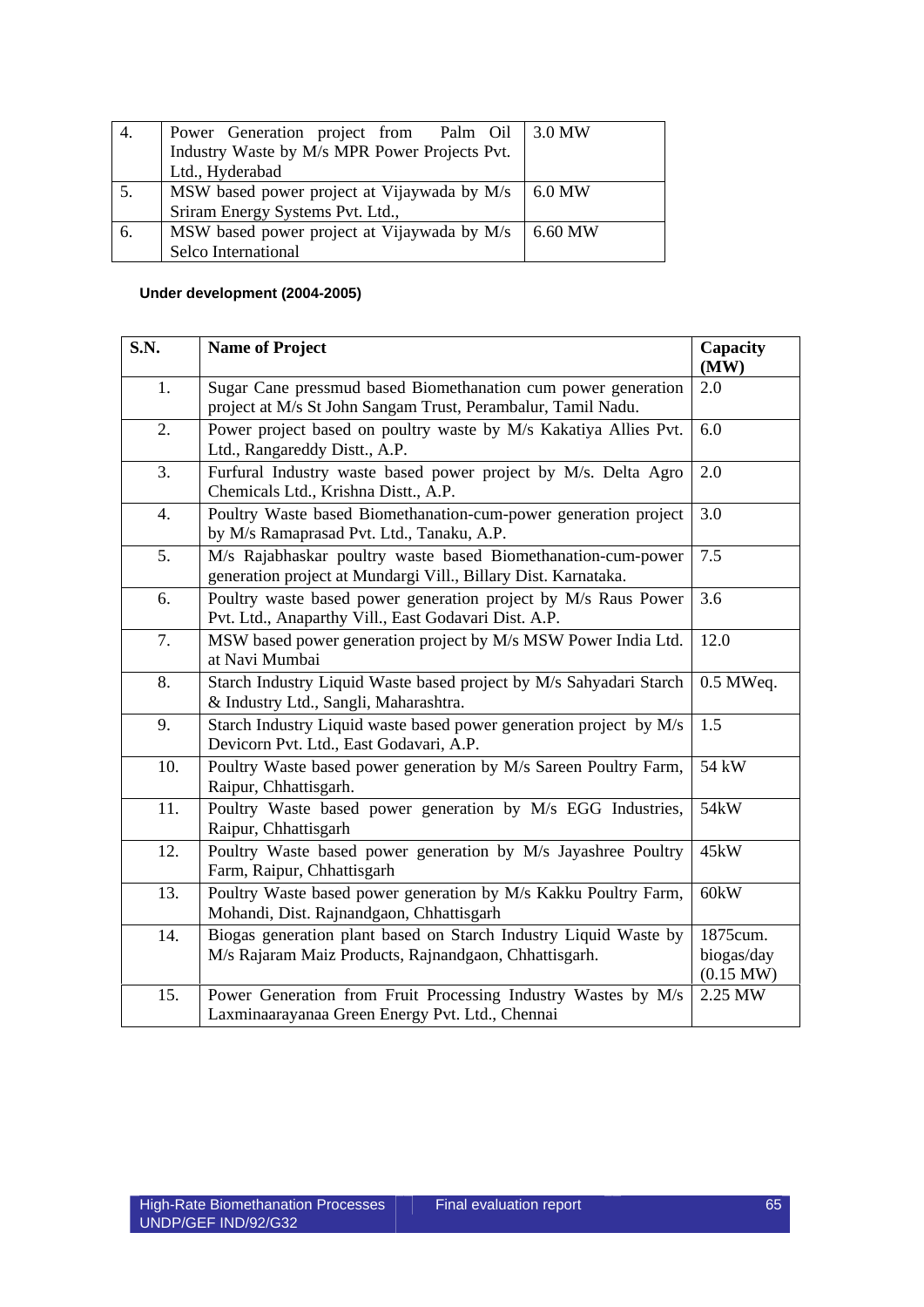# **ANNEX D. QUESTIONNAIRE**

## **UNDP / GEF Development of High Rate Biomethanation Process as means of Reducing GHG Emissions projects in India**

*Terminal Evaluation October 2005* 

## *Questionnaire for Subproject Interviews*

- A Basic Project Details
	- 1. Project Title:
	- 2. Promoter:
	- 3. Organization type:
	- 4. Management Reasons for participation in the project:
	- 5. Substrate:
	- 6. Baseline situation:
	- 7. Capital Cost:
- B Choice of Technology
	- 1. Reasons for selection of Biomethanation:
	- 2. Process of Selection:
	- 3. Alternatives Considered:
	- 4. Strengths/ Weaknesses of technology:
- C Experiences
	- a) Project Formulation:
		- i) Internal decision making process:
		- ii) Investment Criteria:
		- iii) Assistance received in formulation:
		- iv) Stakeholder Consultations
			- Were they held among affected parties, within and outside of the implementing company?
			- Were there any significant suggestions/modifications?
			- Did the project design, structure or other parameters undergo any changes as a result?
	- b) Project Promoter Selection:
		- i) Project process followed:
		- ii) Model followed:
		- iii) Criteria for Selection:
		- iv) UNDP / GEF project assistance:
	- c) Construction:
		- i) Time Line Planned Vs. Actual:
	- d) Commissioning and Commercial Operation:
		- i) Process of testing / Commissioning:
		- ii) Time required for commissioning / stabilization

Final evaluation report 66